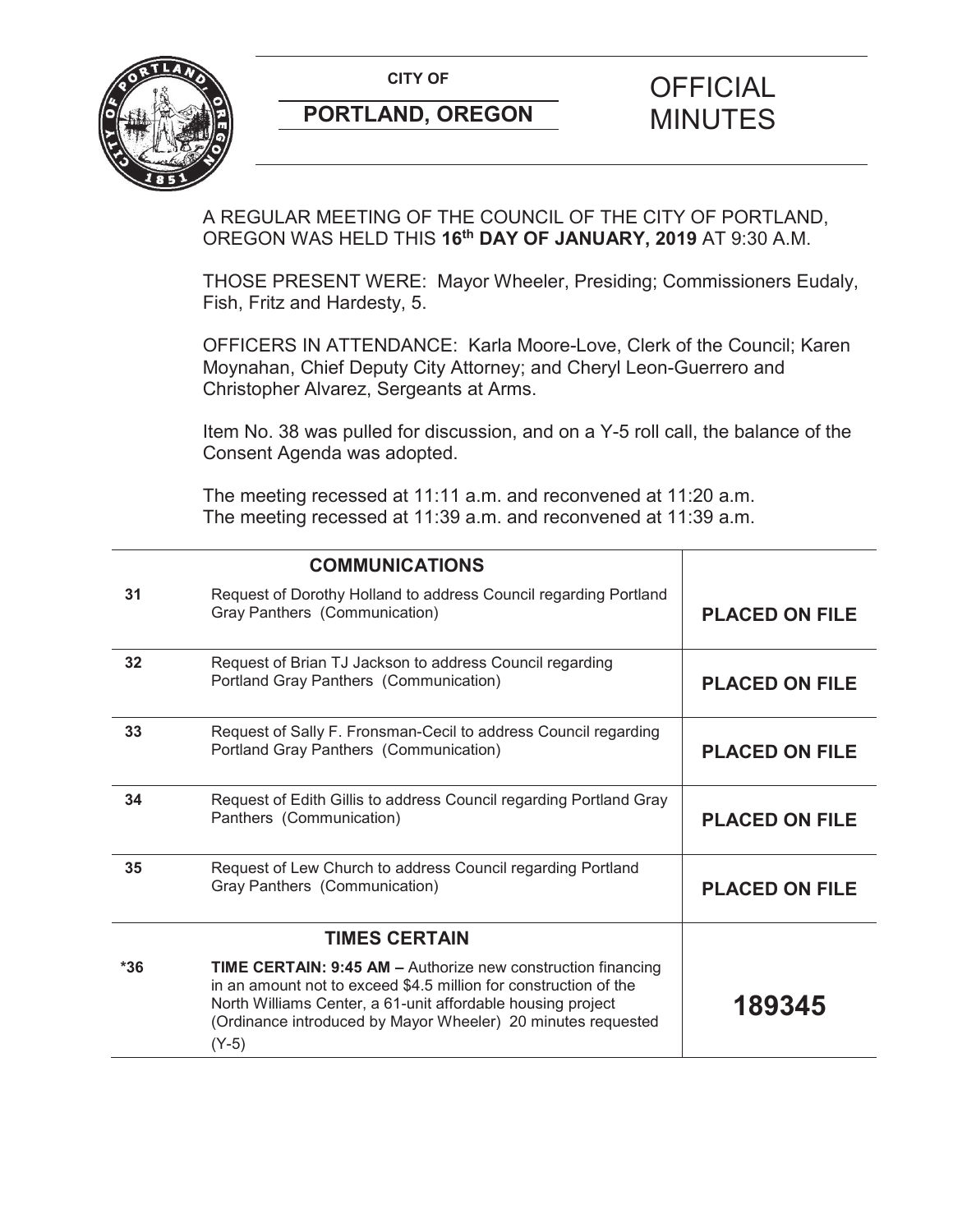|       | 0                                                                                                                                                                                                                                                                                                                                                                                                                                                                                                                                                                                                                                                      |                                                                                           |
|-------|--------------------------------------------------------------------------------------------------------------------------------------------------------------------------------------------------------------------------------------------------------------------------------------------------------------------------------------------------------------------------------------------------------------------------------------------------------------------------------------------------------------------------------------------------------------------------------------------------------------------------------------------------------|-------------------------------------------------------------------------------------------|
| 37    | TIME CERTAIN: 10:25 AM - Accept district coalition plan for FY<br>2019-20 budget for equitable distribution of resources (Previous<br>Agenda 1261; Report introduced by Commissioner Eudaly) 30<br>minutes requested<br>Motion to accept report: Moved by Fish and seconded by<br>Hardesty.<br>(Y-4; Fritz absent)                                                                                                                                                                                                                                                                                                                                     | <b>ACCEPTED</b>                                                                           |
|       |                                                                                                                                                                                                                                                                                                                                                                                                                                                                                                                                                                                                                                                        |                                                                                           |
|       | <b>CONSENT AGENDA - NO DISCUSSION</b>                                                                                                                                                                                                                                                                                                                                                                                                                                                                                                                                                                                                                  |                                                                                           |
|       | <b>Mayor Ted Wheeler</b>                                                                                                                                                                                                                                                                                                                                                                                                                                                                                                                                                                                                                               |                                                                                           |
|       | <b>Office of Management and Finance</b>                                                                                                                                                                                                                                                                                                                                                                                                                                                                                                                                                                                                                |                                                                                           |
| 38    | Extend contract with Commstructure Consulting, LLC for two years<br>and increase the not-to-exceed amount by \$2 million to provide<br>additional on-call telecommunications services (Second Reading<br>Agenda 24; amend Contract No. 30003061)<br>$(Y-5)$                                                                                                                                                                                                                                                                                                                                                                                            | 189349                                                                                    |
|       | <b>Portland Housing Bureau</b>                                                                                                                                                                                                                                                                                                                                                                                                                                                                                                                                                                                                                         |                                                                                           |
| 39    | Approve and terminate limited tax exemptions for properties under<br>the Homebuyer Opportunity Limited Tax Exemption Program<br>(Resolution)<br>$(Y-5)$                                                                                                                                                                                                                                                                                                                                                                                                                                                                                                | 37408                                                                                     |
|       | <b>REGULAR AGENDA</b><br><b>Mayor Ted Wheeler</b><br><b>Office of Management and Finance</b>                                                                                                                                                                                                                                                                                                                                                                                                                                                                                                                                                           |                                                                                           |
| 40    | Authorize Bureau of Human Resources to adopt system for merit-<br>based pay increases for non-represented City employees and<br>direct Bureau of Human Resources to develop a recommended<br>system for setting compensation when making hiring decisions for<br>Council consideration (Resolution)<br>20 minutes requested for items 40 and 41<br>Motion to accept Fritz 1/16/19 amendments: Moved by Fritz<br>and seconded by Wheeler. (Y-5)<br>Motion to accept Eudaly 1/16/19 amendments: Moved by<br>Eudaly and seconded by Fish. (Y-5)<br>Motion to accept Wheeler 1/16/19 amendment: Moved by<br>Wheeler and seconded by Fish. (Y-5)<br>$(Y-5)$ | 37409<br><b>AS AMENDED</b>                                                                |
| $*41$ | Increase the salary ranges for several Portland City Laborer<br>classifications (Ordinance)                                                                                                                                                                                                                                                                                                                                                                                                                                                                                                                                                            | 189346                                                                                    |
|       | $(Y-5)$                                                                                                                                                                                                                                                                                                                                                                                                                                                                                                                                                                                                                                                |                                                                                           |
| 42    | Authorize the First Amendment to the 2013 Amended and<br>Restated Visitor Facilities Intergovernmental Agreement with<br>Multnomah County and Metro (Ordinance; amend Contract No.<br>30000712) 10 minutes requested                                                                                                                                                                                                                                                                                                                                                                                                                                   | <b>PASSED TO</b><br><b>SECOND READING</b><br><b>JANUARY 23, 2019</b><br><b>AT 9:30 AM</b> |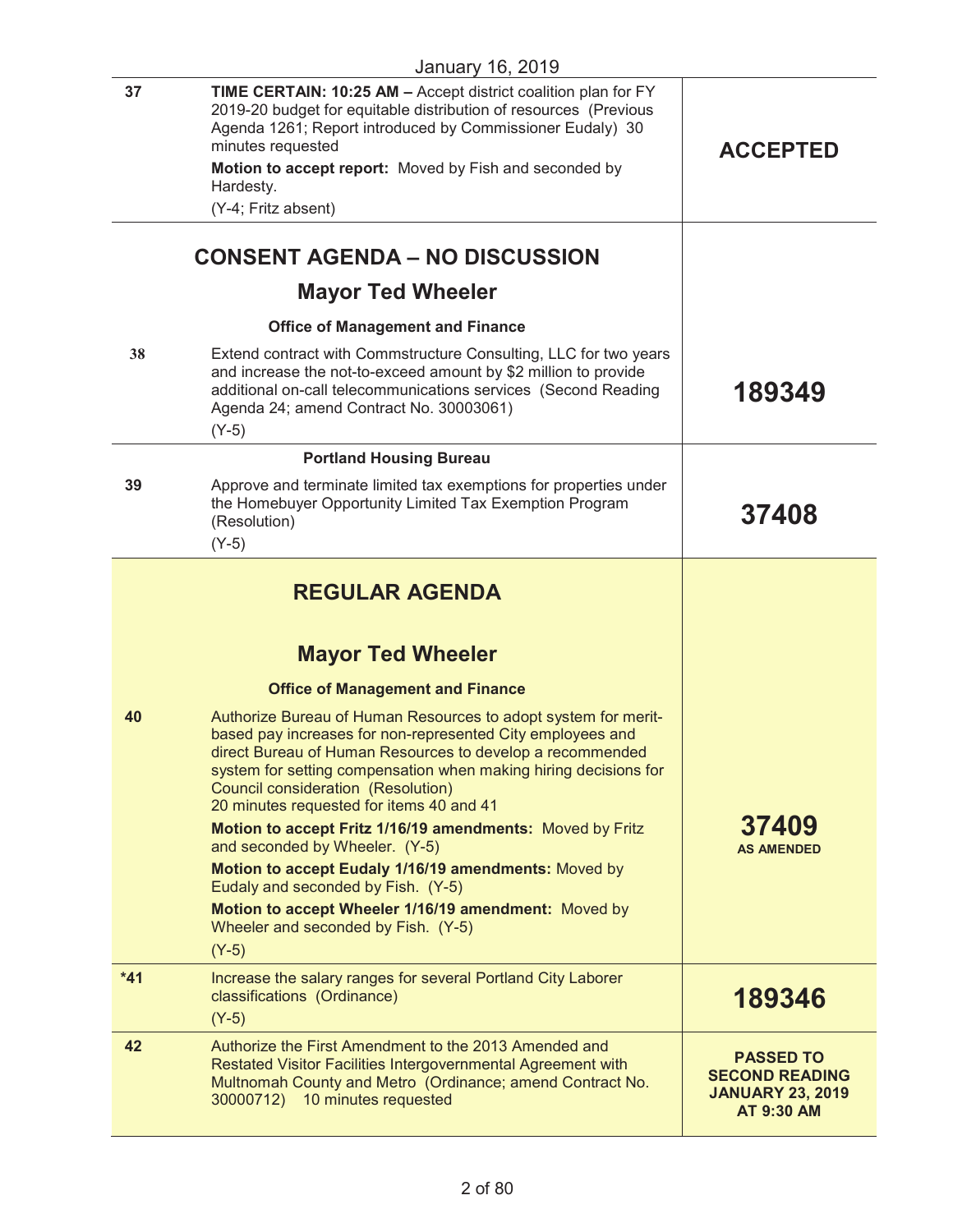|                                                     | <b>Commissioner Amanda Fritz</b>                                                                                                                                                                                                                                                                                           |                                                                                           |
|-----------------------------------------------------|----------------------------------------------------------------------------------------------------------------------------------------------------------------------------------------------------------------------------------------------------------------------------------------------------------------------------|-------------------------------------------------------------------------------------------|
|                                                     | <b>Water Bureau</b>                                                                                                                                                                                                                                                                                                        |                                                                                           |
| 43                                                  | Authorize a Collection Agreement with the U.S. Forest Service in<br>the amount of \$283,985 to fund the design and construction of a<br>fish habitat restoration project on the Zigzag River for the Bull Run<br>Water Supply Habitat Conservation Plan (Ordinance) 10 minutes<br>requested                                | <b>PASSED TO</b><br><b>SECOND READING</b><br><b>JANUARY 23, 2019</b><br><b>AT 9:30 AM</b> |
|                                                     | <b>Commissioner Chloe Eudaly</b>                                                                                                                                                                                                                                                                                           |                                                                                           |
|                                                     | <b>Bureau of Transportation</b>                                                                                                                                                                                                                                                                                            |                                                                                           |
| 44                                                  | Create a local improvement district to construct street, sidewalk,<br>and stormwater improvements and construct a mast arm traffic<br>signal at the NE 42nd Ave and Columbia Blvd intersection in the<br>NE 46th Ave and Bryant St Local Improvement District (Second<br>Reading Agenda 20; Ordinance; C-10065)<br>$(Y-5)$ | 189347<br><b>AS AMENDED</b>                                                               |
|                                                     | <b>Office of Community &amp; Civic Life</b>                                                                                                                                                                                                                                                                                |                                                                                           |
| 45                                                  | Accept report to maintain Title 18 Noise Code Exemption for Pile<br>Driving (Previous Agenda 1298; Report)                                                                                                                                                                                                                 | <b>REFERRED TO</b><br><b>COMMISSIONER OF</b><br><b>PUBLIC SAFETY</b>                      |
|                                                     | <b>City Auditor Mary Hull Caballero</b>                                                                                                                                                                                                                                                                                    |                                                                                           |
| $*46$                                               | Authorize changes to City Code to implement Campaign Finance<br>in Candidate Elections Charter amendment and request initiation of<br>validation action (Ordinance; add Code Chapter 2.10) 10 minutes<br>requested<br>$(Y-5)$                                                                                              | 189348                                                                                    |
| $\mathbf{A}$ $\mathbf{A}$ $\mathbf{A}$ $\mathbf{A}$ | $1.14 \pm 0.001$<br>$\sim$ $-$                                                                                                                                                                                                                                                                                             |                                                                                           |

At 12:44 p.m., Council recessed.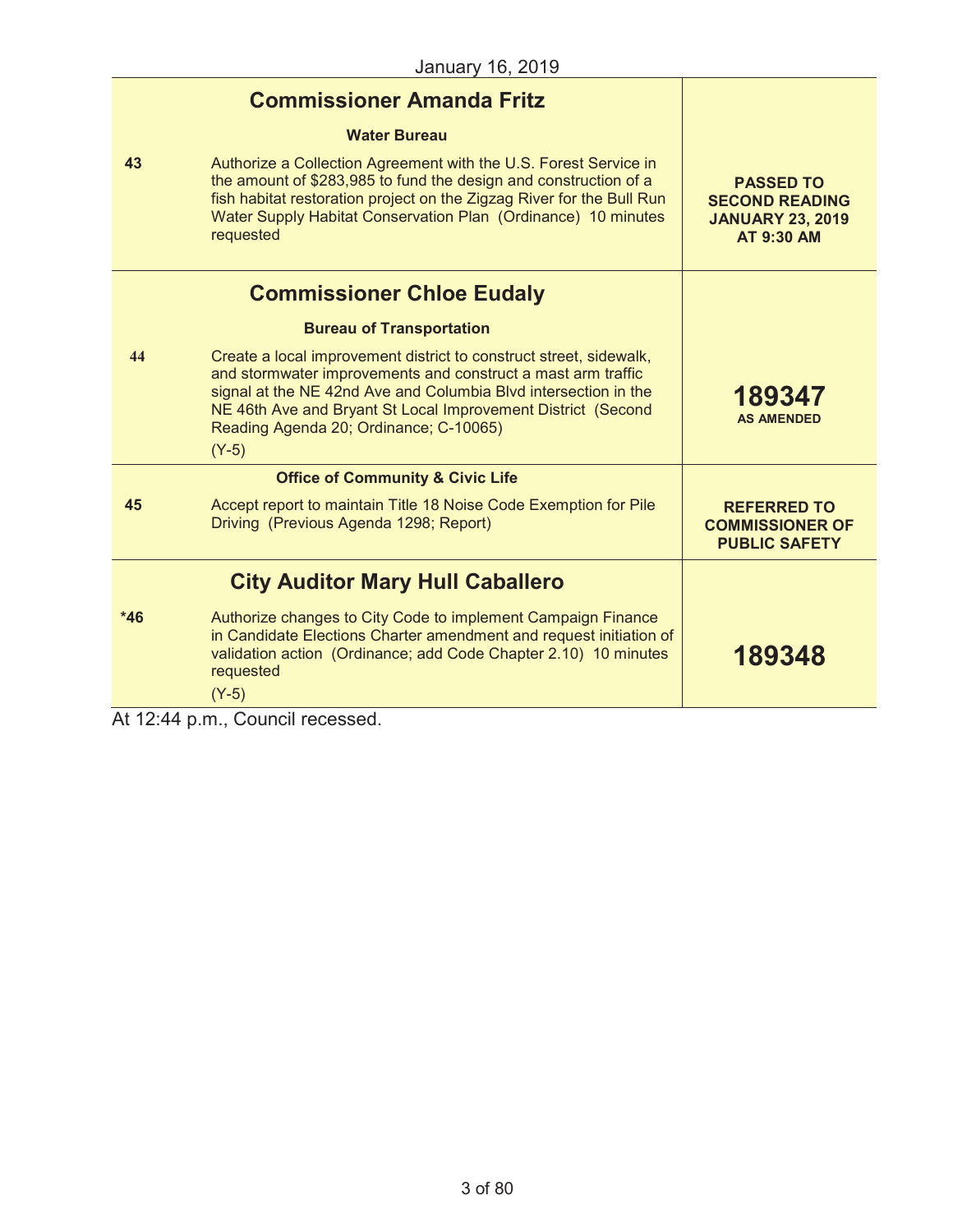|       | <b>January 16, 2019</b>                                                                                                                                                                                                                                                                                                                                                                                                                                                                                    |                   |
|-------|------------------------------------------------------------------------------------------------------------------------------------------------------------------------------------------------------------------------------------------------------------------------------------------------------------------------------------------------------------------------------------------------------------------------------------------------------------------------------------------------------------|-------------------|
|       | A RECESSED MEETING OF THE COUNCIL OF THE CITY OF PORTLAND,<br>OREGON WAS HELD THIS 16 <sup>th</sup> DAY OF JANUARY, 2019 AT 2:00 P.M.                                                                                                                                                                                                                                                                                                                                                                      |                   |
|       | THOSE PRESENT WERE: Mayor Wheeler, Presiding; Commissioners Eudaly,<br>Fish, Fritz and Hardesty, 5.                                                                                                                                                                                                                                                                                                                                                                                                        |                   |
|       | Commissioner Fritz left at 3:29 p.m.<br>Commissioner Hardesty left at 4:45 p.m.                                                                                                                                                                                                                                                                                                                                                                                                                            |                   |
|       | OFFICERS IN ATTENDANCE: Karla Moore-Love, Clerk of the Council; Lauren<br>King, Deputy City Attorney; and Ovie Griggs and Christopher Alvarez,<br>Sergeants at Arms.                                                                                                                                                                                                                                                                                                                                       |                   |
|       | The meeting recessed at 3:29 p.m. and reconvened at 3:37 p.m.                                                                                                                                                                                                                                                                                                                                                                                                                                              |                   |
| $*47$ | TIME CERTAIN: 2:00 PM - Authorize relocation and placement of<br>the Mayo House to 236 NE Sacramento St; change<br>Comprehensive Plan and Zoning Map designations from<br>Residential 2,500 (R2.5) to Mixed Use- Urban Center (CM3) at 236<br>NE Sacramento St and 2313 WI/ NE Martin Luther King Blvd;<br>waive certain charges and requirements; retain the Mayo House on<br>the Historic Resource Inventory and as a contributing structure<br>(Ordinance introduced by Mayor Wheeler) 1 hour requested | 189350            |
|       | Motion to accept substitute exhibit A to add zone change criteria to the<br>findings: Moved by Fish and seconded by Fritz. (Y-5)                                                                                                                                                                                                                                                                                                                                                                           | <b>AS AMENDED</b> |
|       | Motion to add to directives: In the event of a change of occupancy, prior<br>to assessing any System Development Charges, the Bureau of<br>Development Services shall notify the Council which shall have the<br>opportunity to take action before the effective date of any System<br><b>Development Charges:</b> Moved by Eudaly and seconded by Fish. (Y-5)<br>$(Y-5)$                                                                                                                                  |                   |
| 48    | TIME CERTAIN: 3:00 PM - Accept report from Portland United<br>Against Hate Coalition on outcomes of 2017/18 Special<br>Appropriations Grants (Report introduced by Commissioner<br>Eudaly) 1 hour requested                                                                                                                                                                                                                                                                                                | <b>ACCEPTED</b>   |
|       | Motion to accept report: Moved by Eudaly and seconded by<br>Fritz.                                                                                                                                                                                                                                                                                                                                                                                                                                         |                   |
|       | (Y-3; Fish and Hardesty absent)                                                                                                                                                                                                                                                                                                                                                                                                                                                                            |                   |

| DUE TO LACK OF AGENDA THERE WAS               |  |
|-----------------------------------------------|--|
| NO 2:00 PM MEETING THURSDAY, JANUARY 17, 2019 |  |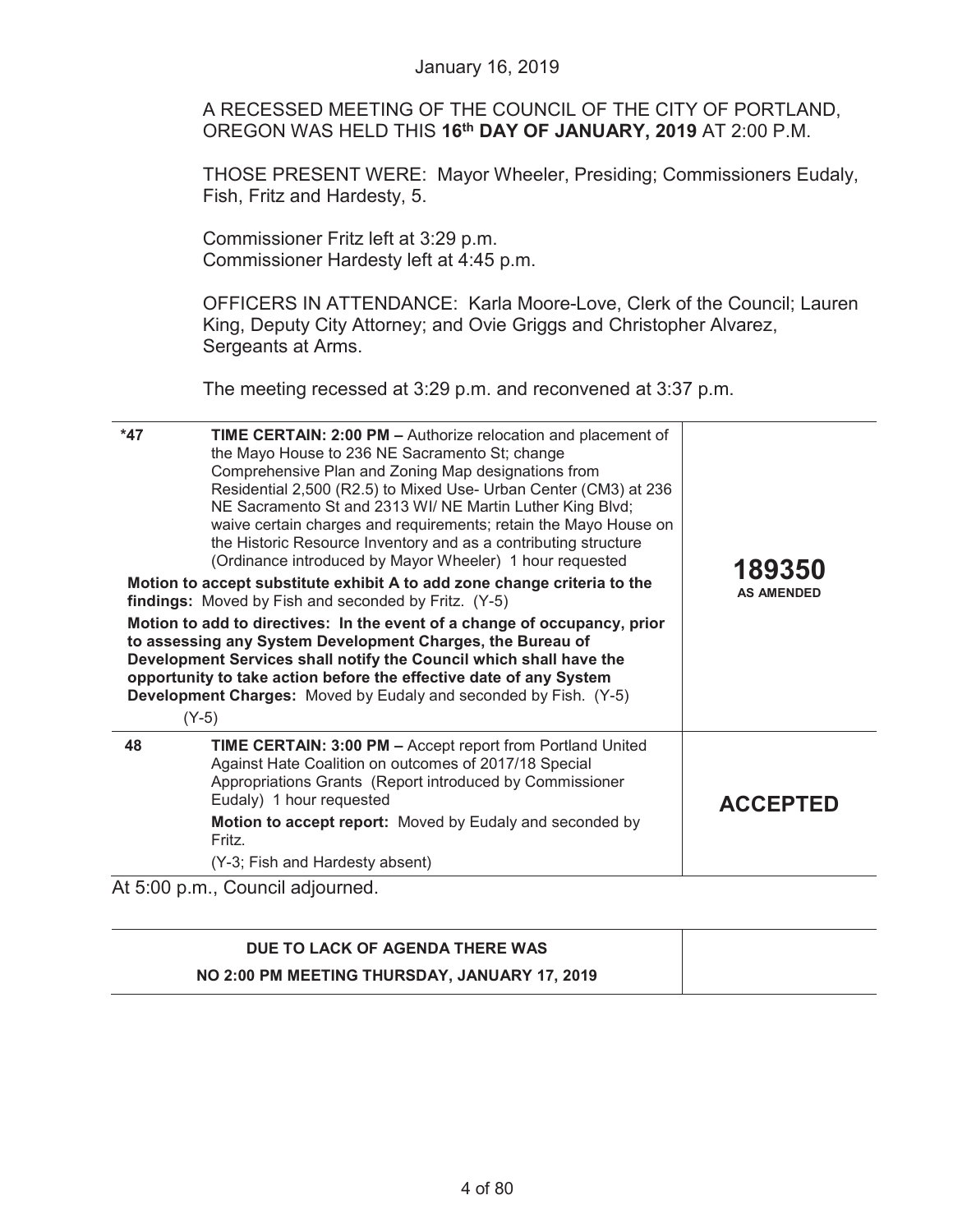## **MARY HULL CABALLERO**

Auditor of the City of Portland

By Karla Moore-Love Clerk of the Council

For a discussion of agenda items, please consult the following Closed Caption File.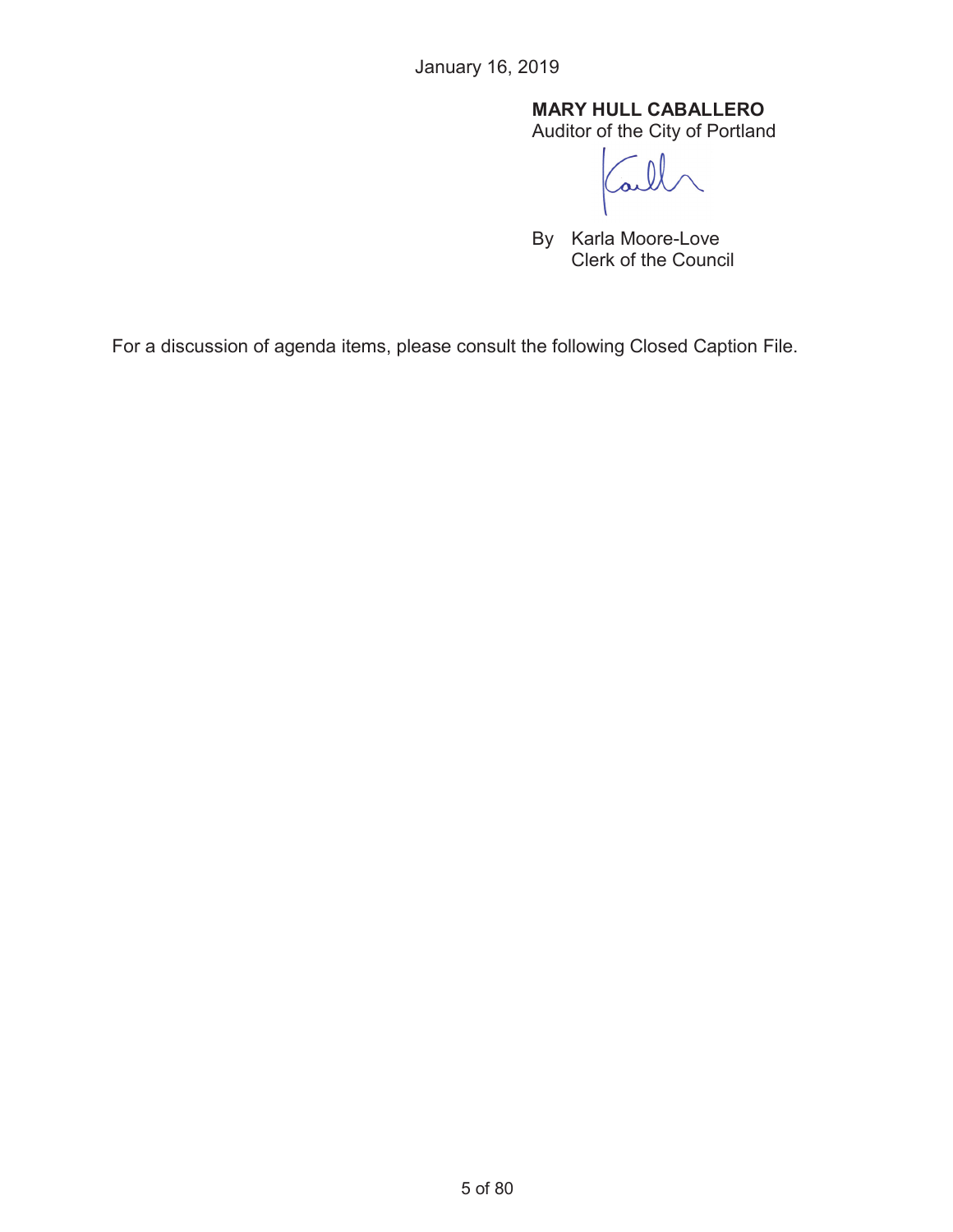**This file was produced through the closed captioning process for the televised City Council broadcast and should not be considered a verbatim transcript. Key:** \*\*\*\*\* **means unidentified speaker.** 

## **JANUARY 16, 2019 9:30 AM**

**Wheeler:** Welcome to the january 16, 2019 session of the Portland city council. Karla, please call the roll.

**Fritz**: Here. **Fish**: Here. **Hardesty**: Here. **Eudaly**: Here. **Wheeler**: Here. **Wheeler**: Good morning.

**Karen Moynaham, Chief Deputy City Attorney:** Good morning. Welcome to the Portland city council. The city council represents all Portlanders and meets to do the city's business. The presiding officer preserves order and decorum during city council meetings so everyone can feel welcome, comfortable, respected and safe. To participate in council meetings, you may sign up in advance with the council clerk's office for communications to briefly speak about any subject. You may also sign up for public testimony on resolutions or the first readings of ordinances. Your testimony should address the matter being considered at the time. When testifying, please state your name for the record. Your address is not necessary. Please disclose if you are a lobbyist. If you are representing an organization, please identify it. The presiding officer determines the length of testimony. Individuals generally have three minutes to testify unless otherwise stated. When you have 30 seconds left, a yellow light goes on. When your time is done, a red light goes on. If you are in the audience and would like to show your support for something that's being said, please feel free to do a thumbs up. If you want to express you do not support something, please feel free to do a thumbs down. Disruptive conduct such as shouting or interrupting testimony or council deliberations will not be allowed. If there are disruptions, a warning will be given that further disruption may result in the person being ejected for the remainder of the meeting. After being ejected, a person who fails to leave the meeting is subject to arrest for trespass. Thank you for helping your fellow Portlanders feel welcome, comfortable, respected and safe.

**Wheeler:** Thank you. Before we move to communications I would like to turn this over to commissioner hardesty.

**Hardesty:** Thank you, mayor. Good morning, community members. I have a brief statement I would like to read for you. As I start my third week on the Portland city council, I am concerned about how privileged and, specifically, white male privilege is limiting the public's access to city hall. There is a chilling effect on persons who are unaccustomed to coming to city hall to have their voices heard when they see and experience a disruption that seems to be the new normal at Portland city hall. The privilege afforded a small group of white men to be disrespectful, to be disruptive, to be self-centered, is not appropriate behavior in this building. This behavior limits access to those entering this building for the very first time or who are new to the political process. I ran my campaign on a platform of creating one Portland, a Portland where regardless of race, income, sexual orientation, or country of origin, you would have a respectful interaction and reception when you entered city hall and from city officials. We fail in our job when we don't make access equal, accessible, and fair to all who seek a voice in our process. We are all aware that we live in a state built on white supremacy, and that legacy of that history lingers on today. Many of the disrupters I know personally and respect their desire to be heard and the issues they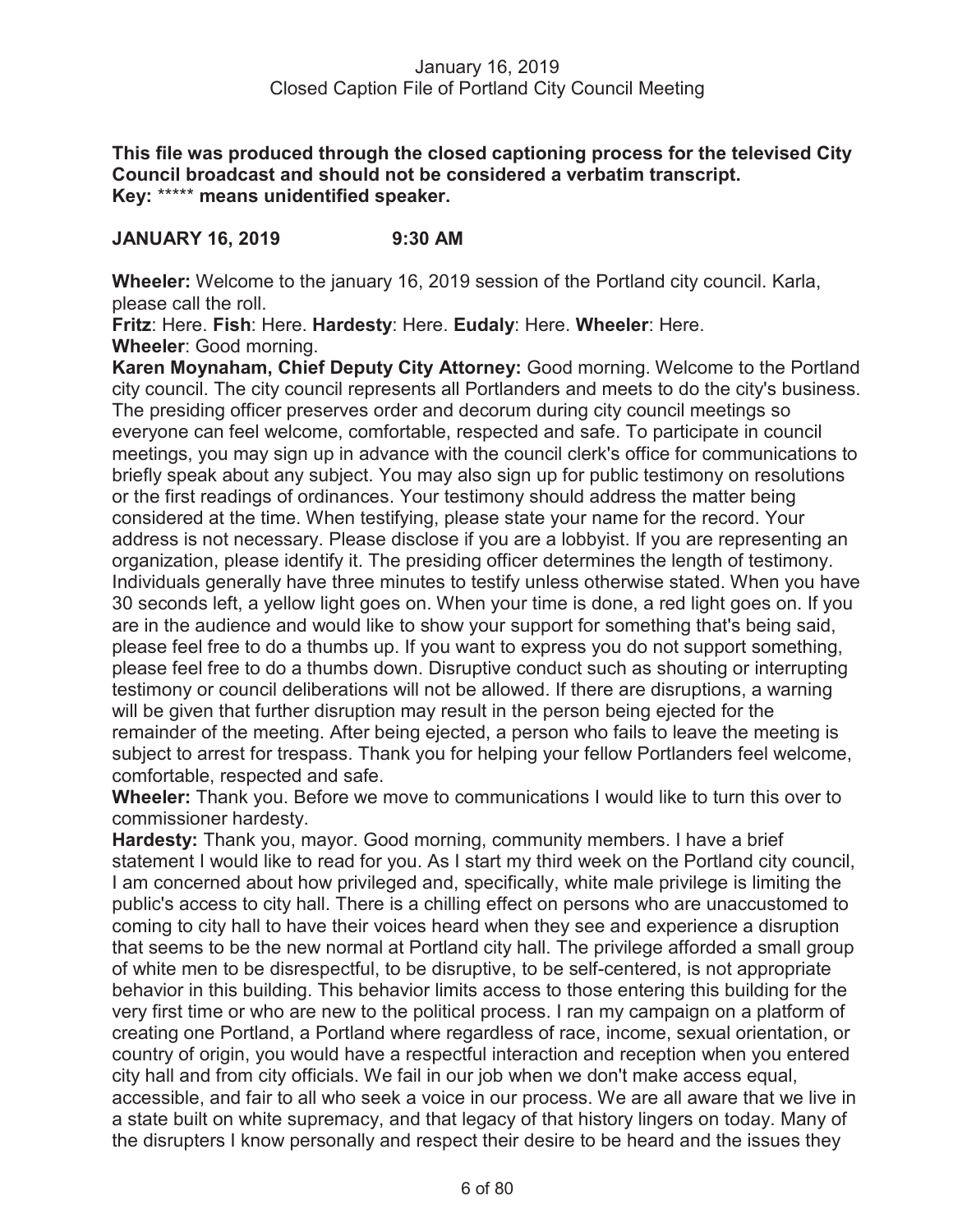care about, however their issues and concerns shouldn't drown out the voices of others who have come to this building seeking the same access and opportunity. As someone who has spent a lot of time on the other side of this podium demanding accountability, I find it chilling and disrespectful that there are a few white men who think that everything this council does is about them. It isn't. I want to engage people from all walks of life and their local government, but I am very concerned about how they will experience their local government if their first, second, or third visit is what we have seen previously in these council chambers. My open message to those who seek to disrupt this process is this -- if you have a proposal to improve the outcomes for the people in the city of Portland, you will find a welcoming ear and my office ready to assist you. However, if this is simply about having footage for your youtube channel or your facebook page, you should be aware that using your privilege in this way cannot continue. You have a right to have your voice heard. I am encouraging other white men and women to check the behavior of those who seek to drown out voices of others. Civic discourse cannot thrive if it is not coupled with civility and respect for all. Thank you, mayor.

**Wheeler:** Thank you, commissioner hardesty, and I know that others would like to comment, as well, thank you for your strong statement. Commissioner Fish. **Fish:** First of all, I want to congratulate our newest member for her statement, which I strongly support and thank you. I also want to just acknowledge, commissioner, that we often hear from our employees in addition to this chamber where we do official business, this is a building where lots of people work, and we have witnessed signature disruptions that go from chambers into the workplace. And people have told us that increasingly they don't feel safe and welcome in their own workplace. We have an obligation to maintain a safe workplace and a respectful workplace. It's a legal obligation under federal and state law. We want people to feel pride in service, and we want people to know that they can come to work and be safe. So I would simply add to your excellent statement that as we think about how we model good behavior in this space, let's also remember that just outside of these doors is a place where lots of people work, and they have a right to enjoy a safe and respectful workplace, as well.

**Wheeler:** Thank you, commissioner Fish. Commissioner Fritz.

**Fritz:** Thank you, commissioner hardesty, for your leadership. I thoroughly support what you said.

**Hardesty:** Thank you.

**Wheeler:** I have a couple of comments, as well. First of all, thank you for your strong statement. There are plenty of opportunities for people to have their voice heard in this chamber, and you have heard me say this many times. People can sign up for communications. That gives you three minutes to talk about whatever you want to talk about. People have the right to testify on the first readings of resolutions, of ordinances, and there are other opportunities to have one's voice heard, as well. What we have witnessed in this chamber, and I would say last week was, actually, a new low. We had a large group of people coming in for the reading of a proclamation. They happened to be from the eastern european and slavic communities. What they were subjected to was 15 minutes of hostility and verbal abuse. As you heard me say last week, and I will say it again, that has no place in this chamber. It is not only highly disrespectful to the people trying to be heard who have signed up for their time or have come in to testify on a particular issue. It's a form of harassment and intimidation to try to shut down their voice. You heard me say that last week, as well. As commissioner Fish has rightly pointed out, there are many employees in this city who are required to come here to this chamber and either be present like our legal counsel and our clerk or required to testify as a condition of their employment. They should not be subjected to any kind of verbal abuse. It takes time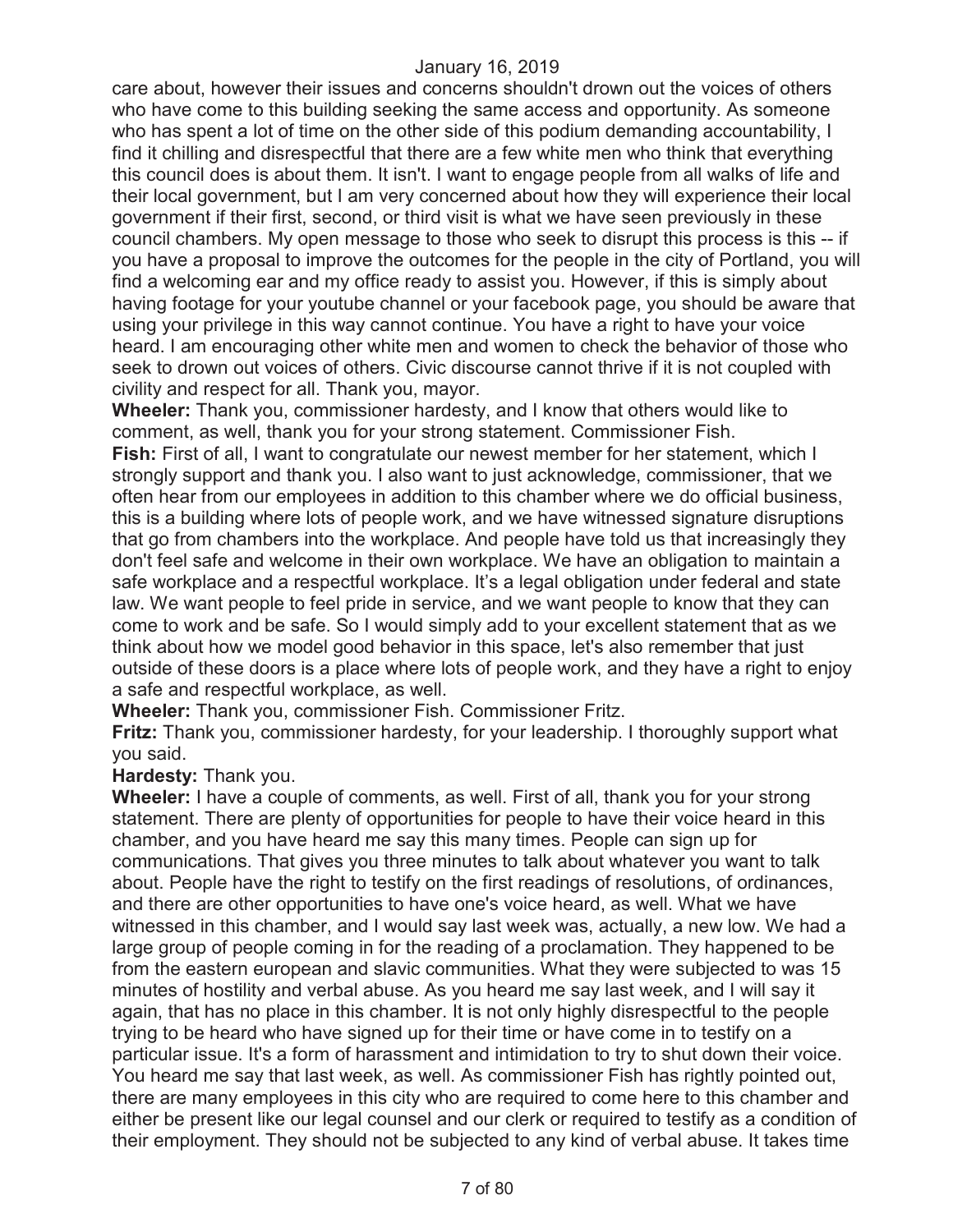away from the rest of our agenda and we have seen in the past when people are disruptive, when they protest, when they lie down on the floor, when they start swearing at people, when they force us to clear the chamber, that takes time away from everybody else because it shortens the amount of time that's available for public testimony later in the agenda. It also costs the taxpayers a signature amount of money. I do not need to tell anybody in this chamber that we have had to significantly increase security expenditures over the last year, year and a half in response to what Commissioner hardesty describes correctly. it is a relatively small group of highly disruptive individuals. Last but not least I get asked all the time, people say hey, ted, you are the presiding officer, it is your job to maintain the decorum in this chamber. You know these people are disruptive. You know that they are coming here explicitly for the purpose of disrupting this democratic process, why don't you just exclude them. The answer is the courts have thus far held that we cannot preemptively exclude anybody from this chamber based on their first amendment right to be here. We cannot presume that they are going to act out based on past behavior. Maybe it's time that we revisit some of our obligations with regard to maintaining an open, welcoming, and respectful environment for everyone. So I know that my colleagues are interested in this conversation. We would certainly be interested in feedback from the public. Commissioner hardesty is right. This chamber should not packed today. It should be full of people. We have an agenda that includes affordable housing. It includes signature pay equity issues. It includes signature issues that are of concern to everybody, and there was a time when you could fill both the first and second floor of this chamber with citizens who wanted to come in and hear what their elected officials were doing. But for a very, very small number of people from the outside this chamber is largely full of city employees, and people who are on the agenda today. And a small handful of others. To me, that is damaging to our democracy, and it undercuts the right and the privilege that people have to be here to speak, to be heard, and otherwise enjoy their first amendment rights. So commissioner hardesty, that was a long way of saying thank you. I appreciate your statement. I strongly support it. Thank you for bringing it forward. Very good, and with that, communications.

## **Item 31**

**Moore-Love:** Request of Dorothy Holland to address council regarding Portland gray panthers.

**Wheeler:** So I had a question of the folks who are testifying on communications. I noticed you are all with the Portland gray panthers today, would you like to come up at the same time or come up individually? It's your choice. Whatever makes you feel more comfortable. Thank you.

**Moore-Love:** Dorothy Holland s not able to make it and I'll read the rest.

## **Item 32**

Request of Brian TJ Jackson to address council regarding Portland gray panthers.

## **Item 33**

Request of Sally F. Fronsman -Cecil to address council regarding Portland gray panthers. **Item 34** 

Request of edith gillis to address council regarding Portland gray panthers.

## **Item 35**

Request of Lew Church to address council regarding Portland gray panthers.

**Wheeler**: Thank you for being here. I don't know who would like to start. Whoever would like to start, if you'd just state your name for the record please.

**Brain TJ Jackson:** My name is brian jackson and I live at the yards apartments right next to the broadway bridge. I am a 100% disabled veteran that was residentially challenged up until I got a voucher from home forward. Since then, we've been having a lot of problems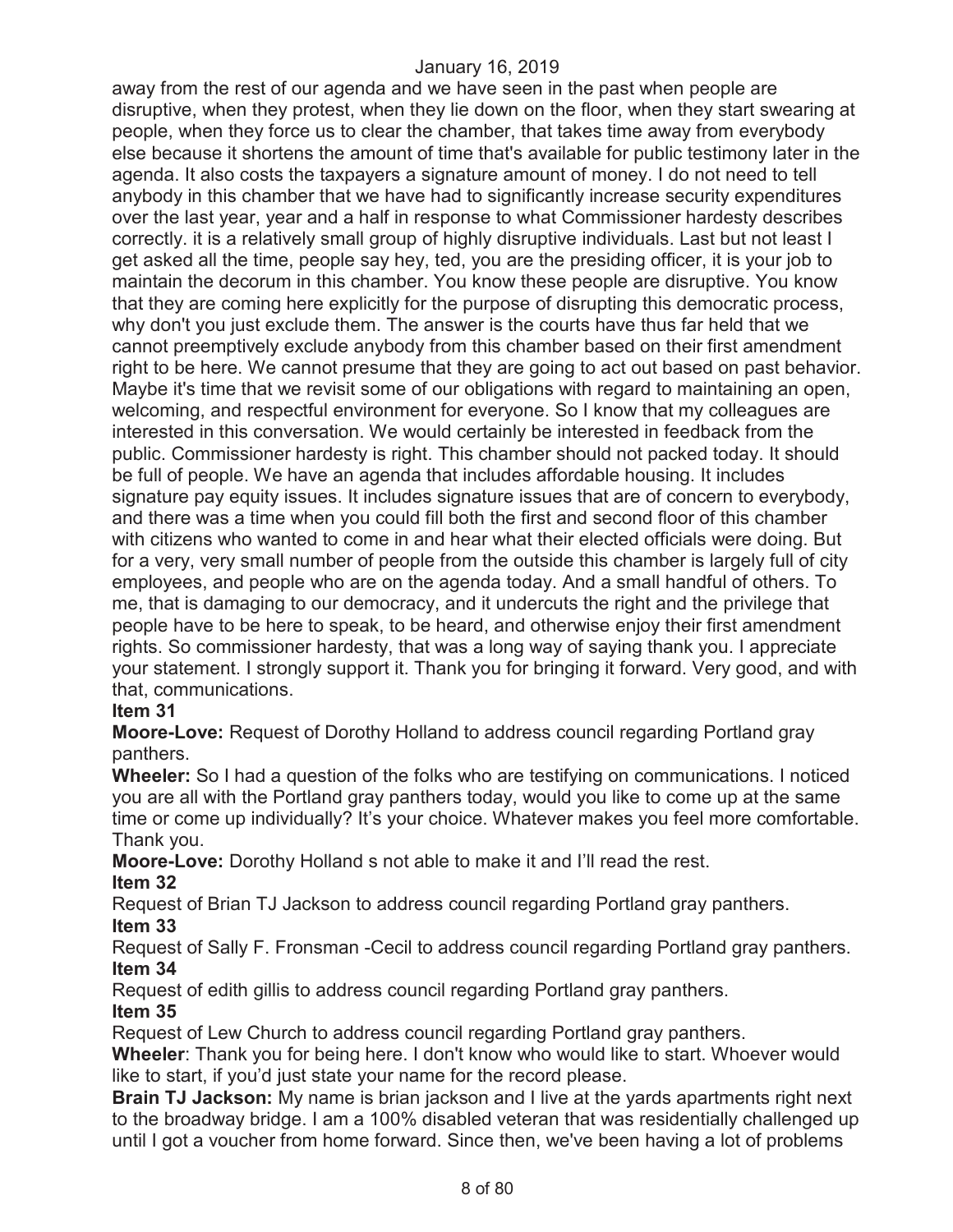with the management when, with everything from maintenance to security problems. We have tenants that have had serious electrical problems in their apartments that have taken months for those things to be taken care of, and there are safety issues. We have had black mole cockroaches, rats. There is a problem with management not following through with maintenance. The city has a big investment in this property. Somewhere in the neighborhood of \$21 million. We should not be having these problems. Home forward is not following through and holding their management company accountable. At one point I contacted commissioner eudaly's office, who was very instrumental in pointing us in the right direction, thank you very much. Your staff spent a lot of time with me getting us on track, getting us to code enforcement. We had a crime assessment done through the city, which was helpful in trying to get things done. unfortunately, the management company has not done anything on that crime assessment except trim some bushes, and it has been very frustrating. We are -- there are a lot of people that are in that complex that have disabilities. The management company retaliates against any tenant that bucks their system. They have tried to evict some of the tenant unions. I run the tenant union there as well. They have tried to wrongfully evict one tenant that claimed she had a broken window and over a month to get it replaced in the wintertime. It's just ridiculous. We have another tenant that has had had some maintenance problems. I could go on and on. It's just a sample of it. We did contact code enforcement of the city, they had the crime assessment done, and we got a hold of Portland's tenant united, so your office definitely got us in the right direction. It was a great resource list that you provided for us. Unfortunately we are still being crushed by home forward not being proactive and holding their management company, or their company accountable. What we are asking the city for is to lean on home forward a little bit to ensure that management stops the harassment and the -- what they are doing to anybody that is in the tenants union, they are retaliatory against. It should not be that way. They are destroying home forward's mission statements, which is to provide safe housing.

**Eudaly:** Mr. Jackson, what was the name of your property you live in?

**Jackson:** The yards apartments.

**Eudaly:** Okay. Thank you.

**Wheeler:** Thank you.

**Jackson:** Thank you very much. Congratulations, commissioner hardesty, on your position. Nice to know my vote went to something nice.

**Hardesty:** Thank you.

**Wheeler:** Good morning.

**Sally Fronsman-Cecil:** Good morning. I am sally fronsman-cecil, and I am speaking as an advocate for the homeless in Portland today on behalf of gray panthers. Homelessness is an ongoing state of emergency in Portland. This is affecting more and more elders along with many other vulnerable populations, people with disabilities, families, and just those who have been displaced by social, political, and economic disaster. We must do more now for citizens living on the streets of Portland. We need to fulfill our social contract immediately. The way that we would when many people are displaced by a natural disaster. Instead, the city of Portland and the state are sweeping encampments away. Merchants complain about the homeless downtown. The people in the community object to people in their backyard. No one wants homeless people on the street. We can't sweep people with no place to go under some kind of imaginary rug. The long-term isn't good enough in a state of emergency so serious that such a large group of citizens are on the streets every day right now. I want to say I am not a person who is going to say the sky is falling. I have a victim survivor services certification. I have studied and done at least mock versions of mitigation, preparedness, response, and getting over, basically, disasters.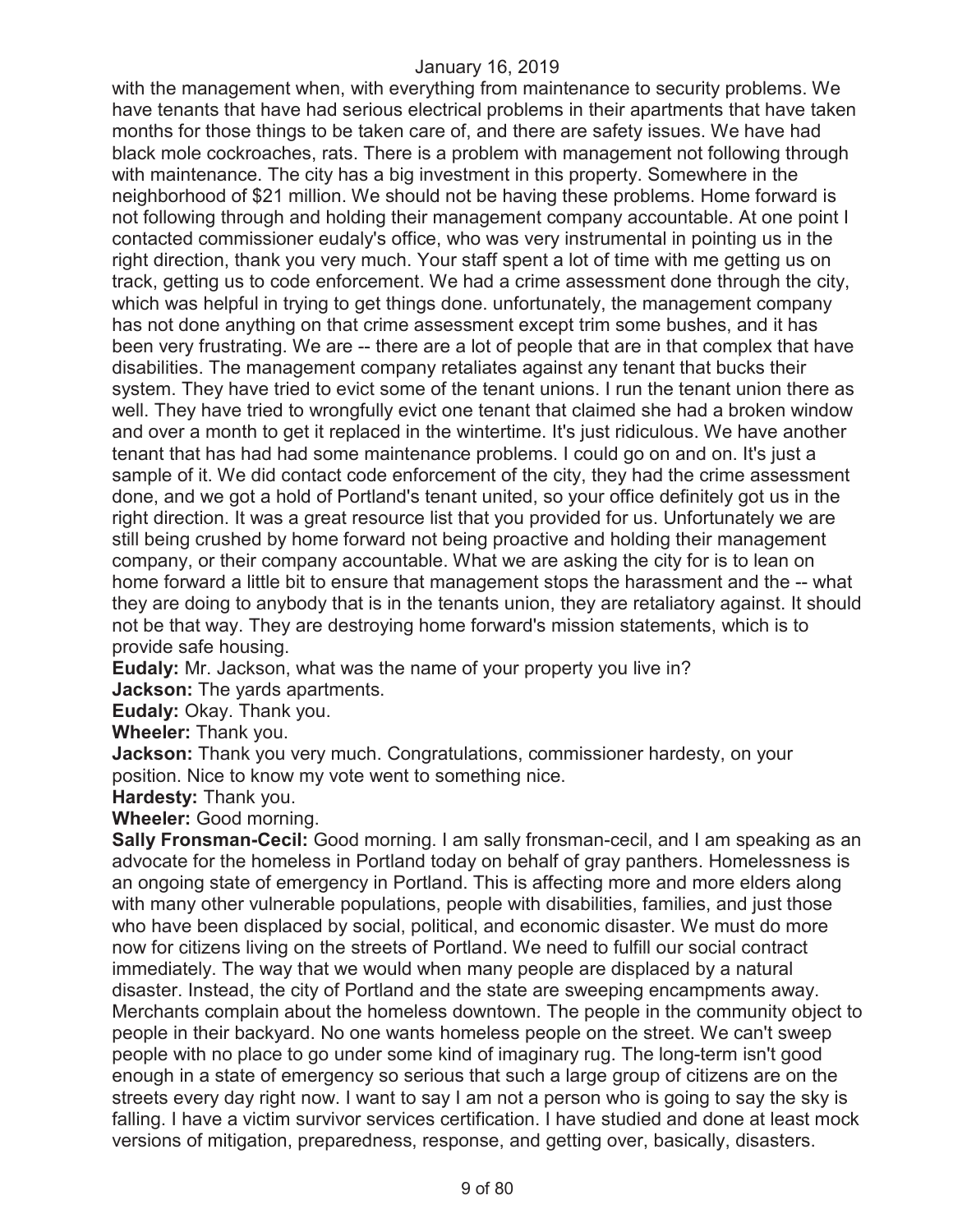Mass victimization. This is something that I have cared about for a long time. I don't think that it's a bad thing that we are doing long-term planning. I do think that a lot more could be done now. People object to health issues, urinations, those kinds of things. But we don't provide any kind of port-a-potties or anything for people. People complain about people not working, and yet we don't do what you would do in any country cooperative efforts or something that the peace corps have done that people in the vista program here have done. There are so many things that we could do that we don't do that could be done now to help people. I just kind of think that that is something that is not sufficient. We are not acting now the way that we should for people who need help now.

**Wheeler:** Thank you. And perfectly timed, by the way. That's had to do. [laughter] Good morning.

**Edith Gillis:** Good morning. My name is edith gillis, and I am presenting you with some solutions that the city council can implement pretty soon, and I am going to give you two examples that I have observed where people who were elderly with disabilities were made houseless as a result of city policy. In one case, it involved making at least 12 people houseless, jobless, and indebted, and further disabled. So, immediately punish any use of Portland dollars used to make people houseless. This includes city taxes, fees, fines, impound, confiscation, theft, hold grants, loans, tax breaks or partnerships. Punish the harassment or worse the people who are houseless, poor or suffering. Dock cop pay. Withhold resources and punish landlords and shelters for evicting or raising rents due to police harassing tenants and guests, punish murderers or attackers, rapists, extortionists and their associates for frequenting or terrorizing their crime victims and victim families. When they do so, landlords often evict the victims. Protect civilians right, access and use of their documents, tools, clothing, gear, transport needed for housing, work and custody health that otherwise would make them houseless. Punish Portland cop uniforms gear used off duty, especially to terrorize poor or suffering people. If you are not being paid on duty, don't wear the uniform. Pay Portland cops at a normal rate during the protests, paperwork for end of shifts arrest, houses, interactions, or military exercises. Frequently they will wait until the end of the shift and arrest houseless so they can get overtime at the end of the shift. And as soon as possible redirect such police moneys and means to instead providing housing and mental health. Punch the cop use of or profit from items confiscated or stolen, redirect any or all items or funds to provide housing or legal support if not promptly returned to the owner. Hold individual cops and the bureau liable for misconduct. Every month I hear you voting to give more and more money to the police and spend more and more money taken away from other services that we need in order to pay for the consequences of police misconduct. Hold individual cops and the bureau liable for the conduct, misconduct, and redirected to housing, money for cops paid administrative leave, pension pay for cop involved with excessive force or deaths and the two examples that I gave as well as donating some materials to gateway center. I saw a woman who is elderly, with disabilities, frantic. She had just been made houseless by the city of Portland police who had gone after her landlord because he couldn't get mail when he was in the hospital dying with cancer and was blind. And then when they had a hearing, while he was at the city hall, to have the hearing, the Portland police came with military weapons and closed down schools, the house, and evicted all of the people who had businesses in, on the property, and all of the tenants who had been paid. All their property was destroyed, and they lost housing. They did not have their paperwork. And another case the grandmother of a child who was murdered, is repeatedly harassed by the police as they make false charges and arrests, and as a victim of constant police harassment, she could be evicted from home forward.

**Wheeler:** Great. Thank you. Appreciate you coming in today. Commissioner hardesty.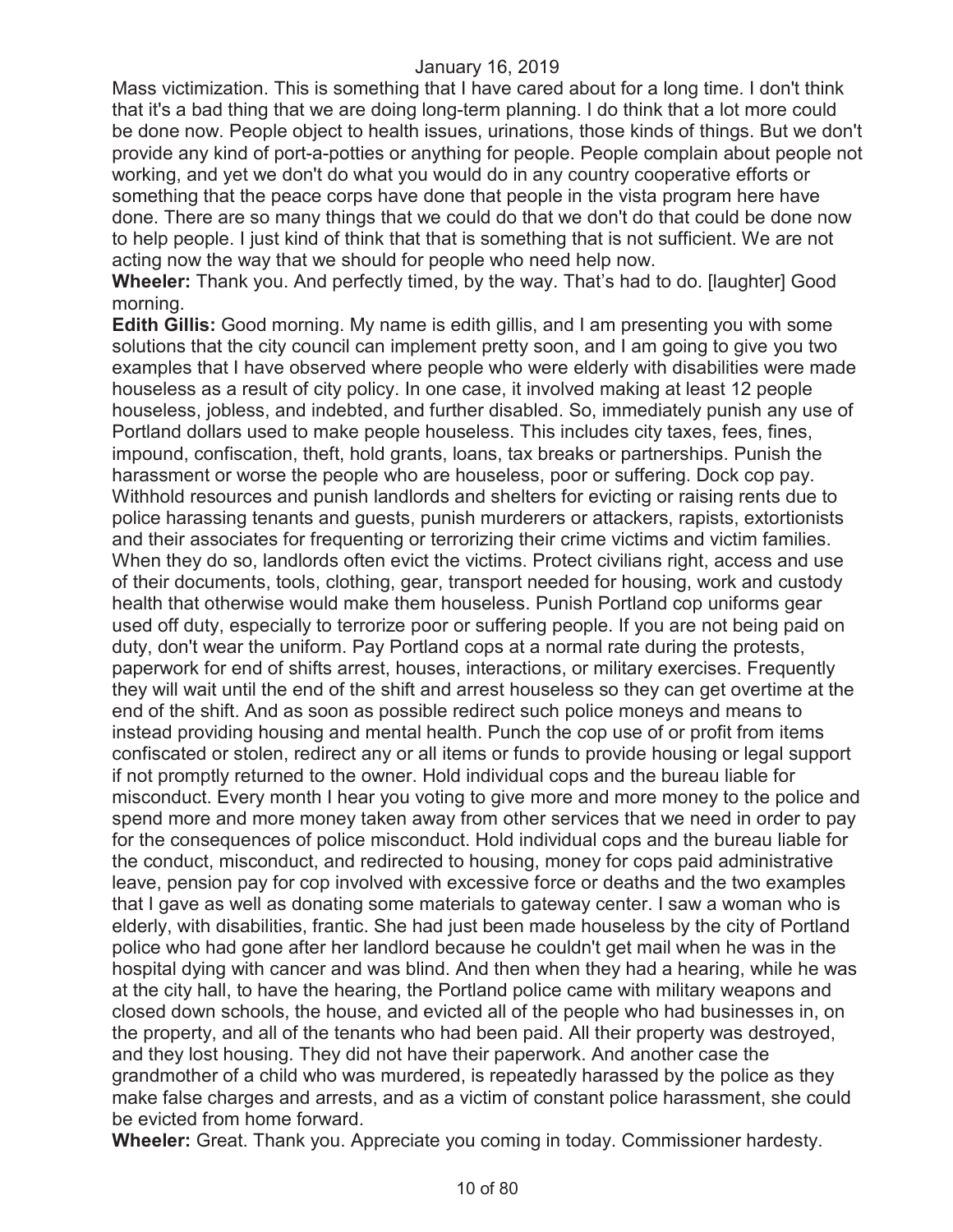**Hardesty:** Edith, can you tell me what the apartment complex is that you refer to? **Gilllis:** That latter is home forward's peaceful villa on 47th and clinton. And it was the grandmother of patrick kimmons, and it was a house with several businesses and other housing within it in which people had businesses and housing. All those people became unemployed and houseless as a result of the Portland police doing an illegal action and then destroying their property. And that was on johnson creek.

**Hardesty:** When was this?

**Gillis:** East of 82nd.

**Hardesty:** When was this?

**Gillis:** About a year ago on johnson creek, and currently at peaceful villa.

**Hardesty:** Thank you.

**Wheeler:** Could I ask one question, Edith? So you are claiming that the police engaged in illegal activity?

**Gillis:** Repeatedly.

**Wheeler:** Did anybody file a complaint with the independent police review commission so that it would be investigated?

**Gillis:** No because when some of the same people had done similar things, those reports were missing, and they were further harassed. At this point, it was a matter of life and death.

**Wheeler:** By the auditor's office? The independent police review commission is in the auditor's office. Was someone in the auditor's office threatening or harassing them? **Gillis:** No, Portland police threatened them, and the papers they would follow up on when they got attorneys or friends, found out that those papers were no longer, or those files were no longer there. That has also happened with the independent police review for police in the past, and then this woman was across the street from just in kind of a grassy area between johnson creek and that property, and then a man that was just down in the tent that people thought was her was being raped. And when she called the police to try to protect him, she was arrested. So the harassment goes on and on.

**Wheeler:** These are very serious allegations you are making, so I would appreciate some - - if you could give us a date, a time, a place, any of the above. I will file the request, but these are very, very serious allegations you are making, and this is the first I am hearing about it. If you have some facts, I would encourage you to bring them forward. Thank you. All right. First time. Oh, I am sorry, I apologize.

**Lew Church:** There is only three chairs.

**Wheeler:** Yes, sir, thank you. I apologize. Thank you, welcome.

**Church:** Good morning.

**Hardesty:** Good morning.

**Wheeler:** Good morning.

**Church:** Jo ann.

**Hardesty**: Uh that's commissioner hardesty here.

**Church:** Amanda, chloe, nick and ted, first I want to thank tj sally and edie for speaking with us today. Gray panthers is concerned and has been over time as organizers on housing, targeting both ipm, income property management, which is a subcontractor for home forward in a great many cases, as well as home forward itself on tenant rights and housing. Overall, as we have experienced the largest federal government shutdown in u.s. history, thanks to the most right wing, pro-capitalist president in u.s. history, donald trump, it's important to note why many of us continue to advocate, in some cases, like tj and sally and edie, to militantly, but hopefully persuasively advocate for tenant rights and housing, legalizing rent control in Oregon finally, for speaking up and fighting back for those who voices have been silenced or simply ignored. Nationally, the silence and ignored included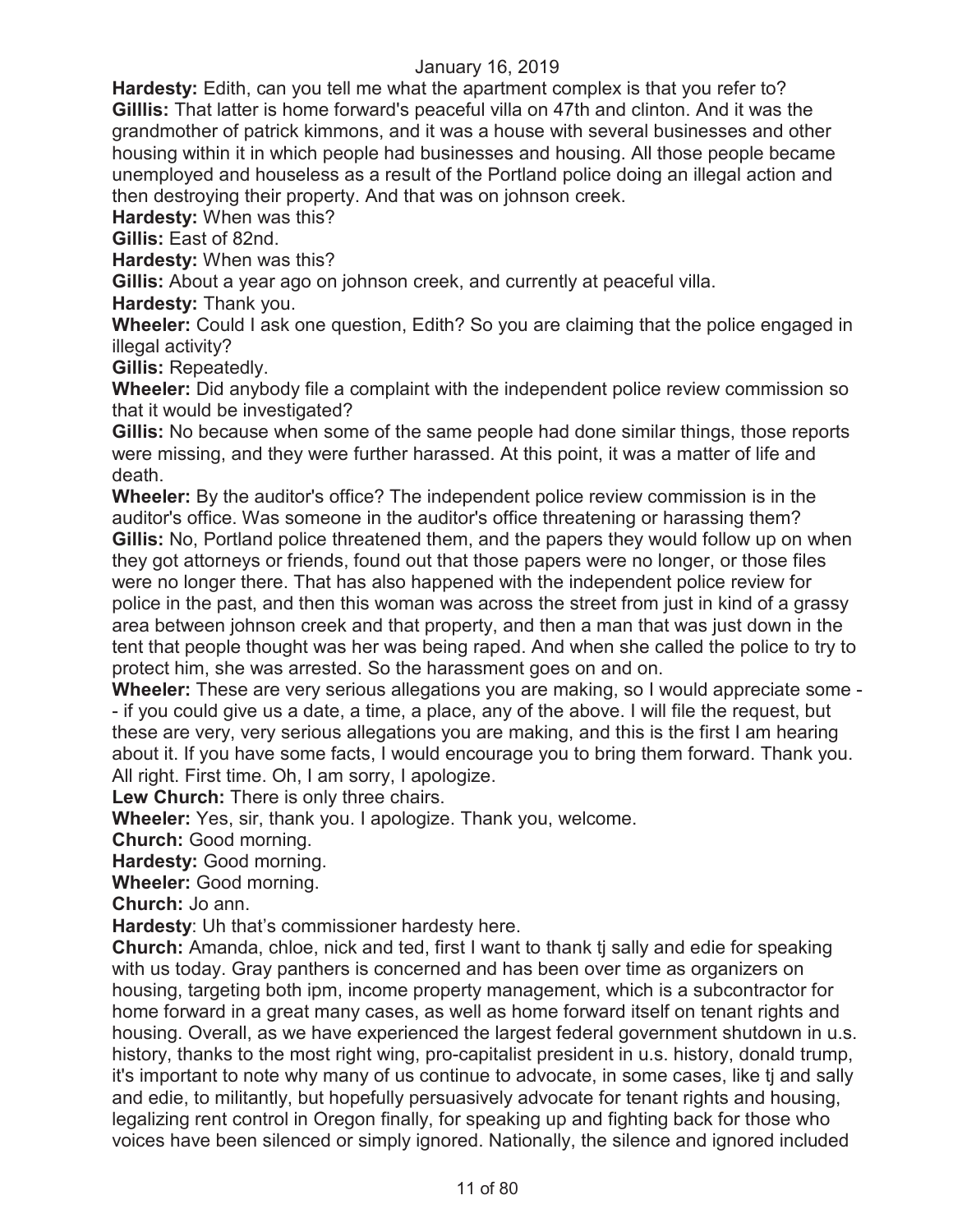elders who attend church from charleston to pittsburgh, they include students no longer with us from sandy hook to columbine to parkland, here in the northwest, more recently the silenced and ignored have included karen batts and jason washington. I handed out copies, to council of recent gray panther blurbs on housing, rent control and tenant rights. The title for one, "ted wheeler and the ghost of karen batts" was changed to the more polite, real action needed to ease housing crisis. The tribune has been kind enough over the past year to print articles we send in, vis-à-vis, the may  $15<sup>th</sup>$  primary last year in that election, why jo ann hardesty by far was the best choice of the 5 candidates in that primary, along with our article for effective gun control laws, to ban assault weapons and ban high caliber magazines. We appreciate the tribune doing that. Going forward the tripartite presidency of Donald trump, mitch mcconnell and rush limbaugh, seeks to do one thing. protect the privilege and power of white men against the poor, against workers, against immigrants, against students and tenants and transit riders, against black and brown and against 53, "not real, countries", to paraphrase trump just a bit. However gray panthers believe that impeachment, rent control and gun control are more than aspirational goals. We believe that if folks like, in history, steve biko, chris honne, tom hayden, dorothy day, harvey milk, rosa luxemburge, bernadette devlin, michael collins, bobby sands, Daniel and Philip Berrigan, and michael harrington, that these folks were live and living in Portland, Oregon today, they would assert with us that rent control in salem, that gun control in a land of active shooters, and impeachment against a fascist, racist, sexist president are finite achievable goals. We hope to see our newly diverse city council, here in lowly, Portland, Oregon, play a vital role in creating economic democracy in our world, not just more economic fascism under the trump junta.

**Wheeler:** Thanks for coming in. Have any items been pulled from the consent agenda? **Moore-Love:** Yes, we've had Item 38 pulled.

**Wheeler:** Very good. Please call the roll on the remainder of the consent agenda. **Fritz:** Aye. **Fish:** Aye. **Hardesty:** Aye. **Eudaly:** Aye.

**Wheeler:** Aye. The consent agenda is adopted. Item 36, first time certain. **Item 36.**

**Wheeler:** Colleagues, a propose to the public testimony we just heard, I am very proud to bring forward 60 additional units of affordable housing that's going to be added to the city's affordable housing stock. As you have heard me say on behalf of the housing bureau a number of times this last year in 2018, we delivered a record number of affordable housing units to the city of Portland. We expect that in 2019 we will nearly double that. This is one of the first that we will be undertaking this year. This project today will contribute to the overrule north, northeast housing strategy, which the community brought forward to the city of Portland, the community requested this. I want to, particularly, thank our partner, Multnomah county in contributing the site for this development and bridge housing on their third affordable project here in the city of Portland. With that I will turn it over to shannon, are you kicking this off today?

**Shannon Callahan, Director, Portland Housing Bureau:** I am, thank you, mayor. Good morning, mayor and commissioners. Shannon callahan of the Portland housing bureau. I am here this morning to ask for your approval for the construction financing of the north williams center, a new 61-unit development, to be developed as we heard by bridge housing. In the fall of 2015 the housing bureau along with home forward and Multnomah county released this property for development. Bridge housing was the, was the winner of that development proposal and has been working with the community and the housing bureau since then to bring this project to fruition. The north williams center is located on the corner of north williams and tillamook. It will provide permanent, affordable housing and homes to 195 new residents. I am sorry, 194 new residents. The north williams center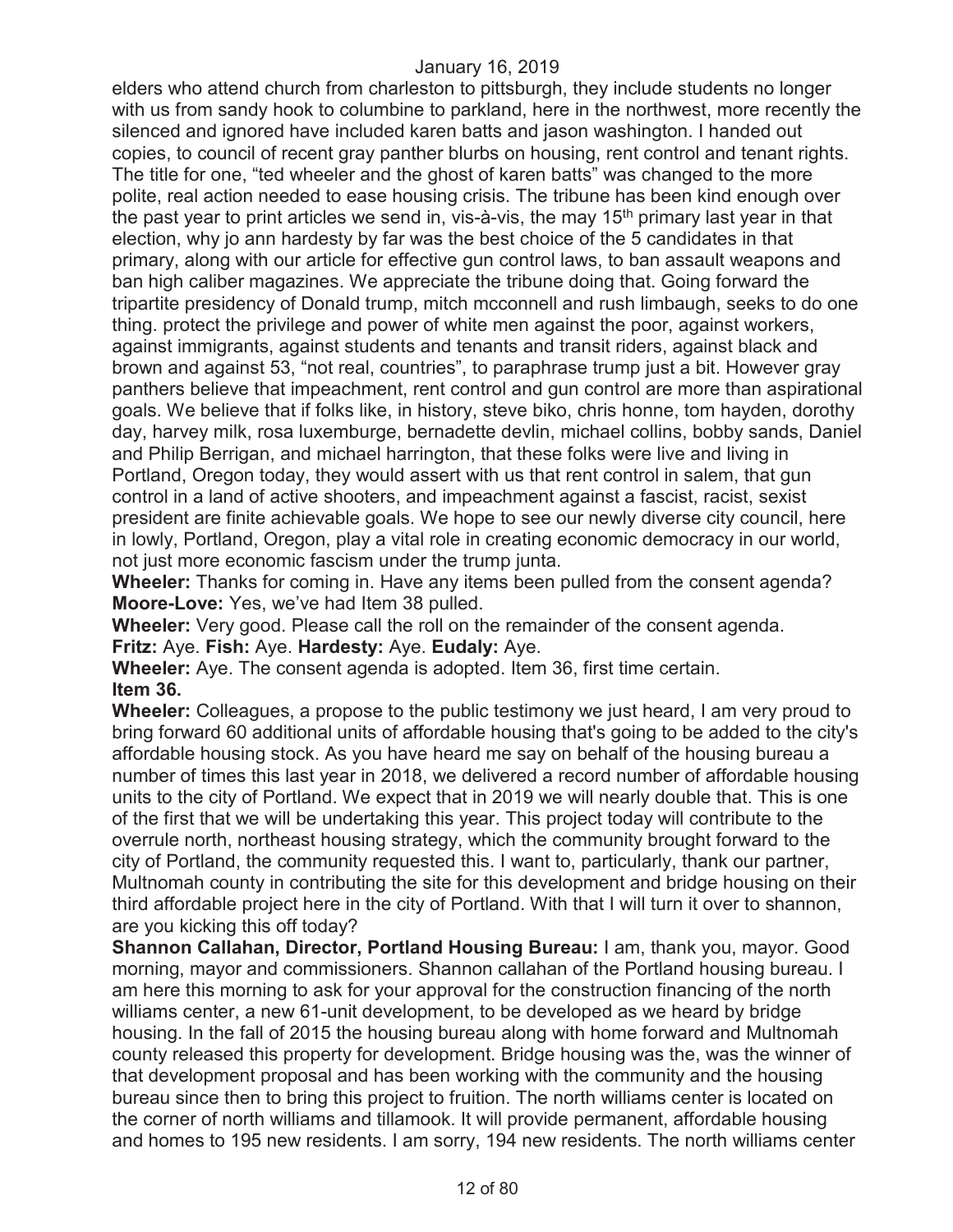will provide deeply affordable homes for 40 households, households who make less than 30% of the median family income. Lease-up of the building will also be subject to the city's preference policy, which prioritizes the families with generational ties to north and northeast Portland. It's the sixth of the city's rental properties to be moved forward into the construction phase or opened that are subject to the north and northeast preference policy. The center will also provide 10 units of supportive housing for households who need the services to be successful in their housing and beyond. The joint office is working closely with both the Portland housing bureau and bridge housing to make this a reality, and I would like to thank them for stepping in to offer both service and operating support to make sure that this building is successful and is home for ten households moving off the street out of homelessness. Before I turn it over to the team at bridge to say a few words, I would like to note that we expect construction to start this spring, actually, in march of this year, and construction is expected to be complete by may of next year, welcoming 194 new residents into permanent, affordable housing.

**Wheeler:** Shannon, before you turn it over, could you go back one slide? I just have to point this out. This is affordable housing. Look at that. That is architecturally in my opinion stunning. And I think that it's great that we are not only doing the right thing here by way of low income people in our community. We're we are actually providing them an amazing place to call home. That looks great, and I just want to applaud our partners for that. Thank you.

**Fish:** Shannon, two questions.

**Wheeler**: Commissioner Fish.

**Fish**: First is what was the secret sauce that allowed you to, in this development, with 61 units, to set aside ten units for supportive housing? That's both in the aggregate it's a big number, but as a percentage of the overall, a big number so how were you able to accomplish that?

**Callahan:** Well, there are 40 units in this building that are supported with long-time rent subsidies through vouchers. And so permanent supportive housing requires, you know, three basic pieces of funding to make it work. One is rent subsidies to make sure that we are buying down rents for the folks who need it the most, the very low income folks, folks who may have zero or very little income. The second is making sure that we have operating support to make the building successful. When you have a number of individuals who require support services, it also usually requires additional operating support to the building by way of on-site and resident managers or additional property management support, and thirdly, it's the service funding that comes presently from the joint office, and this building presented some unique opportunities with the fact that it had so many voucher units in it. And the joint office is able to program the additional operating support this building will need to be successful as well as providing the support services. So it's just the perfect mix of all three of the three legged stool that we need to make permanent supportive housing work.

**Fish:** Thank you very much.

**Kim McKay:** Good morning, I am kim mckay with bridge housing, and I am very pleased to be here.

**Hardesty:** Good morning, Kim, You could move that mic closer. Yeah.

**McKay:** So actually, I would like to open it up to further questions that you guys may have, and I am here with dustin ferdun, who is our senior pm on the project. I would say kudos to our staff for working very closely with the community over the last few years. We feel that we have a lot of support there, and it's been a very, very rewarding relationship to ensure that we have a project that is both beautiful, but also will meet the needs of the immediate local community. So please, any questions that you have, we are here to answer.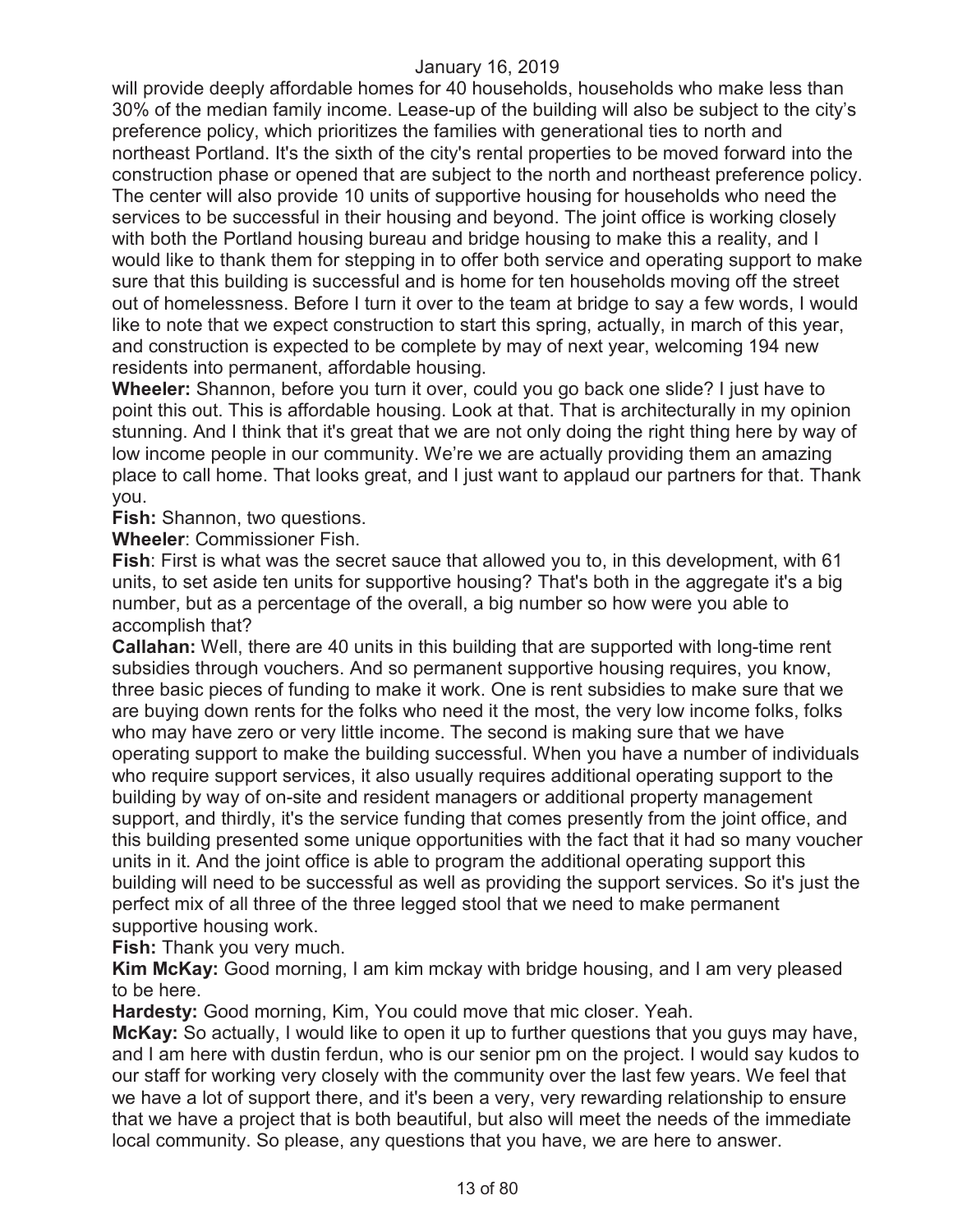**Wheeler:** Commissioner hardesty.

**Hardesty:** Kim, I have a question, which might seem like a strange question, there is one unregulated unit out of 61 units.

**McKay:** Why?

**Hardesty:** Why.

**McKay:** That's our manager unit. So rather than restrict it.

**Hardesty:** Ahh, okay. That makes sense.

**Fish:** This is bridge's third project, is that right? So my recollection, because I think that I was the housing commissioner at the time, was the first one was in the pearl district. The second one, you did was --

**McKay:** We have river place under construction right now.

**Fish:** Which is under construction.

**McKay:** Correct**.** 

**Fish:** So this is your third, and I know bridge does work up and down the coast. You have quite a track record. What specific expertise does bridge bring to managing the units, the ten units of supportive housing and also making sure that the people who are in deeply subsidized units feel welcome in the community?

**McKay:** It's a great question. And I am happy to say that we have a lot of experience with mixed income housing, which is, basically, what this is. Most communities that we are developing in now have a requirement that in addition to the affordable housing, up to 60% ami, that we include a percentage, and it varies in every jurisdiction, of permanent supportive housing or special needs housing or homeless housing. And so our management, we self to manage most of our properties, and take that commitment and obligation very, very seriously, and so it is, as shannon alluded to, we do underwrite to meeting the service needs of the special population, and its strong management, so I would, you know, welcome all of you to come and see both the properties we have in Portland, and if you are out of town, to come see some of the other mixed income properties that we have, but examples, you know, parcel 3 has a number of psh units, the abigail doesn't. But we have a number of properties in the bay area where they are actually even heavier, you know, a much larger population, and they have been very successful.

**Fish:** Does bridge have a physical presence here in Portland? **McKay:** We do.

**Fish:** Have you opened an office?

**McKay:** We do. We have an office that's here in downtown. We have a staff of four, actually five professional development staff, our accounting staff is here, i.t. Is here, and we are looking at bringing property management up into the market this year. **Fish:** Terrific. Thank you very much.

**Wheeler**: Very good, public testimony on this item, Karla.

**Moore-Love:** Yes, we have six people signed up.

**Wheeler:** Thank you very much. You can go ahead and we might bring you back if there is follow-up questions based on the testimony.

**Moore-Love:** The first three, please come on up, are edith gillis, lightning, and shedrick wilkins.

**Wheeler:** Good morning.

**Edith Gillis:** I am hoping you are feeling my love and commitment today because I am going to be here all day. What I want to say is please, in your figuring of affordable rent, have it be the same percentages of income distribution in the city of Portland as in new, multiple unit housing. So if there are 100 units, and 30% of the people in the city of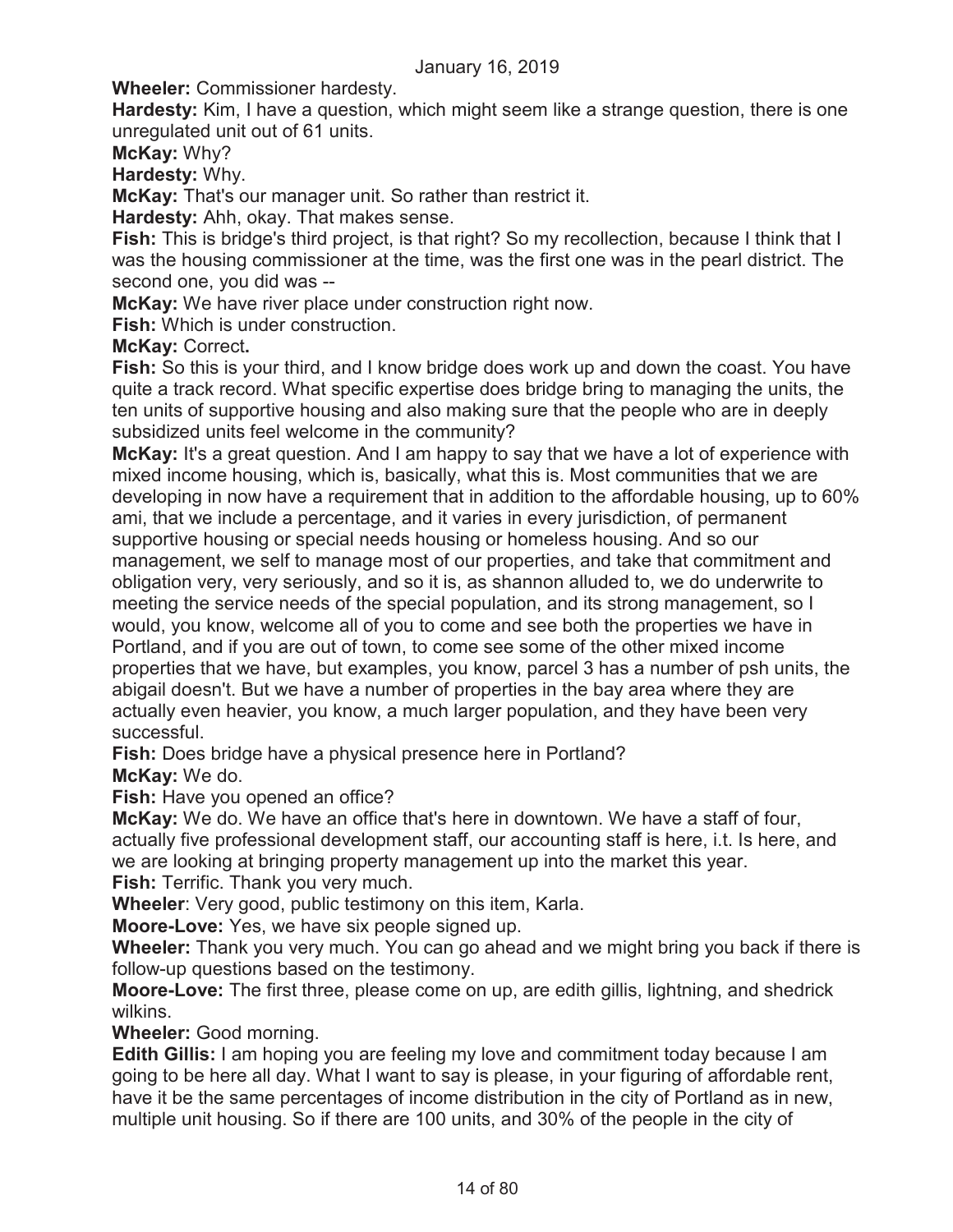Portland make under or have under 10,000 a year, have one-third of  $1/12<sup>th</sup>$  of that be their monthly cap on rent, etc.

**Fish:** Edith can I make a comment? Thank you for that admonition. If we followed that logic in this project, we woefully would underperform, and I think that we should acknowledge that 40 of the 60 units here are being set aside for people that make between zero and 30% of median family income, so we are talking about people who are typically served by either home forward or by project based sponsored units, so this greatly outperforms even the standard that you articulated.

**Gillis:** I misspoke. I meant to say a minimum of that low income being available. **Wheeler:** Thank you. Good morning.

**Lightning:** Yes, my name is lightning. I represent lightning super humanity, xx1, pdx. Bridge, you are right on the mark, very impressive work. You stayed in with the threshold of the 30%, ami and below for the 40 units. But what I really like about your project is that you also were sensitive to the square footage size of the units, very livable units, and as you know, instead of going to these micro-units, people want to stay long-term, in good sized square footage units. I think that you hit everything here, very impressive work. I hope to see you get many more contracts and projects. Now speaking just for myself, not to bridge directly, being a bridge loan, or construction loan, I am sorry here, will that loan be repaid in the future? Again, some of the problems that I have on these type of deals, is I like to have a do-on-sale clause in the future, maybe to pay back this type of loan, even if it's 20 years in the future, I like to see that, and I know that that's up for debate. Issue number two on the Multnomah county property, I want to have the city of Portland pay full, fair market value for that, and to fund Multnomah county. I am going to look at that, and I am going to contact cbre, I am going to have an appraisal done on that piece of land, and I want Multnomah county to receive full value for that. Again, for their services that they provide at Multnomah county. No discounts. Again, just for my own use, I like to see the overall price stated on these ordinances. I like to see the overall unit price. Again, the building looks fantastic. Everything I see here is within the parameters of the way that it should be done. Again, on the sustainability housing units, I would like to see a more detailed plan on how that will be paid for, where the sustainability money will come from, to pay for that, and as you know I am projecting maybe 1,000 per month per unit additional value price to that. Again, that's up for debate. I would like to see the numbers. I would like to understand the services provided to these people. Again, this looks very impressive. Get more contracts. Keep up the good work.

**Wheeler:** Thank you very much. Good morning.

**Shedrick Wilkins:** Good morning, and happy new year.

**Wheeler:** You, too, thank you very much.

**Wilkins:** I've been waiting to say that since christmas. I believe that north Portland, northeast Portland is the only place where homeless people or people who are disadvantaged can go. You did not make the terminal 1 shelter. You did not yet build the pearl district shelter, which is right near my hud apartment and yards. I was going to volunteer. I am very disappointed. When I was homeless in 2011, there was a mass medical thing at the memorial coliseum. Commissioner novick mentioned the memorial coliseum as a mash place to put sheltered people. I agree. I am a veteran. I was supposed to protect this country and protect people who are sick or cold or whatever. The basement has a large area, the area with least resistance, you banged around right to dream 2. Where did you put it, right across from the memorial coliseum. I was born at emanuel hospital, which is in north Portland because my father was a low income nabisco employee. Yet we did not live there. We lived near the airport. There is a lot of racism in Portland, and I side with the fact that the best place to help low income people is in north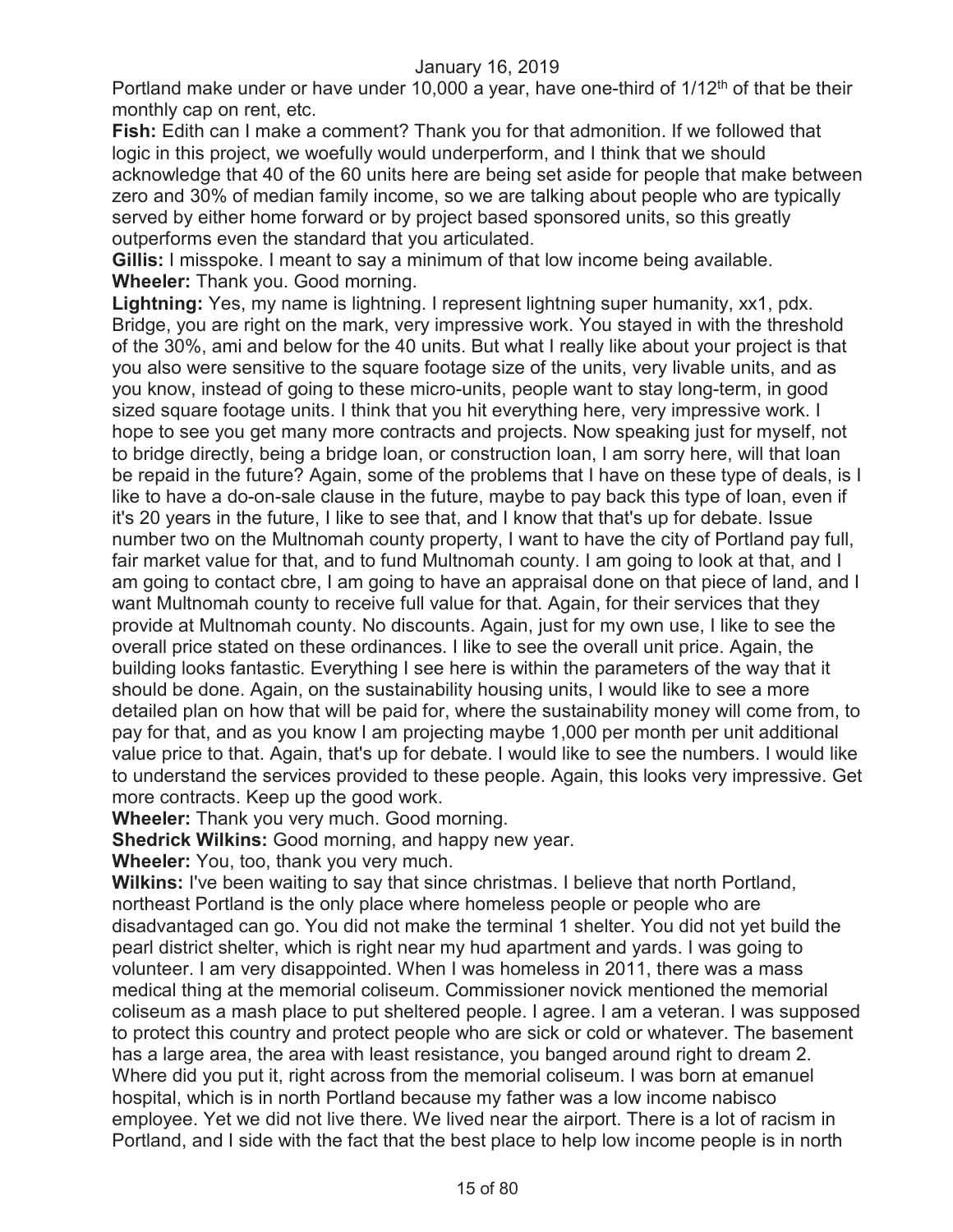Portland. Nowhere else. You see people on the sidewalk. You see people on the street in tents and you herd them into the north, northeast area. And since people of color are - been oppressed they might have the sympathy for low income white people. You don't see it from anybody else. So I like the memorial coliseum as a large shelter. Since you failed to make anyone, any place else, I agree with commissioner hardesty. There is a rule about yelling fire in the theater. I think that people like mr. Davis and joe walsh, this isn't a church. You don't say it 50 times to make your point across. Even though we have freedom of speech, I think mr. Davis and joe walsh should be.

\*\*\*\*\*: It's off he subject --

**Wilkins:** Banned for here for a month.

**Wheeler:** Excuse me. Excuse me. This is not your call. You are not the presiding -- excuse me. You are going to have to stop. We will take a recess.

#### **At 10:15, council recessed.**

#### **At 10:15, council reconvened.**

**Wheeler:** We are now back in session. Sorry for the interruption. Continue, please, Shedrick.

**Wilkins:** Well, he cut me off, this is the topic. I was talking here, and he cut me off because I mentioned the fact that -- I don't know. I don't know if it relates to it. He cut me off so I couldn't talk, so whatever, right. So I guess it does relate. So certainly if somebody has a view that's not popular you have no right to cut them off. It's like yelling fire in a theater, which the supreme court deals with that.

**Wheeler:** I appreciate your being here. Next three, please.

**Moore-Love**: Are Maggie, steven long, and mary sipe.

**Wheeler**: I see mary. Is steve in here? Very good.

**Moore-Love**: Long, maybe Lang, steven lang on Lincoln, southwest Lincoln.

**Maggie:** I am going to criticize here, and the reason that I am going to do that is because I see elderly people out on the street every day who are -- who have alzheimer's disease, dementia, are incontinent, I see bipolar people, I see people who have schizophrenia, and you are still going to warehouse them in shelters where there is all this environmental noise, and you are going to -- the shelters are like a jail. The bathrooms are broken. The staff are like factory workers. They steal from the homeless and disabled people in there, and there are elderly homeless on the street who are incontinent and have parkinson's and they have been exited from their housing units, and they won't go into shelters because they get bullied, and their stuff gets stolen. And none of these affordable housing units are going to take these people. They are cherry picking the people who have the least disability and the most social security income, and that's who is going to get in there. And none of these people who have got mental health issues, who have got parkinson's, alzheimer's disease, and who are incontinent, there is no supportive housing that's being built for them. It's all -- they are all warehoused in shelters that have human rights issues with noise and industrial noise, and entertainment noise. They have got emphysema. They have got asthma. They have got, you know, all of the mental health -- they are sick all the time, and there is mrsa, and bed bugs and lice, and there is no laundry facilities in these shelters. There are no laundry facilities that work. It took me four hours to do one load of laundry because the spinner in the one washer and the one drier, the spinner doesn't work, and the drier takes two hours to do, to dry one load of laundry, and how many hundreds of people are in that building who have to compete for that one washer and one drier, and then they have a scheduling. So, you know, this affordable housing thing is for people who are able bodied. It's not going to help anybody who has got, you know, supportive needs issues. It is not going to help anyone who is out on the street and living in a tent and refusing to go into a shelter and disabled.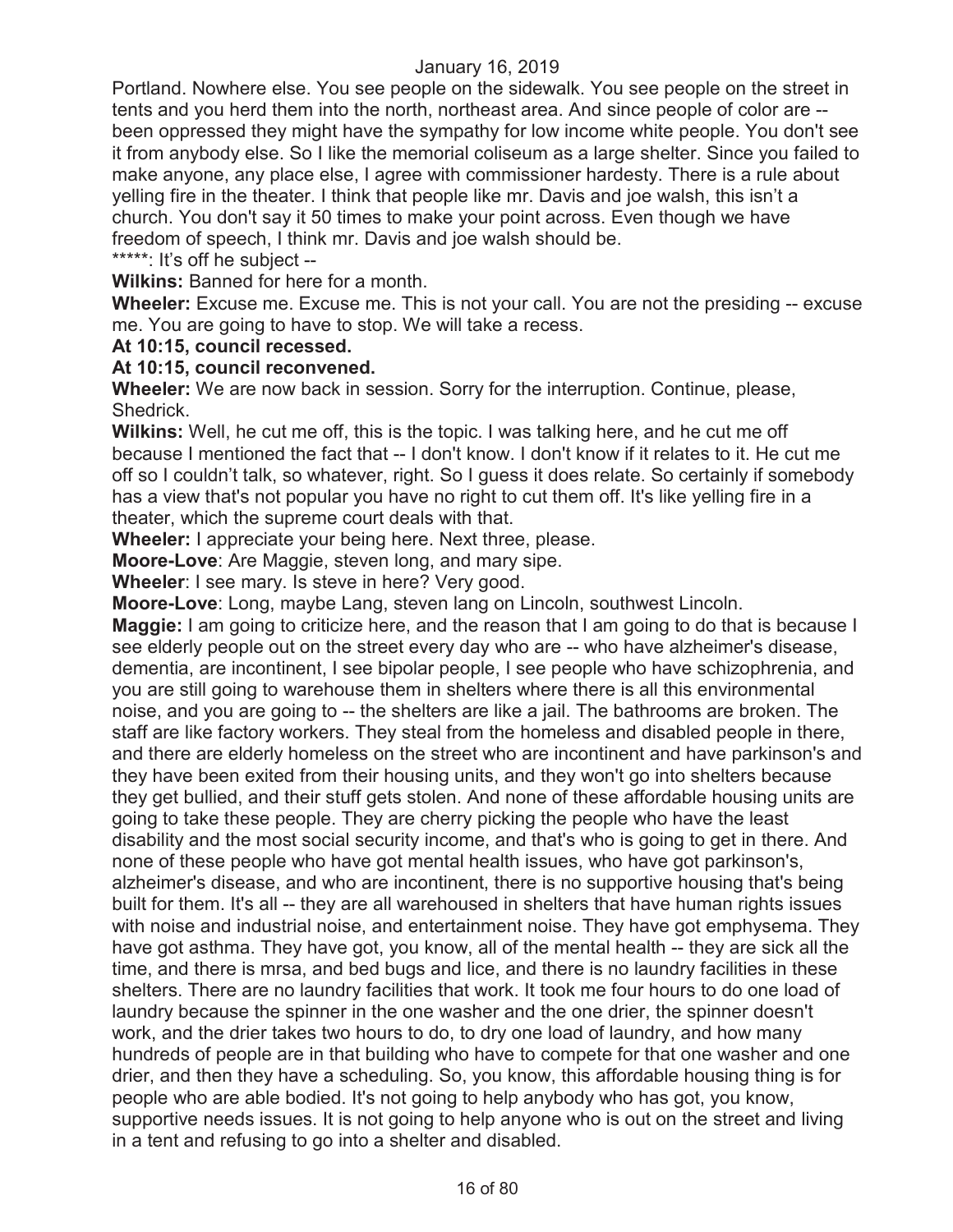**Wheeler:** So maggie, let me just stipulate what you said, so we can talk about this particular project. This particular project actually includes ten supportive units, so it is for exactly --

**Maggie:** Ten is like a drop in the bucket of an ocean.

**Wheeler:** For those ten individuals, it means the world. I take what you are saying as a challenge to scale it up, do more of these kinds of projects, find the resources to make it happen. And I think that we are in agreement on that.

**Maggie:** When I say supportive housing, I think there are two types of people. When I say that, there are types of people who can't make it through the night, and need 24-hour care, and there are those who can make it through the night and need day services every day. **Wheeler:** No disagreement.

**Maggie:** You are not housing those people.

**Wheeler:** Well, we actually are, but thank you. We appreciate your testimony.

**Maggie:** I disagree. I see them on the streets every day.

**Wheeler:** It's your right to disagree. Thank you. Good morning.

**Mary Sipe:** My name is mary sipe. As you know i've been here for the last two years almost every week, and I have often spoken in support of the affordable housing projects. I live in one of the projects, the sitca. In fact when I was looking at the pictures of this new project, I was thinking gee, it looks a lot like the sitca. With all due respect, I do want to correct some things that maggie was talking about. Shelters are temporary emergency methods. And we can build all the shelters in the world, but if we don't start building the affordable housing that we need to have a place for people to transition into, it's not going to make any difference what we do in terms of the emergency shelter. I would encourage people. I've said this before, the term, "affordable housing" a lot of people don't really understand what it is. This is the section 42 tax credit housing. And I would encourage people to go and look this up. And understand how this works. It's income restricted. I would also correct some things that maggie said. The building that I live in is probably 90% disabled. People on social security, disability, myself on social security. A lot of people on ssi. 700 a month. Living in units that are clean, comfortable, and affordable in the realm of their income. We need more of this. I want to applaud the city and the county for what they have doing for the last two years in really pressing forward with more affordable housing. It is kind of interesting, Mayor wheeler, when you said, when you commented about the architecturally pleasing design. I think one thing that I would like to suggest bridge housing, I am so excited, when they came to Portland and built the abigail, when you see what they have done in other cities across the country, it is pretty phenomenal the work that they have done. And how they have made their focus, affordable housing. I would like to suggest that maybe, and perhaps they already do this, that they form sort of an advisory group of people living in affordable housing and get some feedback from them about where there could be some improvements.

**Wheeler:** That's a great idea.

**Sipe:** One of the things that all of the units that, in our building and other buildings, we don't have air-conditioning. And it's really oppressive sometimes, and if you don't have 600 to go and buy a portable air conditioning unit, you are suffering in our now hotter summers. I would suggest, you know, look at putting the portable units in. I also want to give a shout out to bridge housing. I wanted to thank them, when they -- before they built the abigail, I contacted them, and they voluntarily agreed to scrap their plans to use the impact hammer and use the auger drill. And I hope that they will continue to do the same with other projects. Thank you.

**Wheeler:** Thank you, mary, we appreciated your perspective as always. Thanks for coming in. Does that complete the public testimony, Karla?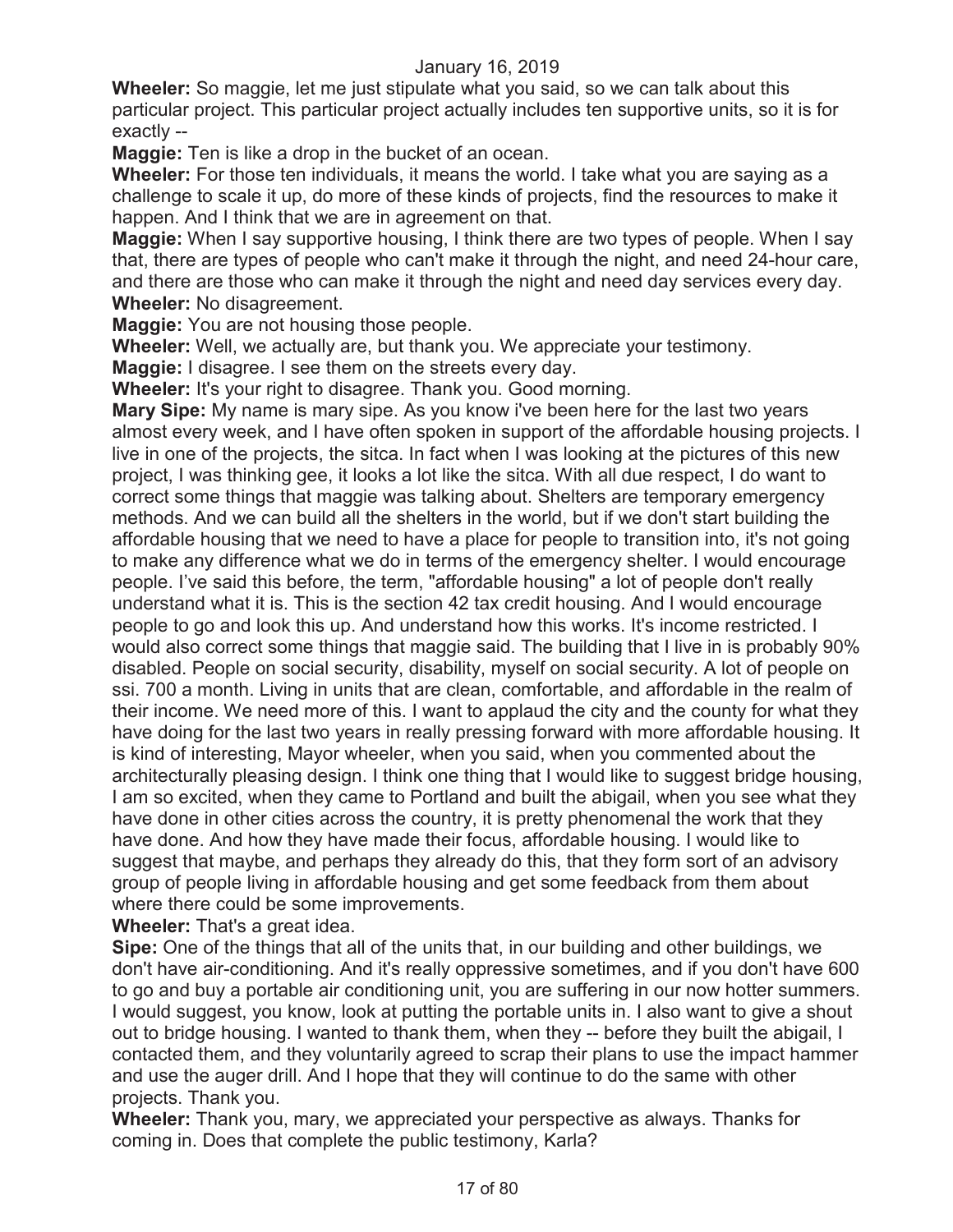**Moore-Love:** Yes, if steven long isn't here, that would be all.

**Wheeler:** Mr. Long, are you here somewhere? Very good. Please call the roll.

**Fritz:** The comment was made this is a drop in the bucket, and I always think of how to eat an elephant one bite at a time and that's each unit makes a difference to the person who is going to be in it and the people in it for the next 99 years so congratulations for this project. It's really great. Aye.

**Fish:** I am very pleased to support this. Bridge has demonstrated that they are a good community partner. There is a good leverage that is the public resources here is leveraging lots of other funds from other sources to allow us to stretch the dollar. I don't remember the last time that we had a project come before us where the units were so deeply subsidized. We should give a special shout out to home forward because these projects-based vouchers would not happen without it them. But they allow us to keep 40 of the 61 units at the below 30% of mfi. We are meeting really where the crushing need is in our community, and I applaud the developer to finding a way to finance this project. Thanks to the housing bureau for bringing this forward. Thank you mayor. I am pleased to support it. Aye.

## **Hardesty:** Aye.

**Eudaly:** I am very pleased to see this project moving forward. It advances two top priorities for the city. One is increasing our affordable housing stock, and two is adopting sustainability building practices that are going to help us to meet our climate goals moving forward. I also want to thank bridge city for not sacrificing aesthetics and quality. This is a really good looking building like the mayor pointed out, and in fact, it's a more attractive building than many of the market and luxury rate buildings going up in that neighborhood. Thank you, mayor Wheeler, the Portland housing bureau, bearings multi-family, u.s. Bank, metro bridge, meyer memorial trust, prosper Portland and Oregon housing and community services for all your work on this. And, of course, Multnomah county for contributing the site. I vote aye.

**Wheeler:** That list, commissioner eudaly just listed, thank you to everybody on that list. This is truly an exceptional partnership. This is just one more demonstration of what we can get done when we all pull in the same direction. And thank you, director callahan, for your leadership, and in particular, I vote aye. The ordinance is adopted. Thank you everyone. Next item, time certain. 37. We are right on the schedule. Very good. **Wheeler:** Commissioner eudaly.

**Eudaly:** Thank you, Mayor. the city funds seven coalition offers that serve as one connection point between the city and its residents. Funding inequities between district coalitions have been a long standing issue, complicated by factors such as the fact that two of our coalition offices are city run while the other five are independent nonprofit. The audit of then office neighborhood, office of neighborhood involvement identified this long, unaddressed issue as one that needed to be urgently remedied. I am pleased to introduce today's report to share the steps we've taken and the direction we will go in the coming years. I would like to call up suk rhee, the director of the office of community and civic life for a presentation. Welcome, director. Happy new year.

**Suk Rhee, Director, Office of Community and Civic Life: Thank you. Good morning** everyone. Happy new year. Again, I am suk rhee and I serve as director for the office of community civic life, and it's an honor to be for myself, to present for the first time to commissioner hardesty and this new council. Today you will hear from more than just myself. We have a team that will come after me. Our combined presentation is to report on the actions taken in response to the budget note in the fiscal year 2018-2019 budget directing the bureau to work with relevant stakeholders to develop a methodology to equitably distribute existing resources among the neighborhood coalitions without it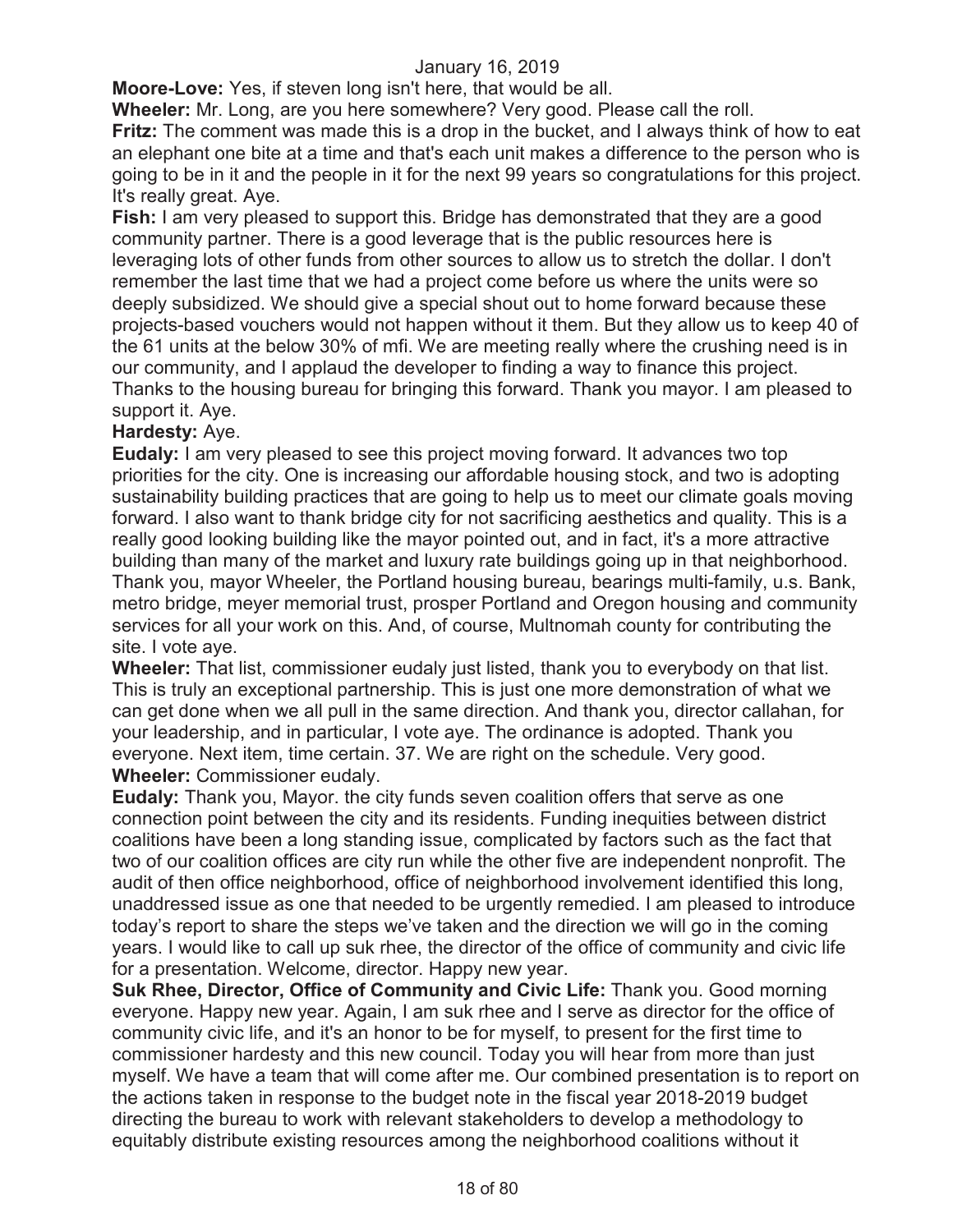additional funding. I will speak to the actions we took in fiscal year 2018-2019 and the factors shaping our discussion for 2019-2020. Victor salinas will share the impact of distributed resources to east Portland community office, adam lyons and christina estime will speak to how district coalition offices are working together towards equitable outcomes, which is the focus of our continuing conversations about the distribution of resources in fiscal year 2019-2020 and beyond and frieda christopher, a member of the city wide budget advisory committee, will share her reflections on the budget note progress. For my portion, I refer to the slide deck, maybe I need to go to the other end of the aisle. Wonderful. It may be surprising to some that this issue has been studied for nearly, repeatedly for nearly 20 years without resolution. It was in the audit that the commissioner eudaly mentioned of the community and neighborhood involvement center for the bureau in 2016. The auditor wrote that during the fiscal year 2016-2017 budget process the office's budget advisory committee developed core values that state that the office would not take money from one coalition or organization to fund another. And so would not attempt to resolve inequities until city council opted to provide more funding for all community engagement programs. The auditor noted this approach effectively locked disparities into place. So then again, during the budget process, we were directed to come up with a plan for implementation to address this. Although the budget note referred to an implementation time line of fiscal year 2019-2020, we heeded the comments of frieda christopher and others during the budget review process to take steps even if initial and incremental to remedy this immediately. In previous years the funding question had largely been shaped in two ways. The distribution of resources among districts, particularly to east Portland, as compared to others regions, and then using a per person measure to gauge funding equity. We will share with you the actions we took this year, 2018-2019 that resulted in increasing per person investment in east Portland, and then the factors shaping 2019-2020 and the change in our focus of consideration. In our proposed 2018-2019 budget, we requested \$201,980, in additional ongoing general funds and one-time resources for east Portland. The rationale was to increase the fte from 2.275, three parttime positions to 4.0 fte. And for additional programming for additional programming and for rent. That year, last year, council approved \$30,000 in additional ongoing general funds. So the bureau was committed, however, to increase the fte to a more appropriate level, and so we redirected \$120,865 in our budget to ensure at least 3.7 fte for east Portland. So this included redirecting within our own existing general fund budget \$44,388 from the civic life budget to east Portland, towards east Portland, and then redirecting \$76,477 from the district coalition grants, again, towards east Portland's favor. And in addition the office of commissioner eudaly was able to provide additional one-time support, \$6,861 to all coalition offices to help with the rebalancing. This slide is little bit complicated. We don't necessarily -- I am going to walk through with you the numbers presented, so in the first column you see the name of the coalitions that we are talking about, and there is seven, two are city staff and five are community staff and independent 501c3s. In the second and third columns you will see base funding in fiscal years 2017-2018, and then 2018-2019. Those are columns two and three, and then if you skip to column three, four, five, additional one-time funding from commissioner eudaly's office, and then if you -- then you go to column seven, you will see the percent change. So compared to fiscal year 2017-2018 the rebalancing was equivalent of 0.58 of 1% for all coalitions so six tenths of 1% was rebalanced in order to achieve the 3.7 fte. Then, on top of that, each coalition receives additional dollars for neighborhood small grants, and then so you see the total in the second to last column of what the total amount invested in the neighborhood district coalitions. You see also the bottom line is \$2.5 million as a combined program investment. So the result is that in this year, the east Portland community office receives \$3.12 per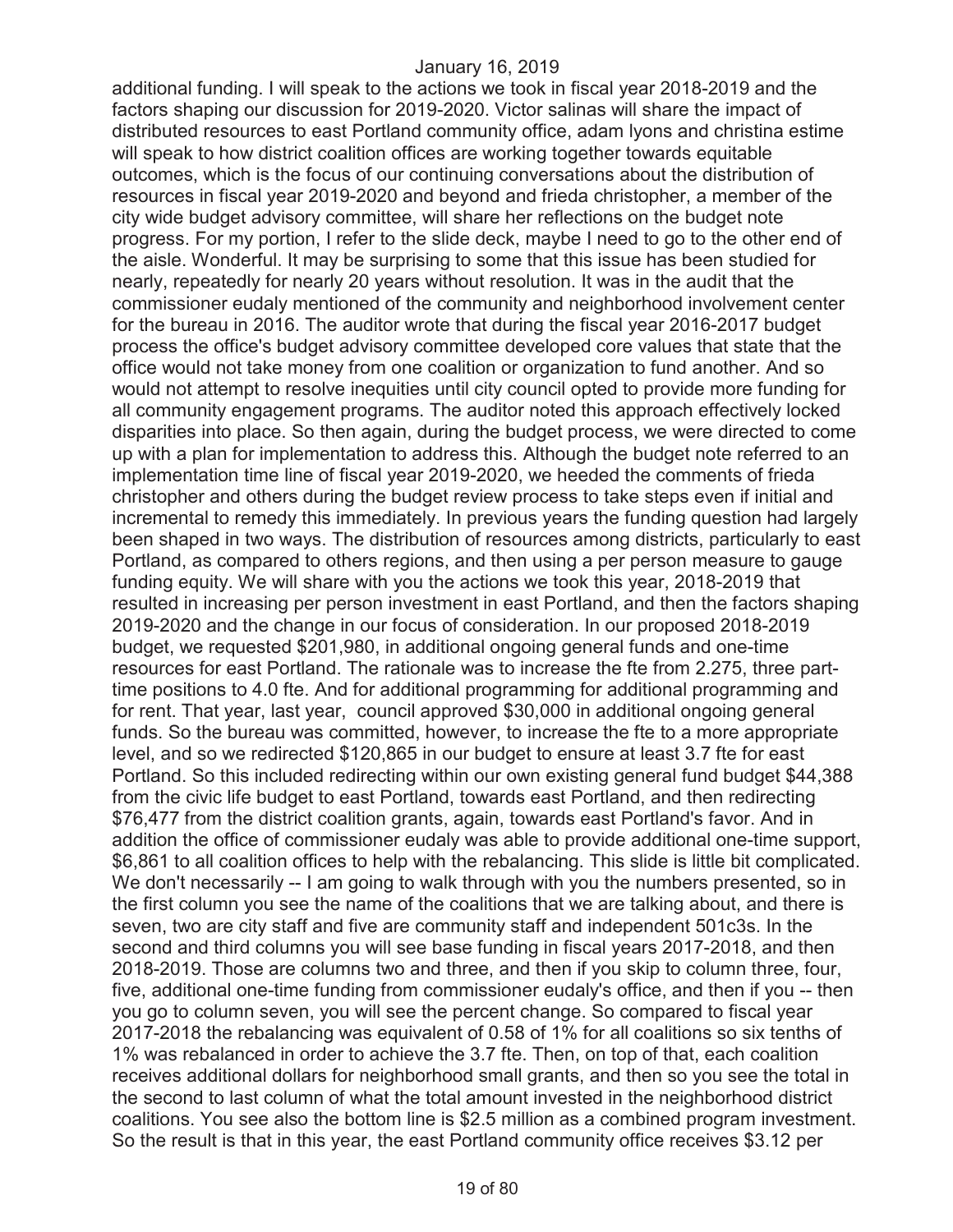person, that's an increase of 52% from fiscal year 2017-2018 levels, and that is the same rate as southeast uplift and southeast uplift is \$3.14 per person. And then you note that east and south districts serve 157 and 162,000 community members respectively. That's about half of the total population of Portland. And their investments represent about 40% of the total district budget, coalition budget. For reference the highest per person rate is 5.48, and that's for central northeast neighbors to serve 53,000 community members, and in terms of the range of the disparity, in 2016-2017, 2017-2018, that disparity range was 3-1, and we've closed that gap a bit, now it's 2-1, but it's not quite closed. So in fiscal year 2019-2020, so district coalitions and civic life teams began meeting in october and november of 2018 to think about the approach for 2019-2020. While we acknowledge that the steps we took in 2018 were important and necessary first steps, there are limits to using per person measures to determine equity. We also felt like we needed to ask a more fundamental question. If we don't know what equitable outcomes we seek to deliver, then no methodology for distribution of resources will achieve those ends. So thus, we are asking different questions, some harder questions of ourselves for any dollar that's invested throughout the bureau. What are the equitable outcomes we want for all Portlanders? And then what would that take? Bureau, community, and citywide, equity would not be achieved by one program or bureau alone or one effort alone, and then what is the contribution or value that the district coalitions can uniquely provide? And how would we invest existing and future resources towards that end? While this turned out to be a 20 year nut to crack, we don't believe it will take 20 years to make progress going forwards. However, we want to remind council this is a multi-year, iterative discussion. We don't have the answers for you to this question as of right now, but we are starting that conversation in a more deliberate way. For fiscal year 2019-2020, the district coalition leaders and civic life have agreed to do several things. Is to maintain the district coalition investments at 99% of the fiscal year 2018-2019 level. We are also going to focus on identifying equitable outcomes within the bureau's long-term goals and within our mission. We want to start new conversations about developing shared efforts and resources that would allow us to explore new models for our work. We also need to develop a shared analysis and consequently a collective and coordinated ability to serve communities that are displaced and migrating between different parts of the city. The reality is that we need to start working across the district borders as well as within them, and that we are uniquely positioned as a cohort to do this. And to articulate the differences between city and community staff offices which do have a bearing on funding levels. Obviously, equity is not achieved through siloed strategies or siloed thinking. The issues of concern transcend district borders, and we need to address them collectively. One area that you will hear more about from our panel is in the area of housing affordability and houselessness as an example of what that could look like, and I want to conclude with saying that if we only stay, and we need different measures to gauge progress, if we stayed only with per person measures and focused on districts, we would see funding shifting from district to district, and that would largely be reactive and chasing symptoms of displacement and migration. And we would not necessarily be funding the district coalition partners to develop the shared advocacy, policy, and system strategies to benefit all Portlanders, so we will, we must start thinking differently about this conversation going forward, and I would like to, with your permission, invite victor, adam, christina, and frieda to the table to present their portion.

**Fritz:** May I just ask some clarification questions? Thank you for your report. A couple things I am just not clear about. Does the east Portland action plan money, is that included in the allocation?

**Rhee:** That is not included.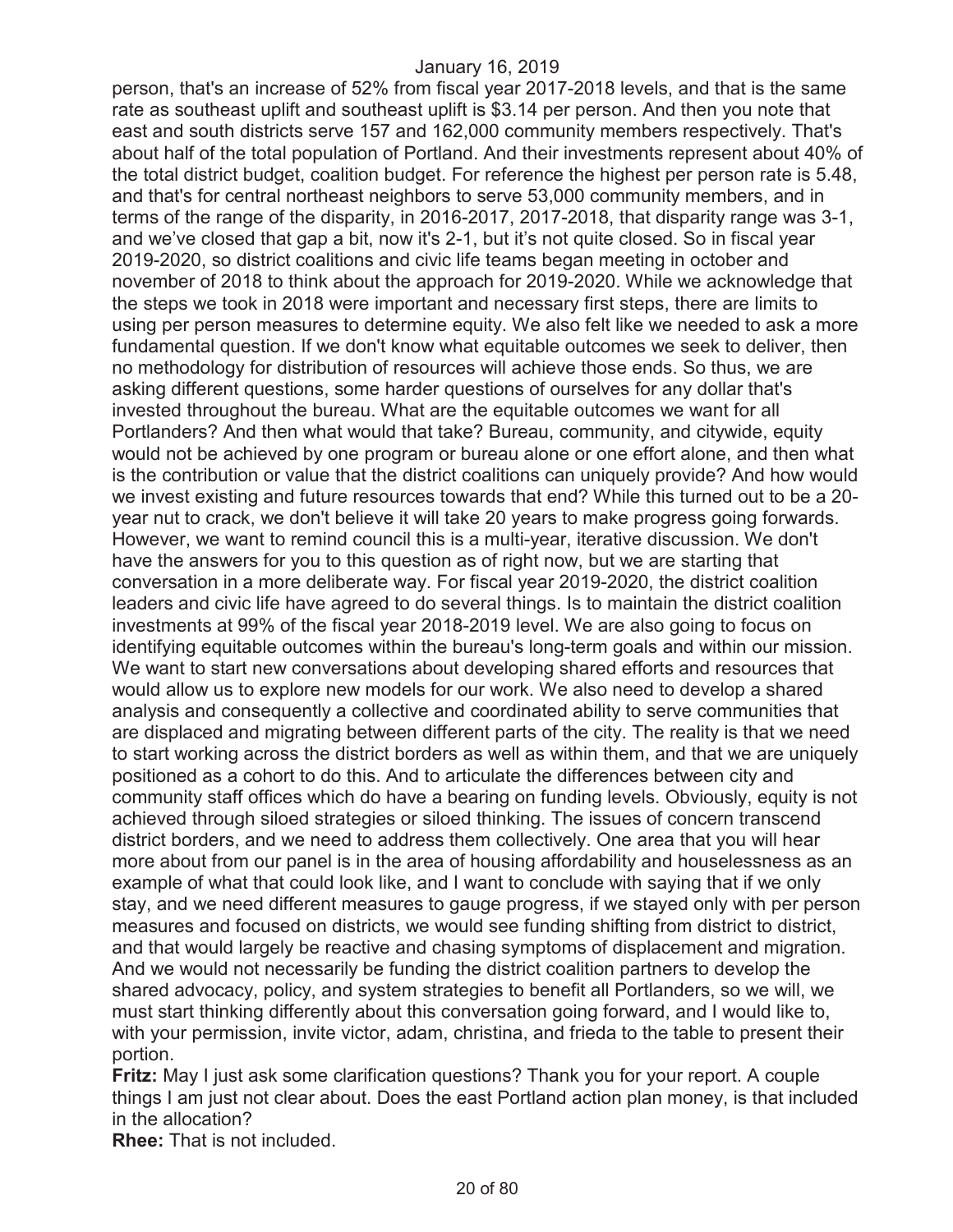**Fritz:** Okay, so that's something to think about. And could you go back to that table, please? I am confused because it says that the coalitions are getting 2,000, 4,000 cuts. Those numbers in the change add up to 18,000, and yet there is 160,000 increase in east Portland, and that's different from the 120,000, so I am very confused as to what this table means.

**Rhee:** Sorry for -- this is not the clearest presentation. So that includes also the 30,000 from council, the rebalancing, the 76,000 rebalancing, that includes also the 44,800 some dollars from the bureau.

**Fritz:** So the 76,000, how was that divided up amongst the coalitions?

**Rhee:** So the 76,000, we, actually, considered several methodologies, including a methodology that was developed by a consultant many years ago and we chose not to go that way. We chose simply to say what is the portion of this district coalition's budget within the total budget, and then that will be their percentage of the rebalancing. So for example, if southeast uplift is 20%, of the total coalition budget, they took 20% of that total rebalancing burden, which was 20% of the 77,000.

**Fritz:** So 20% of 77,000 is not 4,000, so how much was southeast uplift cut? **Rhee:** In the end, the actual change from the base funding, also is, is over here, the actual change for the base funding is in the middle of the column, column six. And that's the actual change that they experienced. Because there was also one-time additional support for commissioner eudaly's office.

**Fritz:** I am confused.

**Rhee:** After this presentation, if we can sit with the numbers and with the offices to answer your questions more completely? Would that be useful?

**Fritz:** Yeah, or maybe when the coalitions talks they can tell us how much they got cut. **Rhee:** Yes, these would be the numbers that we actually got translated into the grant agreements.

**Wheeler:** Commissioner hardesty.

**Hardesty:** Thank you, mayor. You mentioned that there is a difference between city paid staff that works in the coalition office and folks not city staff. Could you talk a bit more about the impact on whether the city staff or whether it's the community members with the revisions you made?

**Rhee:** The impact on the community members? The distinction of city staff versus community staff offices that I would like to make there is that we, as a city, have policies that we adhere to, for example if there is a cola, whereas for community-based coalitions, we don't get to, we don't tell them if they need to give a cola or whether a retirement contribution is so they set their own investments for staffing, benefits and etc.,

independently. If you were to pull their 990s for example and look at their staffing rates and their benefits, etc. and you compared them with the city you would see a difference. We are not saying that the difference means that there are different outcomes. We actual need to explore that further. We do believe, though, that there is a difference in the personnel and benefit cost, that's clear. And we need to acknowledge that because that is part of a dollar, a dollar to any district coalition is, should be the best judgment comes from that district coalition's governance body. And for the city, that is city council, community, that's a different body, and we see that there are different investments being made.

**Hardesty:** Suk, I just want to say thank you. It is amazing it has taken 20 years for anybody to attempt to tackle this. I am sure that there's been a lot of push back because you know, people like status quo for some reason so thank you for your work on this. I know it was not an easy task.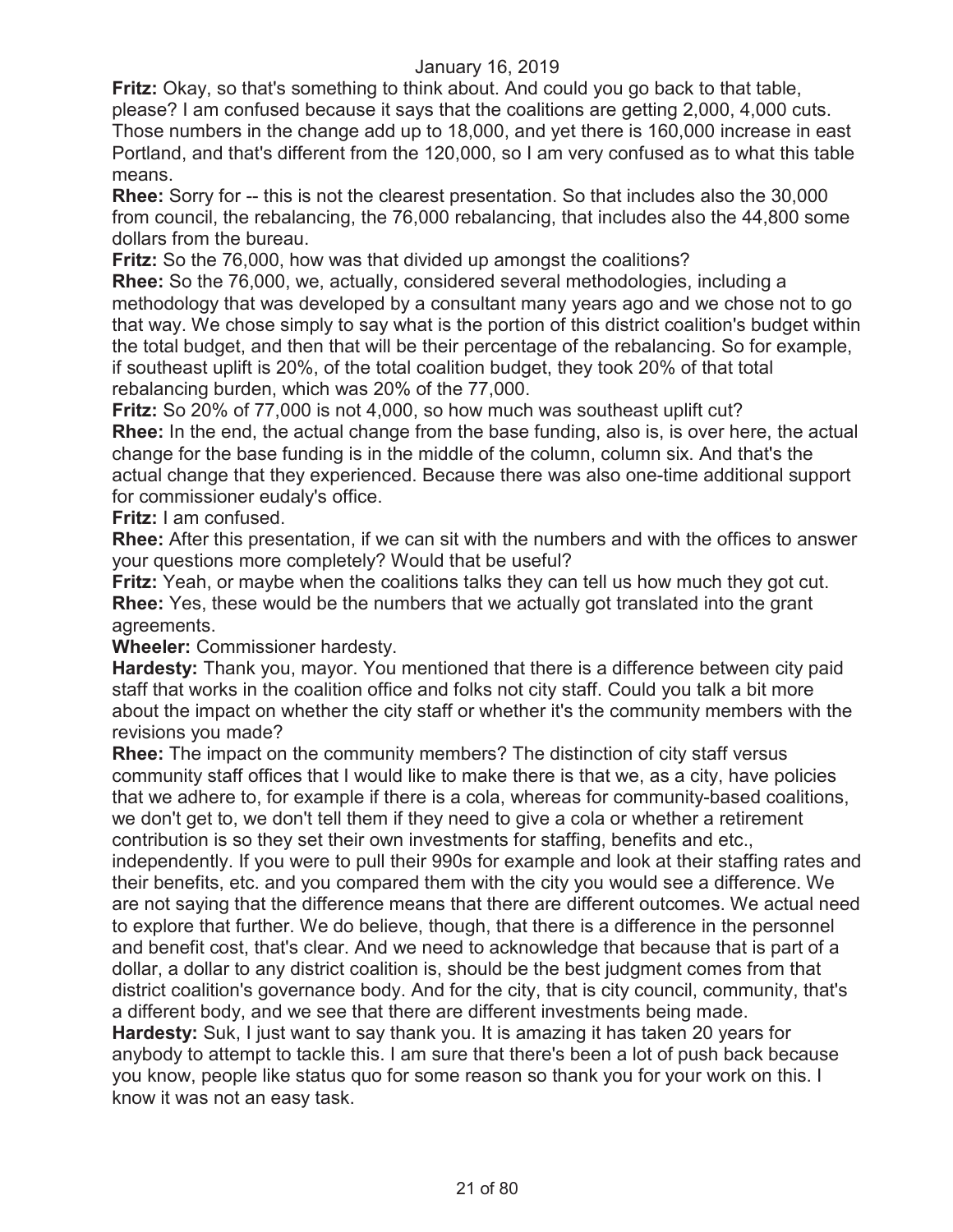**Rhee:** Yes, and the credit goes to city council, our budget, citywide budget advisory council as well, as well as our coalition partners who are implementing the result. With your permission may we invite the others to the table?

**Eudaly:** Yes, please. We have victor salinas. adam lyons. Victor is from east Portland community office. Adam lyons from northeast coalition of neighborhoods. Christina estime from southeast uplift and frieda christopher who serves on the citywide budget advisory committee as well as many other things. There is frieda. Hello, welcome. **Frieda Christopher:** I snuck in late.

**Eudaly:** I do that sometimes, too. Welcome everybody and please state your name before beginning your presentation for the record.

**Victor Salinas:** Good morning. Mayor wheeler. Commissioner eudaly, commissioner Fritz, commissioner Fish. Happy new year and thank you for having us here today. I am here to speak on the impacts and the outcomes and equity impacts of the redistribution and funding for fiscal year 2018-2019 within the seven district coalition offices. Here's some context that paints a picture of where the east Portland community office, formerly the east Portland neighborhood office, had been over the last five years. East Portland staff have been responding to increased requests from support from many underserved and underrepresented community groups, mainly communities of identity, people of color, immigrants, refugees and low income family renters. The increased request for staff time and resources was not sustainability at the previous funding level with the limited staffing availability of 2.275 fte so we were not able to adequately serve both the neighborhood associations and the community groups we work with. Seeing a need for additional staff support at the epco office, east Portlanders advocated for increased funding epco to better meet community needs. The increased funding, thanks for commissioner eudaly, council, our bureau director, suk rhee, was able to help us better serve the community and better meet the civic life goals of supporting healthy, connected and equitable communities. Here are some examples of how this has impacted our work. Recently one of our neighborhood associations, the glenfair neighborhood association, had become inactive for a multiple of reasons, and through staff and community efforts, in outreach, we were able to help the neighborhood association, not only become active again, but is now a multi-cultural and multi-lingual neighborhood association, the board, that is. One of the first in our district areas. We've been able to use funding from the accommodations fund to be able to help them through translation interpretation within their meetings and their organizational needs. One example is the board was reviewing the proposed by-laws, and one of the members, one of the board members was limited in english proficiency was having difficulty participating in the conversation about a proposed amendment. Epco staff was able to provide support to the board member in their native language to understand the topic. As a result the board was able to bridge language barrier and adopt their new bylaws. The take-away is that increasing the financial support helps them epco recruit highly competent, highly multi-lingual staff to support our neighborhood associations and our community groups. Another example is a recent cooperative work between cnn and epco in which a small community group, culturally specific organization, the somali women's coalition of Portland, came seeking assistance on an application for central northeast neighborhood's coalition small grants. The project was a series of educational workshops on civic engagement for somali women, and their community members live both in the epco service area and the cnn service area. As you know our communities don't live by the district areas by geographical areas. We live across neighborhood boundaries. So the community member, as I said, the community members lived across both areas. This demonstrates the communities would be served across jurisdictional boundaries and therefore require the collective support of multiple coalition offices. Angela previdelli, our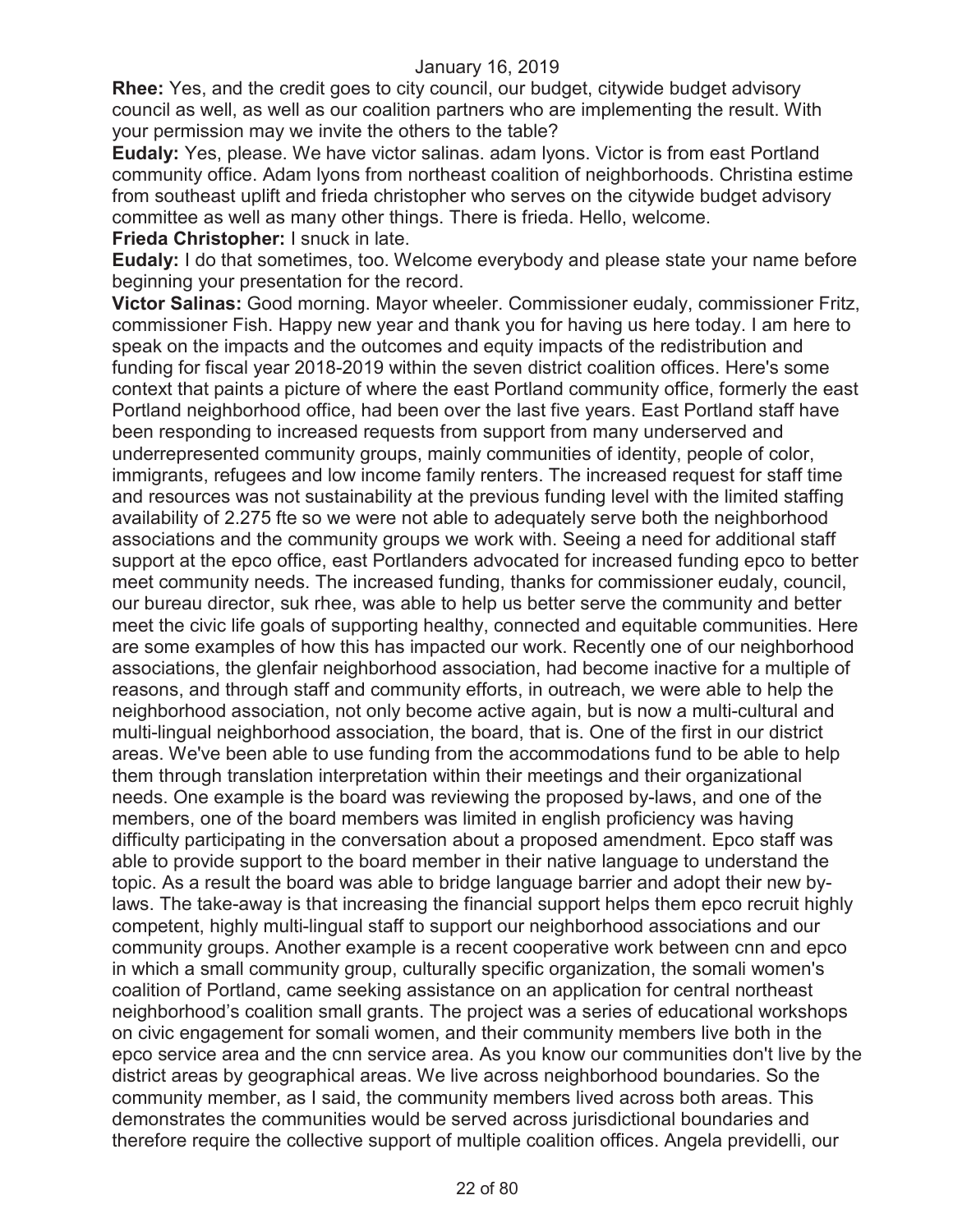new epco grants coordinator helped to review application and provide guidance for the community member. Additionally, the community member knew to -- was new to grant writing, learned that they would also need a fiscal sponsor to successfully submit their application, which are nonprofit partners of the east Portland neighbors, was able to provide that fiscal sponsorship. As a result, epco was able to link the community, like I said, to the east Portland neighborhood office to provide fiscal sponsorship. The take-away is in working collectively this community group was able to apply for a grant from one coalition office while receiving the technical assistance they needed from another coalition office, all in support of their project of civic engagement for somali women in Portland. In closing, the east Portland community office greatly appreciates the support for the increased funding in fiscal year 2018-2019, and we want to thank commissioner eudaly and the rest of council, our bureau director, suk rhee, and the support from north Portland neighborhood services, northeast coalition of neighbors, and southeast uplift neighborhood coalition, central northeast neighbors and neighbors west, northwest, southwest neighbors, incorporated and we look forward to partnering across the city with other coalition offices to support about equitable outcomes in supporting neighborhood associations and underserved, under-resourced community groups in their community building and civic engagement activities. Thank you.

**Wheeler:** Thank you for being here. Good morning.

**Adam Lyons:** Good morning. Hi, I am adam lyons, from northeast coalition of neighborhoods. Though district coalitions were established based on geography defined as neighborhoods, we recognize that many of the significant issues we face as a city defy the artificial lines drawn over 40 years ago. We understand that the ability to even identify with the neighborhood has increasingly been an entitlement for those who own homes, as rent skyrocketed and communities have been displaced. As a result district coalitions have adapted our programming, partnerships and planning to include constituencies and issues beyond solely the neighborhood system. Over the past several years district coalitions have worked on many projects around homelessness and affordable housing. In 2016 coalitions partnered together to create a community development strategy for neighborhoods to work with the houseless community to identify safe sleep areas in the districts. This plan was what created the alternative shelter specialist position which now sits in both civic life and joint office. This position has been a huge benefit in coordinating rest area village and shelter siding as well as communicating information out to the community. Both southeast uplift and northeast -- can you hear me? I feel like I am cutting out.

**Wheeler:** You are good. Could I make one, like six inches is the ideal. These are funky mics. Perfect, thanks.

**Lyons:** Okay. All right. Get back to it.

**\*\*\*\*\*:** Breath, breath.

Lyons: Breathe, thank you. Both southeast uplift and northeast coalition of neighborhoods have been involved in welcoming right 2 dream too to the east side of the willamette river. This has been a long process but with the help of many stakeholders, neighborhood and houseless advocates right 2 dream too has been successfully located in the lloyd district. Coalitions have partnered with central city concerns clean start pdx program to create enhance services in our inner city neighborhoods. Clean start pdx is a vocational training program that works with folks with lived experience of homelessness who help to provide trash and sanitation to pop-up camps and after about 18 months usually get job placement. From a communications perspective, coalitions were active regarding houselessness and affordable housing, much of our online as well as our print and mailed newspapers, which I have on here in case you have not seen it, have been focused on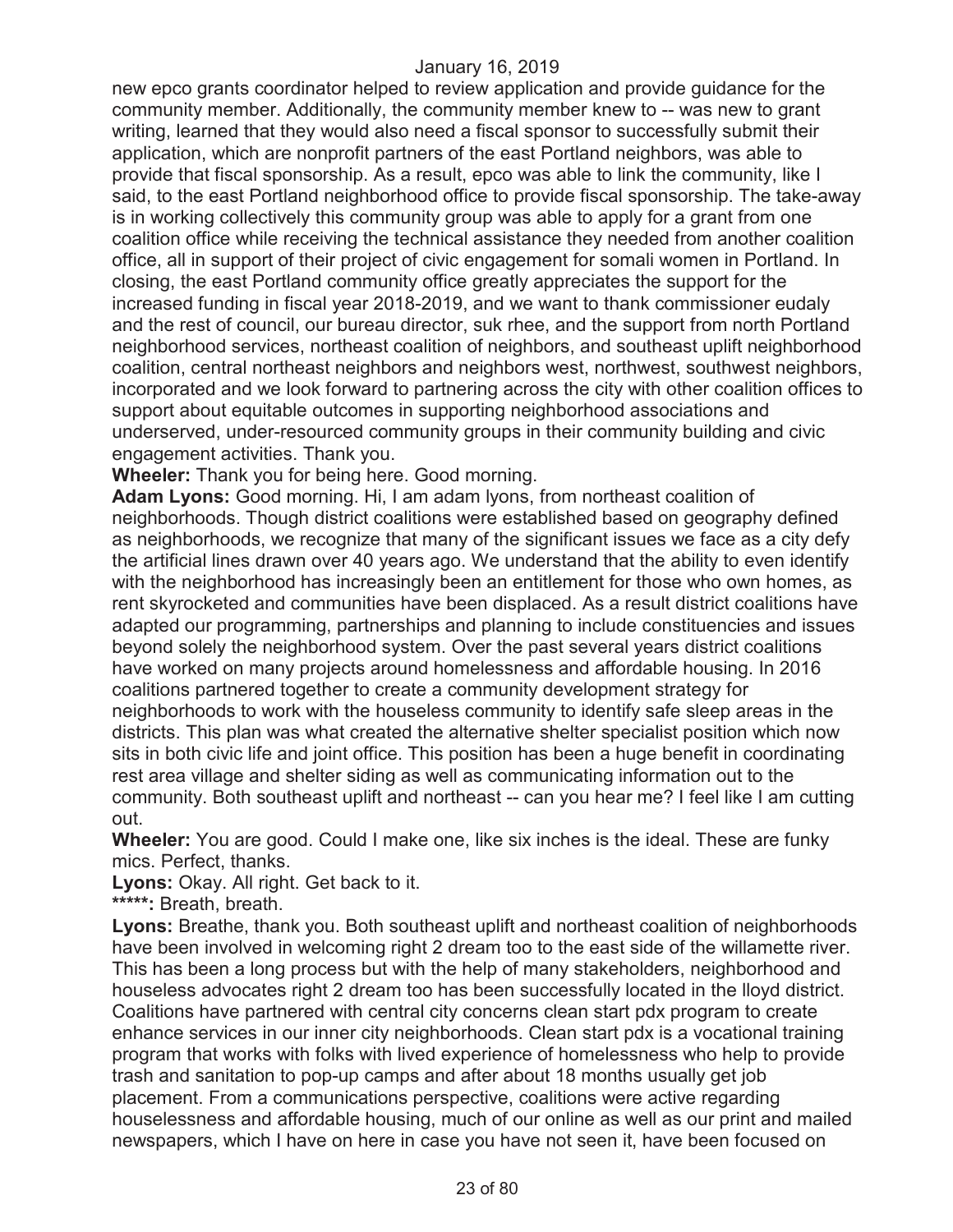daylighting the humanitarian crisis and trying to explain a very complicated civic challenge. Additionally we have held many community meetings and town halls to discuss the housing crisis, we have created videos like five things to know about houselessness and recently created a whimsical map of how affordable housing works, featuring an illustrated bunny and an owl. Looking to the future, all seven district coalitions remain committed to addressing issues that affect all of our residents, houselessness and affordable housing are only two of many complex challenges that we face as a growing and changing city. Our coalitions believe that all Portlanders working together can change the narrative and move the dial on many pressing issues. Thank you.

#### **Wheeler:** Thank you.

**Christina Estime:** Thanks, adam. I am christina estime and I am the operations manager at southeast uplift. To summarize the seven district coalitions collectively cover all 95 neighborhoods of Portland. Coalitions have been an important infrastructure for facilitating communication and action between Portlanders and city government. In the nearly 45 years since the district coalition system was formed, Portland has dramatically changed. For example, the population of east Portland has grown. Thus the needs of communities have changed. Whereas at one time coalitions might have focused on land use issues, we now serve diverse communities seeking community involvement in different ways and in different languages, as victor salinas from east Portland community office just described. Whether coalitions are offering technical support to incubate community projects, helping people understand what is happening in their cities through collaborative trainings, creating platforms for people to strategize towards creative solutions, such as described by adam lyons from necn, we seek to increase civic engagement and to foster an inclusive and caring community. District coalitions are actively working with suk rhee and the office of community and civic life to identify and define equitable outcomes. District coalitions and the bureau want to ensure that resources are directed and meaningful in impactful ways. Working together we are adapting is the services of district coalitions to be more inclusive and accessible. Participating in city government is a daunting prospect for many community members, and the infrastructure of district coalitions provides a local and less formal interface for grassroots community involvement. District coalitions are on the ground working together towards a more connected and inclusive and accessible Portland. Thank you.

## **Wheeler:** Thank you.

**Frieda Christoper:** Good morning, mayor, commissioners. Thank you for allowing me to speak today. My name is frieda christopher. I sit on the citywide budget advisory commission, east Portland action plan, being co-chair of their housing subcommittee as well as a member of the civic engagement subcommittee. I am also a chair of the david douglas school board so I have a broad perspective of east Portland. At last year's budget work sessions, I mentioned the equity issue in the coalitions, and the audit report given that was given. I applaud the director's efforts to reallocate the level of funding of limited resources to try to start to address this. I don't believe that, this has been going on for over 20 years. It's not going to be solved in one year. I have to agree with the director in that. I also agree with the direction of looking at the outcomes and how coalitions are handled. I really respect history, having been on the david douglas school board for 28 years. We often -- I often say, what have we done in the past? Not to continue to do it because it's been done in the past, and that's the way that we do things. But to look at what was successful and what is not. We need, our city has changed, and so has our neighborhoods. They have evolved tremendously. And so we need to look at historically, okay, we have done this in the past but what can we do differently? So I applaud the fact that the civic life is looking at that. I want to share a couple of examples of that change.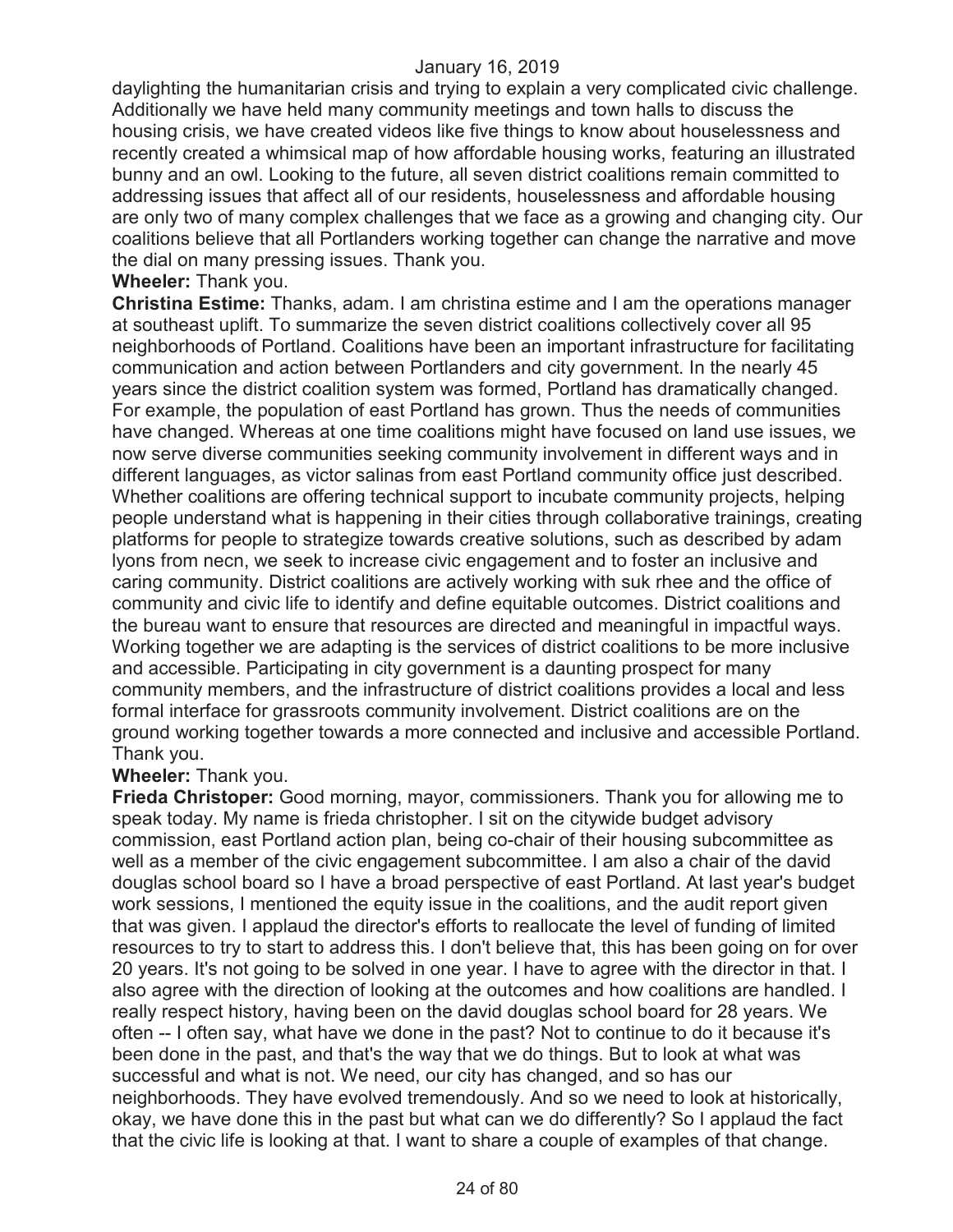Just yesterday I was in three different meetings. East david douglas district has changed dramatically in the last 20 years. We have decided this year, our superintendent is doing listening sessions. In the morning, I sat in on the session that was strictly done in spanish. It's really -- it brings to light how our minorities often don't understand what's going on in a meeting when you don't have a translator translating it. In the afternoon it was a group of somali parents. The same thing. It's funny, it takes a little bit to get them talking, but once they start talking, it's hard to keep up with someone translating for us. In the evening I met with civic engagement, which we have arabic, russian, latino members there with translators. They are concerned about their ability to be involved in our community and our city. They want to. There are many voters that want to vote, and they cannot read the ballot. And understand it. So these are things that we need to look at. I know voting goes into the county and the state issues handling that. But these are things that were brought up. In conclusion, I do appreciate the city taking a look at community engagement and seeing what we can do to change it, especially in the budgeting process. And with the director suk rhee's leadership, I know that they are going to be looking at how we can change overall how our communities work and our neighborhoods can be involved. I am personally speaking with many of these minority communities, and they want to be involved. We just have to learn how involvement in those areas are different because of their backgrounds. Galina from the russian community made it apparent that you talk to them, you communicate with them and you get them involved in different ways. And you have to understand that before you can get them involved. But I do appreciate the efforts that are being pushed forward.

**Wheeler:** Commissioner Fritz.

**Fritz:** Thank you all for your presentation. I would like to say the district coalition representative, how much was the multi-neighbors and how much was southeast uplift cut? What was the dollar figure?

**Lyons:** If I remember correctly, I think around 5k.

**Estime:** I'm going to refer to our executive director for the exact figure.

**Molly Mayo:** I'm molly mayo, executive director southeast uplift and I believe to clarify the question, the district coalitions usually get around a 3% cost of living adjustment. That adjustment was not awarded last contract year. That money was earmarked as well, I think, to be reallocated to east Portland. So whereas southeast uplift in the 2017-2018 fiscal year had roughly a contract with city of Portland for \$484,000, that's approximate. The most recent contract was 480, which is roughly a \$4,000 cut but as I understand historically the expectation would have been that there would have been a 3% cost of living increase. Altogether that was around \$18,500 that southeast uplift might have anticipated that we did not receive.

**Fritz:** So that's the numbers in the tables. I then don't understand how we get to 160,000, but my further followup question is what was the impact on your services of that cut? **Mayo:** In terms of southeast uplift we do represent a large geographic area and so proportionately we are considered one of lesser funded coalitions. However, because we are actually a larger coalition with six staff and a larger budget we were able to successfully absorb that \$4,000 cut just through economic measures. So I think that cut actually impacted smaller coalitions much more.

**Fritz:** And did you give cost of living to your staff?

**Mayo:** I did not give cost of living adjustments to my staff at the beginning of this fiscal year. No, I did not.

**Lyons:** The impact is on staff pay.

**Fritz:** Right, which I'm and they already get paid less than the city run offices. So just for my newer colleagues, in the past we said that if city employees get cost of living then our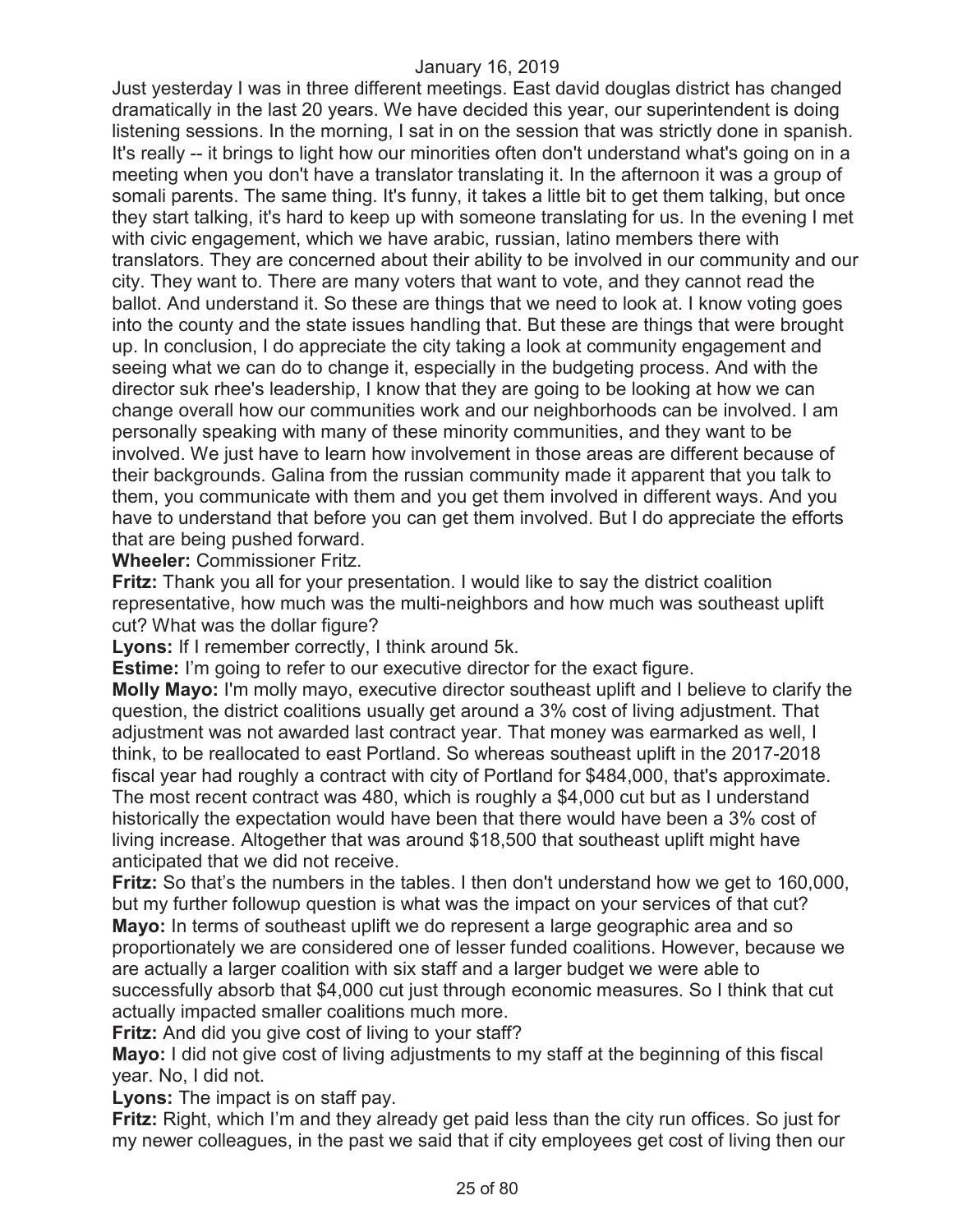contract employees should be able to as well. Thank you. That clarifies the numbers. Thank you very much.

**Hardesty:** Could I ask one more question?

**Wheeler**: Commissioner Hardesty,

**Hardesty**: Thank you. What is the -- my understanding of southwest uplift also has the ability to raise money outside of the money they get from the city. What is your overall budget?

**Mayo:** Our over all budget is not much larger than the city grant. The city grant apparently again i'm relatively new to the system, so I have learned as I have gone along. But these district coalitions that are technically 501c3 nonprofits literally grew up in hand in hand with city of Portland government. They never existed separately as a more traditionally functioning 501c3. So southeast uplift does have the ability to engage in fund-raising. We do rent some offices in our building and also charge a very small conference room space that maybe contributes maybe \$20,000 a year to our budget. But i'm coming from a nonprofit background and was at first shocked why these 501c3s are not engaged in more fund-raising.

## **Hardesty**: Right.

**Mayo**: And the reason, it's a very interdependent relationship with city government, like southeast uplift actually started as a government office. As we do look to the future and of course everyone has on their radar the fact that nonprofits can and probably should be fund-raising, especially as times change, again, that will be a step by step learning process for district coalitions that are nonprofits if we go in that direction.

**Hardesty:** Thank you.

**Wheeler:** Very good. Any further questions?

[speaking over each other]

**Wheeler**: We have -- commissioner Fritz has one question first.

**Fritz:** I thought we were, oh we're not taking testimony.

**Fish:** It's a report.

**Wheeler:** A report.

**Fritz:** Excuse me. You can carry on. Thank you.

**Fish:** Move the report.

**Hardesty:** Second.

**Wheeler:** We have a motion from commissioner fish. We have a second from

commissioner Hardesty.

**Fish:** That's funny to us for just our own personal reasons.

**Wheeler:** Please call the roll.

**Fish:** Thank you, director, for an excellent presentation. Thanks to our honored guests. Freida, you go to a lot of meetings.

**Christopher:** Yes. [laughter]

**Fish:** We may have to do an intervention. I do think at some point we should pull out the – we should look more holistically at all the different ways we support neighborhoods and I think it's a fair point to include east Portland action plan in the budget for that because that was one of our earlier efforts to try to do some equity and some equalization and I think, freida, you have been a great voice in support of what we have accomplished with east Portland action plan. But it's taken 20 years to get to this point. This report gives us a road map of some of the divisions we're going to be making through our budget process and through policy making. Commissioner eudaly, thank you for bringing this forward and I'm pleased to vote Aye.

**Hardesty:** I also think this is excellent work and is long, long overdue. I was very happy to hear that epap would not be impacted by the changes that had taken place. I do want to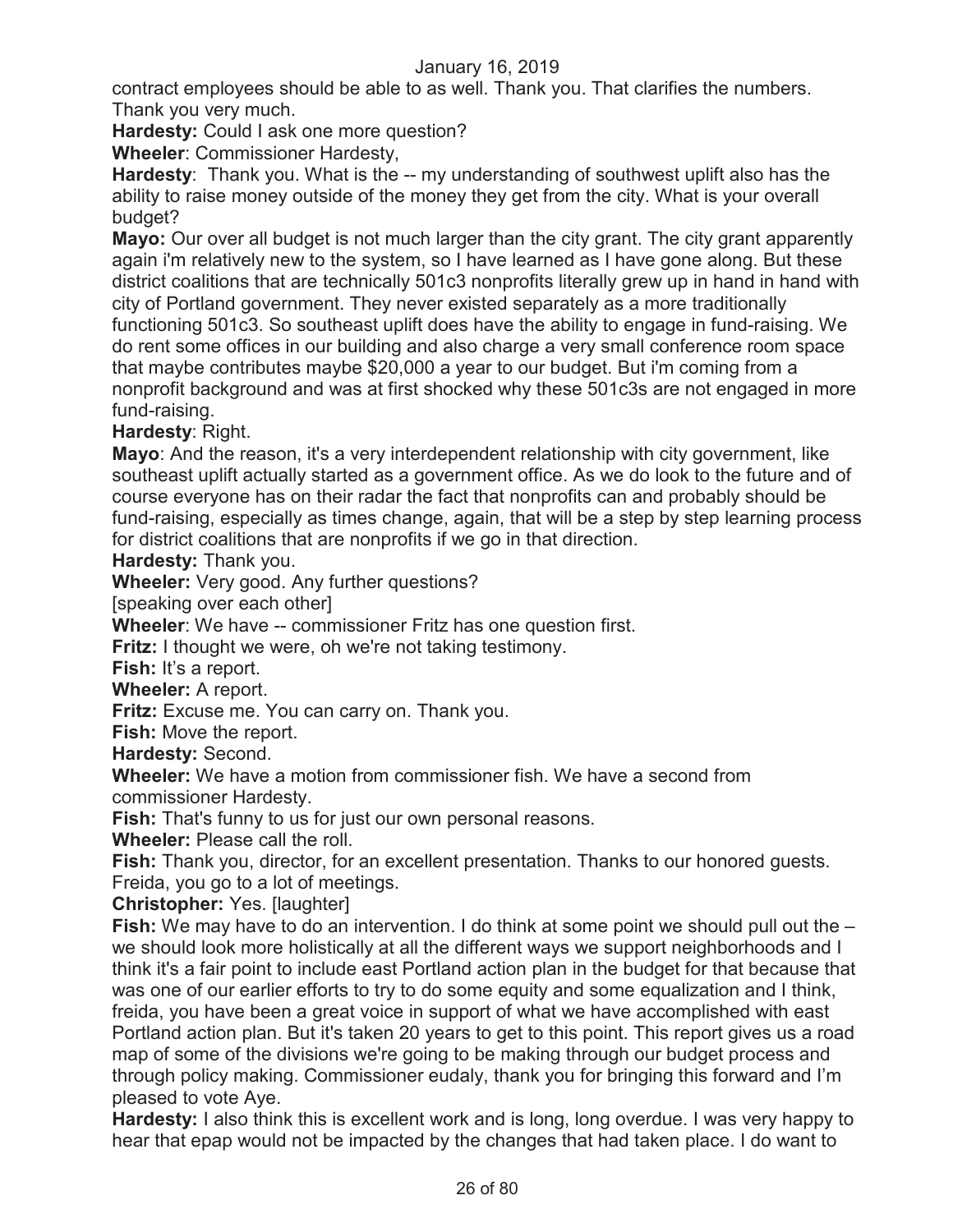put on the record that I absolutely think that our value of if city employees get raises then our contract employees should also be receiving those cost of living increases. Very good work. I know this is only the beginning. I look forward to working with suk and the neighborhood offices to realize our new vision of what neighborhood engagement and involvement looks like. Thank you. I vote aye.

**Eudaly:** Thank you, everyone, for being here today and for participating. I do agree with some of the concerns raised by my colleagues. But I think the cola issue, the impact to staff is more of an argument for the city needing to increase funding for these programs and perhaps for the neighborhood offices to do a little fund-raising of their own. It is not an argument against making -- creating a more equitable distribution of existing funds. I would also like to say that epap and epno, although they both begin with ep and serve east Portland, are two very distinct organizations and that i'm willing to concede that perhaps epap should be calculated in this larger equation of how equitably we're serving east Portland, but I am not willing to decrease their budgets and I'll just leave it at that, because it's a complicated undertaking. But they are distinct. They serve different purposes. And epap has been working with the same budget for the last decade. Epno could not offer comparable kind of supports and services to east Portland without an increase. So there's that. Today's report makes it clear that there's no one formula or approach that gets us to equity. However, i'm confident we're asking the right questions and appreciate everyone's willingness to consider a new way of doing business. There are two truths I want to highlight. Change is hard even when we want it. I've started saying, one of my catch phrases is everyone wants change but nobody wants to change. [laughter] and that might be an explanation for why it's taken us 20 years to get here. I want to be sure to acknowledge and share my appreciation for every district coalition office and for the hard working staff for stepping up to make this important move forward toward one of our shared goals, which is ensuring equitable access and allocation of services for east Portland. Two, we will never get to better outcomes if we don't define what they are, so I appreciate that we're moving past the per-person measure which we all know does not get us to equity when we have one population historically underserved and underrepresented for decades and decades relative to the others and we need to start thinking more systematically about ways to improve our services and reach our goals of true equity for all Portlanders. Finally, a few thank yous. And with welcome. I want to welcome shuk arifdjanov, our civic engagement coordinator who will be working with coalition offices to the city and congratulate him on organizing his first council presentation. Welcome and thank you to shuk.

#### **Wheeler:** Nicely done. Welcome.

**Eudaly:** I also want to give special thanks to dianne riley and director suk rhee for helping us tackle these big issues. Your leadership and vision are appreciated and clearly reflected in the steps we have taken already to get better outcomes for all Portlanders. I vote Aye. **Wheeler:** I suspected this was not going to be an easy conversation based on the conversation the city council had during the budget session last year and taking note of the fact this had been discussed by several previous councils and then they overtly chose not to take action. So that is a signal to us that there are no easy solutions here. Of course, when we're talking about equity, that means sometimes making room for others to step up, and in some very specific cases it also required some of our coalition partners to willingly take a reduction in resources. I want to thank you for how you did this. I want to thank you for how you handled it. I don't think there's ever a perfect approach but I can't think of a better approach than this right now in terms of actually living up to the equity goals that we stated during the budget process last year. Commissioner eudaly, I want to thank you. What was somewhat overlooked in this report was the fact that you helped fill the gap with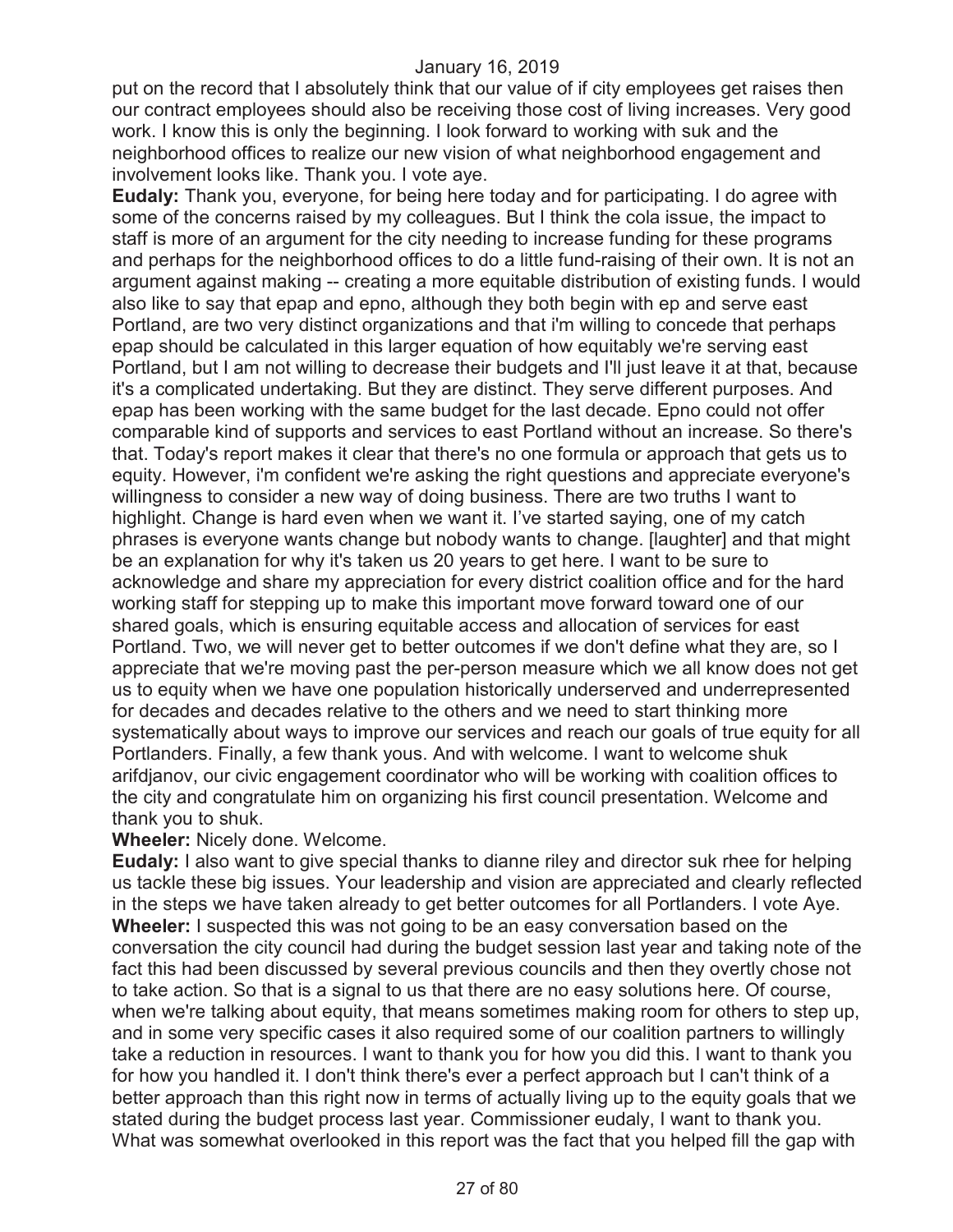your own office budget. I want to acknowledge that. You contributed one time only resources to help limit the reductions in some of our coalition partners' budgets. I think that spoke to your personal commitment to making sure this is done right and I want thank all of our coalition partners. You're obviously not in it for the money. But the services you provide are so critically important to the community and I just want to take this opportunity since you're here to thank you. So obviously I vote Aye. The report is accepted. Thank you. Colleagues, I would like to, we're going to take up items 40 and 41 next but I understand there's a number of amendments so I would like to take a five-minute break so I make sure I understand all the amendments that are coming forward and how to sequence them. We'll take a five-minute recess.

## **At 11:11 a.m. recessed.**

## **At 11:20 reconvened.**

**Wheeler:** Why don't we go ahead and get started now. We are now back in session. Karla, next items are items 40 and 41. Could you please read them together. **Item 40** 

**Moore-Love:** Authorize bureau of human resources to adopt system for merit based pay increase for non-represented city employees and direct bureau of human resources to develop a recommended system for setting compensation when making hiring decisions for council consideration.

## **Item 41**

**Moore-Love:** Increase the salary ranges for several Portland city laborer classifications. **Wheeler:** Colleagues, just brief introductory comments. We all value the employees of the city of Portland. We want to ensure employees who are doing comparable work receive equitable pay. Adopting and implementing a city-wide merit increase system is critical to establishing consistent practices throughout the city of Portland. Utilizing a consistent system will permit us to consider merit as one of the bona fide factors in setting compensation under the new Oregon pay equity law. This resolution and the following ordinance, item 41, which i'll discuss in a moment, helps ensure the city remains in compliance with the amendments to the Oregon pay equity act. And with regard to item 41, one which increases the salary ranges for several Portland city labor classifications, again, the stated value is that the city of Portland is committed to pay equity. The Portland city laborers has approximately 370 employees classified within 28 different classifications that are doing similar work to employees covered by the dctu, otherwise the district council of trade union. Employees in those 28 classifications are paid differently based on prior collective bargaining agreements. The ordinance, item 41, changes the salary rates of the pcl classifications to create parity with the dctu classifications. The reason I was out of the room a moment ago is there are a number of amendments to this and I would like to put the amendments on the table, first, if my colleagues have no objections to that. With that, then, commissioner Fritz, why don't we put your amendment on the table first, please. **Fritz:** Thank you, mayor. This was distributed yesterday in the Tuesday memo. There is one slight change in the proposal, proposed amendment because it has been brought to my attention by the mayor the word temporary has a specific legal meaning and in the city of Portland, and I was not intending to make it a particular timeline. I know the bureau of human resources has a pilot going so under the "now therefore be it resolved, the bureau of human resources is directed to adopt for up to one year administrative rule merit system for merit based pay" and the rest of it is the same. And then add a "be it further resolved that after a standard h.r. administrative rule comment period and prior to expiration of the temporary administrative rule, the bureau of human resources will return to council for final approval of a system for merit based pay increases for nonrepresented employees, and"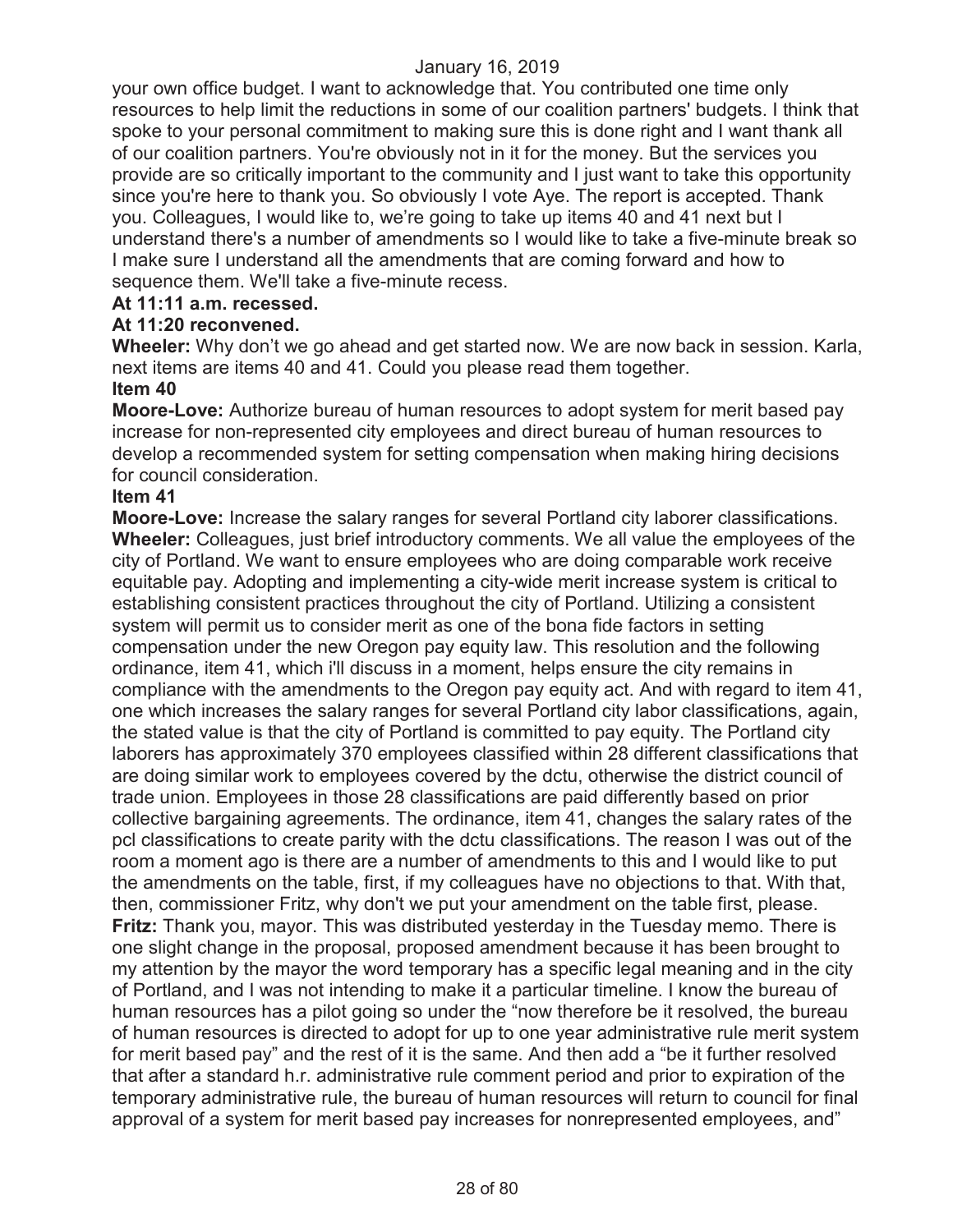and then strike the "be it further resolved that once adopted, the merit system will be binding city policy" because we're not doing that just yet. We can do that next time. **Wheeler:** I second that. So that is now on the table. Commissioner eudaly, I understand you have -- very good. commissioner Eudaly, I understand you have an amendment as well?

**Eudaly:** Yes. I have four amendments. Before I read them i'll just thank director summers mcgee and h.r. -- there you are. Scanning the whole office. And city attorney's office for their swift action on this issue. Pay equity is obviously something that we all care about deeply and believe in. We had to take – we had to act fast to avoid some very undesirable outcomes. But in doing that I didn't have quite enough time to really dig into the issues and so i'm offering these amendments today as a result. I have some concerns with merit based pay. One is that it is subjective even though I think h.r. has come up with a great tool, it does still -- it is still a subjective measure. It could eventually lead us back to pay inequity and it's hard to budget for. And I'm really concerned about the impact to our -- the immediate impact to our budget and moving forward what continuing to give merit based pay on top of cola might mean for some of the bureaus. So, these are my amendments. Amendment 1 – and I need to read all the language, is that?

**Fish:** I have a pack in front of us.

## **Eudaly:** Okay.

**Fritz**: community needs to know.

**Eudaly**: Okay, so I'll read them. Amend the third "whereas" to read "whereas a system for merit based or step based pay increases for nonrepresented employees is necessary to ensure pay equity and compliance with legal requirements." This simply adds step based pay increases as a system that we would consider an alternative to merit based. Amendment 2, add a directive to read "be it further resolved that the bureau of human resources will return to council within 180 days to report on key advantages and disadvantages of a merit based system and a step based system in order to give council the opportunity to decide between the two". And I believe commissioner Fish has a suggested amendment to number 2.

**Fish:** Why don't you put all four on and then I'll offer a friendly amendment, Eudaly, too. **Eudaly;** Okay. Amendment 3, amend newly amended second directive to read "be it further resolved that after standard h.r. administrative rule comment period and prior to expiration of the temporary administrative rule the bureau of human resources will return to council with a recommendation for final approval of the system for merit based or step based pay increases for nonrepresented employees" and finally, Amendment 4, amend the third directive to read "be it further resolved the chief human resources officer shall be responsible for review and update of this policy as well as the development and implementation of any guidelines and procedures consistent with the merit system or step based system to meet the needs and requirements of the city".

**Fish:** So commissioner eudaly, on your amendment number 2 -- by the way, okay this is the way to do it. My concern is that when we start talking, and I support the thrust of all these amendments. When we start talking about whether we go to merit based system or step based system I think we get into areas of human resources and even labor relations that get fairly sensitive. We have represented and nonrepresented employees. There are questions councils want to have. Rather than require that when 180 days this comes back to council for a public hearing on pros and cons, I would ask you to consider a friendly amendment that said "within 180 days council offices will be briefed on this" and if you believe a, some kind of collective action is warranted, I would suggest we do it in executive session the way we do other h.r. issues of this magnitude. I think we have to collectively have this conversation first with legal guidance and h.r. guidance and we don't typically do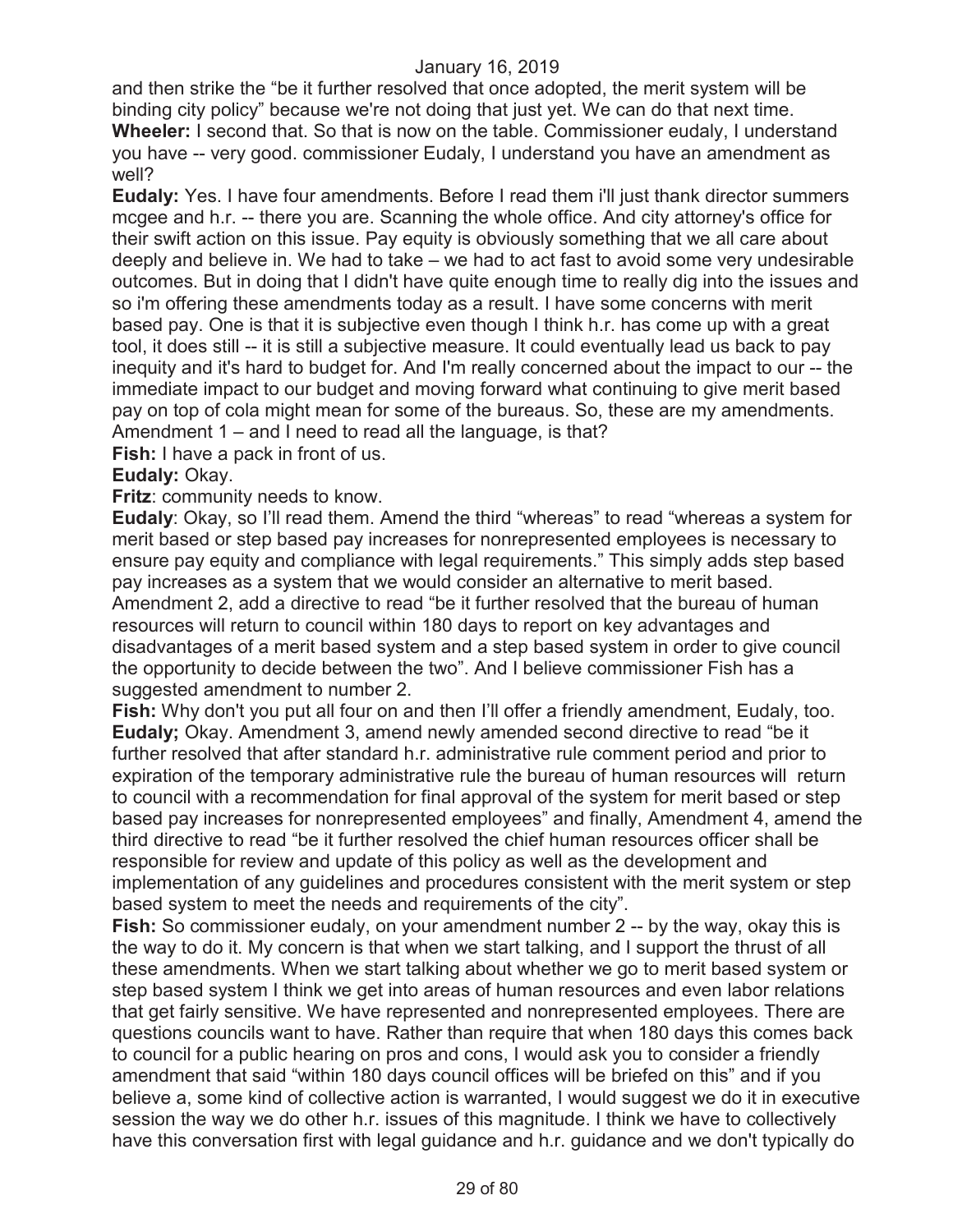that in this forum as a first cut. My friendly amendment would be and this would not preclude you to bring it back to council, but within 180 days, each office be briefed on h.r.'s view of strengths and weaknesses and/or an executive session be scheduled for the purpose of briefing council.

**Eudaly:** I'm fine with that.

**Wheeler:** Very good. Can we move these as a package? Commissioner Fritz, first. **Fritz:** I just have a question for the chief of human resources officer. Do you have the capacity to be able to do this?

**Serilda Summers McGee, Director, Bureau of Human Resources:** In 180 days I do. **Wheeler:** Unless there's objection can we move this as a package? **Fish:** Second.

**Wheeler:** Very good. That's on the table. Then I have an amendment as well. **Hardesty:** I should have an amendment as well.

**Wheeler:** All the cool kids do. [speaking simultaneously]

**Eudaly**: We've coordinated with commissioner Hardesty's office on these 4 amendments. We call them Eudaly and Hardesty amendments if you like.

**Wheeler**: So my amendment language to item 40 is down at the 'be it further resolved, the city" – it says "be it further resolved the city budget office is directed to increase general fund bureau current appropriation levels for fiscal year 2019-2020 to reflect increased costs associated with the pay equity study completed in december of 2018. **Fish:** Second.

**Wheeler:** We have a motion and second. To clarify, this reflects the desire of the council during the work session to account for the increased salary requirement and its impact on the budget to account for it now rather than waiting until later in the budget process. Very good. That is also on the table. Welcome. Thank you for being here.

**Tracy Reeve, City Attorney:** Thank you, mayor, commissioners. Tracy Reeve Portland city attorney. We are here, i'm here with director summers-mcgee, chief human resources officer, we're back before you pursuant to your direction at last tuesday's work session that we bring forward a resolution that would permit the city to begin providing employees who are up for, nonrepresented employees, who up for reviews, merit increases on their anniversary dates and with the amendments this would also permit the bureau of human resources to evaluate while that temporary merit system or pilot merit system was in place, whether a step system might better meet the city's policy objectives. From a legal perspective either a merit system substantially in the format attached to the resolution, or a step system could meet the legal requirements and could be used as bona fide factor for compensation. So we're comfortable with the amendments meeting the legal requirements of the pay equity act as well. With that i'll turn it over to director summers-mcgee to talk about the pilot program.

**Summers-McGee:** Mayor, commissioners, thank you so much for allowing us to come before you in a rapid period of time. I think we had the session with you last week and this week it's on the agenda. We had to pull a few strings to make that happen and we're grateful that you allowed it to take place. This new temporary merit system, as city attorney Reeve expressed will allow us to use merit as a bona fide factor in differentiating pay. In the interim we will conduct the research that commissioner eudaly put before us as an amendment to provide to you all in separate sessions, and perhaps in an executive labor relations oriented environment, the pros and cons associated with each of the options and the financial implications also associated with those. So, we are fully in support of the amendments and are prepared to allow the city to process their merit increases and be in compliance with the law. Any questions for traci or i?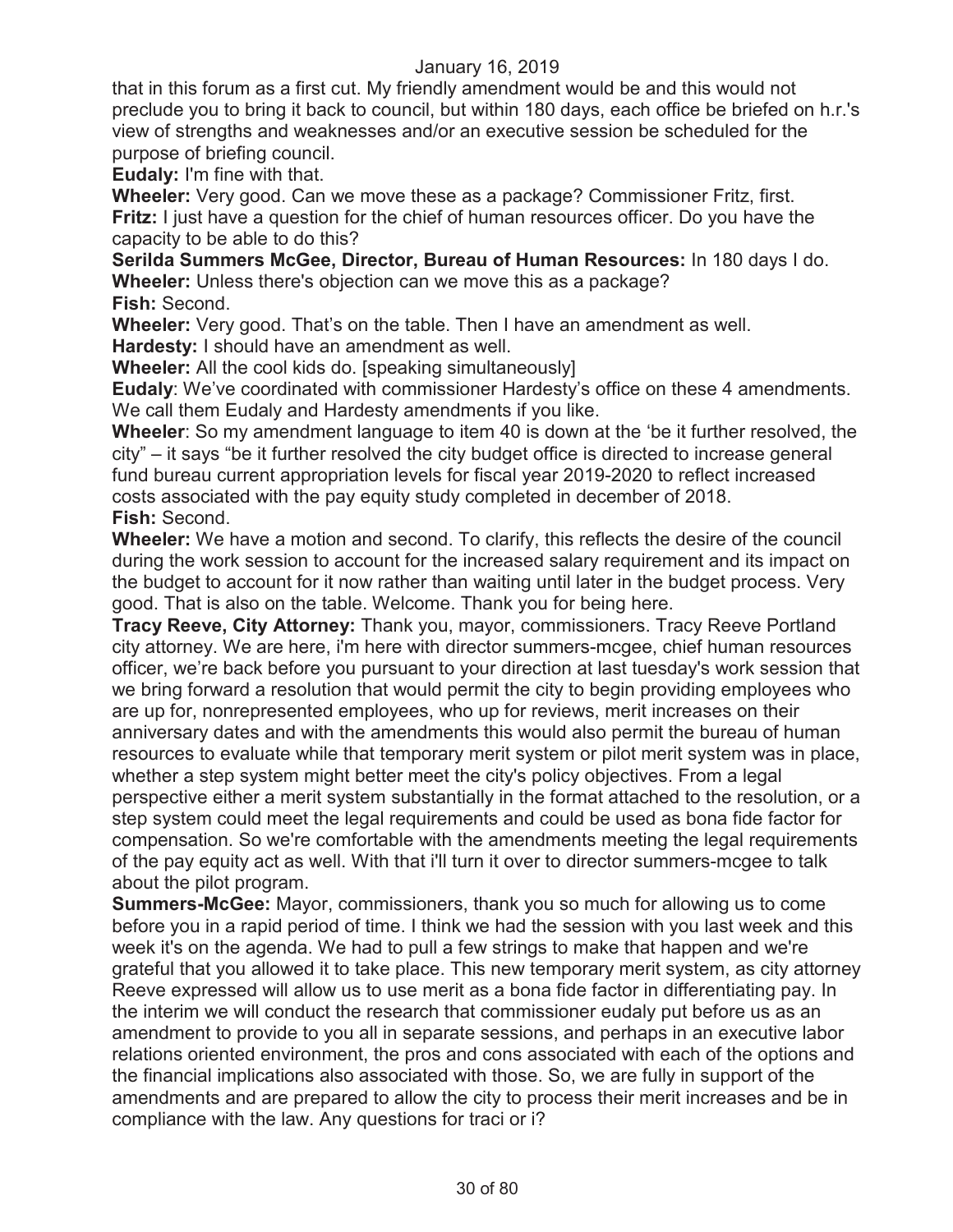**Eudaly:** I just want to thank you again for your work on this. The state put us in this position of having to move really quickly, and you are a much better expert on these issues than I am. I just want to make sure I have done my due diligence and that my bureaus can handle the impact moving forward regardless of what system we go with.

#### **Summers-McGee:** Absolutely.

**Wheeler:** Thank you. Is there public testimony on either resolution or the ordinance? **Fish:** Or the amendments.

**Moore-Love:** We have two people signed up, Maggie and Veronica Bernier. **Wheeler:** Good morning.

**Veronica Bernier:** Good morning, mayor wheeler, it's good to see you, you're always looking well. My goodness gracious you got a nice tan too. A little color in your cheeks. Which is good. Its hard to do that in the bleak mid winter. It's not that bleak out here. Winter is what you make it. But I wanted to testify as a nurse, a former micu nurse belonging to local 250 for over 30 years, that I really sincerely do believe in merit pay increases depending on your ability, and the amount of effort you put into your job. We always want to remember the employees, city, state and even on up to the president who go the extra mile if they can afford it to make the way easy especially for older americans and the little childrens and also in marketplace in america where I think women always go the extra mile. People like amanda Fritz. She will notice the situation and jump right into it. As a former nurse we always support our local nurse friends. All you people are of good character. Chloe, I love your name. If I could just remember how to pronounce your last name. It is [mispronounces], right?

## **Eudaly**: Eudaly

**Bernier**: Eudaly. I'll get it right and Jo ann hardesty, we got to know you and we know a little more about your thinking although i'm a newcomer to it, I haven't been around these circles that long within the realm of the labor industries. I did belong to local 250 for over 30 years. Of course commissioner Fish is always supportive. I remember him in sacramento, the board of engineers and all that. Did you know that nick is a good singer? The sing-it-yourself messiah. He brought in 250 singers. So anybody who can do that has my vote. [laughter]

**Fish:** Learn something every day:

**Eudaly:** You've been holding out on me, commissioner: [laughter]

**Wheeler:** Thank you veronica.

**Maggie**: I noticed last time she was here that you didn't comment on the fact that she was concerned there were some empty houses that could have been fixed up that low income or homeless people could have been put in but you made a comment about flowers being able to cheer people up. So, you know, she brought up a serious issue and you totally blew it off. So, anyway, thanks for that, Ted. So what I want to talk about is this merit pay and this idea of women going the extra mile. Okay, so there was this man who has parkinson's and is in a walker, and he is in director's park where the public bathroom is blocked and he urinates, he ends up in -- on himself. He ends up in the library. The librarians there called the "social worker", a white male who is not educated or trained in social work nor is he a licensed social worker and he hands the phone and the street routes book to this man who is shaking, he's got paranoia, he has a walker, he's homeless. He won't go into the shelters because he gets bullied and his stuff gets taken. He was exited from the collins apartment with a bunch of other people october 18, 2016, and he's complaining about his pay to me. First responders won't come and take this guy. 2-1-1, forget it. So I end up taking him down to tpi, where I have to threaten them that I'm going to call the mayor before they will give this guy, who has wet all over himself, a shower. I have to take him over to aging and disability where they reinstate his food stamps because he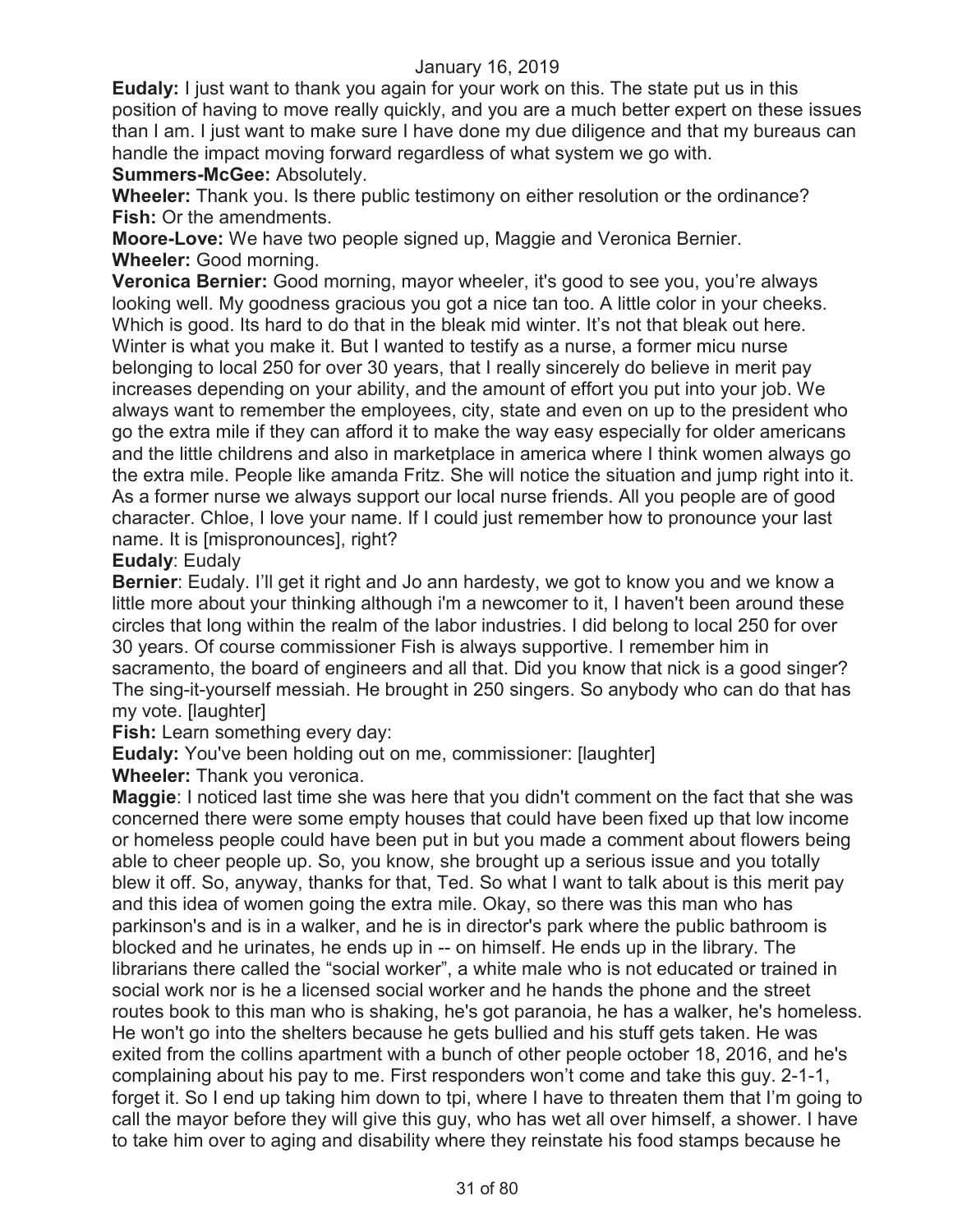doesn't realize he has to come in every year to get them reinstated. He's tried to applied for retirement. He doesn't understand that he's disabled and he needs to apply for disability so he has zero income. He's out on the street. He's got parkinson's, he's got diminished capacity. He's incontinent and he's out in the freezing cold with no sleeping bag. You know, so I tried to help him get to northwest pilot, and he didn't show up but at least he's got his food stamps now. Before that he was eating from the food carts and out of the garbage. Thanks, ted. So ted, when you say you disagree with me about disabled people being put out on the street --

**Wheeler:** I don't disagree with that.

**Maggie:** Yes, you did.

**Wheeler:** Please do not put words in my mouth, maggie.

**Maggie:** You're wrong.

**Wheeler**: Seriously.

**Maggie**: You're wrong. You know I reported this to your office because your staff time stamped it.

**Wheeler:** Thank you. Your time has expired. Your time has expired. Your time has expired. We'll take a recess.

## **At 11:39, council recessed.**

## **At 11:39 council reconvened.**

**Wheeler:** We're back in session.

**Fish:** Mayor, shall we take the amendments in order?

**Wheeler:** We're going to take the amendments in order. We're going to start with commissioner Fritz's amendments first. Unless there are any other questions, Karla, please call the roll.

**Fritz:** Thank you to the director of the bureau of human resources, the city attorney, the city budget office who have all worked really hard to get this matter taken care of. I appreciate your accepting my amendments to allow comments from the bureaus. We want to make sure this works for the bureaus and that we take input from all the bureaus into what the merit system should look like and I particularly want the office of equity and human rights to weigh in on that. Clearly even a points based merit system can become biased and then lead to inequities. And yet I believe that we need to have incentives and rewards to people who do meritorious work and I believe we can budget for that and that we should continue to encourage our employees to stay with us and to do the very best work for the public that they can. Aye.

**Fish:** Aye. **Hardesty:** Aye. **Eudaly:** Aye.

**Wheeler:** Aye. The Fritz amendment is adopted. We'll take the eudaly amendment next, please.

**Fish:** This is Eudaly package as amended.

**Fritz:** Aye. **Fish:** Aye. **Hardesty:** Aye. **Eudaly:** Aye.

**Wheeler:** Aye. The eudaly package is adopted. Last the wheeler amendment. Please call the roll.

**Fritz:** Aye.

**Fish:** Thank you, mayor. This makes a lot of sense. Aye.

## **Hardesty:** Aye. **Eudaly:** Aye.

**Wheeler:** Aye. The amendment is adopted. Now vote on the resolution as amended. Please call the roll. Item 40.

**Fritz:** Because of the state mandate for better or worse bureaus are losing most of their historic discretion in personnel matters from setting starting salaries based on market demands and real world realities for new hires to setting their own merit increase system. I worry that we need to be able to continue to hire and reward superstars. I am concerned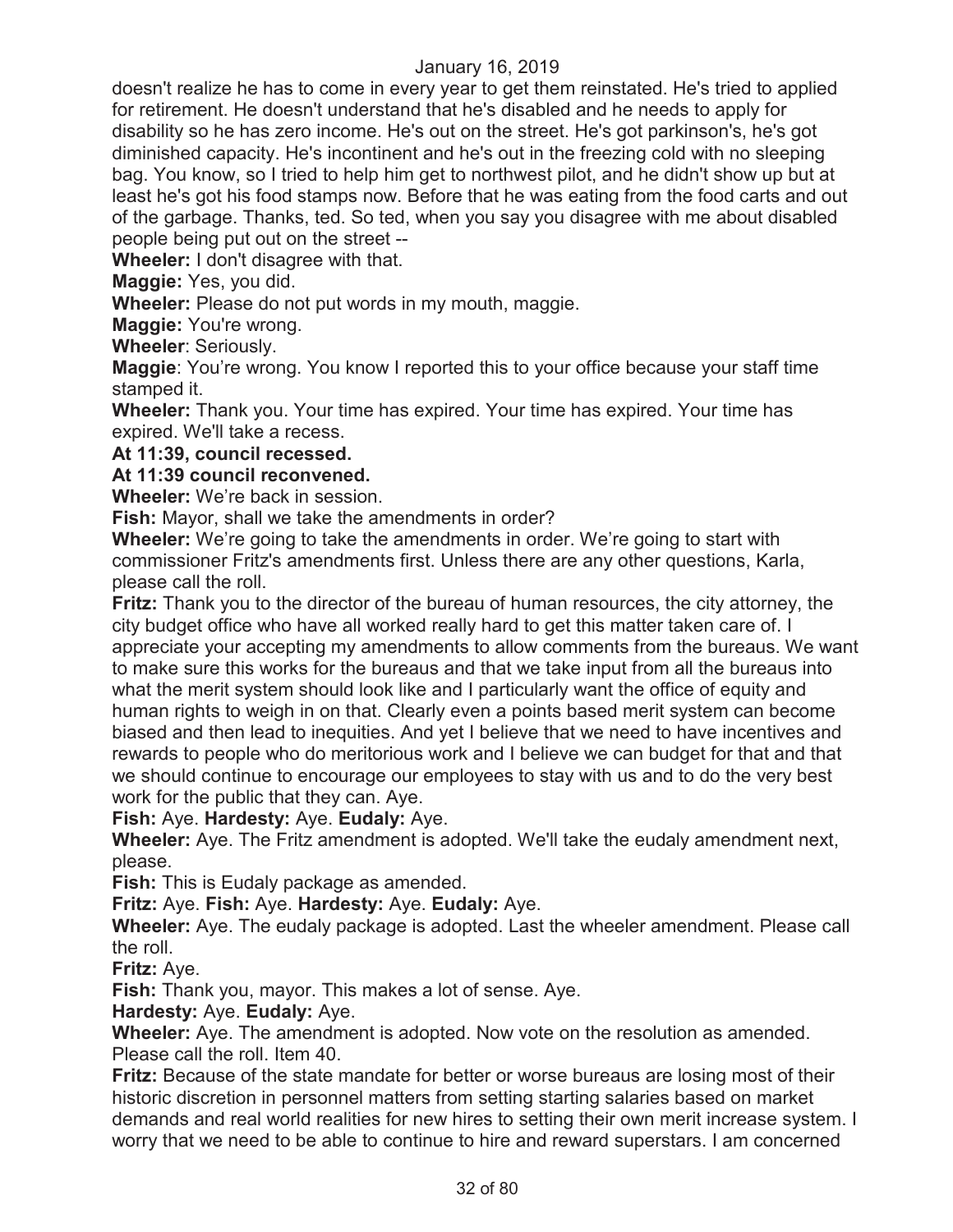that this will set back our efforts to diversify our work force and meet our equity goals. However, this is what is required by Oregon's due pay equity law. I support this resolution. I think we have to be very careful that we don't get to the realm of animal farm where all animals are equal and that there is no incentive for continued garnering and encouragement of the best employees. Aye.

**Fish:** Thanks to the bureau of human resources and city attorney's office among others for the work in bringing all this work product forward. This is very complicated stuff and i'm still recovering from some of the testimony and the hearing last week about the fact that the fact notwithstanding the issuance of regulations in november of last year we still may be on the hook for a two-year window looking back even though there was no clear guidance, which is extraordinary. I hope we don't end up being punished for doing the right thing, because we are probably one of the few cities that is actually implementing this in a timely manner. I appreciate the work of all the professionals who brought this forward. I think the amendments are sound and i'm pleased to support them. On the resolution I vote Aye. **Hardesty:** I think that the amendments make this resolution stronger and so I appreciate commissioner eudaly, commissioner Fritz and mayor wheeler in enhancing this resolution. I appreciate the work that the human resources department has been involved in. It must be crazy making but I look forward to us having our next conversation about really what is the most equitable way to make sure that we are rewarding excellence in our employees and we're not disincentivizing people to want to have a career at the city of Portland. I vote Aye.

**Eudaly:** Well, for the third time, I will thank director summers-mcgee and h.r. for their swift and diligent work on this matter. It is a complex topic. I have no doubt we can arrive at a solution that works for everyone and I appreciate your receiving my amendments in the spirit in which they are intended. Aye.

**Wheeler:** Well, i'll just lean on my introductory comments and I want to respond briefly to some comments that maggie made. Mag, while I don't always believe the way you approach these issues are particularly civil or respectful, I want to appreciate the content of what you said. I want to add one more organization to the list that you could refer people to. I had the opportunity last night to go out with a crew from join. I had the opportunity to help hand out sleeping bags, hats and gloves to people who are living on the street. There's no question in my mind that people living on the street deserve a compassionate approach to help them get off the street and whatever resources or services they need to stay off the street. So I just want to say I don't think you know me particularly well. But I appreciate the larger message that you are trying to get across. I vote Aye. The resolution is adopted as amended. Next up is the ordinance. Item 41. Please call the roll.

**Fritz:** Aye. **Fish:** Aye. **Hardesty:** Aye. **Eudaly:** Aye.

**Wheeler:** Aye. The ordinance is adopted. Thank you everyone. Next up, item 42. **Moore-Love:** Authorize the first amendment to the 2013 amended and restated visitors facilities intergovernmental agreement with multnomah county and metro. **Wheeler:** Good morning, Susan. It's good to see you.

**Susan Hartnett, Office of Management and Finance:** Good morning, mayor,

commissioners. What you have in front of you is a pretty simple limited amendment to the existing 2013 visitor facilities intergovernmental agreement. The amendment will authorize a one-time \$2 million payment to the Portland five centers for the arts. That amendment is allowing them to secure \$3 million in private contributions to replace the obsolete acoustical shell system at arlene schnitzer concert hall. The replacement of the shell will not only benefit the symphony but it will benefit every single user in the venue. It will also potentially allow more use of the venue because the time needed to switch out the existing physical shell will not be needed since the new shell will be an electronic system. You may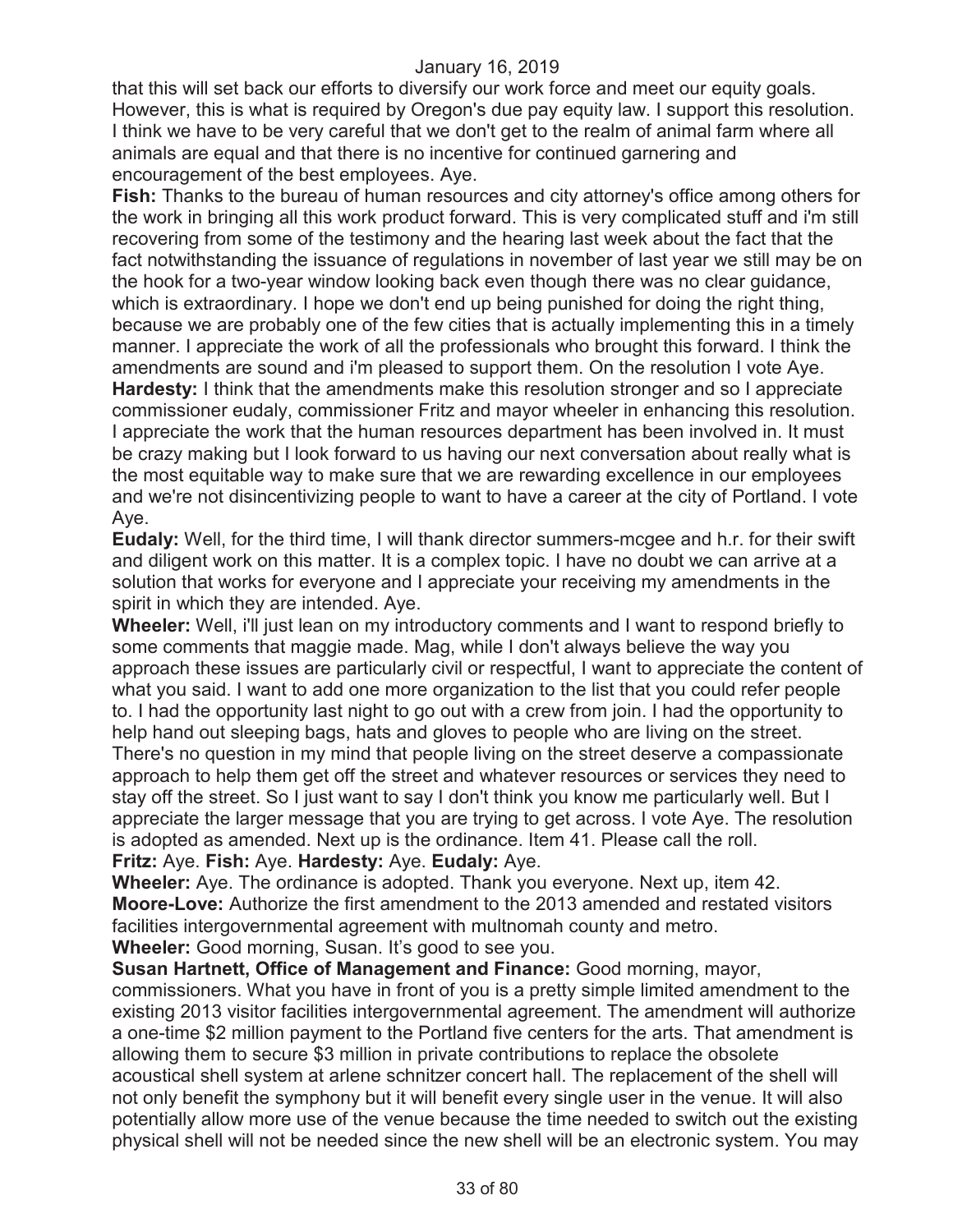recall that in december I was in front of you with a more comprehensive restatement of the existing iga. Those negotiations have not come to completion, and the mayor,

commissioner kafoury, and then president, metro president, hughes, agreed that we would move forward with this limited amendment so that we did not lose the opportunity to secure the \$3 million private contribution. You may have noticed in the ordinance that it does say that the letter of agreement signed by the mayor, the chair and president hughes committed to completing this by may 17th, so you may be wondering why i'm here quite so

early. I would point out, there's no emergency clause on this so it will be 37 days before the mayor is authorized to sign it. Multnomah county may need to amend their code in order to make this happen, so we're trying to make sure that there's sufficient time for that to happen. That's the reason i'm here so early in the year. If there's any questions, happy to answer them.

**Fish:** So susan, when I had the honor of being the arts commissioner couple years ago, the Oregon symphony approached us and said they had secured the donor, the \$3 million of funding, and was looking for a contribution from the city so I think while it's not reflected in the documents before us and because p5 is actually the landlord I think we should acknowledge that the Oregon symphony is the current occupant that, among others, recognized that the sound system is inadequate and has outlived its usefulness. Everyone will benefit that participates in programs at the schnitz, but I believe it was the symphony that secured the private donor who may be anonymous.

**Hartnett**: That's absolutely correct.

**Fish**: We should do a shout out to -- is it showwater?

**Hartnett:** Yes, Scott showalter.

**Fish:** And the Oregon symphony. This is a good leverage and this is one of those rare instances where we get to put a little bit of public money and we get a little more private money together to maintain a facility that our funds were designed to help maintain anyway. Maintaining a reasonable acoustic system is basic infrastructure at the schnitz. Thank you for your work.

**Hartnett:** I would point out that the council did approve a \$500,000 contribution from the spectator venue budget for this fiscal year. That is also a one-time contribution from city funds to that project. So we are making a direct contribution as well as the \$2 million coming out of the transient lodging tax through the iga.

**Wheeler:** Commissioner Fritz.

**Fritz:** Thank you for all your good work on this and many other things. I appreciate it. **Harnett:** Thank you.

**Fritz:** So the city for our assets has a prioritized list of what's the most critical likely to fail, consequence of failure -- do the visitor facilities infrastructure buildings have a similar list? **Hartnett:** I know metro has launched an asset management program, and they are working right now to improve their asset management knowledge about all of metro's venues both ones that they own as well as ones they operate on behalf of the city, which would be the Portland 5 venues. I would say they are somewhat ahead of the city over all in their asset management understanding and data that they have. We have a pretty - they have a pretty good handle on the occ, expo center, Portland 5 is really more of a collaboration between the city and metro, and we have been working on that for probably the last 18 months. You may remember we have done a facility condition assessment and an ada evaluation at those buildings. We're working to put together more information about that.

**Fritz:** So is this shell the number one priority for all of the things that we need to fund? **Hartnett:** It's very high. It is actually physically dangerous. Portland 5 had to put some money into it this last fiscal year just to keep it safe. So it's a structure that sits on stage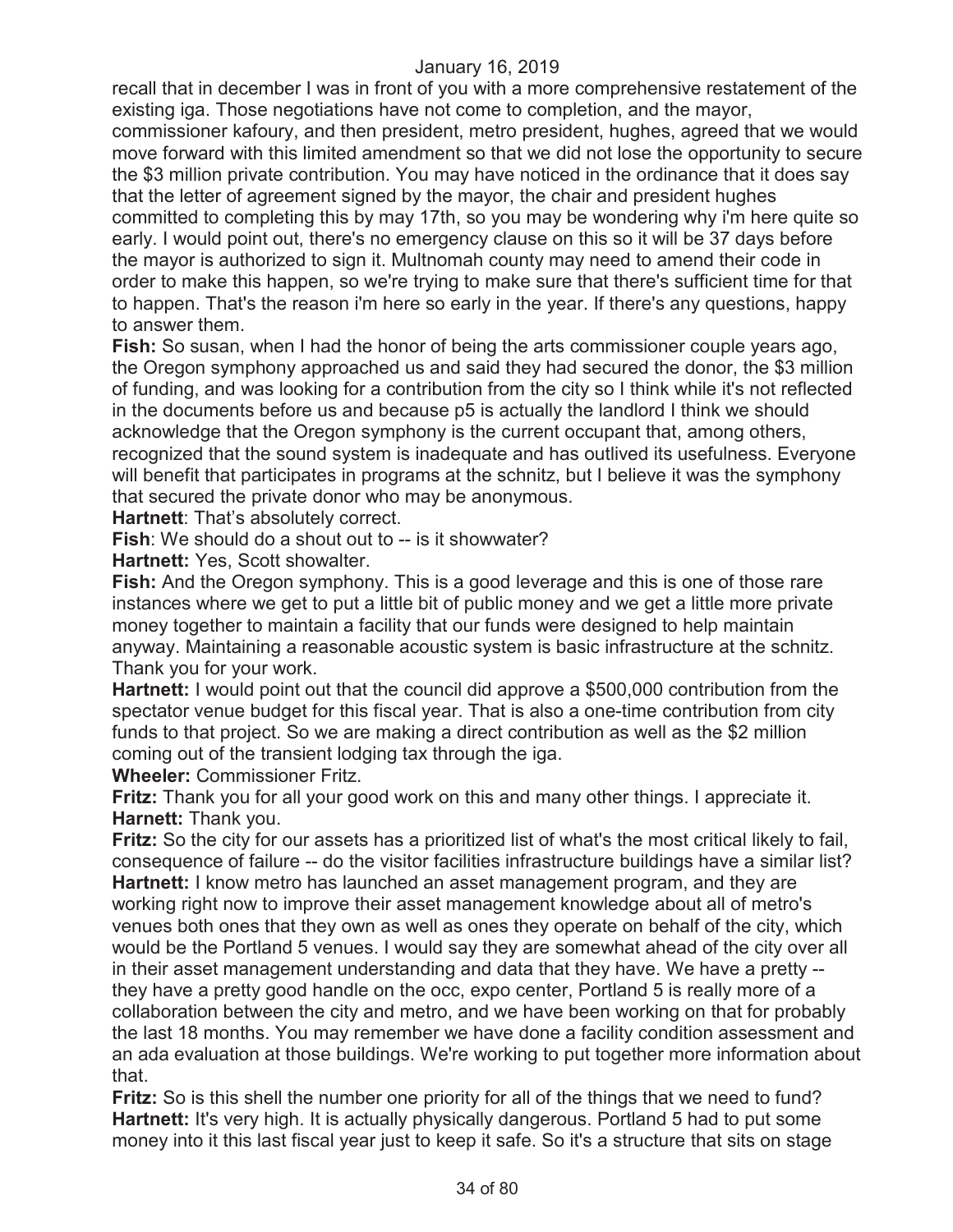over the symphony. It needs to be replaced at this point. It's well past its usable life span. There are certainly at other spectator venues that the city owns perhaps more pressing needs. You're certainly aware the veterans memorial coliseum's needs, but given that the shell is an essential part of any symphony performance and physically is a danger at this point, it rose to the top of the list. As commissioner Fish pointed out there was a limited time for achieving that private contribution.

**Fritz:** Thank you.

**Wheeler:** Commissioner hardesty.

**Hardesty:** Thank you, mayor. You mentioned that this visitor facilities fund we're still in the process of negotiating for houseless services as part of updating the iga. I thought there were at least three or four facilities that were going to have some repairs done in addition to additional resources for houseless services. I guess i'm really concerned that if we start taking them out one at a time we'll never get to the housing service component of this iga update, so where are we on that? You said it has not worked yet. Where are we on that? **Hartnett:** So we are not currently at the table. The mayor's office and his staff are in conversation with the chair's office to figure out when and how to restart those discussions. I don't disagree with you at all that taking this piecemeal is probably not the best way to approach it. Many of the needs that we were attempting to address in the larger conversation are far greater than what we're talking about here. In the previous discussions it was a \$40 million contribution to the vmc, \$40 million for additional p5 needs. There was money for expo as well as the homelessness services. We need to get back to the table to talk about those. Again, the \$2 million is what allows us to gain that \$3 million. I think the mayor, the chair and president hughes really felt the timing on that was urgent enough that we should move it forward while we continued to figure out how the larger conversation goes forward.

**Wheeler:** I have more recent information that I have not had a chance to share with Susan. Chair kafoury and I met yesterday. While there're no guarantees, I think we are all committed to getting to yes on an agreement that puts forward those resources for services related to our permanent supportive housing and chronic homeless service continuum. What we agreed to yesterday was to get the staff back in the room to agree on a baseline of where the agreement is. In other words, there were several drafts potential agreements and we're going to start unpeeling those drafts until we get to the baseline of where we agree that we are in the conversation, then start having conversations sequentially in the same room hearing the same information about what amendments if any we need to make to that agreement. So both the chair and I are approaching this with a sense of commitment and a sense of urgency, and the new president of metro, lynn peterson, is interested in having her staff engaged as well although I have not had a conversation to her subsequent to my conversation with the chair yesterday. So it is back into the discussion phase. I'm not going to make any promises or guarantees except to say I think it's very, very important that we get to yes on this that we resolve any disagreements the county may have with the current proposal as it exists. A lot of their concerns relate to limiting liability and risk, and I believe we can overcome all of those obstacles. That's my personal perspective.

#### **Eudaly:** Mayor?

## **Wheeler**: Commisioner Eudaly.

**Eudaly**: Since we have gone a little off track, but the issue has been raised, I would like to make some comments as well. First I think it's helpful to the public to understand the money we're talking about is the transient lodging tax. It's 11.5 tax collected on hotel rooms and 6% goes to the city, which is shared between the general fund and travel Portland, the remaining 5.5 goes to Multnomah county. That doesn't add up, does it? Well,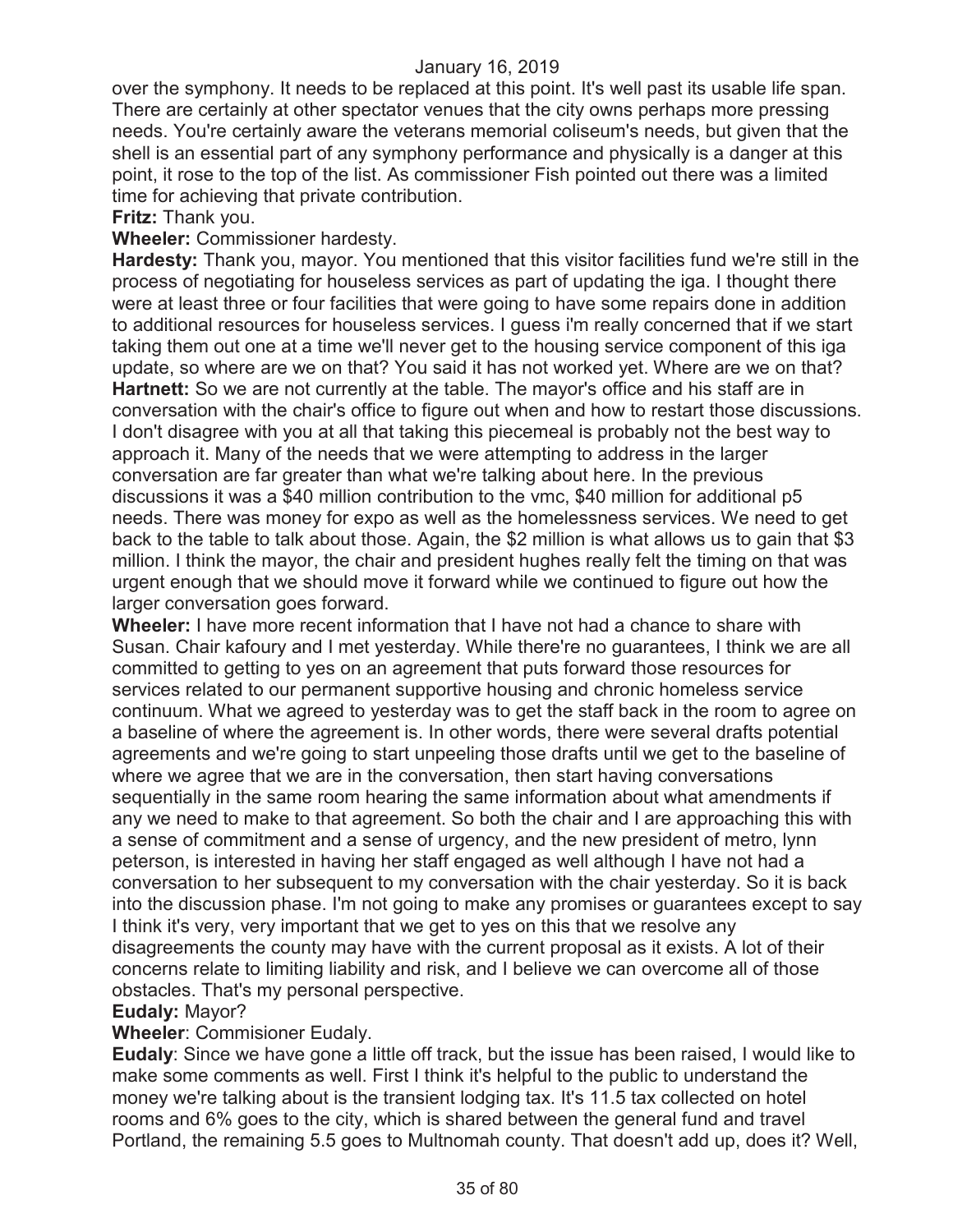we got this right off the website so it's divided roughly equally between the city and the county. And it's traditionally been spent on things that we directly relate to the tourism industry such as improvements to our spectator venues, which the city actually owns and is obligated to maintain and make improvements to. And are a benefit to the city. I share commissioner hardesty's concern that we were able to move forward on something that feels less urgent although if it is a serious safety risk to members of our symphony I would consider that an urgent matter. But I want to state on the record that homelessness is absolutely related to tourism and this is a legitimate use of these dollars. Tourism is a driver of gentrification, displacement and unaffordability. There's a 94% correlation or I should say there is an overwhelming correlation between unaffordability and homelessness. And tourism has a major role to play in that. We hear from the tourism industry and businesses who depend on tourist dollars the impact that our homeless crisis is having on them, and while as a business owner I can certainly understand their concerns and sympathize to a certain degree, we need them to recognize that they are part of the problem and that we need to devote dollars to mitigating the impact of tourism on our housing and homeless crisis.

**Fish**: Mayor, can I make a comment?

**Wheeler**: commissioner Fish.

**Fish:** Since my office has also been deeply involved in these negotiations, I want to say there is no disagreement between the county and the city as to the propriety of using essentially the sales tax we collect on tourism. That's what this is. We don't have a sales tax but we have a mechanism for collecting taxes on tourism. On the 16 million people that come through our community because we are a hot destination. The question is should we use a small portion of that to fund the service side of permanent supportive housing as the mayor said. There is no disagreement between the county and the city as to the utility of using those funds. In my own opinion we had this deal done if we asked some of the lawyers and accountants and other people to step outside after they made their presentation because I think there are too many cooks in the kitchen and at some point you can do risk assessment upon risk assessment and after a while you get paralyzed. My only plea to my colleagues is we have a generous private donor willing to help us meet the condition of one of our flagship -- we should not hold this hostage to the fact we hoped we would have a deal months ago. Let's find the areas of agreement, let's support the mayor in his negotiations. I have huge confidence given how strongly Multnomah county chair kafoury supports the both the supportive housing agenda and how diligently she's been looking for funding sources that will get to a deal but let's not hold up this opportunity to leverage private money.

**Eudaly:** I certainly did not mean to suggest the city and county are not in agreement on how the dollars are spent although I think there is question in the larger community. So I wanted to lay out my justification and I also absolutely don't want to hold this item hostage. It needs to happen. There's a benefit to the public.

**Wheeler:** It's a fair question. I get asked it too. People are like with all the things going on in the community why are you investing in the shell, in a performance center. I want to remind the public at this juncture that the fund we're talking about is essentially a trust fund established for the purpose of investing in travel and tourism assets and operations. It cannot be used for other general fund purposes. There is a committee that prioritized this project based on the criteria that susan mentioned both the safety risk, the importance of the shell to the performance center, as well as the fact that there's a private sector donor that provides significant leverage to this as well. So it's not as broad as people would like to think in terms of how we can use those resources. Very good. Does that conclude your testimony?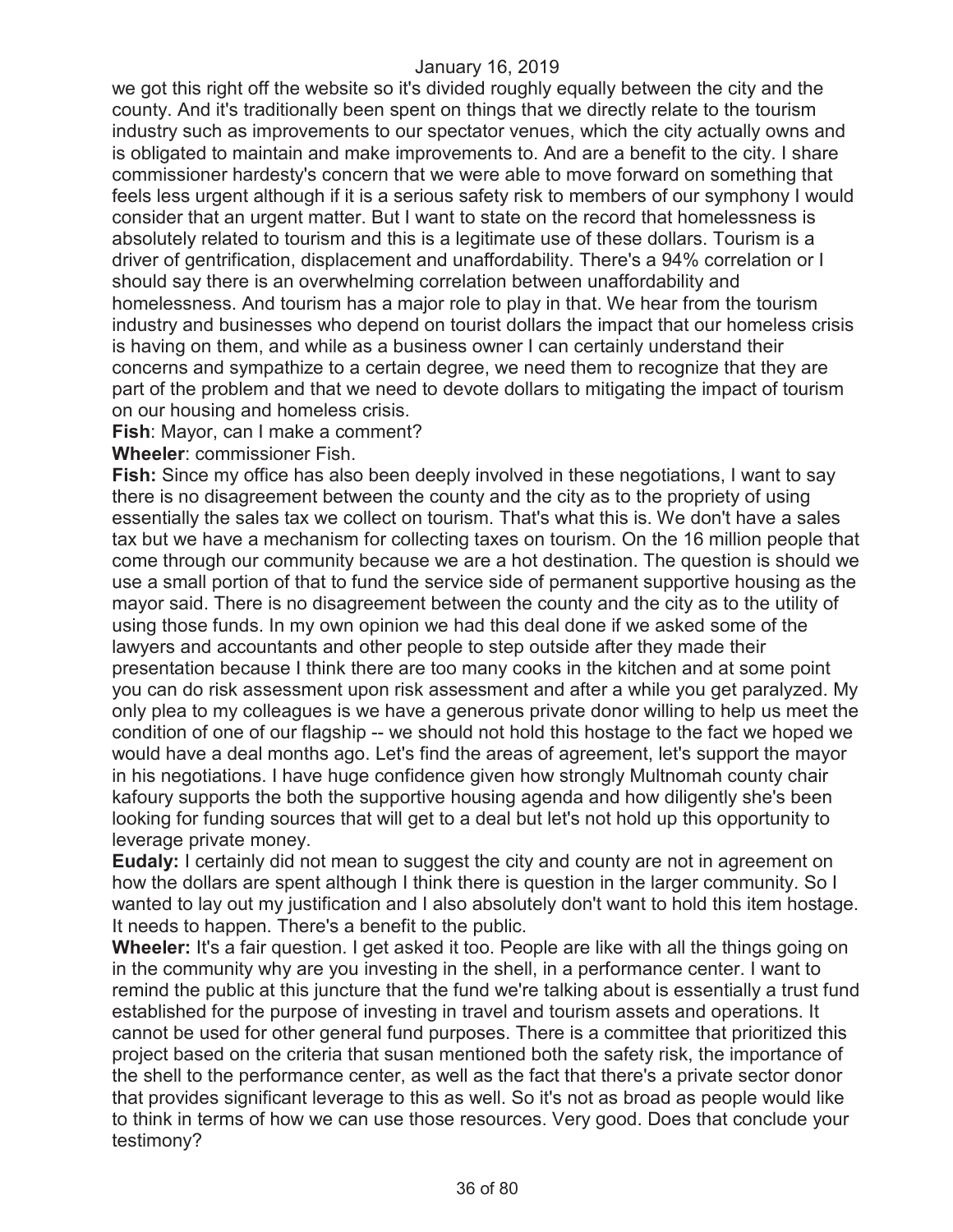**Hartnett:** Yes.

**Wheeler:** Further questions? Is there any public testimony on this item?

**Moore-Love:** Yes, we have two people signed up. Maggie and Shedrick J. Wilkins.

**Fish:** Mayor, we may lose a quorum in a little while. We still have four matters, at least five matters left. Could we enforce the rules.

**Wheeler:** Let's reduce testimony to two minutes, please. Again, testimony must be germane to the subject at hand.

**Maggie:** Okay, doesn't matter how many dollars you allot to housing and homeless social services if the people that you put in place are not connected to the agencies that can help them. The quote, unquote, social worker who has no education or training in social work and cannot connect this man at the library to any social agencies and will not because he's complaining about his pay, that it's above his pay grade, and then you have where i'm at the salvation army I went to my quote, unquote housing advocate. She knows nothing about --

**Wheeler:** Maggie, are you trying to do this? Are you intentionally doing this? You heard commissioner Fish's frustration. He's left the room. I need you to focus on this issue. **Maggie:** Right, you're talking about dollars for housing and homeless services.

**Wheeler:** You're talking about an ordinance that would allocate \$2 million of the visitors development fund for the purpose of investing in a shell at one of our performance centers. That is what we're discussing.

**Maggie:** Okay. But if you don't have the workers that can connect people to these services, that have the training and ability, you're giving money to the salvation army. Their housing advocate has no connection to any housing agencies whatsoever. So i'm -- **Wheeler:** Maggie, when you come in here and you do this you're taking time from other people. We have already had to shorten the amount of testimony --

**Maggie:** There's nobody here.

**Wheeler:** There are four more items and people are sitting behind you who have been listening to you who would like the opportunity to speak.

**Maggie:** There're 3 chairs, there's an empty chair.

**Wheeler:** They are not interested in this particular issue. I just need you to focus on the issue at hand. This is the third time you've testified today.

**Eudaly:** The social worker at the library is a county matter. We don't have anything to do with that, by the way.

**Wheeler:** Thank you.

**Shedrick J. Wilkins:** I agree the audio system of a building should be funded because a large building like --

**Moore-Love:** Shedrick your mike is off. Shedrick, your mic is off.

**Wheeler:** Help him poke the button there on the center console. Thank you.

**Moore-Love:** That's good now.

**Wilkins:** This makes my point that can a large building like the Arlene Schnitzer concert hall people in the outer part can't hear the full performance of the sound or the memorial coliseum. To keep it short, I say fund this.

**Wheeler:** Thank you. Further discussion on this item? There being none this is first reading of a nonemergency ordinance. It moves to second reading.

**Item 43** 

**Moore-Love:** Authorize a collection agreement with the US forest service in the amount of \$283,985 to fund the design and construction of a fish habitat restoration project on the zigzag river for the bull run water supply habitat conservation plan.

**Wheeler:** Welcome. Thank you for being here.

**Mike Stuhr, Director, Portland Water Bureau:** Good morning.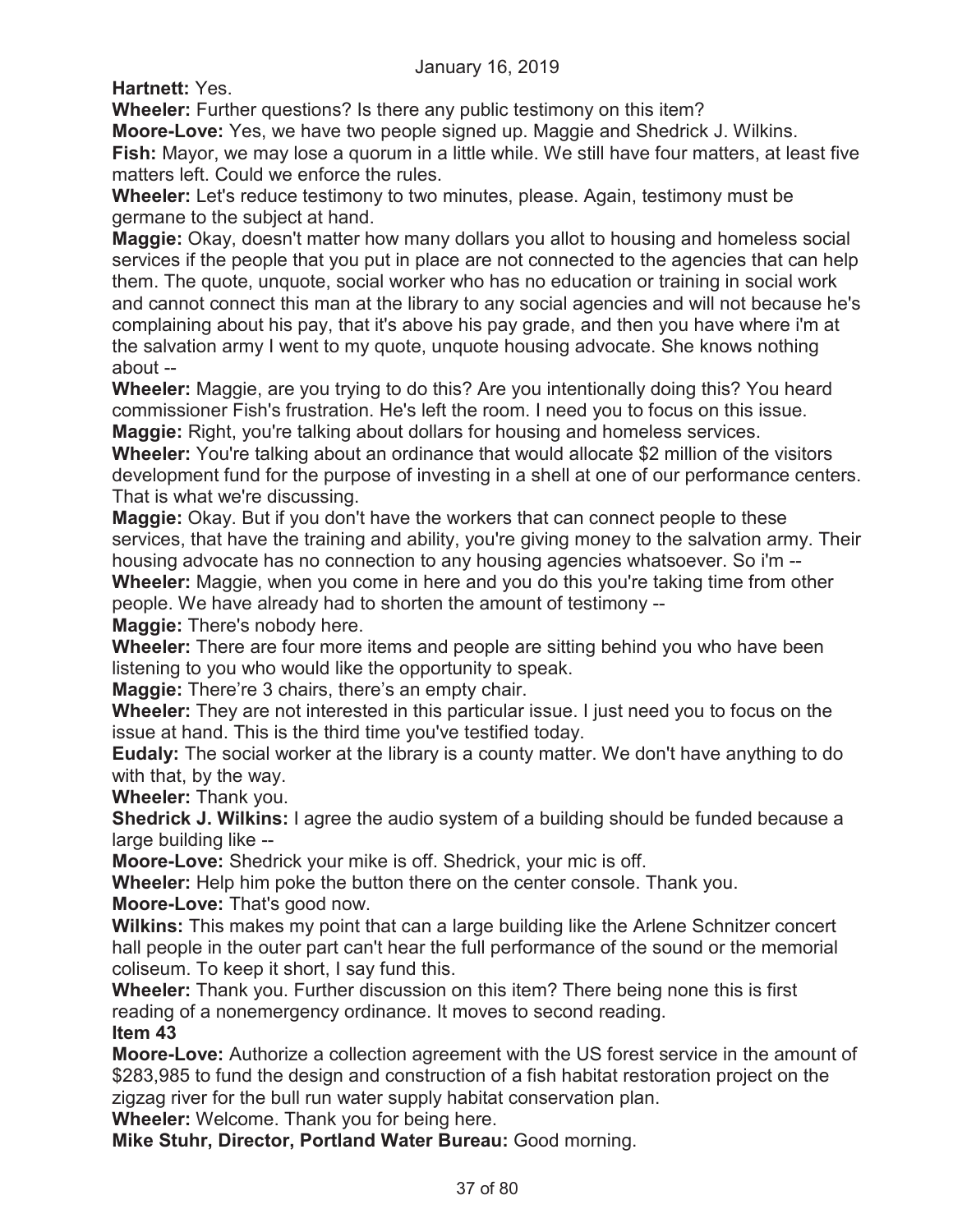**Wheeler:** I'm sorry, I apologize. Commissioner Fritz.

**Fritz:** That's all right. This council action is a partnership between the city's water bureau and the u.s. Forest service to improve habitat for salmon and steelhead Fish in the zigzag river. It's part of the bull run habitat conservation plan which seeks to mitigate the impact that the bull run water drinking system has on wildlife habitat and was approved by council in 2008. The u.s. Forest service has a team of staff with expertise on restoring wildlife habitats. The city will provide funding and the u.s. Forest service will design and construct the restoration project. Now i'll turn it over to director mike stuhr, who will introduce his team and will tell you a bit more.

**Stuhr:** Good morning, commissioners, particularly commissioner hardesty, welcome. My name is mike stuhr, I'm the director of the Portland water bureau. I wish I had kept track of all the times I had come here. [laughter] many times. What we're here to talk about today i'm joined on my left by steve kucas, a fisheries biologist and the manager of our environmental program, and on my right burke stroble, an environment compliance specialist both from our resource protection division whose main mission in life is protecting our watershed. We're here to talk today about a project in the bull run water supply habitat conservation plan. This is a plan that was approved in 2009. In the total 50 years span of the project spends about \$93 million to improve habitat in the bull run and sandy river watershed. We're in our 10th year of this program. The larger projects in the program were sort of front loaded. They should be done in 15 years and as I said we're in the 10th year of that. This ordinance describes the approach for completing another large hcp project. I'm going to let steve kucas and burke explain what that project is. Thanks. **Steve Kucas, Portland Water Bureau:** Good morning, steve kucas, environment compliance manager of the water bureau. So the ordinance you have in front of you is literally authorizing us to enter into a contract or collection agreement with the forest service to design, permit and build a Fish restoration project on the zigzag river in the upper sandy river basin. There's considerable time savings and money savings for working with the forest service on this project. This project is located on federal property and with this collection agreement we don't have to create a separate landowner agreement because it's obviously the federal government. That usually saves us over a year in staff planning and time just to create that kind of a document. The forest service is very well equipped to do this type of project for us. They have been doing these types of restoration projects for over ten years. They can take our specifications and our conditions and actually implement them themselves. Even with the government shutdown they have already selected the contractor for the job that would do this project this summer. So they are well poised to make this thing implemented. So for brevity, for today, I was just going to show you a few pictures of what a project like this looks like. We have some slides. The first one shows you most of you know that in 1964 we had a one-in 100 year flood event in the pacific northwest. We lost homes in the sandy river basin. Our reaction was probably large. We had the corps of engineers come in and actually channelize most of our streams. So they went through with bulldozers and pushed scrabble side to side with the idea we would make water run in a straight line and go out more quickly. There is some sense to that but that was incredibly detrimental to habitat and what the Fish need and it's partly why some of our Fish are listed under the endangered species act. On the next slide this is actually the proposed area on the zigzag river. If you look in the background under the trees you see a berm. That's where the bulldozers piled up the gravel and there's large boulders built into that. That berm has been there for over 50 years. So what it does is the stream kind of stays in a narrow channel and can't get out into the flood plain. That's where really the fish benefits are. As we go into the next slide, this doesn't look fancy to you but this is where the fish want to go. When the flood flows come up we want the flow to spread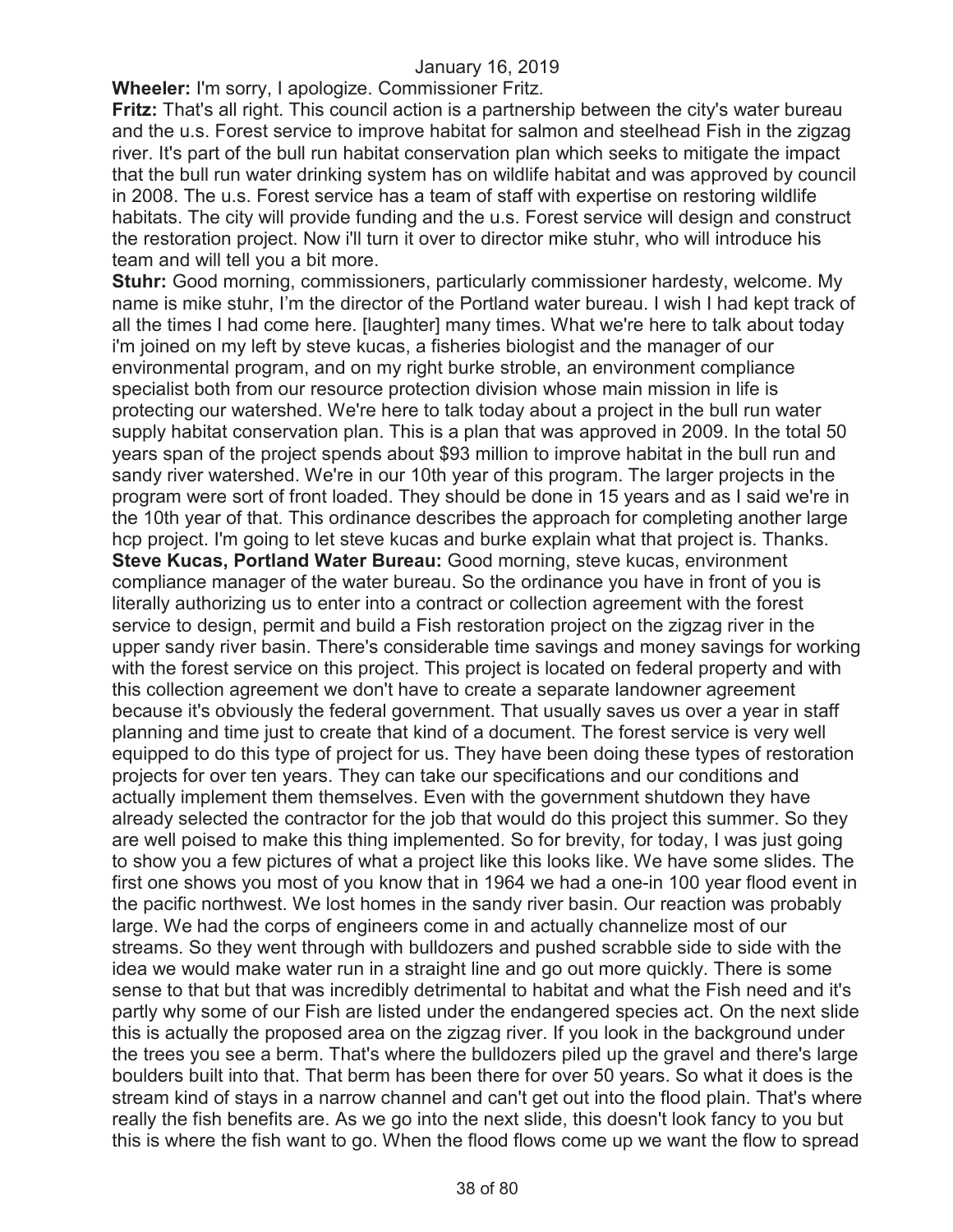out sideways. That's where all the little fish hideouts are and where the velocity is lower. This is what ensures successful completion of their life history. This is sorely lacking in these channelized streams. Finally, you're looking at the top of a berm, one of the things we did we actually build what is called engineered log jams. These jams are designed to withstand 100 year flood flows. They are pretty tricky in their construction and they make the water go sideways. We'll breach those old berms in several spots and then when the water comes up, the wood itself will deflect flow into the flood plains. So that's the purpose of this type of a project that we're planning to do on the zigzag river. I believe that was the last slide. That is what the habitat looks like. We're going to see if you have any questions. **Wheeler:** Colleagues, any questions?

**Stuhr:** We'll stand by.

**Wheeler:** Perfect. Thank you. We'll take public testimony. Has anyone signed up? **Moore-Love:** Three people signed up. Edith Gillis, Maggie, and J. Veronica Bernier. **Wheeler:** Very good.

**Maggie:** It always seems that it takes agriculture or Fisheries or industrial to see some sort of self-interest for them in order to get these projects to happen. I'm just wondering have they considered what the impact of global warming is going to have on the projects that they are doing and are they planning for, you know, increased temperature and what that is going to do if that's going to make the water go down or if the water is going to go up. So I would look at global warming. Also I would like to say that other industries need to get involved in cleaning up the messes that we as humans have created. You know, improve the environment and put it back to where it was before. You know, we have gouged into the earth, and we've made these messes and polluted the waters. Changed the channels. You know, I used to hang out up at the dosewallips up in Washington on the olympic peninsula then they had a huge flood. They had a fish farm up there and the farm animals and the wild salmon, they all got integrated because of the huge flood, and so now the genetic, you know, separation of the farm fish and the wild fish is no longer there. They are now integrated. So the farm fish and the wild fish are, you know, hanging out together and creating a new genetic species. So how does that play into it? **Wheeler:** Thank you.

**Fritz:** Okay. Now Before you move to the second reading, I would just like to thank staff both from the water bureau and our partners for their patience in sitting for this morning. **Wheeler:** Thank you commissioner Fritz. Any further questions? There being none this is a first reading of a nonemergency ordinance. It moves to second reading. **Item 44** 

**Moore-Love**: Create a local improvment district to construct street, sidewalk and storm water improvements and construct a mast arm traffic signal at the northeast  $42<sup>nd</sup>$  avenue and Columbia boulevard intersection in the northeast 46<sup>th</sup> avenue and Saratoga court local improvement district.

**Wheeler:** Colleagues, this is a second reading. There has already been a presentation and testimony on this item. Is there any further discussion? Please call the roll. **Fritz:** Aye. **Fish:** Aye. Saltzman – I'm sorry, Hardesty: [laughter]

**Fish:** Wait a second, It was only a matter of time. [Audio not understandable] **Hardesty**: Aye.

**Eudaly:** I would like to thank andrew abby once again. Who knew local improvement districts could be so much fun and I have been promised a party by trimet when this is completed. I vote aye.

**Wheeler:** Aye. The ordinance is adopted. Thank you all. Next is 45.

# **Item 45**

**Moore-Love:** Accept report to maintain title 18 noise code exemption for pile driving.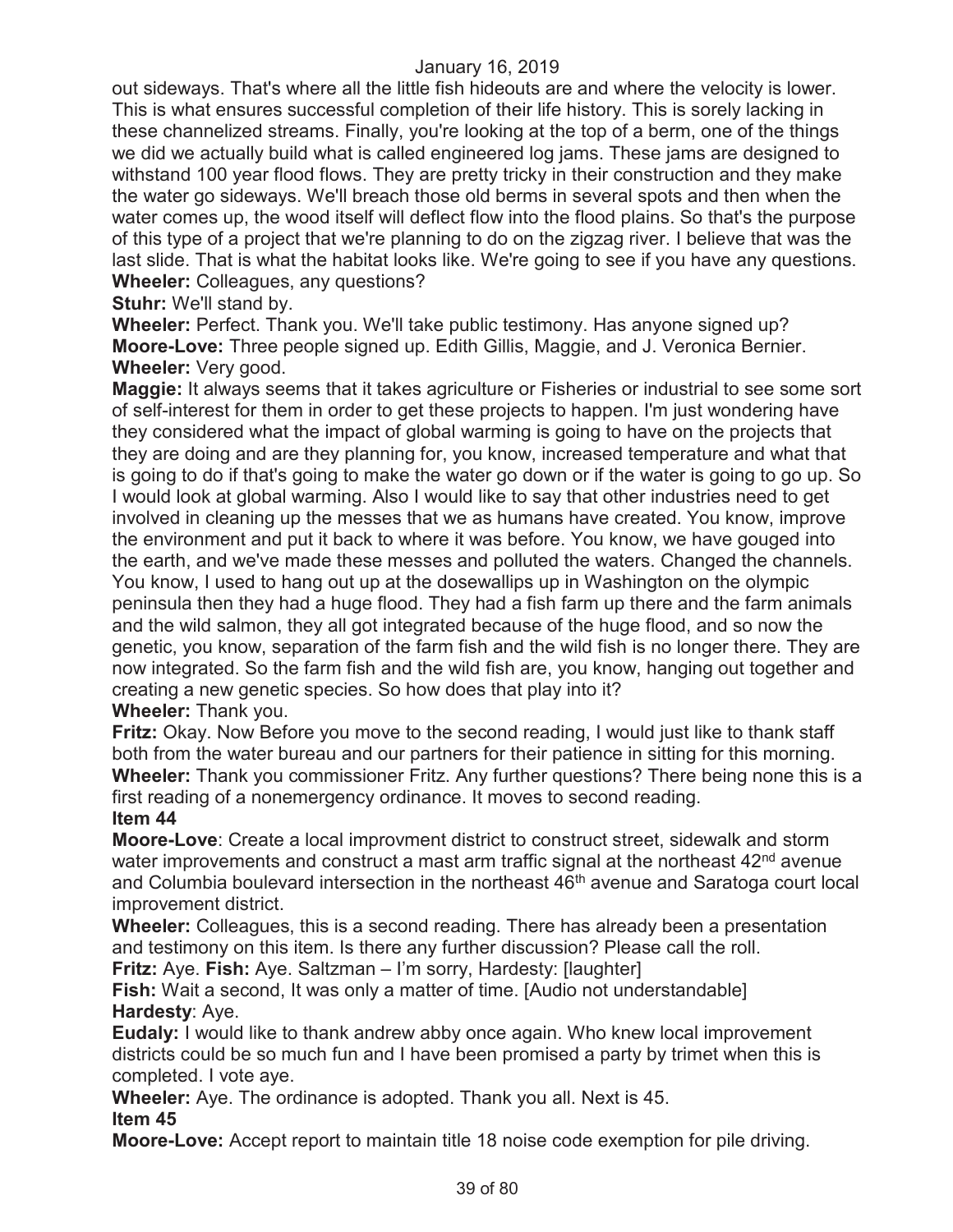**Wheeler:** Commissioner eudaly.

**Eudaly:** This has been referred back to my office.

**Wheeler:** Very good.

# **Item 46**

**Moore-Love:** Authorize changes to city code to implement campaign finance in candidate elections charter amendment and request initiation of validation action.

**Wheeler:** Very good. We are honored by the presence of the city auditor. Good morning. **Mary Hull-Caballero, Auditor, City Auditor's Office:** Good morning and commissioners. I am -- i'm sorry, you're right. Good afternoon. I am city auditor mary hull caballero and I'm here to introduce an ordinance that codifies the recent voter charter amendment that limits certain campaign contributions and expenditures in city elections. While voters

overwhelmingly supported this measure there are constitutional questions that need to be answered before the charter requirements are implemented. Several provisions of similar code adopted by Multnomah county commissioners in response to a charter amendment were struck down last year by a circuit court as impermissible under the Oregon constitution. That decision currently is on appeal. Therefore in addition to adopting code that is in keeping with the will of the voters this ordinance also authorizes the city attorney to seek a legal review to ensure the legislation is constitutional before the city moves forward with implementation.

**Wheeler:** Very good. Any further questions?

**Hardesty:** Thank you, mayor. Good morning.

**Hull-Caballero:** Good morning.

**Hardesty:** I just want to make sure we put on the record that this is not an attempt to undo what 87% of the voters have done. This actually just positions us to be able to have our own case in the courts, right? To make sure that we can legally implement this measure. **Hull-Caballero:** That's correct. We want to respect the will of the voters but also make sure we have those constitutional questions answered before we go forward.

**Hardesty:** And one more question. Now, part of the initiative talked about enforcing disclosure requirements. Is that something that the court has to act on or is that something that we, the city, just does because that's what the voters said?

**Hull-Caballero:** It's my understanding that we need to have the courts review the code that is before you today, and if they validate some sections but not others, we would go forward with those and if they invalidate the whole thing then we would not go forward if they find it unconstitutional.

**Hardesty:** What's the timeline normally on these kind of court cases? We're still waiting for the county, right?

**Hull-Caballero:** I have the timeline the county spent. I don't know because this case has gone forward ahead of ours, if ours would go faster, I just don't know the answer to that question, but the county charter was passed in november of 2016 and the county filed a validation action which is being contemplated by you all today, in may of 2017. The judge issued his order on march 16, 2018.

**Hardesty:** Thank you.

**Wheeler:** Public testimony.

**Moore-Love:** Yes. We have about six more people on the list. The first three, please come on up. Julia DeGraw, Jason Kafoury, and Moses Ross.

**Wheeler:** Come on up. Two minutes. Name for the record, please, and the microphones move around about six inches is ideal.

**Julia DeGraw:** I have a quick request. Jason had a change in his schedule. He should be here in any minute. Could we have thomas come up third and then have jason come after thomas? Perfect. So, yes, my name is julia degraw. I'm working with Portland forward and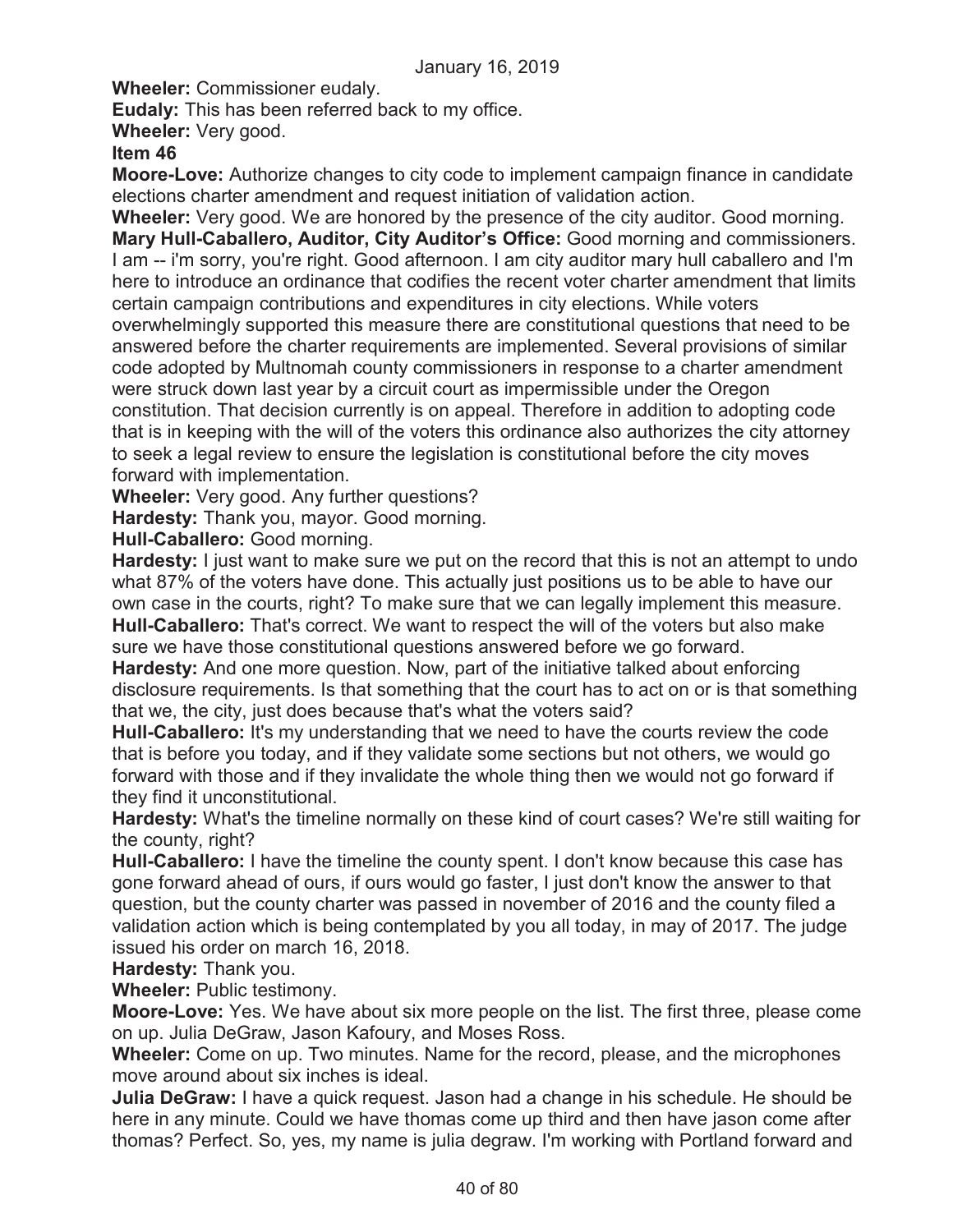i'm also spending of my time on honest elections, which we had the privilege of helping pass this ballot measure with almost 90% of the support of Portland voters. I kind of did prepare for three minutes. Hopefully I can pare this down. We're happy to see that this is moving forward with this quickly to implement this as quickly as possible. We have some presentations from other folks who were working on this for a long time about updates on where we're at, the legal process and the constitutionality, which is why jason is particularly important on this. I just personally wanted to recommend that you recommend your city attorneys fight for this as constitutional in honor of Portland voters and take into account that's kind of how the county moved forward with this. We also did a great job addressing some of the concerns that the judge brought up in the ordinance that we passed in Portland which is something to keep in mind, but again, it will be brought up by my fellow testifiers. I also just wanted to add in here that as someone who ran for Portland city council I would have really loved to have been able to both have access to the public funding which is happening and I think that dovetails really well with the campaign finance reform. It will be much easier for your public funding to work properly when you have people who are not raising thousands of dollars from wealthy individuals and corporations. **Wheeler:** Thank you. Good afternoon.

**Moses Ross:** Good morning. Moses ross from the Multnomah neighborhood in Portland. First off, I want to thank you all very much for your consideration of the campaign finance reform. And the ordinances that accompany it. Very brief history. I was a member of the Multnomah county charter review committee. I introduced and championed campaign finance reform measure to be voted upon by the voters. The consensus was 89% in approval at the county level. We then our coalition brought this to the city of Portland voters. They also decisively agreed, 87%, approval, of campaign -- of the need for campaign finance reform here at both the city and the county. So a broad swath of the community has backed both measures. So what has impressed me about the situation as my political passion being enacting campaign finance reform, is how many people here in the city want to level this playing field in local politics. We had extensive political coalitions that were meant to get this cfr legislation on the ballot so voters could decide. I'm pleased to say that we actually found common cause with not only Oregonians, The Scanner, the willamette week and the Portland mercury, which I think we should get a star for in the fact that all four agreed upon this. We also, the four main parties, four of the five main parties political parties also agreed for the need for this. Then of course two of the current council members were also in support of this measure. So I mentioned this to show the comprehensive and broad support for this within the community. I thank you for your time. **Wheeler:** Thank you. Good afternoon.

**Thomas Etienne:** Thomas etienne, Multnomah county, and a volunteer on this issue. It's extremely important. I'll start with mentioning that on tuesday, january 29, at 6:00 p.m. Lucky lab on hawthorne there will be a gathering with some of our commissioners here about campaign finances, the state of money in politics in Oregon and anyone is invited. Public event. Other than that I just live some of the consequences of this as a veteran. We have a long legacy of that. We have issues with why is money in politics able -- the pentagon can say we need to close these bases. They have no defense purpose for national security. Amazingly the bases won't close. We can't get the right equipment when we needed it down range because it wasn't the most profitable thing for industry to produce at that time. No big contracts. Issues like that. The consequences of money in politics is directly tied to the public's trust. If you look at the georgetown university today, institutional poll for 2018 of – trusted institutions, and local government is faring better than state and federal level which is at the bottom but it's not faring very well. At the very top is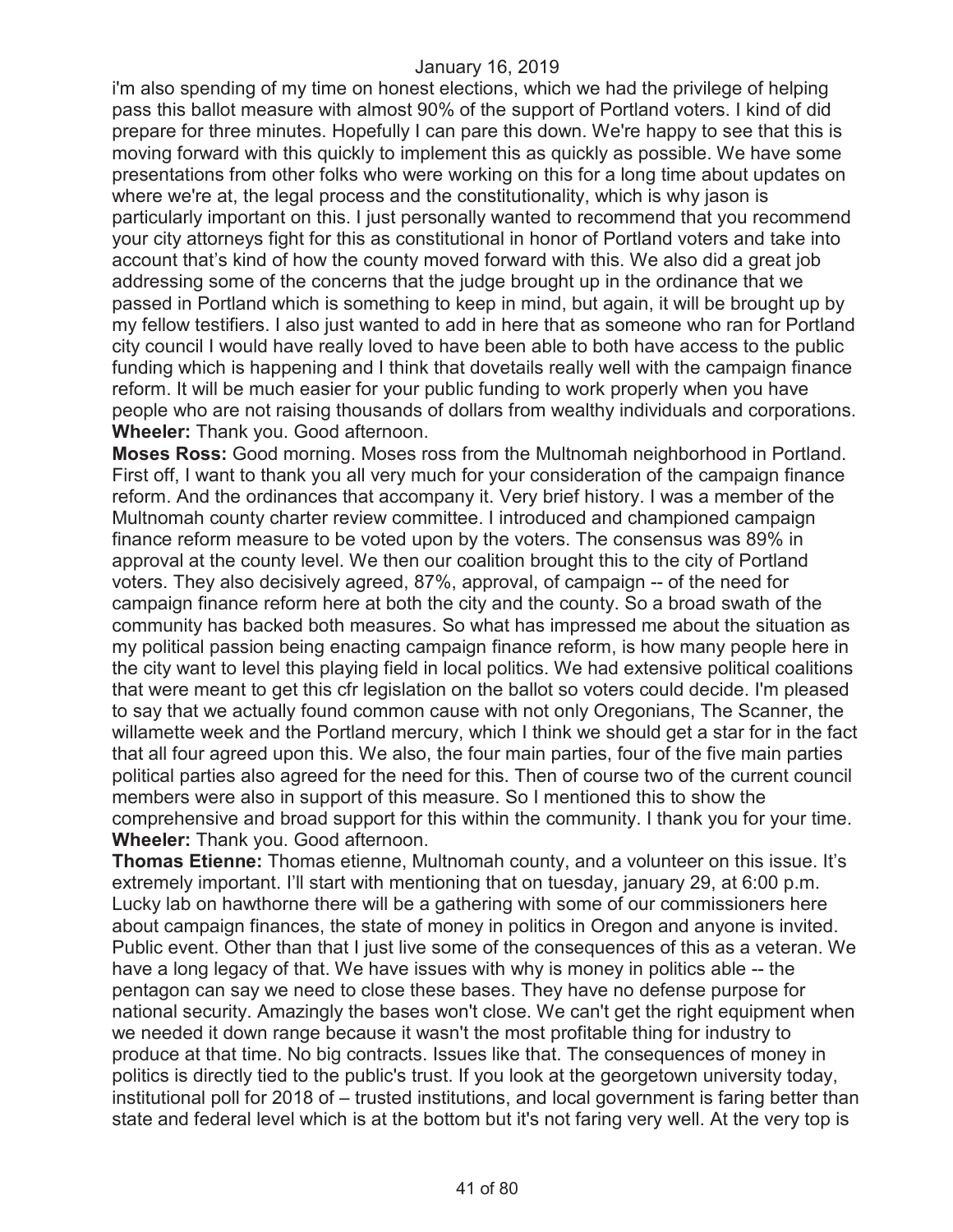military and amazon.com so you can see where people are finding value in society versus the institutions that are supposed to be taken care of, kind of the invisible layer -- **Fish:** I took some pleasure in seeing that local government ranks in the 50%, in the middle. 50 to 60%, congress was down at 8%. I thought that showed that at least the closer you are to the people, the more likely people are to have some skin in the game and a different feeling about the institution. The further away you are the public attitudes decline. By way the same poll said that faith in institutions generally public and private was plummeting. It was system-wide in institutions generally. Churches, government. You name it. I did think local government did better than most. As I recall.

**Etienne:** It is. That's why I think we're sitting here and why you can get this 87 and 88% supporting this issue at the county and city levels. It's remarkable that people can identify what's going on because they are not silly, they're not foolish. They understand what's happening, why money in politics makes it particularly difficult for the world to work for their basic benefits. The real deadly consequences, if you look at europe there's money in politics going in there that is feeding far, kind of populist right. That's happening right now. Britain dealing with a huge problem. It can lead to political violence. I would even suggest that some of the reasons even this body has a hard time with people coming in here, they can't find a way to actually address grievances that works any more then it ends up going into foolishness and disrespectfulness because they don't believe it works anymore and it should have been dealt with further back along the line. I'll close with what justice louis brandieis who said. We may have democracy or we may have wealth concentrated in the hands of a few but we can't have both. People made their choice and this is what they see as a way forward.

**Wheeler:** Thank you. Appreciate it.

**Wheeler:** Good afternoon.

**Moore-Love**: The next three are Jason Kafoury, Maggie, and Nancy Newell.

**Wheeler:** Good afternoon.

**Jason Kafoury:** Good afternoon. I ran over here because I was late. First obviously we're urging you guys --

**Fish:** Name for the record.

**Kafoury:** Jason kafoury. We're urging you as our city council to stand with 87.5% of the citizens and the Portland voters who took this measure and looked at it and analyzed it and said yes, this is what we need to get big money out of our local politics. The landscape has dramatically shifted on big money in politics. We just saw Phil knight contributed \$4.5 million in this last gubernatorial race. The u.s. Supreme court I think is going to be attacking unions in the future and their power to participate. We are seeing the superrich take over courts across the country and buy legislators. We have a lot of momentum here in Oregon at several levels. At the county level, the 26184 which passed in 2016 is now on a fast track to go right to the supreme court. You guys may not know that but the court of appeals has now agreed that it can go directly to the supreme court so we may get a decision on that within a year, year and a half, which would be fabulous. Secondly, I expect that the 26200 measure which you're dealing with now will likely get put into abatement or joined with that other 26184 lawsuit. There are several differences between 26184 and 200. I don't have time to get into all of them but in general the Portland measure flushes out enforcement and the disclosures piece in a much more detailed level than the county measure did.

**Fish:** Do you consider that to be those to be constitutional issues or administrative issues? **Kafoury:** Both. One of the reasons the 26184 on the disclosures piece was thrown out by judge brock as he called it "vague" because there was only one sentence about it. So what we did at the city measure we flushed it out over three or four pages of exactly how that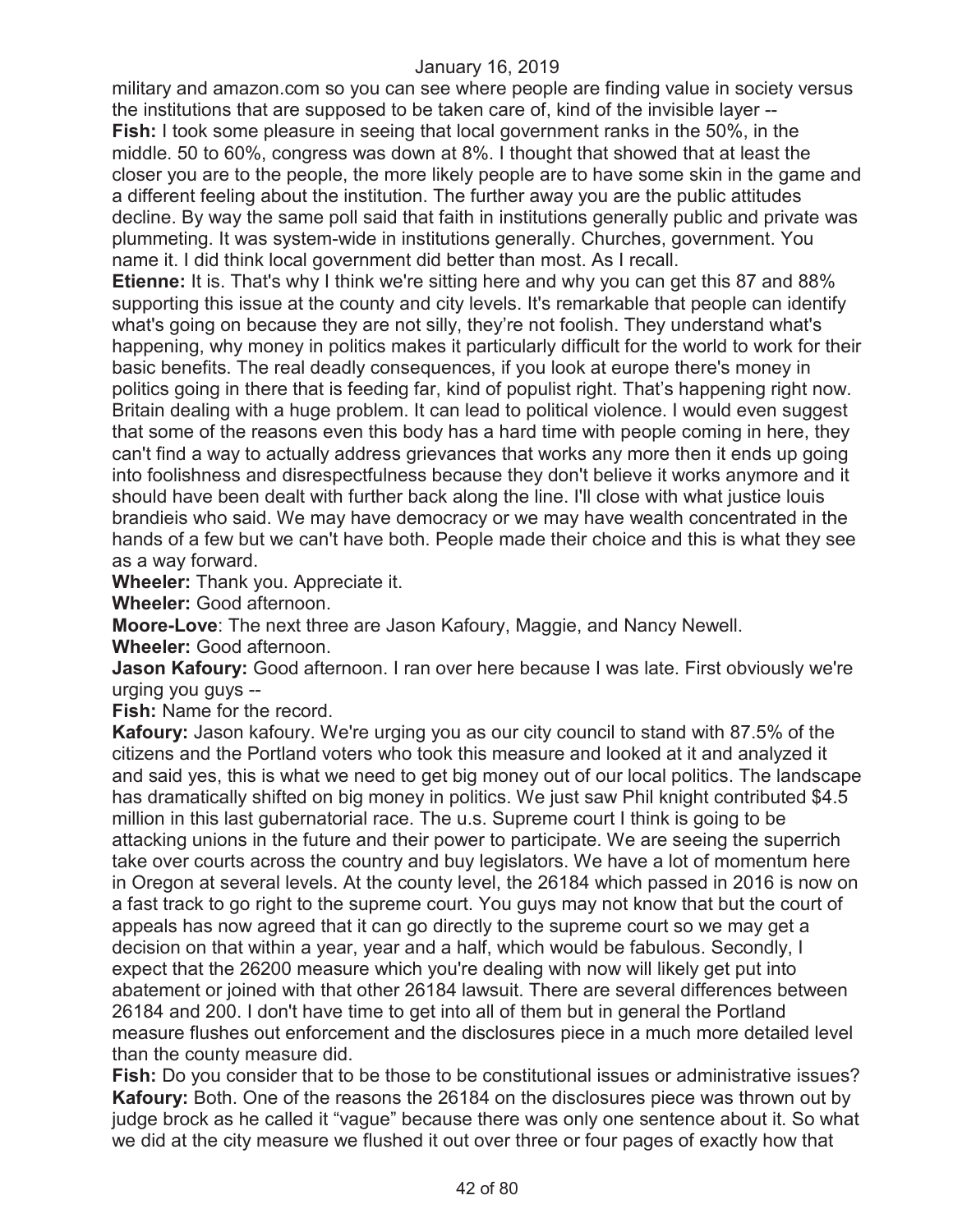would work. It covers both. We have been approached by lane county to bring a similar measure by their head person at city council there. The governor working with her on a legislative referral directly to voters for 2020 that's in the draft phase. The senate, the legislative senate has now set up a campaign finance reform committee that senator jeff golden is chairing, and there are several house bills that deal with these issues. So bottom line, we would like you as our city council to urge your city attorneys to back this effort pushed by the voters at the courts because it's a political issue just as much as it is a legal issue. Thank you, guys.

**Wheeler:** Jason, could I ask you a couple of questions? I always appreciate free legal advice so I'll take advantage of the opportunity.

**Kafoury:** I'm here to answer.

**Wheeler:** You had identified a couple of areas that had been identified in the county proposal as being somewhat weak. Do you feel then that issues have been adequately addressed, and if so why would this proposal be -- I forget the exact word you used but - joined with the county effort? Why wouldn't it just be approved on its face if it addresses the issues that the judge had concerns about in the county initiative?

**Kafoury:** Remember there's four parts to these measures. Number one is limits on contributions. That has to get addressed at the supreme court or constitutional referral. That just has to.

**Wheeler:** That's a must.

**Kafoury:** That one has to be dealt with because unlike 37 other states with the exact same free speech clause that all have limits on contributions for some reason our 1997 Oregon supreme court made a ruling that limits violators are free speech clause in our state constitution. We think that is beyond an outlier and that our Oregon supreme court will overturn that or it will get referred to voters directly. That's piece one. Piece 2, disclosures piece, I think there's no court that's ever found it unconstitutional and the main reason that Block did it was because there wasn't any flushed out details. I expect that is now going to pass constitutional muster, you have the disclosures. We also put limits on independent expenditures. That's going to get thrown out we believe because citizens united. Citizens united says dark money can give as much as they want. That's where the disclosures piece fits in. At least we can make the independent expenditure say who is giving the money and their advertising.

Fish: Judge garland might have decided that case differently.

**Kafoury**: When this all started back in 2016, yes. We thought that judge garland would have been a much better decider, in fact it was hillary clinton who said it was one of her litmus tests for a judge was to overturn citizens united.

**Wheeler:** Mr. Kafoury, if that piece gets pulled out or is questioned does that invalidate the whole thing or just that piece.

**Kafoury:** We were smart lawyers, mayor. What we put a clause in there that says if any of this is found unconstitutional it does not impact the rest of the measure. It's going to be piecemeal selection. Then we have small donor committees where unions or nonprofit groups or olcd, for example, can give as long as they can identify \$100 per member they can give larger donations. I don't see any constitutional problems with that. I think that probably passes constitutional muster. Then as I said, the fourth piece is the disclosures tag lines has been upheld eight or ten different states, Washington and california all have incredibly similar disclosure laws now. So, I think the big will be can we put a cap on how much an individual can give to a politician. That's going to be the biggie and that is something we are going to learn in 2020 from the supreme court or from – but we would like all of you as politicians to support the effort that they should be constitutional with our city attorneys.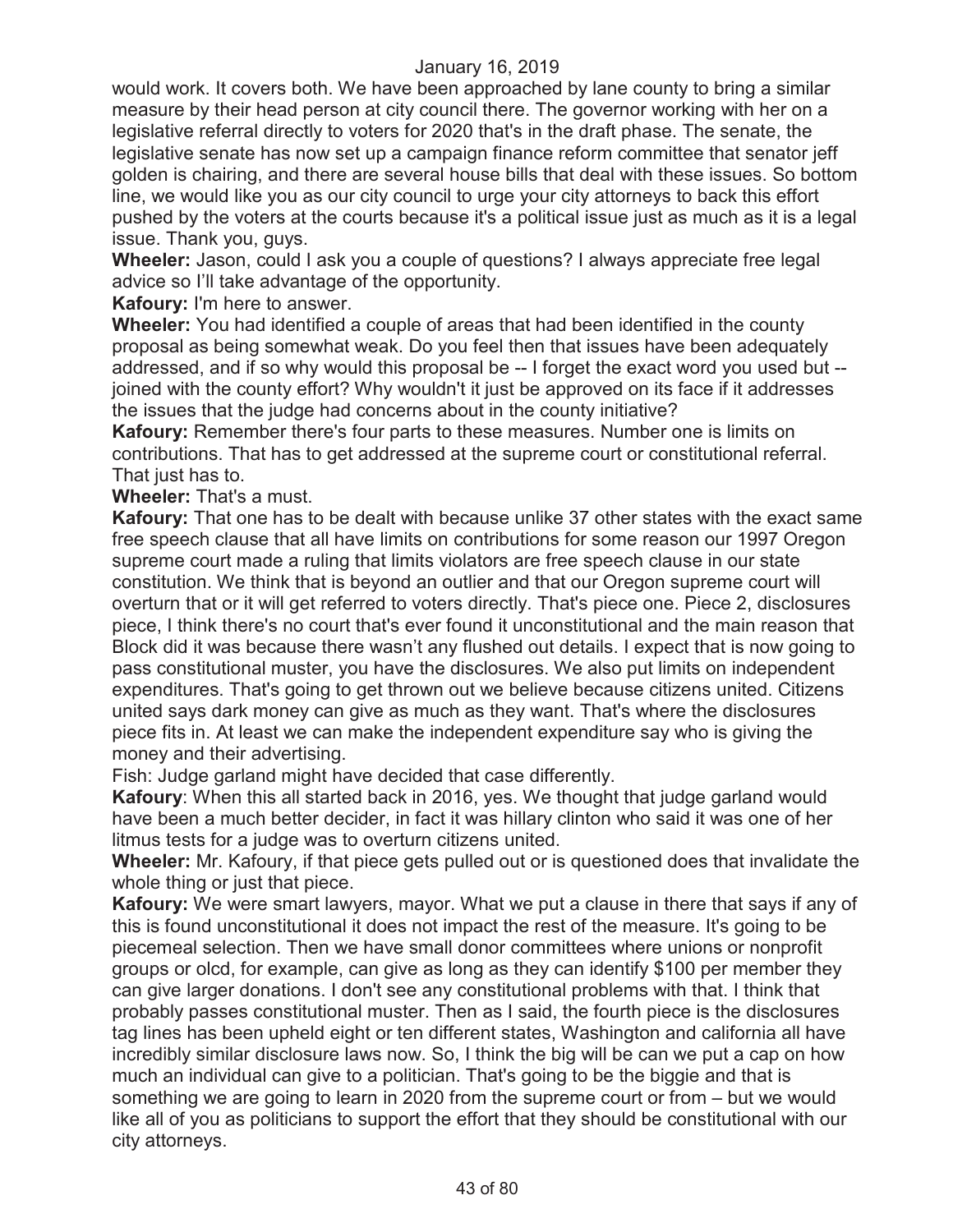**Wheeler:** Thank you for your clarification. Thank you for answering me questions. Good afternoon.

**Maggie:** Okay. So dark money has led to our epa being led by a coal ceo. It's led to the nra being able to buy less regulations so we have all these assault weapons that are unaccounted for and mass shootings. And foreign money coming into our government as well as corporations. The russian nesting doll of political action committees and nonprofits that just can hide all their money and corporations are people and dollars are voters. That's what we have. That's why we've got the situation that we have in Washington, and

you should be able to run as who you are. I realize Oregon is a democrat state, and so you, ted, were once a registered republican but you have to run as a democrat in order to be in the race to win.

**Wheeler:** Maggie, that was over I think 20 years ago. I ran for mayor three years ago and that's well known. That is on the record. It has nothing to do with what we're here to discuss. I feel like a broken record.

**Maggie:** I'm saying you should be able to run as what you believe in. And not on the whim of, you know, where the most money is going to get you in. And then you know you look at disabled people, poor people, they don't have the money to buy their representation. So you have all these smaller little groups that they have absolutely no money and how does this encourage voters to vote and young people? Young people don't have money. How does that encourage them to vote if they have all this foreign and corporate money and dark donors.

**Wheeler:** Thank you. Good afternoon.

**Nancy Newell:** I'm nancy newell, long time activist in the city of Portland, proud of my record. I have drawn attention to government officials when there are crooks and there are things happening within not only city hall but the county and at several levels of governance in the state of Oregon. I think it's essential, chase bank is now because mayor wheeler feels that they are appropriate to have the loan on the repair of our water infrastructure. Our water leads to autism in children when families can't afford enough water to give their children. These are critical issues. I have been kicked out of the state treasurer's office bringing it to the attention there and every time I brought it to the attention something happens that cuts me off from getting the information to the public. But I have been proven right every time. I'll give you a great example. Enron was brought in here and I pointed out what they had done in india and that was not regarded. Was easily licensed and the ceo of enron ended up dead, and it's questionable and there's several facts that he was actually murdered. So we have chase bank having our commons, thanks to the mayor as state treasurer and you think, if anyone in this room thinks that big money in this town - chase bank's headquarters is right behind us, the biggest international crooks operate in this city and they get things done in their way. I don't think any of my efforts have been in vain. I just think that to continue to be honest about what actually goes on behind the scenes warren buffett owns pacificorp. Why do we have him owning a utility where people's electricity is essential to so many services including hospitals. Where backup electricity may not even function and he's known for poor maintenance. He's been cited several times. Do something about it. This is a start.

# **Wheeler:** Thank you.

**Kafoury:** Thank you guys, and we're doing a forum on january 29 on this whole money in politics. We'll be sure to invite all of you guys.

**Wheeler:** Very good.

**Moore-Love:** Unless Edith, Shedrick or Veronica are in the room, that's all who signed up. **Wheeler:** Very good. We'll call the roll. This is an ordinance.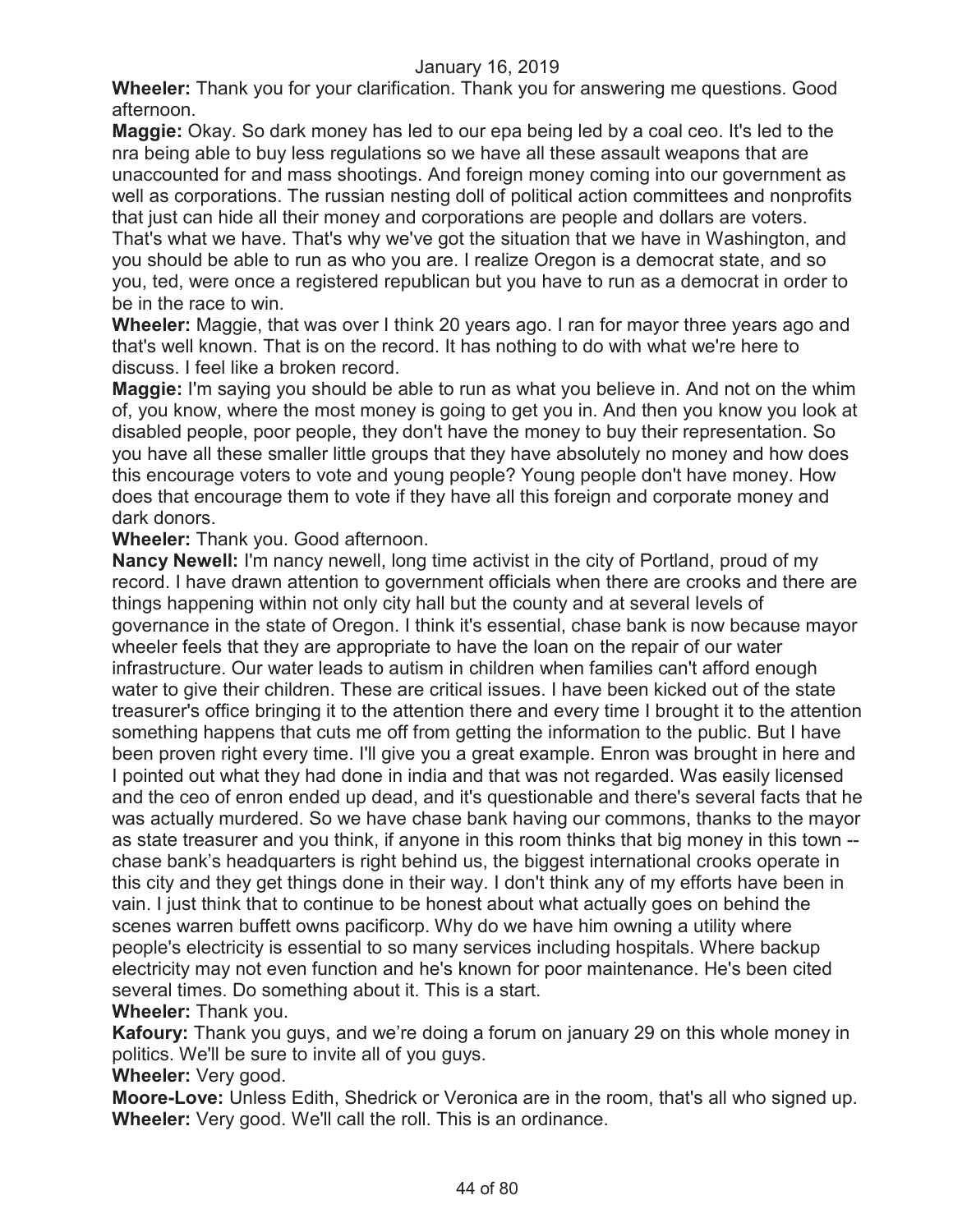**Fritz:** Thanks to the auditor for bringing this to us expeditiously. I want to be very clear that the honest elections that was passed by Portland's voters is very different from the city's open and accountable election program which is a voluntary and public matching system with it's own rules and requirements. So, that's not what we're talking about today. However, if you're planning to use the program in the city's 2020 election there are rules and regulations you must already be following and we are recommending that you follow both the honest election and open and accountable elections laws to be sure you're in compliance. You can find out about the open and accountable elections program by going to Portlandoregon.gov/oae. Aye.

**Fish:** As I listened to mr. Kafoury carefully what I conclude is that there are some aspects of the charter amendment which are likely to pass constitutional muster and there's a couple aspects that are going to require either a supreme court ruling that is the Oregon supreme court, or referral to the voters to change the state constitution. I think the idea that we piggyback off the county action if that has the effect of expediting things is a good suggestion. I think we should encourage the city attorney to explore that. But ultimately what we're doing here is asking a judge to give us some guidance as to the constitutional landscape and the author of this has told us that at least potentially two aspects raise constitutional concerns based on prior rulings of the Oregon supreme court so we need to go through this exercise before we implement it. Thanks to the auditor for bringing this forward. I think we had a very good discussion and I vote aye.

**Hardesty:** Thank you. I also prior to the auditor bringing this forward and for her timeliness so that we're doing it as soon as we possibly can. I will say that as someone who recently went through 18 months of running for office clearly big money and politics is a huge issue. And it's an issue that this measure -- [shouting]

**Wheeler:** Excuse me. You're interrupting. You're going to be asked to leave. [shouting] It wouldn't be a wednesday, folks.

**Hardesty:** It wouldn't be a Wednesday. No, it would not. Unfortunately.

**Fish:** I don't think he was here for your speech.

**Hardesty:** He was here looking for an opportunity, yes. Again, I think we're headed in the right direction. Clearly voters spoke loudly and clearly with over 87% of the voters. There's no question what the voters want. I certainly hope the city attorneys will be strong advocates for what voters voted into law. Aye.

**Eudaly:** Our electoral system was not designed to welcome or include average citizens or working people, let alone those from more marginalized communities, which means their interests and perspectives are frequently not well represented or well reflected in our elected representative. I share the I guess sentiment or wishes of julia degraw as someone who ran on a shoestring budget and who refused campaign contributions from corporate entities that do business with the city, I definitely could have used this kind of campaign finance reform to even the playing field and lower the barriers to participation in our electoral system. I'm very supportive of this. Along with the vast majority of Portlanders who voted for it. Given the mandate that they gave us we need to ensure we deliver a program that reflects the will of the people as closely as possible. I guess with the exception of any constitutional concerns. I'm eager to hear what the attorneys come up with. I vote aye.

**Wheeler:** I appreciate the auditor for bringing this up and staying here and listening to the testimony. I want to thank mr. Kafoury in particular for answering some of the more specific questions I had regarding this. There's no denying this was overwhelmingly popular with the people of this community and as council I believe we have an obligation to see it through. I vote aye. The ordinance is adopted. I believe the next item is 38 from the consent agenda.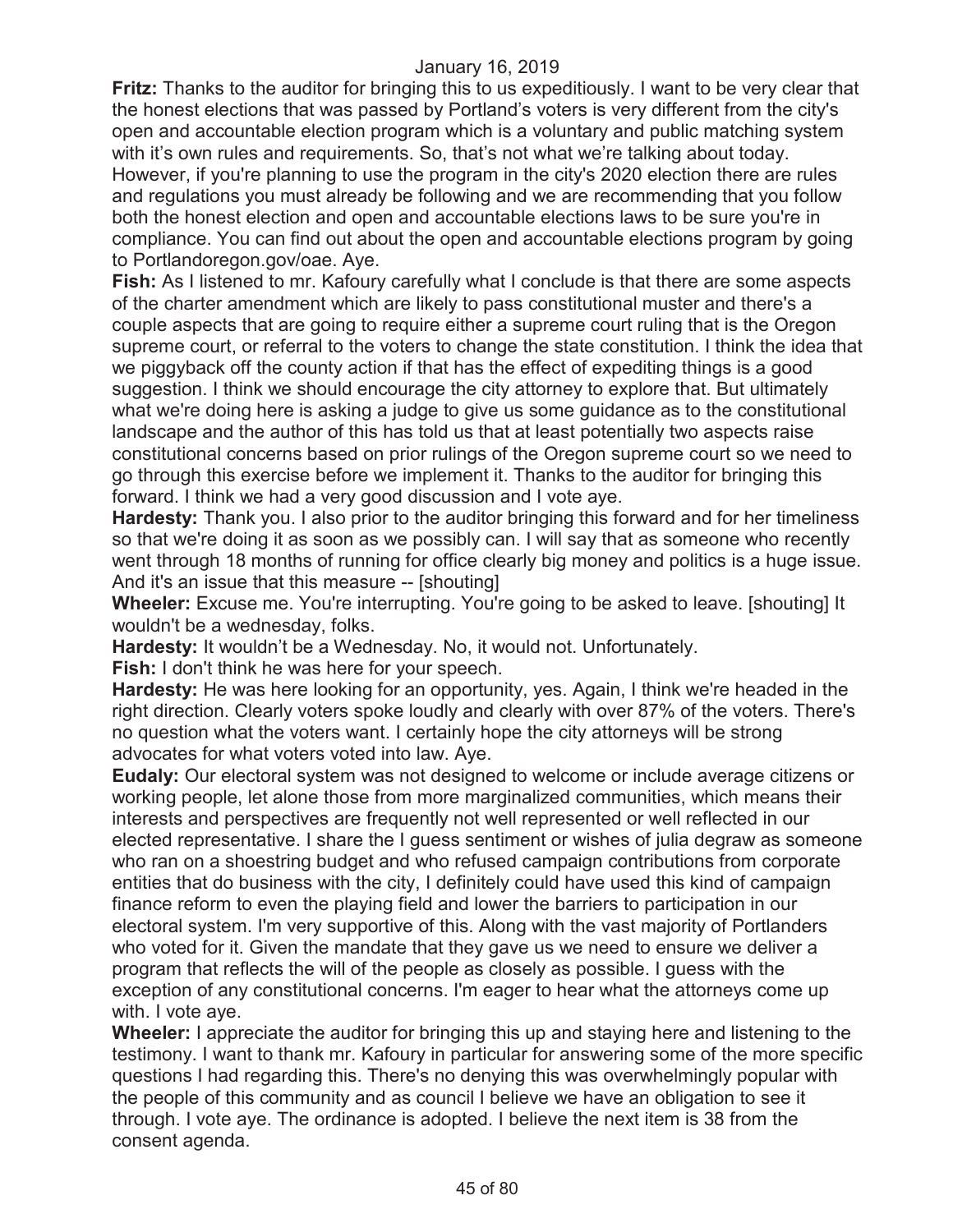**Item 38**.

**Moore-Love:** Extend contract with compstructure consulting LLC for 2 years and increase the not-to-exceed amount by \$2 million to provide additional on-call telecommunication services.

**Wheeler:** Very good. We have Beth Fox here to answer any questions.

**Fish**: Mayor, this is a second reading.

**Wheeler**: This is being brought as a courtesy to commissioner hardesty who asked for an opportunity to ask some questions on this.

**Beth Fox, Bureau of Technology Services:** Good morning, my name is beth fox. I'm with the bureau of technology services.

**Wheeler:** Commissioner Hardesty.

**Hardesty:** Thank you, mayor. Thank you, beth, for being here. I was intrigued because when I looked at the original contract that was for \$300,000 and we're extending it for 2 million additional dollars. Is there -- my question is, wouldn't we normally if we're going to \$2 million go back out for an rfp, and if not, why not?

**Fox:** Very good question. I think the contract initially was for \$312,500. It came through our normal flexible services rfp. When we started to take a look at the work that needed to be done from a fiber perspective when the Portland renovation started we realized we would need significant amount of funds to make sure the engineering of the move of all the fiber in the Portland building was done correctly. At that time, we decided to add \$500,000 to the contract which took us to \$812,500. We're currently taking a look at our own fiber optic network which relies on significant engineering costs which we have asked for the additional funds and added an additional two years to get through the engineering design of our current fiber optic network. Was that too much information?

**Hardesty:** No, that was enlightening but i'm still trying to understand the contracting process, right? So if you contract with someone for \$300,000 now all of a sudden it's a \$2 million contract, how do you decide to just keep extending the contract and adding money as compared to going back out doing another rfp process?

**Fox:** That's a good question. We did extend this to 2022, which is the ten-year limit on this particular contract which we will then go out for another rfp. Right now we're looking at other companies that can provide this information to start the process of creating a new rfp. It's a pretty complex engineering requirement so we're looking at what we wanted to add in addition to what we did with the last rfp so we can be more inclusive so we don't have to keep continually adding funds.

**Hardesty:** Thank you.

**Wheeler:** Any further questions, colleagues? Please call the roll.

**Fritz:** Thank you for your patience. Aye.

**Fish:** Aye. **Hardesty:** Aye. **Eudaly:** Aye.

**Wheeler:** Aye. The ordinance is adopted. Thank you, beth. We're adjourned until 2:00 p.m.

# **At 12:44 p.m. Council recessed.**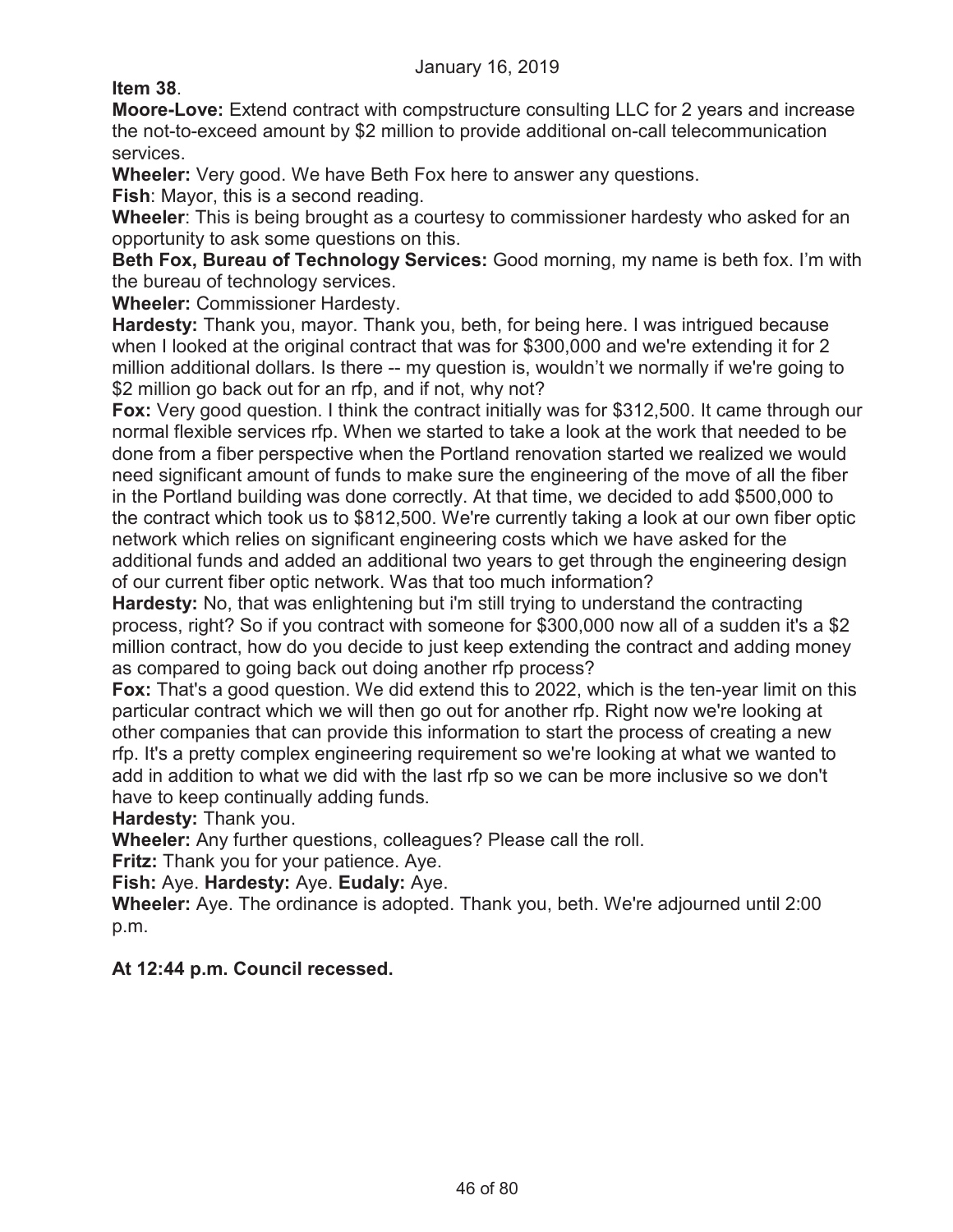# January 16, 2019 **Closed Caption File of Portland City Council Meeting**

This file was produced through the closed captioning process for the televised City Council broadcast and should not be considered a verbatim transcript. Key: **\*\*\*\*\*** means unidentified speaker.

# **January 16, 2019 2:00 PM**

**Wheeler:** January 16 session of the Portland city council. Welcome. Great to see some young people here today. How you doing?

**[Children]:** Good:

**Wheeler:** You all excited?

**[Children]:** Yeah.

**Wheeler:** Yeah, good! We're going to make this interesting and fun. Karla, please call the roll.

**Fritz:** Here. **Fish:** Here. **Hardesty:** Here. **Eudaly:** Here. **Wheeler:** Here.

**Lauren King, Deputy City Attorney:** Good afternoon. Welcome to the Portland City Council. The city council represents all Portlanders and meets to do the city's business. The presiding officer preserves order and decorum during city council meetings so everyone can feel welcome, comfortable, respected and safe. To participate in council meetings, you may sign up in advance with the council clerk's office for communications to briefly speak about any subject. You may also sign up for public testimony and resolutions or first readings of ordinances. Your testimony should address the matter being considered at the time. When testifying, please state your name for the record. Your address is not necessary. Please disclose if you're a lobbyist. If you're representing an organization please identify it. The presiding officer determines length of testimony. Individuals generally have three minutes unless otherwise stated. When you have 30 seconds left, a yellow light goes on. When your time is done a red light goes on. If you're in the audience and would like to show your support for something that is said, please feel free to do a thumbs up. If you want to express that you do not support something, please feel free to do thumbs down. Disruptive conduct such as shouting or interrupting testimony or council deliberations will not be allowed. If there are disruptions a warning will be given, that further disruption may result in the person being ejected for the remainder of the meeting. After being ejected a person who fails to leave the meeting and is subject to arrest for trespass. Thank you for helping your fellow Portlanders feel welcome, comfortable, respected and safe.

**Wheeler:** Thank you very much.

# **Item 47**

**Wheeler:** Colleagues, we're here today to hear public testimony on a proposed relocation effort with the move of the historic mayo house which is located in the elliott neighborhood. Please note that there is a revised impact statement that's been included in your packets. The financial and budgetary impacts were not in the earlier edition. Additionally we have a substitute for exhibit a, and I would like to request a motion for exhibit a, the substitute. **Hardesty:** So moved.

# **Fritz:** Second.

**Wheeler:** Commissioner hardesty moved, commissioner Fritz has seconded the amendment. I would like to take the roll on that, put it on the table, please. Any further discussion?

**Fritz:** Would you just explain what is the difference between what was published?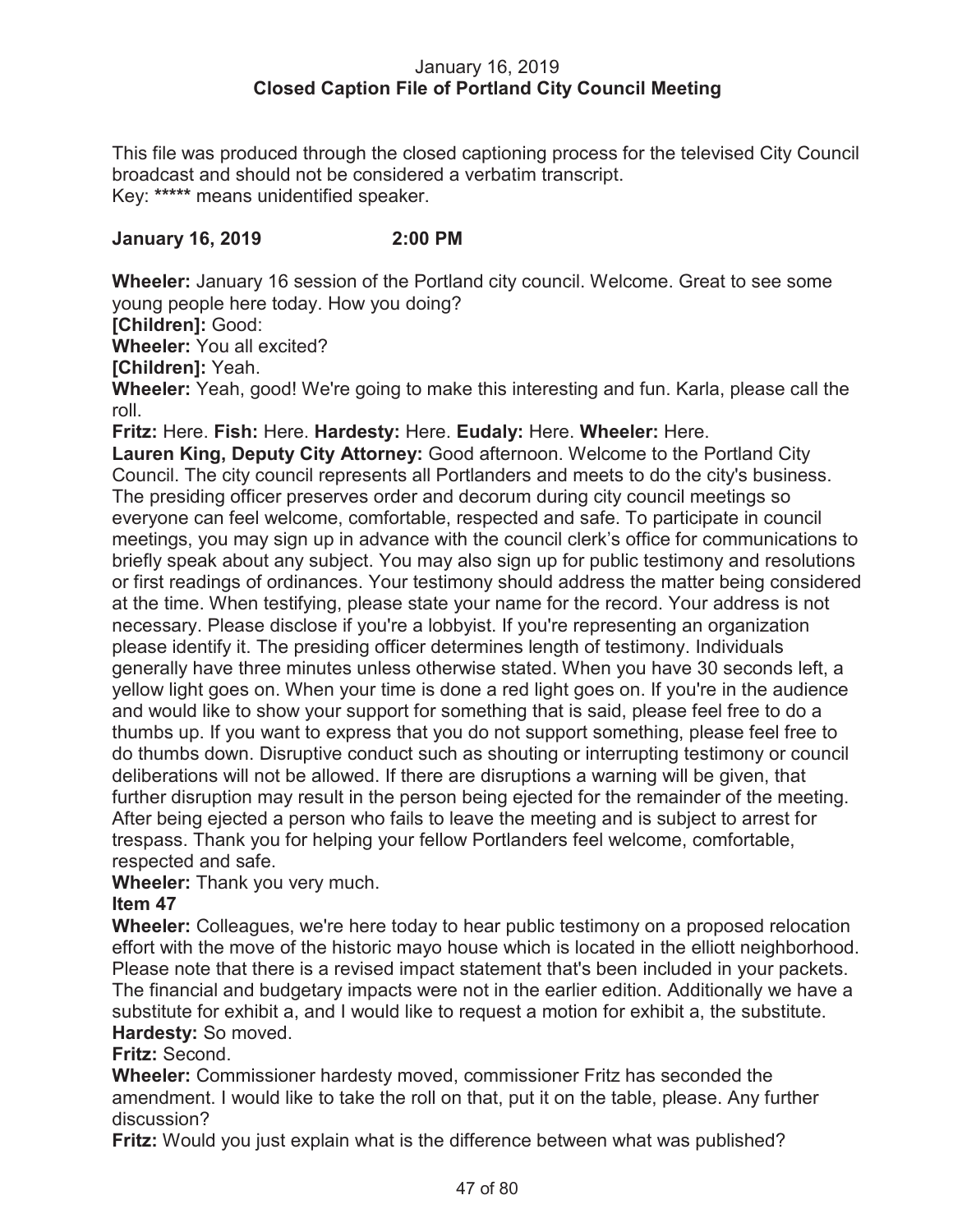**Wheeler:** Joe, could you come up and explain the amendment, please? **Lauren King, Deputy City Attorney:** The findings, an earlier filing had the findings against the comprehensive plan criteria for a comprehensive plan change but did not include the zone change criteria. So it's just the criteria against both the comprehensive plan and the zoning map.

**Fritz:** Thank you.

**Wheeler:** Very good. Please call the roll.

**Fritz:** Aye. **Fish:** Aye. **Hardesty:** Aye. **Eudaly:** Aye.

**Wheeler:** Aye. Thank you. Now I would like to invite bps interim director joe zehnder and staff nan stark and brandon spencer-hartle up to tell us a little bit more about this ordinance which will be heard on an emergency basis today. Good afternoon.

**Joe Zehnder, Interim Director, Bureau of Planning and Sustainability:** Good afternoon everyone. We have a very short presentation on this project to give you. Brandon is going to walk through the property and what the history of the property and what the actions are. Nan will talk us through the elements that are contained in the ordinance. I'll wrap up by discussing the sdc waiver in particular, so with that, I'll turn it over to Brandon.

**Brandon Spencer-Hartle, Bureau of Planning and Sustainability:** Mayor,

commissioners, Brandon Spencer-Hartle, bureau of planning and sustainability, historic resources program manager. Can I get you to advance to the next slide. We're here to talk about the martin mayo house. The martin mayo house is located in the broader albina area at 206 northeast sacramento street between rodney and mlk. The mayo house was built in 1895 for austrian immigrant martin mayo. It was moved in 1912 to make room for a larger mixed use apartment building and again in 1930 when martin luther king, jr., boulevard was widened and that larger apartment building was shifted back. The house has been on its current site since 1930. It was restored after a fire in 1964. In 1984 it was identified in the city-wide comprehensive historic resource inventory as a significant ranked resource for architectural history and significance. About a decade later the city council created the elliott conservation district and in that conservation district this building was identified as a contributing historic resource. It's both on the inventory and contributing to that conservation district. In the conservation district the property is subject to a 120 day demolition delay provision which has no opportunity for denial or extension. On january 11th the demolition permit was issued for the martin mayo house. Next slide. I'm going to turn it over to nan to talk about the proposed move and ordinance.

**Nan Stark, Bureau of Planning and Sustainability:** Good afternoon, Mayor Wheeler. Commissioners. Commissioner hardesty, welcome to the city.

**Hardesty:** Thank you.

**Stark:** My name is nan stark. I'm the northeast district liaison with bureau of planning and sustainability. I will briefly review the ordinance with you. First i'm just going to give you background on how we got here today. In my role as a district liaison I try to connect the community with issues and concerns related to city government and in this case I reached out to let people know about the 120-day notification for the possible demolition or deconstruction of the mayo house to see if we could find collaboratively a new location for the house. At that time I also met with owners representatives of the mayo house property knowing that they had a redevelopment in mind and that's why they needed to remove the house but I did want to alert them early on that this was a community priority to try to save the house and to get that on their timeline. Also with brandon's help he reached out to the preservation community and through all that effort, the davis family stepped forward. They own a property three doors down from the mayo house also on sacramento street. So it's a rare opportunity that you're going to find a relocation spot so close by. Then we also had a consulting team step forward who has a lot of experience in doing historic house moves.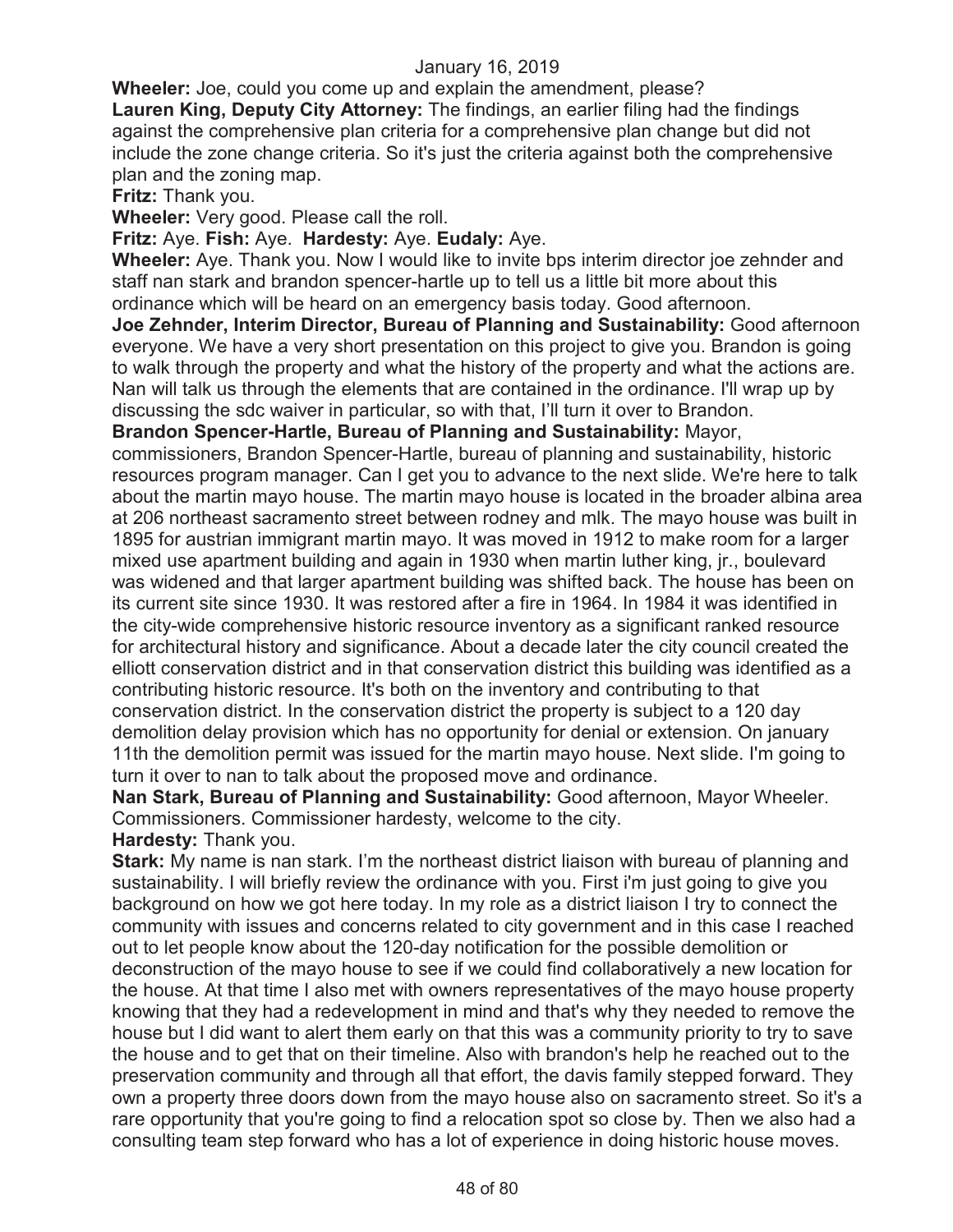So it's been a collaborative effort all along. And since that time, I have learned from the davises about the history of their property and cleo davis will tell you more about that today. It included removal of the apartment house that you see on the screen on the left that was considered blight property in the early 1980s. That structure was identified as a cornerstone of community property for its association with the african-american community. The house on the right that you see is the one that still exists on the property so the one on the left was removed, and has been an open space on the lot since then. So now i'll just go over the specifics about the ordinance, which is to change the comprehensive plan and the specifics about the ordinance which is to change the comprehensive plan and the zoning map to align with what's adjacent to it, which is the mixed use urban center comp plan designation and the cm3 missed commercial 3 zoning. And also to retain the contributing status for the mayo house structure, to waive sdc fees associated with the move and also to waive a couple of the standards in the community design standards for the new foundation. So in terms of comprehensive plan policies what we're bringing today is a unique opportunity for the city to advance our comprehensive plan goals and policies while also providing community benefits. This is not a precedent. We have done the same things for other house moves. This project itself supports the policies that you see on preservation equity, cultural diversity, economic viability and disparity reduction. So it is a unique case in supporting these and many other comprehensive plan goals and policies that you will see a discussion of in the findings for this. There are also a number of public benefits associated with the project. It provides community benefits. It provides wealth generating opportunities. It preserves a piece of the historic fabric of the elliott neighborhood. Offers the opportunity for a potential future community space, and allows redevelopment of the site that the mayo house was formerly on. Now i'll just describe to you what the zone change is so what you're looking at is the existing zoning on the left-hand side. The two shaded lots are the two that we are changing. So what you'll see if this is adopted is the what's listed as the proposed zoning on the right hand side. It aligns with the cm3 zoning to the north, which goes into the commercial area on russell street. You see mlk, jr., boulevard adjacent to the east or right of these properties. Russell street to the north then the site is on sacramento street. There is an auto repair site that is at the corner of sacramento and mlk, just to the west of that is a lot that is currently zoned r2.5, and it's also in the same ownership as the auto repair site. Then the davis property to the west of that. So what this would do would be to take away, rectify that nonconforming situation that's currently there in the auto repair site and include the davis property into the cm3 zoning. So you'll get some benefits from that. It will rectify that nonconforming situation, it will allow greater density and mixed use options for the site that the mayo house will be located on and it will also allow a transfer of unused floor area ratio as a result of the mayo house move that could potentially go to other development sites in the future. With that I will turn it over to joe, who is going to talk about the system development charges.

**Zehnder:** Thank you, nan. So there's two aspects to the requested sdc waiver for the mayo house. But first system development charges as the council well knows are fees that are charged for new dwelling units to pay into water and sewer system capacity and to upgrade transportation and parks infrastructure. This is an essential tool for how we pay for the growth of the city and not one to be waived lightly. The kind of things that we looked at here with this particular property is that the house that is being moved already exists in a space within roughly the same block as its previous location so to an extent it's a new unit but struck us as between the historic preservation objectives and others not a significant increase. But the numbers on this slide summarize the total amount of fees for the house move that would be waived. Second, there's an sdc waiver part of this ordinance for the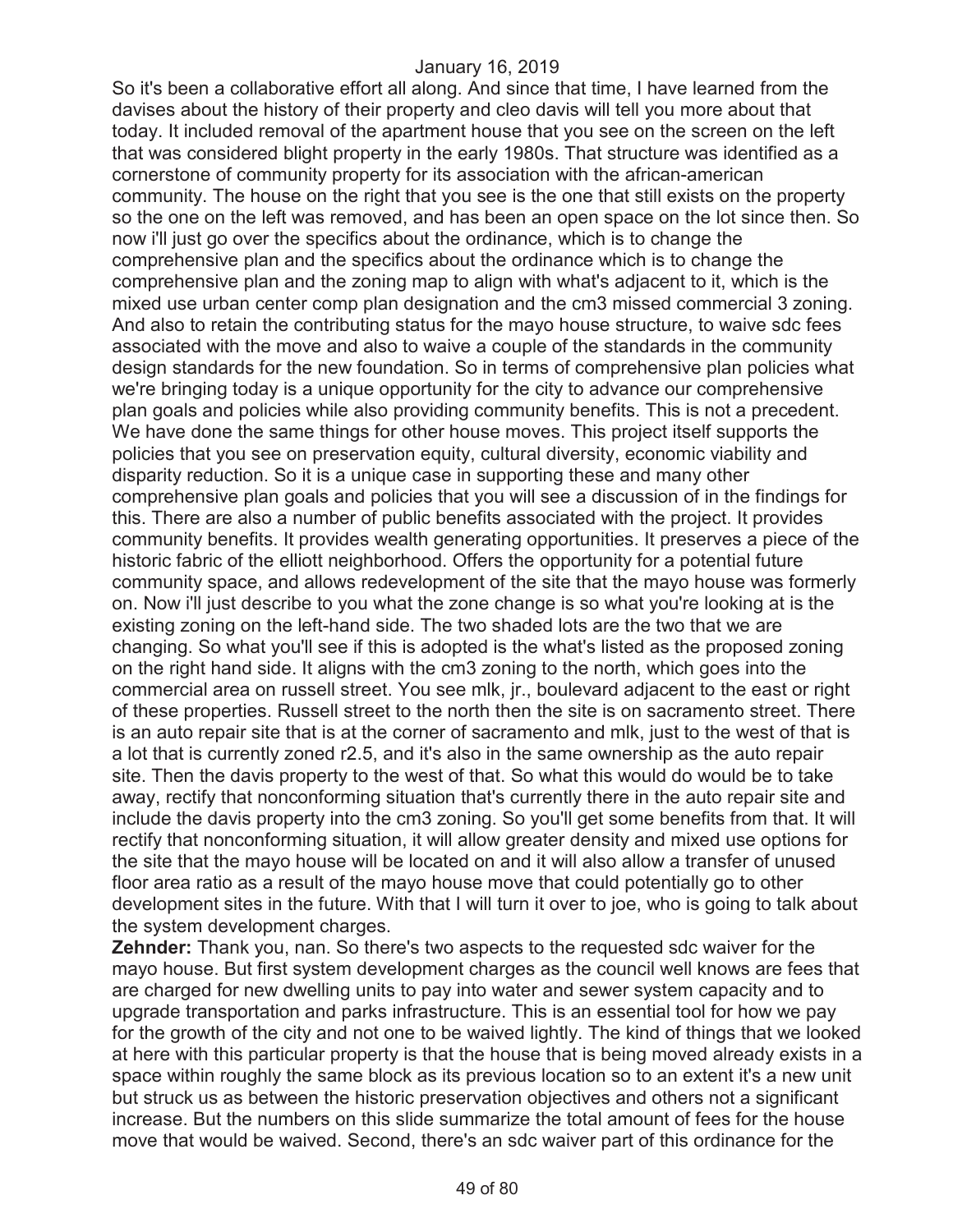new basement apartment that would be located in the mayo house. It's going to be relocated, put on a new foundation and a unit would be added in the basement, and the waiver is proposed to help offset the large cost of moving this house and to help limit the financial liability on the new owners. So our criteria here, not so explicit, you're sort of tracking within the same area is this a new unit or not and is it adequately offset by other public benefits to waive this sdc. Some of the things to consider is that, as nan showed you in that picture, what used to be here was a seven unit apartment building. What used to be here was torn down, that building was torn down in 1982. That building was torn down as part of the blight ordinance that the city had at the time, and the blight ordinance itself and how it was applied to the elliott neighborhood has an equity story built into it. At the independent of the day this would just be one additional unit. Well it's actually a unit and upstairs is a different use. We thought that was a fair balancing of those potential impacts. However, the total amount that's waived for the basement apartment is \$14,000 for sdcs. **Eudaly:** Joe, could I just ask a real quick question? We made the waiver for sdcs and adus permanent. Why wouldn't that apply? Why are we looking at this as if we're making a special accommodation?

**Zehnder:** I believe this is not an accessory unit in this case.

**Stark:** I think it's because there are now restrictions on receiving that waiver. **Eudaly:** Okay.

**Stark:** We do have an expert in the room, matt wickstrom, who --

**Eudaly:** It's alright. Presumably we're going to pass this and waive both of them, but I am a little confused because –

**Zehnder**: I think that would be my assumption but I apologize, commissioner. I don't know. So the questions come up about do we have a policy and are there precedents for this? The city council has used this tool of the sdc waiver to support historic preservation in the past. The two examples I wanted to show you are first this property on southeast hawthorne, very large house, was relocated and sdcs waivers were approved by city council. I believe this one was in 2012. And then what's interesting about this is that it's also -- I don't know if it was explicitly discussed by city council at that time but the house moved and became more than just a single family house. There were some additional units added to it since it was such a large structure. Second example is the one more current, the morris marks house that was relocated from the central city out to the edge of south Portland, and once again, sdc waivers were approved by city council, this time in 2017, to help economically support what is a valuable project to do but has a different level of expense. Finally, whether or not -- these were the two most recent examples that we were able to find. This is not a tool that is used very frequently. However, it is fair to say that it's not a tool also where we have explicit policy guidance on when to apply and when not to apply it. We're undertaking if you go to the last slide a couple of changes to the historic landmarks code. Brandon is bringing forward a code improvement package in the coming year. Also at the state level there's some changes that are really going to be useful tore Portland if they go through vis-a-vis how we establish residential historic districts. Neither of these two actions, these are the two biggest changes on the horizon, will really change the prospect of the use of relocation of historic structures. It's still going to stay this kind of episodic and unique to the building application. With that we conclude our presentation.

#### **Wheeler**: commissioner Fritz.

**Fritz:** Thank you. On the topic of system development charges, if the use changes to a commercial use in the future, at that point would system development charges be assessed?

**Zehnder:** I believe they would, yes.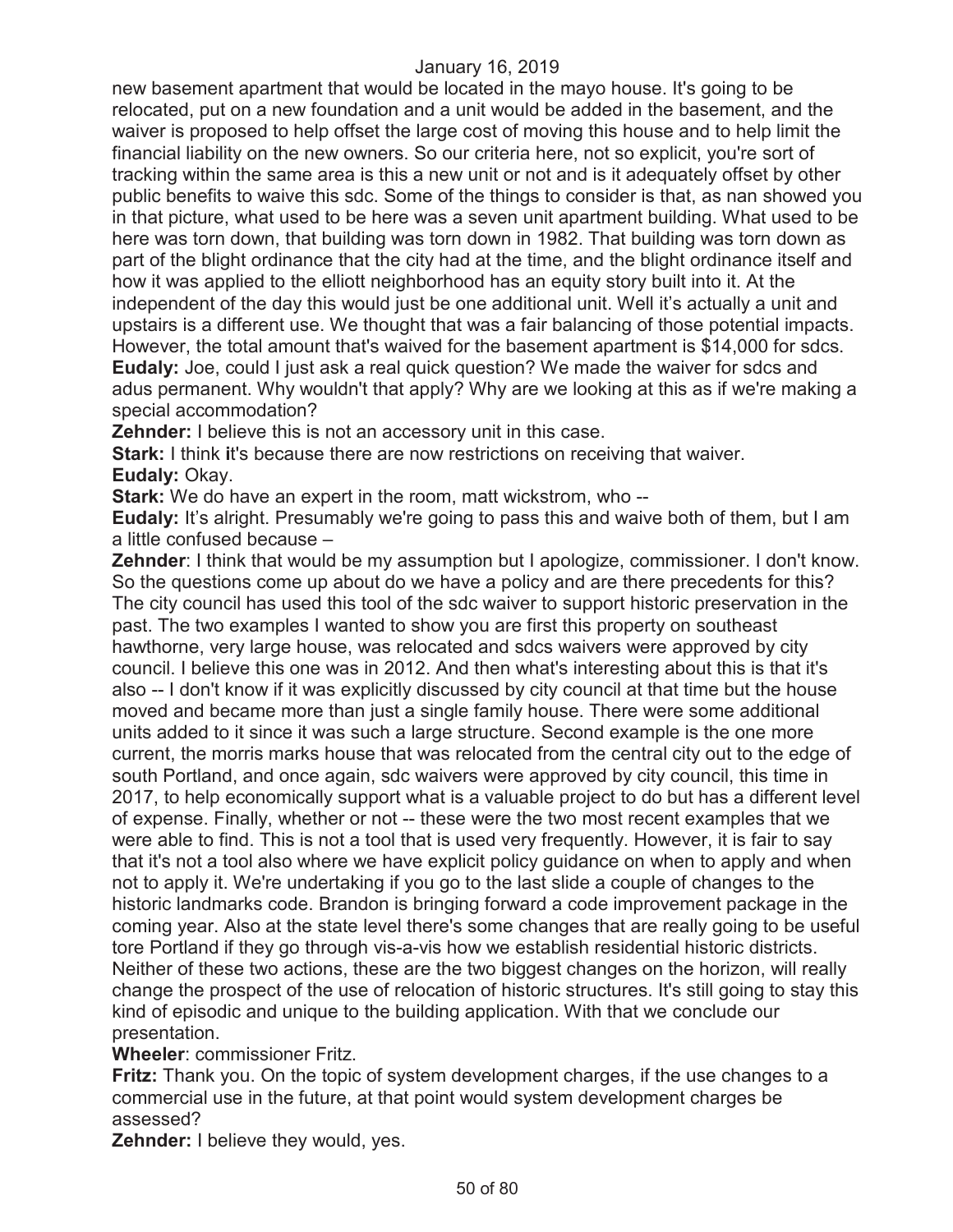**Fritz:** And what would trigger that?

**Zehnder:** If I could ask Matt to come up, I will let him answer that specifically. **Fritz:** Thank you.

**Matt Wickstrom, Bureau of Development Services:** Hi, Matt wickstrom, Senior Planner**,**  bureau of development services. The permit for the new commercial use would trigger the system development charges to be assessed at that time.

**Fritz:** So if you're changing from residential use to a commercial use you have to get a permit to do that?

**Wickstrom:** Yes, change of occupancy. Very minimum and then likely a higher threshold. If I could answer commissioner eudaly's question, there would be three dwelling units on the site and so accessory dwelling units are only in a situation where there's a house and one additional dwelling unit. It's really more of a technicality that the two units on the site couldn't be called accessory dwelling units.

**Eudaly:** With a change of use permit from residential to commercial, what if the use is for a nonprofit or community space? Is that still considered commercial?

**Wickstrom:** It would -- be considered probably a community service use. Potentially. However, it would still need a permit.

**Eudaly**: So there would be prepared to –

**Wickstrom**: There's still the potential for the sdc bureaus to then look at sdcs. I'm sorry if I interrupted you.

**Eudaly:** No, no. No. Sorry to hear that.

**Wickstrom:** However, I guess I should say for community service use I can't say how their fees would apply. Or what level of fees but I know it would give the potential for them to look at their fee schedule and assess whether fees would apply.

**Eudaly:** I guess just I say I feel really strongly about this project in regards to disparity reduction and remedying past harm. So while I understand that a change of use would typically trigger sdcs, i'm concerned about that potential in this case where we're acknowledging disparities and harm done to the property owner and looking at this as some kind of remediation but we may still charge them sdcs if they want to change the use of their property and perhaps generate more revenue from it.

**Fish:** commissioner, can I make a suggestion? I just want to say that on behalf of the utilities, we have to be extremely careful about how we allocate sdc waivers. We don't have to have that public discussion. There may be lawyers watching. We can talk about the most laudable goals there are but we have to be very judicious. I see no reason why in this case if you have this concern we couldn't have a friendly amendment that simply provides if there is a change of use at some point, council is directed, that they get notice before sdcs are applied so a member of council would then have a chance to say under the circumstances we suggest there be a deferral or waiver or something. But I want to caution on behalf of the utilities that you can put the mission and goal and the purpose as close to the chair next to god as you want, it doesn't avoid certain concerns that we have to bring to the table around nexus because it's a closed system. Why not have the council notified if that contingency ever occurs so it could supersede whatever decision bds makes.

**Eudaly:** Sure, and to be clear, number one I'm not trying to put you on the spot. You're simply the messenger telling us the policies are. I just wanted to go on record expressing that concern and questioning whether or not there's any -- anything additional we need to do now but it sounds like an amendment that would bring it back to council so we could sort out what fees would have to be assessed and what could be waived sounds good to me.

**Wheeler:** Is that a motion?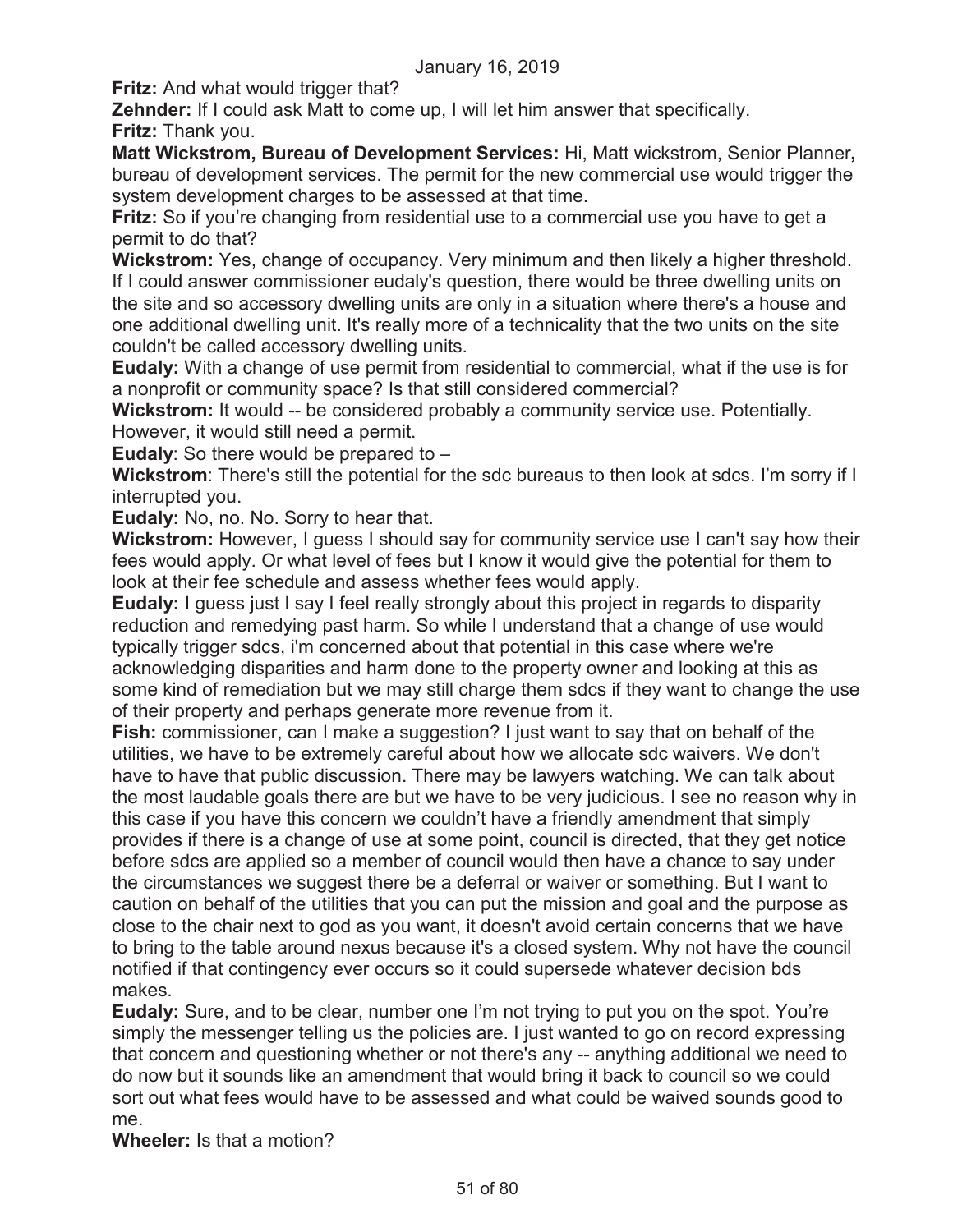**Eudaly:** Sure.

**Fish:** Second.

**Wheeler:** We have a motion from commissioner Eudaly and I think --

**King:** Can you restate what the amendment is? Sorry.

**Wheeler**: commissioner Eudaly

**Eudaly:** Kids, isn't this thrilling? [laughter]

**Fish:** In the event of a change of occupancy prior to assessing systems development charges the bureau of development services shall notify the council which shall have the opportunity to take action before the effective date of any systems development charges. **Eudaly:** I couldn't have said it better myself.

**King:** And that will be a new directive --

**Wheeler:** That was the motion. It was moved by commissioner eudaly, it was seconded by commissioner Fish who just by this much beat out commissioner hardesty. I would give them a tie if I could under the rules but I can't. That is now on the table. At the discretion of the council we could vote now or wait until after testimony. Commissioner Eudaly, what is your preference.

**Eudaly:** I think after testimony is fine.

**Wheeler:** We'll leave that on the table for people to comment on. Does that complete your testimony?

**Stark:** Yes. Thank you.

**Wheeler:** Thank you for the presentation. It was very good, to the point. Before we start public testimony I would like to invite cleo davis, the owner of the property, to which the mayo house is going to be located, to come up and make a few remarks. Thank you for being here. Welcome.

**Cleo Davis, Jr.:** Thank you.

**Fritz:** It's nap time.

**\*\*\*\*\*:** I could use one.

**Wheeler:** Good afternoon.

**Davis, Jr.:** Good afternoon, mayor and commissioners. Oh. So much has already been said. I have been wracking my brains the last --

**Hardesty:** Could you put your name on the record?

**Davis, Jr.:** My name is Cleo davis, jr. Thank you. And you're welcome. I have been wracking my brains for the last couple weeks about what I was going to say here. And I pretty much started off with saying it was an honor to be here, which -- eh-- it's not. Let's be truthful. No disrespect to the current panel. My family has had a long history here in Portland as well as many other african-americans in this community. Our story is not necessarily unique. The only difference with this story is that it's actually documented. It's something that I remember, and it's something that I can dig out proof from the city archives. We have all the proof. A lot of it done down on the first floor. My grandmother, mama julia davis williams, purchased this property in 1982 in the hopes of having it as rental income. She wasn't from Portland. This was her vacation stay from phoenix, arizona. When the weather got hot, her and her family including my father and his siblings would come to Portland. It was a lot cooler than phoenix. But eventually, by the '80s I was already born and that branch of the family had made a home here. And one of the ways of income that my grandmother really went for and instilled in her family was property. You own property and you'll always have a place to stay. And no one can tell you what to do with it. Whether it's residential for a place to stay, or whether it's commercial for you to do your work because no one is going to hire you. You make your own living. So in 1982 she purchased this property with a seven unit apartment building in the front and a small serving quarters in the back for \$20,000. All of her children were builders. My father, well,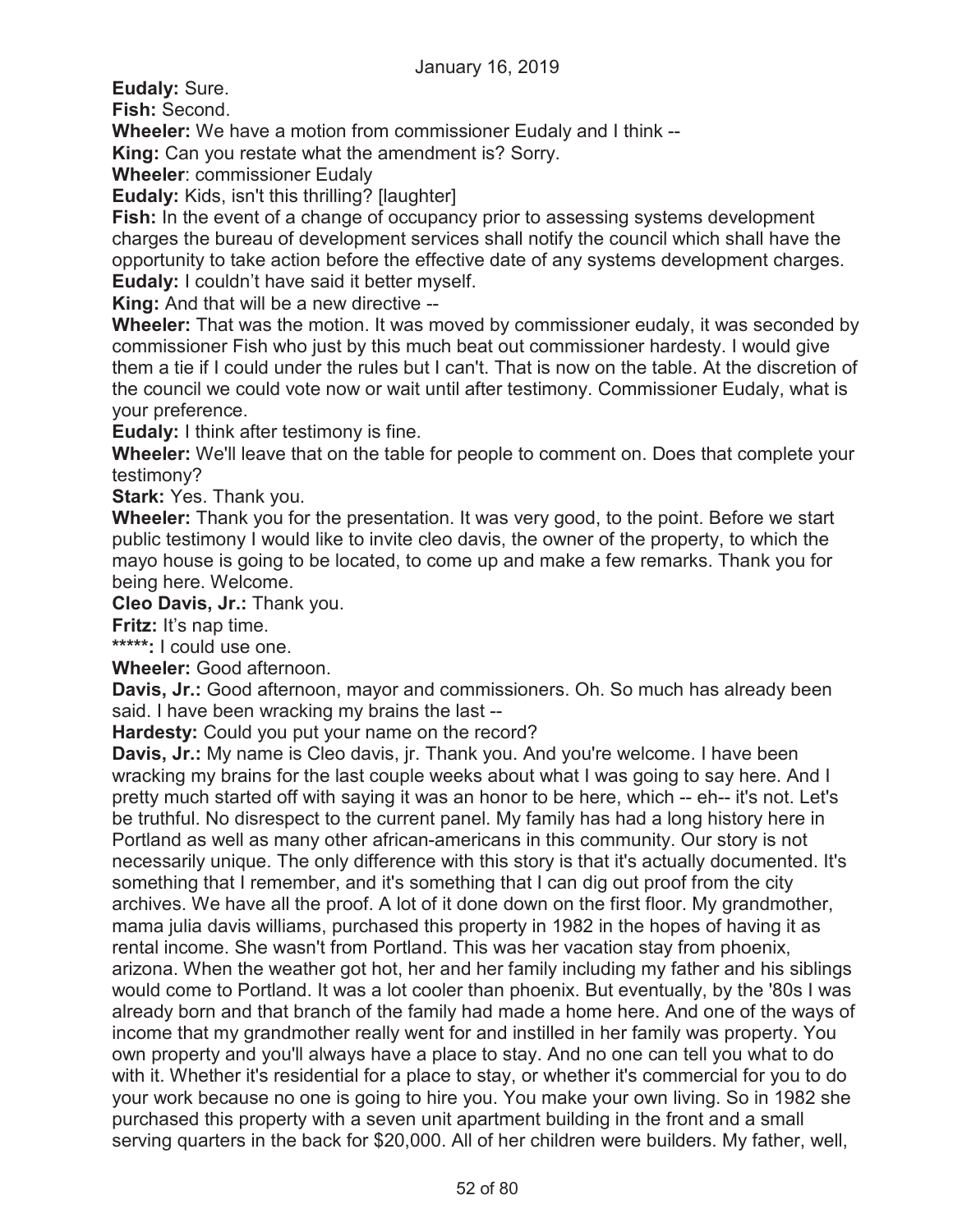let me slow down. Every single one of my uncles as well as my dad could build a structure from the ground up. But they had a specialty. My father's specialty was electric. Although that he could build a building from the ground up, he specialized in electric bringing energy to a building. His younger brother was a structural engineer, a civil engineer who specialized in structural capabilities. Oldest brother was a carpenter, a roofer. Could put any pitch, any type of complicated gables on to a structure. And the second oldest was a mason. He could do any type of brick work that you could think of. Parquet, do designs, put your name in brick. That's just a little bit of background. My aunt, their only sister, was more into the management and the financial side of things. So when my grandmother looked at this place she saw that this would be a source of income for the family. Well, it had a blight ordinance on it from a previous, another davis family, another black davis family, and back then, it wasn't easy. It ain't easy today either. It wasn't easy to get property. So there's all kind of stories where black folks had to work together or get the neighborhood that we live in was previously occupied by germans and ashkernazi jews who would help us, who would put their name on the deeds then transfer it to us. So gaining property for black folks, not just in Portland but in america, has always been a difficult task. Wealth building. We have been the ones that have been exploited. Every time we try to come up it's ripped right from us by anything. Nuisance laws, bogus racist policies just to keep us as the workers or to kill us off. But back to the story. I may go on tangents, but it's all applicable to what i'm saying. So the city was upset. We weren't aware of any of the urban policies and the plans and near the lloyd district or what property value was going to be worth. My family, what we did, we were builders, creators, we went Fishing. We didn't go to council meetings. We weren't in the know like that. We had other interests. So when my grandmother purchased it in 1982, the city was upset because it restarts the clock of getting things up to code. So it was very difficult because my grandmother fought, and she went to council. She fought until 1984 for those two structures. They were both set to be condemned and council shot it down. Council said, no, the structure is unfit. If you look at the structure, and my uncle being a civil and structural engineer, they wouldn't allow him to -- we weren't allowed to -- we were allowed to submit permits but permits weren't granted because we had to have a \$50,000 bond in 1982 in order to do this. Who has 50,000 to just let stay away with no interest? So council shot it down. And that's why i'm saying, it's not necessarily an honor to be here. It's cool in the memory of my grandmother, mama julia, and my family that's here supporting me and my dad, who has been through everything with my grandmother as well as taking her to the doctor, due to high blood pressure coming to meetings and dealing with city ordinances and dealing with notifications coming in through the mail and so on and so forth and all the stress. There's human harm. There's damage done here. That's really what i'm -- I want to address and get you guys to understand. This is not for me. It's not just about policies and what we can and can't do. We create policies as humans to help humanity, but many of the policies that we're still operating under are still racist policies that only benefit a few. So basically what i'm here to say is do the right thing. Do the right thing and pass this through. My grandmother since 1982, since she has purchased the property, rough calculation, not in depth, if we got in depth there would be more, for those seven unit apartment buildings our family has lost over \$2.5 million. And everyone around us is building skyscrapers and we have back tax to pay. Portland map us, 236 northeast sacramento street, which was also 234 northeast sacramento street. So what our goal is today is to right this wrong. We're not here asking for money. We're asking for the opportunity -- let me change my language. I'm asking. I'm saying we have to have the opportunity. We have to have the opportunity to be prosperous. We have all these other bogus programs going around that are not necessarily going to help. We have all this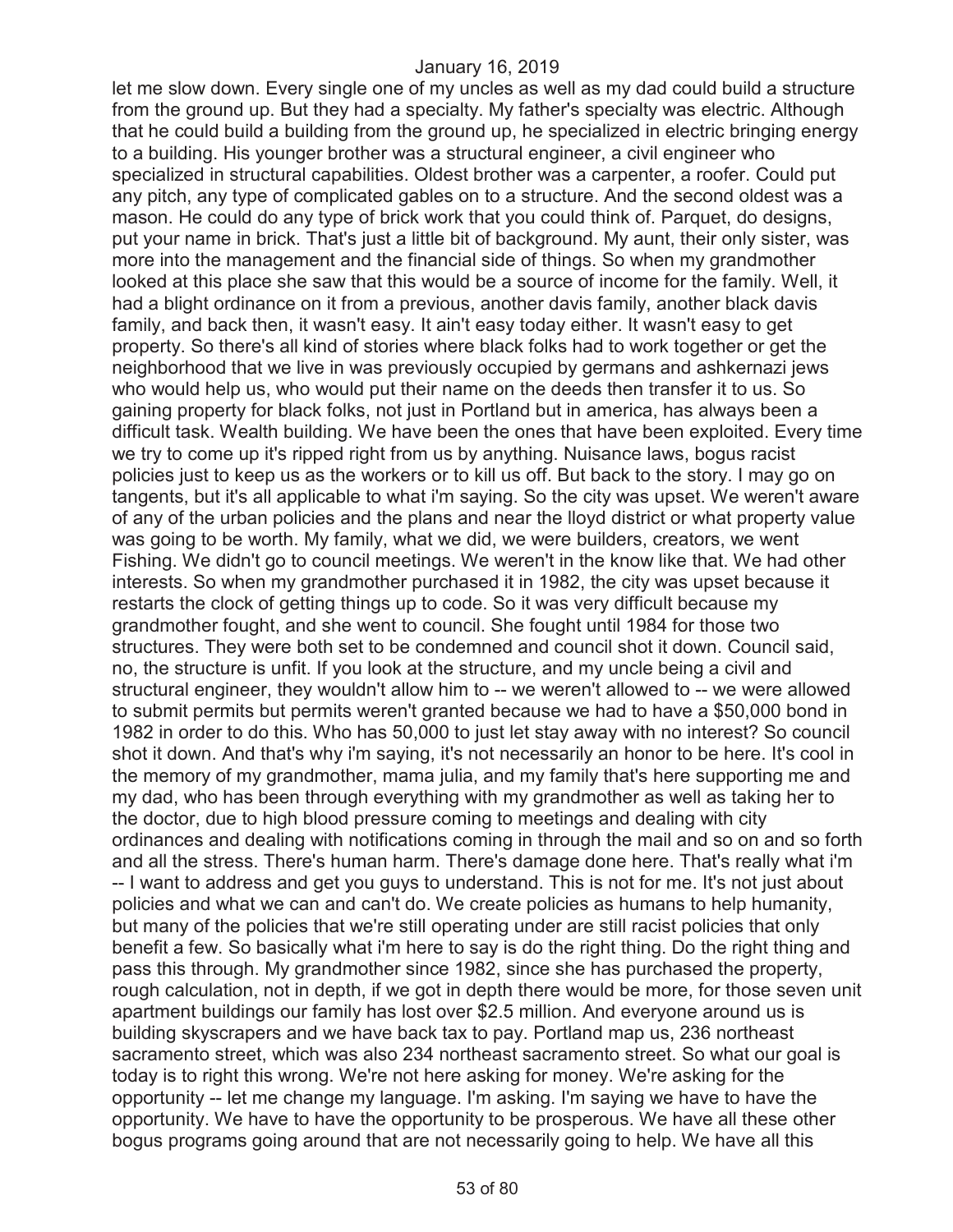conversation about displaced peoples and certain properties are being given back to the black community. Who is it going to benefit? We have preference policies that aren't going to work because the policies are not in place to allow that. So what i'm here to say is do the right thing. We also plan on with that house move of course we plan on putting together a prosperity package for a family but we also plan on opening it up to the community for other members of the diaspora to prosper. We need to create cities and policies that help all people, not that just exploit. There's been enough exploitation going on. I'll end with do the right thing. Pass this through.

**Wheeler:** Thank you. Thank you for sharing that story. We all appreciate it. Do you want to say a few words?

**Kayin Talton Davis:** In a minute. I'm going to let everybody else go and then I'll go. So layer down.

**Wheeler:** With that we'll open it up to public testimony and just a reminder that this is public testimony about the proposed map change as staff indicated this is a proposed change to the comprehensive plan and zoning maps from residential r2.5 to mixed use urban center, cm3, for the site where the mayo house will be moved which is 236 northeast sacramento street in the abutting property just to the west which is 2313 west northeast ml king, jr., boulevard. Karla, how many people do we have signed up today? **Moore-Love:** I show ten left on the list.

**Wheeler:** Very good. Call up the first three. Again, if you can state your name for the record we don't need your address. The microphones work best if they are about six, eight inches away. They are very, very sensitive microphones. If you can keep your testimony to three minutes, please.

Moore-Love: First 3, please come on up, are Karen Karlsson, Rick Michaelson, and AJ McCreary.

**Karen Karlsson:** Good afternoon.

**Wheeler:** Thank you for being here.

**Karlsson:** Karen karlsson. We were here before you about a little over a year ago, year maybe four months, with another house move. Thank you. We're making progress on that. It's really we're pleased to be a part of this house move. It's unique. It means a whole lot more than just saving historic property as you just heard. It's -- oh. Mayor wheeler. I must thank you for your help in making this happen and I recall distinctly at the morris marks house you expressed that you had nothing to do with it. Do you remember? **Wheeler:** I do.

**Karlsson:** Now you do. So thank you.

**Wheeler:** I'm very thrilled by the way with the morris marks house. I think that was a fantastic collaborative effort on the part of the city. I just didn't want to claim credit for something I really had nothing to do with.

**Karlsson**: Now you can claim credit.

**Wheeler**: Now is my big chance. Thank you for remembering that.

**Karlsson:** So it is moving along since no one has mentioned. The house will be moved on the 27th of january. That's just less than two weeks from now. Work has been under way. We have an excavation. We have the house being lifted tomorrow. I invite you all to come and see it. House moves are pretty fun. This one is a short one so won't take a long time like the morris marks did. It's been a pleasure to work with cleo. The representative for the developer has been very cooperative as well, removing trees, even contributing some to the move. I want to make sure that we understand that there has been help on that side and they are not stopping the house move, they are helping the house move. Thank you. **Rick Michaelson:** Good afternoon. I'm rick Michaelson and apparently I am the house move bank of Portland because this is the second one i'm financing and making sure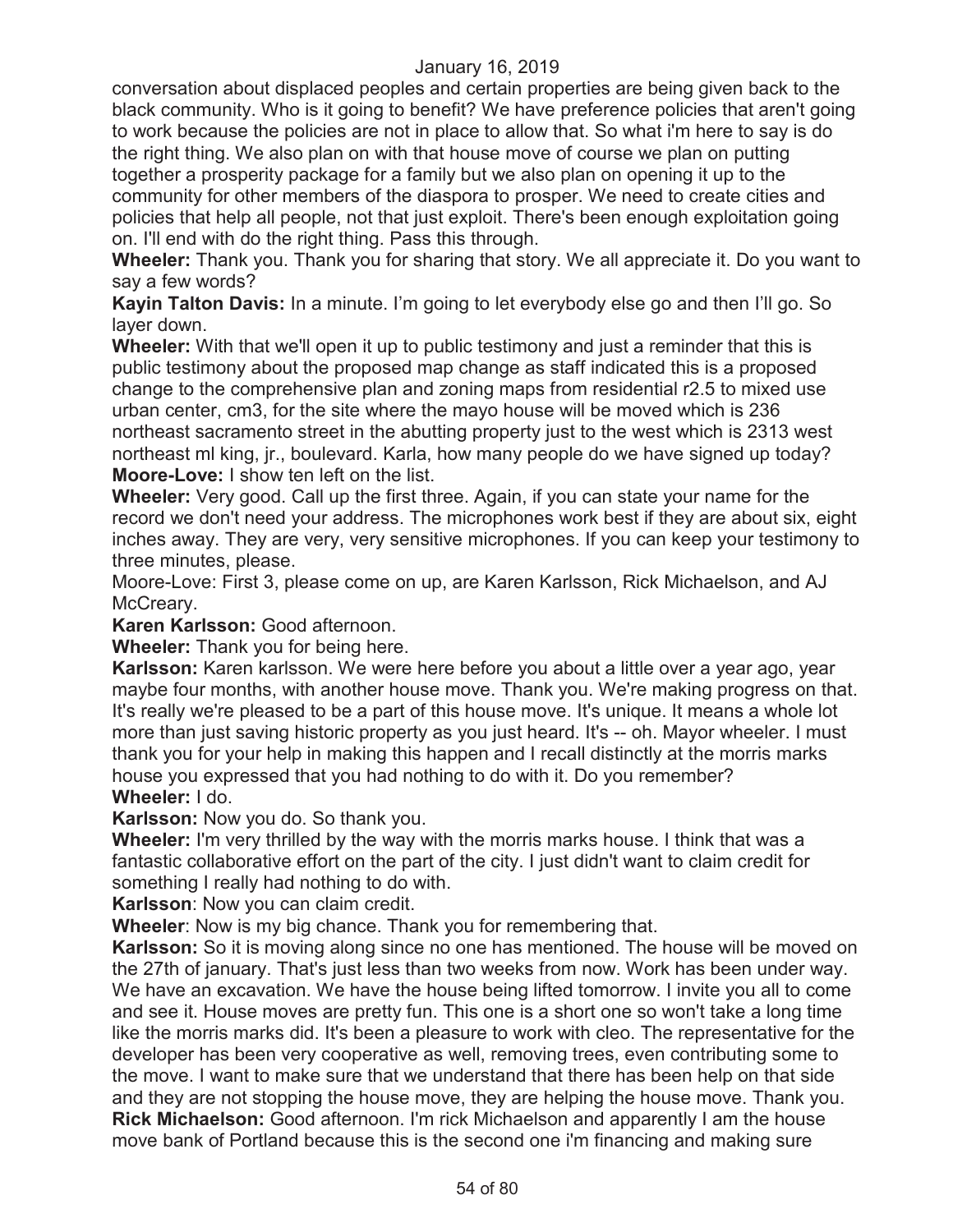happens. I'm really pleased to be involved with this house for a couple of reasons. One is meeting cleo and working with him and his family is wonderful. The other is my dear friend cathy galbraith from bosco-milligan foundation recently passed away and she had a great interest in this area working on the cornerstone project and really helping to recognize the historic presence of the african-americans. So this move although this is not africanamerican owned is clearly part of that story. In addition when I first worked for the city in 1981 one of my tasks was reviewing proposed demolitions. Piles of folders would come over my desk every day. I was working for commissioner margaret straun at that point. I asked her what to do with them. She said just hide them. Don't sign them. Don't send them out. That lasted a couple of months but as you can see the bureaucracy got to us again and more of them were torn down. It's great to be able to help put this house back there. We're thrilled. We're looking forward to making it happen. It's just exciting for the community that everything is coming together. I want to give a report on the morris marks house as well. We got it moved. It's down on the foundations. We're about a month away from getting the building permits to renovate it. It's turning out to be a very expensive project and some of the costs are public works requirements that we may be coming to talk to you about, lid'ing or waving in the near future – but I don't want to get into detail at that. This is a day to celebrate this house move and to move forward with this one. Thank you. **AJ McCreery:** I'm a.j. Mccreery, a community member, historian and artist. I have known the davis family for well over 15 years. Could not be more proud of them and excited for them to have this opportunity and to give back to our community. One for this wrong to be made a little better, and an opportunity for this family to prosper in Portland as well as an opportunity for people to learn from what they are doing and then ultimately the space will be for our community. We need that. We need to see poc and black opened spaces and we need to see poc and black people thriving in our city. Portland has a history of doing everything but allowing black people and poc community members to thrive. We need to make this better. It's long been time. Really nice to see our leaders step up to the plate and start making those changes.

**Wheeler:** Thank you. Welcome.

**Moore-Love:** The next three are Cleo Davis, Sr., Tastonga Davis, and Kayin Talton Davis. **Cleo Davis, Sr.:** I don't know. I might change my [inaudible].

**Wheeler:** Welcome.

**Davis, Sr.:** I'll take the middle one because this is the one I took when I was here 34 years ago.

**\*\*\*\*\*:** Well maybe you should take the other one.

**Davis, Sr.:** Same panel.

**Hardesty:** I wasn't here.

**Davis, Sr.:** No, but we had a black guy there. That's the reason I say. [laughter] was that his name?

**\*\*\*\*\*:** Jordan.

**Fish:** Charles jordan?

**Davis, Sr.:** Yeah, so my name is cleo davis. And i'm 78 years old.

**Hardesty:** Looking good.

**Davis, Sr:** And this place brings back memories. Because when I first walked into this building with my mom, we was happy. Seeing a black person on the committee. And after we got through talking, me and my mom walked out of here sad and I had to take her to the hospital. Because it was gone. They were going to doze both of the places. One thing I learned in life, when you live history, you don't have to read all that history. And i'm not no educated person, so that's how I found out. If you live history, you don't have to read history. They have to do it. They have to do it. I don't. And one thing I learned, and don't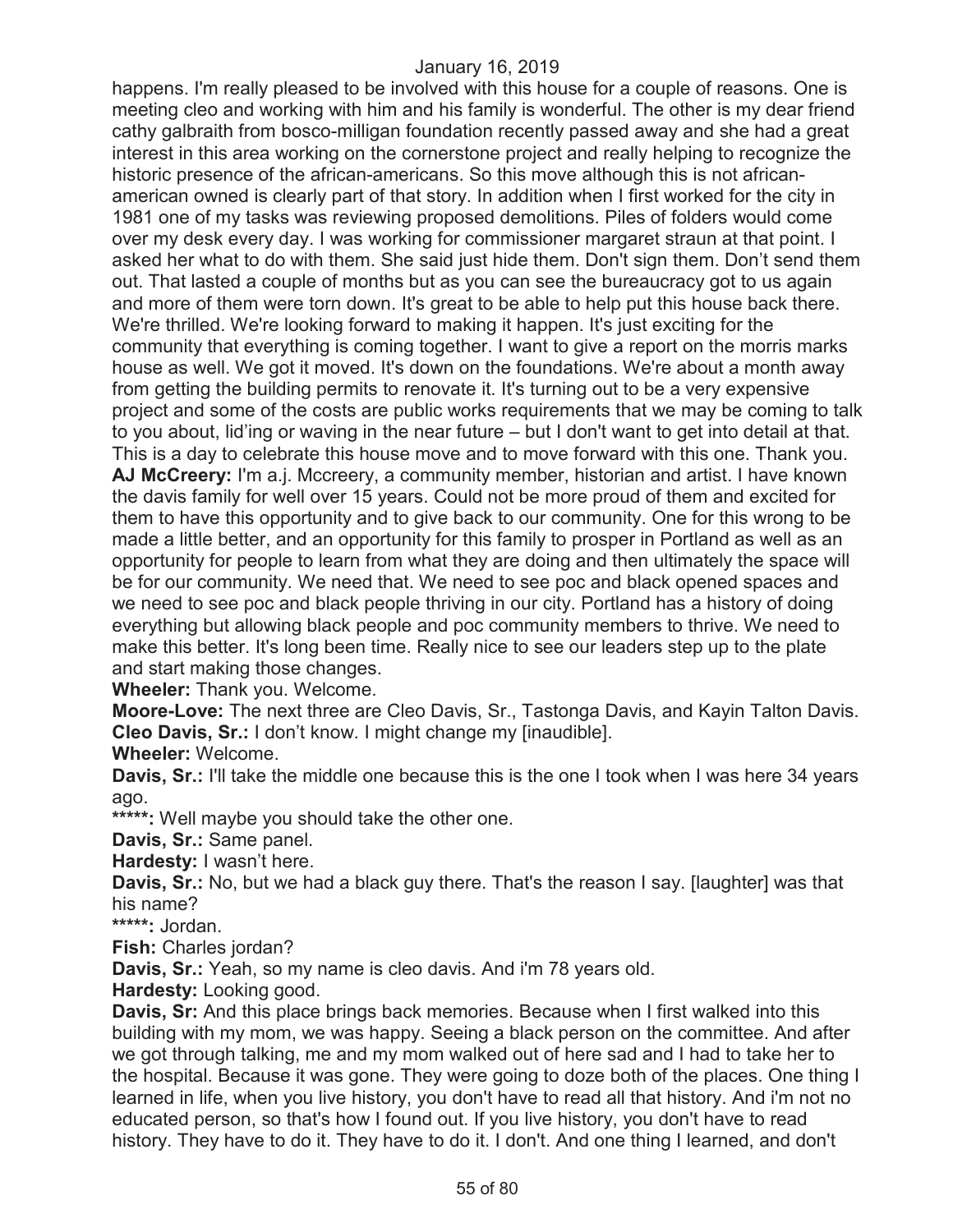hold this against my kids, that's why i'm saying it, please, don't take this out on my kids because i'll be dead pretty soon, but that's the reason I say they have to live. They have to continue this. And I always told them you don't want to make none of these city people unhappy. Because if you do, you are doomed. Me, i'm old. I don't care about making them unhappy because I done lived my life and seen all the prejudice and stuff. Whenever you have to get up and beg and tell the city and they tell you, you got to put \$50,000 up to save your places, don't we goin' doze them. Then you set down here and you beg them, and then they say, oh, that's right. They feel sorry for me, for my mom. And you know what the feeling sorry did, to us it was a good thing. At least we were saving one. They say you got a choice. You either put \$50,000 up – well what about the interest on the 50 -- 50,000 was a lot of money back in them days. What about the interest, bring the \$50,000 put it up here? No answers. Well, we about to starve to death anyway. My mom was on social security. Now 34 years from now i'm on social security [laughter] and i'm back in the same place. And just like I try to tell my kids, trust nobody. Because if they tell you something and they don't write it down and you don't sign it you don't make agreement in two days they can change, they can switch over. That's what you did. It's the same lie 34 years ago. I'm not feeling sorry sorry for myself. I'm feeling sorry for the rest of the people and my family because they going have to take this fight on. I'm too old now. So my mama always believed in fight. You know how these church ladies, church people go to church and all they believe in faith. You gotta believe in faith. I don't believe in faith. You know what I believe in? When you go to the casino, do you take faith with you or do you take luck? I'm taking luck with me when I go to the casino. I don't want no faith. Faith let me down. I want luck. So one thing I want to do, I want to be proved wrong. I want to believe what my mother believed in. Faith. So if you pass this, you know what i'm going to do? I'm going to go to my mama's grave, and i'm going to tell my mama that she was right. And I was wrong. Because you do have to have faith, not luck. But i'm going tell you, when you walk into this place, to me, and I forgot my rabbit foot, I should have brought it. I hope I can have faith in them. I'm not going over here to try to sugar-coat my talking -- just don't take this out on my kids. That's all I gotta say.

**Wheeler:** Well said.

**Hardesty**: Thank you, Sir.

**Wheeler**: Thank you. Who wants to follow that? [laughter] I do apologize. I don't want to lose the quorum. I want to prove you wrong. So we're going to have to keep the testimony closer to three minutes.

**Tastonga Davis:** Mine is short.

**Wheeler:** Thank you.

**Tastonga Davis:** Good afternoon, mayor Wheeler, commissioners, My name is Tastonga Davis, I'm the granddaughter of Mama julia davis and johnny davis. To me it's a pleasure to come here before you today to be here with our family and for everyone to hear our story, and our testament, and hopefully you can feel the passion from our family and our grandparents' legacy that they had a vision for and have instilled in us. This legacy is still going on today and this legacy is the legacy that we want to instill to all our girls and our family here today. So we're passing this ordinance that will continue this legacy. That's all I have to say.

**Wheeler:** Thank you. Appreciate it.

**Kayin Talton Davis:** Good afternoon, mayor and commissioners. My name is Kayin Talton Davis. I am married to Cleo Davis, Jr. Cleo and I have both, as our families have resided in the city for quite a while. My story here in Portland, my family story here in Portland actually starts at the turn of the century. My great-grandfather owned a business here at the time where black folks were being chased out of town and it was illegal for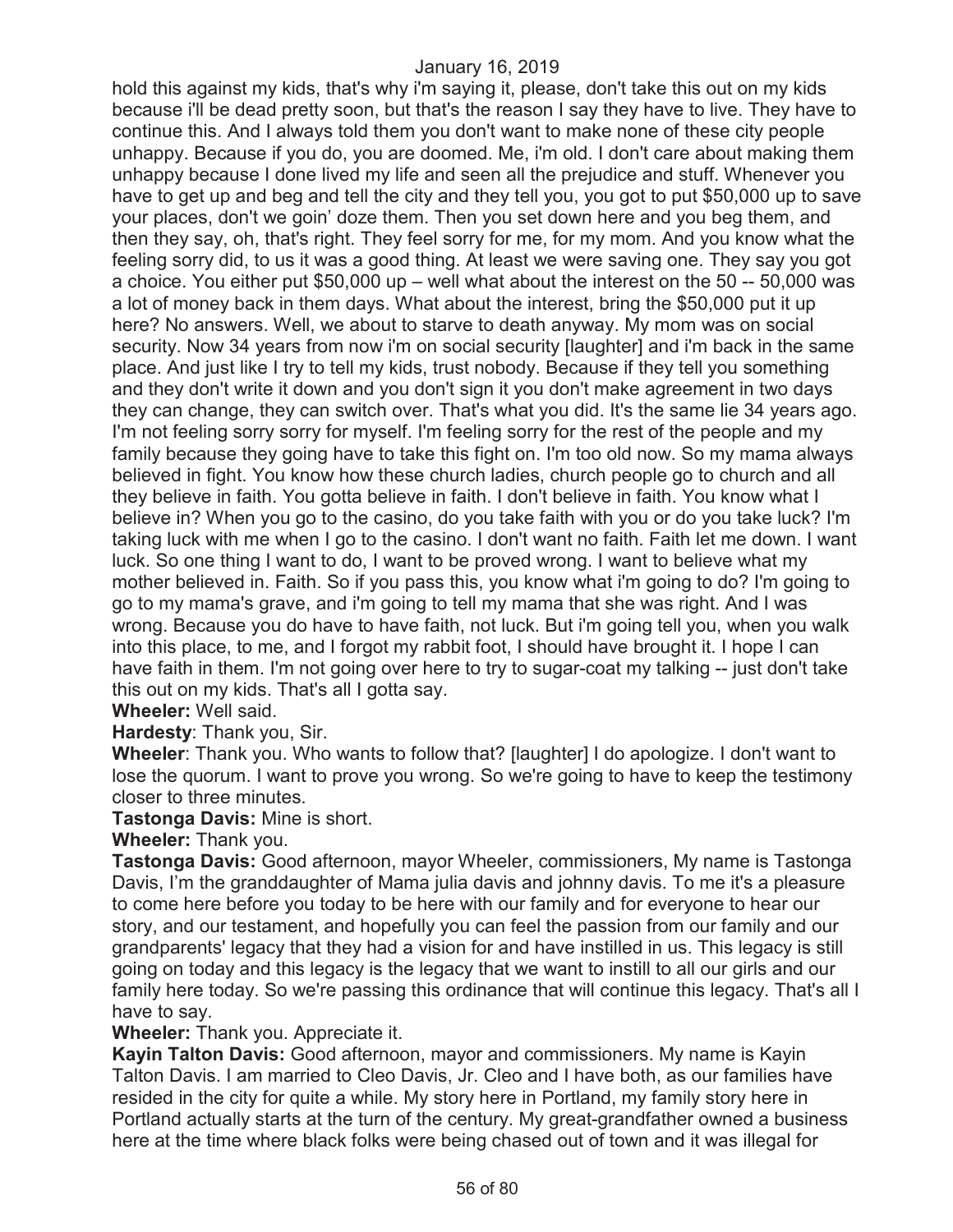them to live here much less own property. And so many times throughout Portland's history it seems like that law has never gone away. You heard from cleo about how hard it was for black people to purchase properties. There were things within the deeds saying it couldn't be owned or passed on. Couldn't come in the house, all these things. What I will say to you is that one of the things that cleo and I specialize in is looking at that history, is looking at how that history has affected Portland and not only from the side of just the law side but what does the black community look like that's living through situations like that? What does the black community look like where you're not allowed to eat in certain places? Well, you build what you can build. You go and you work with your family. You work with your community. You develop what you can develop. So when you have the opportunity as an older woman to purchase an apartment building to try to build that up and build something for your family to create wealth within your family because isn't that what we're all supposed to do, create wealth for our families that it might be passed on and our children and their children might have something to start with, not start from the bottom. But when you are taken or when you have that taken away from you, as you heard from mr. Davis, it had some serious health effects for his mother. That it's not only again a physical issue, a monetary issue, it's a legacy issue. What cleo and I are trying to do, what the family is trying to do, is to resurrect that legacy. Is to create a legacy in which not only is it a financial help for the family to create wealth but also to create for the city of Portland a wealth of knowledge about the black community, about the black people arts, and about what people have done within this community in a location that was formerly a cornerstone for the community. I'm not sure how many of you are familiar with the cornerstone inventory, but it is a list of homes within Portland that were significant historically to the black community. I'm not sure how many of those still exist to this day. I know I haven't seen very many of them after looking at the list and that's a shame because it's important to see where your grandparents grew up, where your parents were involved, and know, have a place to the stories. Because without knowing the context, a lot of it gets lost. Thank you.

#### **Wheeler:** Thank you.

**Davis, Sr.:** I'm not an angry old man, now. Black man. I'm not an angry black man now. That's the first thing they say. He angry black man.

**Hardesty**: They say that about me too. They don't call me an angry black man, but you know what I mean.

**Moore-Love:** The next three are LaQuita Landord, Peggy Moretti, and Maya Foty. **Wheeler:** Good afternoon.

**LaQuita Landford:** Good afternoon, mayor, commissioners. I'm really here to support my community and over the years I have learned so much about the black Portland history, when I returned to Portland in 2014 and I have engaged my community by what I have learned through historical bike rides, through community engagements, through reclaiming spaces in alberta. All that I have learned I have spoke before you all I have served for you all, and I truly believe this is important for the future of our children that sit behind me today. There are just two things I wanted to state and read. Just two quotes from martin luther king, his birthday was yesterday. This spoke to me when cleo was speaking. I just want to say it says our lives begin to end the day we become silent about things that matter. And the second quote is the time is always right to do what is right. So i'm asking you, mayor and commissioners, to do what's right for our community, to continue having us come together and support each other with what it is that we need and to make change because we're part of this historical change on a level of like we can go digital, we can do anything to support any one of us. Yeah, I just wanted to ask you guys to do the right thing. Thank you.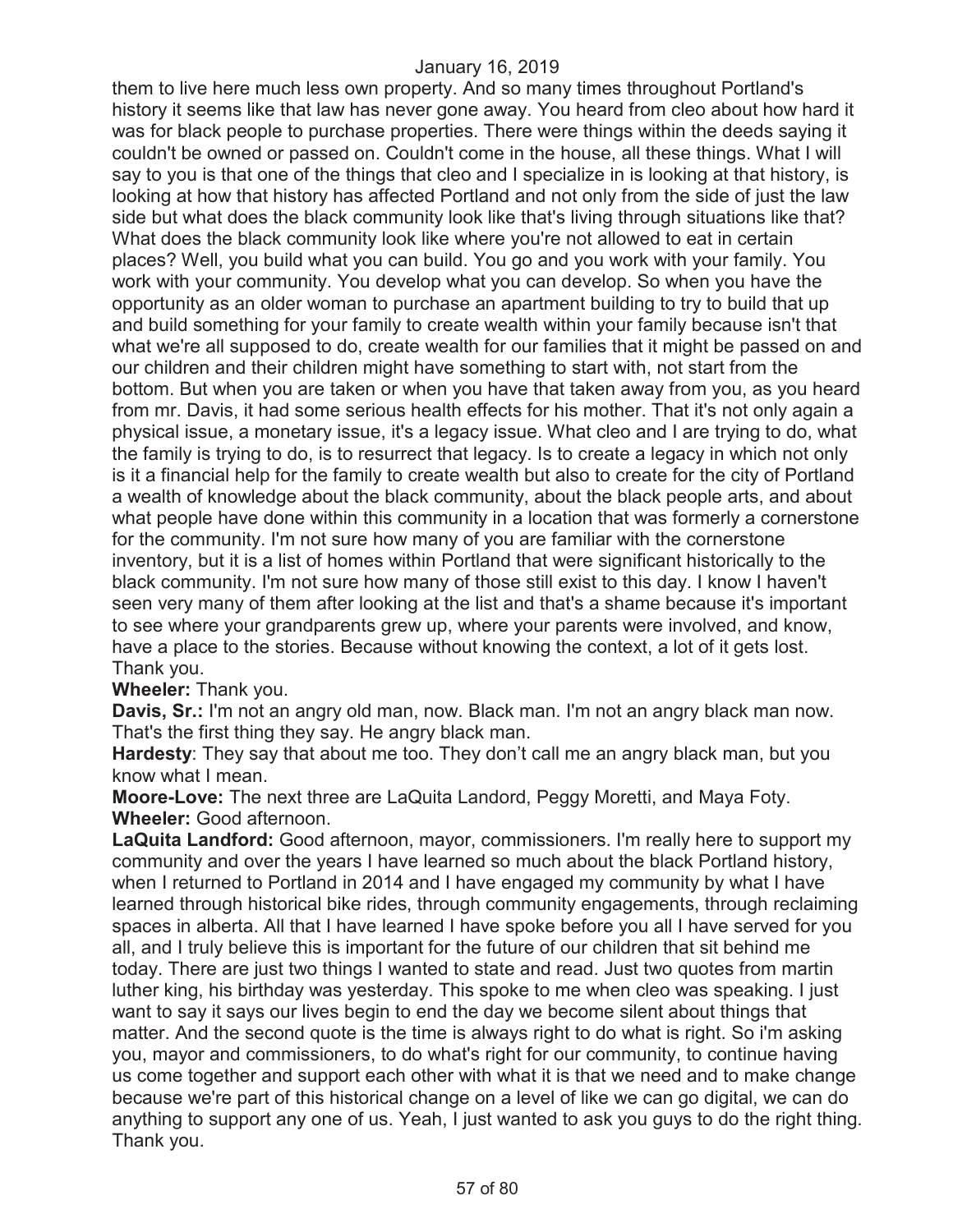**Wheeler:** Thank you. Good afternoon.

**Peggy Moretti:** Good afternoon, mayor. Good to meet you, commissioner hardesty. I'm peggy moretti, executive director of restore Oregon here to urge your support of these requests today. I think it's so important to preserve the mayo house and advance this new life as a cornerstone of african-american heritage. I acknowledge we have a lot of work to do in the preservation community to support that effort in a more proactive way. It's not every day we have an opportunity to advance two important goals with one vote. I think we have the opportunity to advance the idea of density without demolition by moving a meaningful historic building and take a step towards community restoration by enabling this historic home to help preserve african-american heritage and create as place of memory, research, advancement and art as their facebook page says. We do urge you to please authorize the relocation of the mayo house without -- and all the necessary zoning adjustments to waive the system development fees so this is more financially viable and ensure that it remains on the historic inventory so it would potentially become eligible for other financial incentives. As you know, it's not easy to move a historic structure as we all know. I have heard there may be concerns about setting precedents with the system development waivers but I think what this also points out is the need for more robust financial incentives for preserving cultural places in Oregon and the need for that state historic preservation tax credit we talked about many times. I'm very happy to see that the city has placed that on the legislative agenda this year, so thank you very much for that. I think that will support future projects like this and alleviate the need to make these special requests because they will be much more robust incentives available to the next culturally significance place that needs to be preserved. Thank you very much. I really look forward to seeing how the story of the mayo house is going to continue to expand and unfold. **Wheeler:** Thank you.

**Maya Foty:** I'm maya foty. Good afternoon.

**Wheeler:** Good afternoon.

**Foty:** I'm the vice chair of the Portland historic landmark commission and i'm here to show support for this ordinance. I feel a little sheepish extolling the virtues of the historic house in light of recent testimony, trying to convince you to pass this ordinance but it's my job so that's why i'm here. It would be a great benefit to the elliott neighborhood and truly remarkable if this small house could be moved a third time. Used to serve residents of the neighborhood. The building is unique because of is history in the neighborhood also its victorian features including an ornate, offset, curved front porch with detailed millwork, [inaudible] forms with fish scale shingles and delicate wood detailing of the barge boards. While some of the original features are missing or altered, the majority are still intact. For the city to assist with accommodating the move by altering zoning changes and waiving certain charges, would make this third move more viable. The cultural resource is unique and it is so important to retain this piece of architectural history of elliott neighborhood so it can continue to enrich the streetscape and lives of the residents now and in the future. Finally, we would like to emphasize, the historic landmarks commission would like to emphasize the importance of refining protections for locally designated resources to ensure they are not demolished and that they don't have to come with a last minute emergency council hearing to save them from demolition and also the importance of making financial incentives available to offset the cost for rehabilitation. **Wheeler:** Thank you.

**Moore-Love:** The last two who signed up are Edith Gilliss and Brad Baker. **Edith Gillis:** I haven't seen you for so long. Hello. [laughter] **Wheeler:** Welcome back.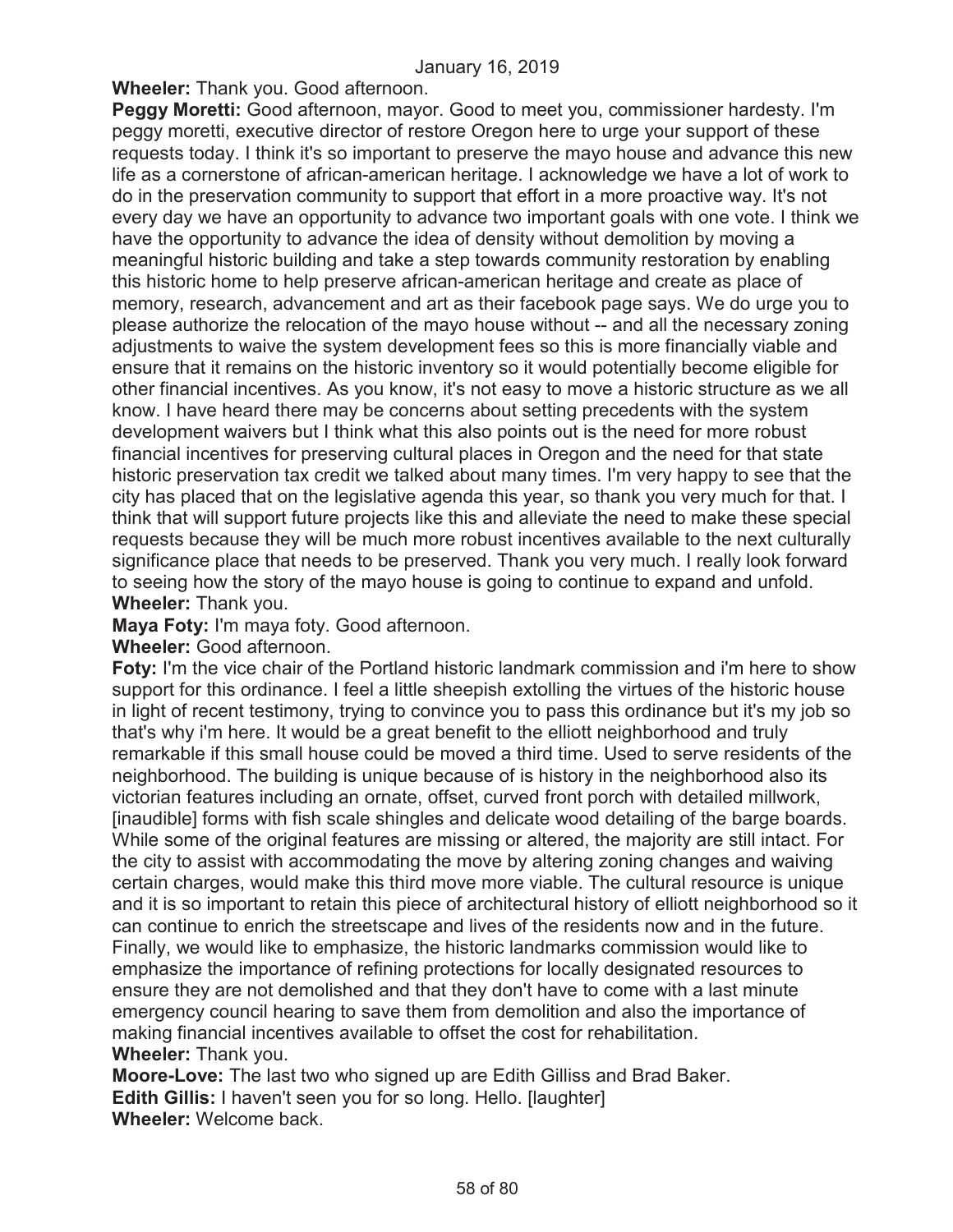**Gillis:** I'm edith gilliss. I want my son to come to me and say, mom, you were right without waiting time in the grave, you were right to have faith in truth, love, principle. Mom, you were right to sacrifice and work to show up at city council to demand and do your part for justice. I want my mother, long dead, to be able to see someone that's carried forth the work, the empathy for doing what would seem the impossible to bring about justice. When I was 18 my mother was killed with the same attitude where uncounted, we don't even know how many hundreds, we don't know how many people, Modocs and Klamaths were killed at the same location the same exact way she was killed, with the saying "the only good injun is a dead injun". I want us to make this a precedent. I want us to make this a precedent that we restore the best of our heritage, our hope, our promise of justice, of well made homes, of density, of community, of democracy. I want us to have this be a precedent for first nation peoples. People of color. And I want you to adjust the map, the zoning. Waive the fees. I want us to get some better tax income from those folks who have been making money off the redlining and injustice.

**Wheeler:** Thank you, Edith. Good afternoon.

**Brad Baker:** Good afternoon. Brad Baker. I'm here on behalf of the Elliot neighborhood association. i'm the chair of the land use committee. We want to offer our support of the project. We're 100% behind it. There's not much I can add that has not already been said. It's going to be a great benefit to the neighborhood. It's going to right wrongs that were done to cleo and his family. We're all behind it and would love to see it happen. Please support his proposal.

**Wheeler:** Thank you. Does that complete testimony?

**Moore-Love:** That's all who signed up.

**Wheeler:** Are there any other questions from council? Did you want to see any other staff members? Let's start with the amendment that was on the table. If we could call the roll on the amendment, please.

**Fritz:** Aye. **Fish:** Aye. **Hardesty:** Aye. **Eudaly:** Aye.

**Wheeler:** Aye. The amendment is adopted. Now to the main motion as amended. Please call the roll.

**Fritz:** Thank you to the davis family for coming today. Like the historic landmarks commission mentioned I thought I was just coming to a discussion about an historic house and instead, you have really honored us with your presence. I feel blessed I was here to listen to your history, to understand more deeping, and more personally, the experiences that you have had, and your family have had here in Portland. And i'm just -- so impressed that you dare to hope that things would be different this time because for centuries things have not been different, and I think the city has started to recognize that and it's really tough for those who have been told no so many times and who have been dishonored so many times. So, thank you also for changing the rules for everybody. We are going to do that, i'm sure that the, you shouldn't have had to have come here on a wednesday afternoon with your whole family although i'm glad you did in order to get something that we all agree is the right thing to do. So I would like you to know that I think you will have changed the rules for everybody. I appreciate your willingness to do that. I am mindful that the reason this house needs to be moved is because the site is going to be redeveloped, and that that's what happened to your grandmother's house, the blight that was going to be this great new place that the council thought was going to make things better and so later this year we're going to be looking at ways to add more housing in Portland and I will be remembering that we need to also be careful not to encourage demolition of old homes, affordable homes, homes in general. Thank you for that. Children, thank you so much for being so well behaved and quiet and sitting still. You're just a wonderful group of people and I want you to hear what i'm saying in terms of it's up to the next generation to fix the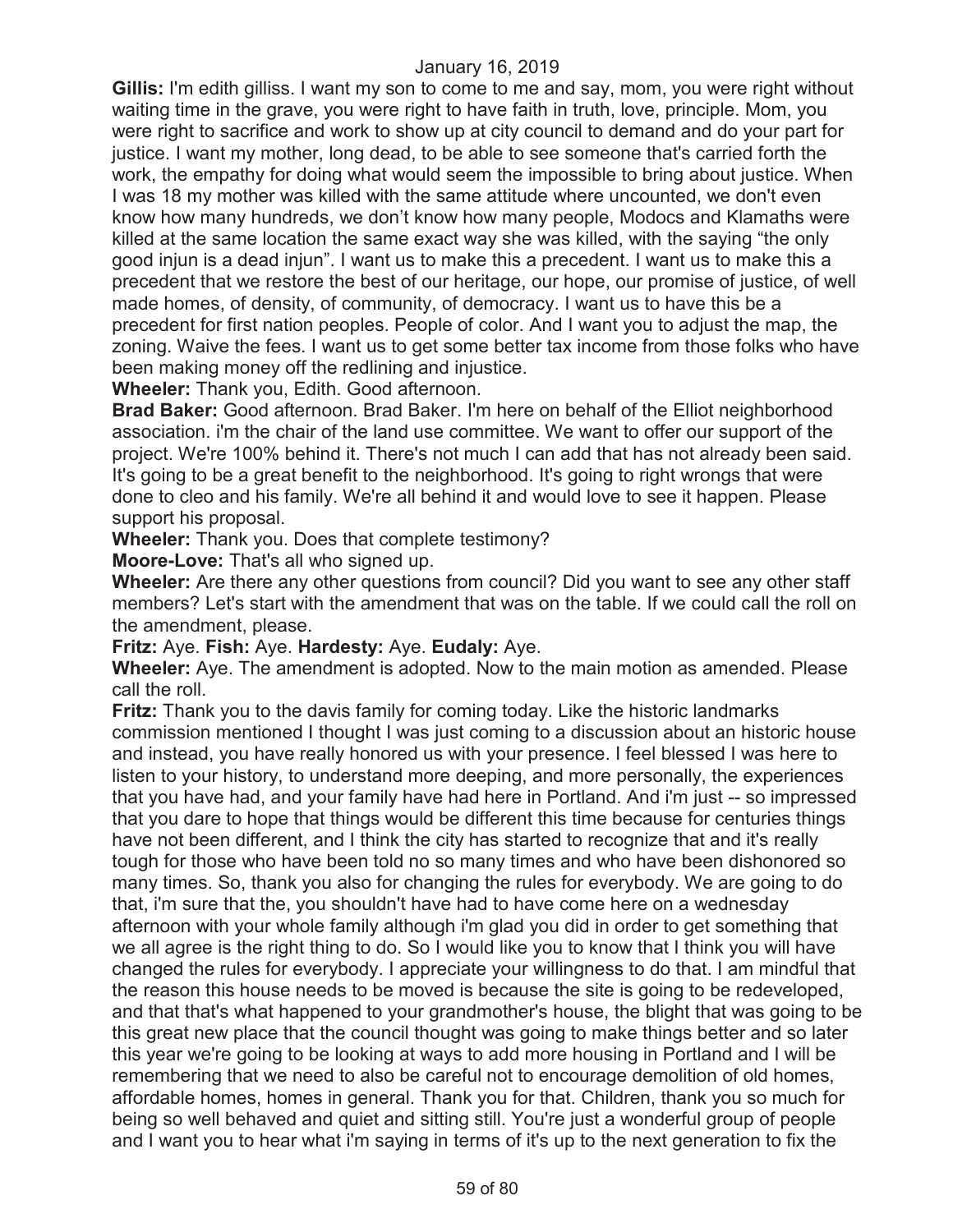mistakes of the previous one. And at some, when you're, even now as you grow up you will be called upon to fix climate change and all of the other things that my generation and the generations before have not done as well as we have made a mess of. I feel really honored that I get to help fix the appalling things that have happened here in Portland, not only in this but in the other efforts that the city is working on. So it's really wonderful that you came and you're participating and you're seeing, you are part of history now., even though you're at such a tender age. Thank you to nan stark for reaching out to the neighborhood in the first place and for knowing your neighborhood that you're assigned to, to Brandon Spencer-Hartle, Matt Wickstrom and joe zehnder for being the white allies who said yes, and that yes we're going to help you fix, we going to help get this done. Thank you to cynthia castro on my staff. I'm really honored to vote Aye.

**Fish:** I had the same impression the commissioner Fritz had when she started her remarks, that the briefing memo I got talked about zoning maps and comprehensive plan maps and had lots of gobble-de-gook and an sdc waiver and you get lost in the acronyms and legalisms, and yet what we have had, today's hearing has been about Portland's history. Not so much zoning code. So I want to thank the family that took the time to come out and share the story with us. First to mr. Davis, senior, who said he was 78 years old, my grandfather lived to 102, so in my family you would be considered middle aged. [laughter] you're not going anywhere, sir, just hang in there. You're at the younger end. **Davis, Sr.:** I'm praying:

**Fish:** I'm sorry that my wife patricia couldn't be here. Patty is an historian and the reason that we live in Portland. She's the first woman on her mother's side of the family to go to high school. She got a job teaching history at Portland state. The first big book that she worked on was former senator avel gordly's history and avel gordly wrote her book and it says patricia schechter and avel gordly, and they wrote it together. It was really an oral history, but they ended up sort of converting oral history into the story. There's so much of avel's history and story that I could hear echoing in this chambers as you, Cleo, and your wife and others were telling your story. You know, it's very rare that we get to right a wrong within a generation. I'm the longest serving member of this council, and I have served here for ten years. But if I do the math, really the singular event that triggered all of this, that brings us to this day happened 34 years ago. I don't remember who was sitting here, but it was a different council.

#### **Davis, Jr.:** 37 years ago.

**Fish:** 37. I don't know off hand who was sitting here. But regardless, we have a chance to right a wrong within one generation, and we are a new council with a colleague that's made history with her election. One other comment, the \$50 thousand-dollar bond that was a requirement that you couldn't meet and that ended up being part of the narrative, I want you to know that when we engage small contractors in inner northeast, predominantly minority owned contractors, what we to this day hear is that access to capital is the single biggest impediment to wealth creation among small contractors, but that the requirement of a bond on projects is beyond the reach of a lot of emerging entrepreneurs, people of color. So here we are 37 years later and we're still talking about a bond requirement which has a nice, neutral flavor, right? Sounds like a nice legal requirement. Who could object? Well, the people that could object to it are people that can't afford the bond. So how are you making an opportunity available to someone if you set a requirement that they can't meet? What's the city's role in helping to fund those bonds? Or helping to make a financial accommodation? There are good days and bad days in this job. I still mostly go home and tell my wife i'm surprised I get paid to do this work, but there are days when I feel like this chamber is elevated and I feel like something has happened that's beyond the mundane that we deal with as a council, and I think today is one of those days and I am as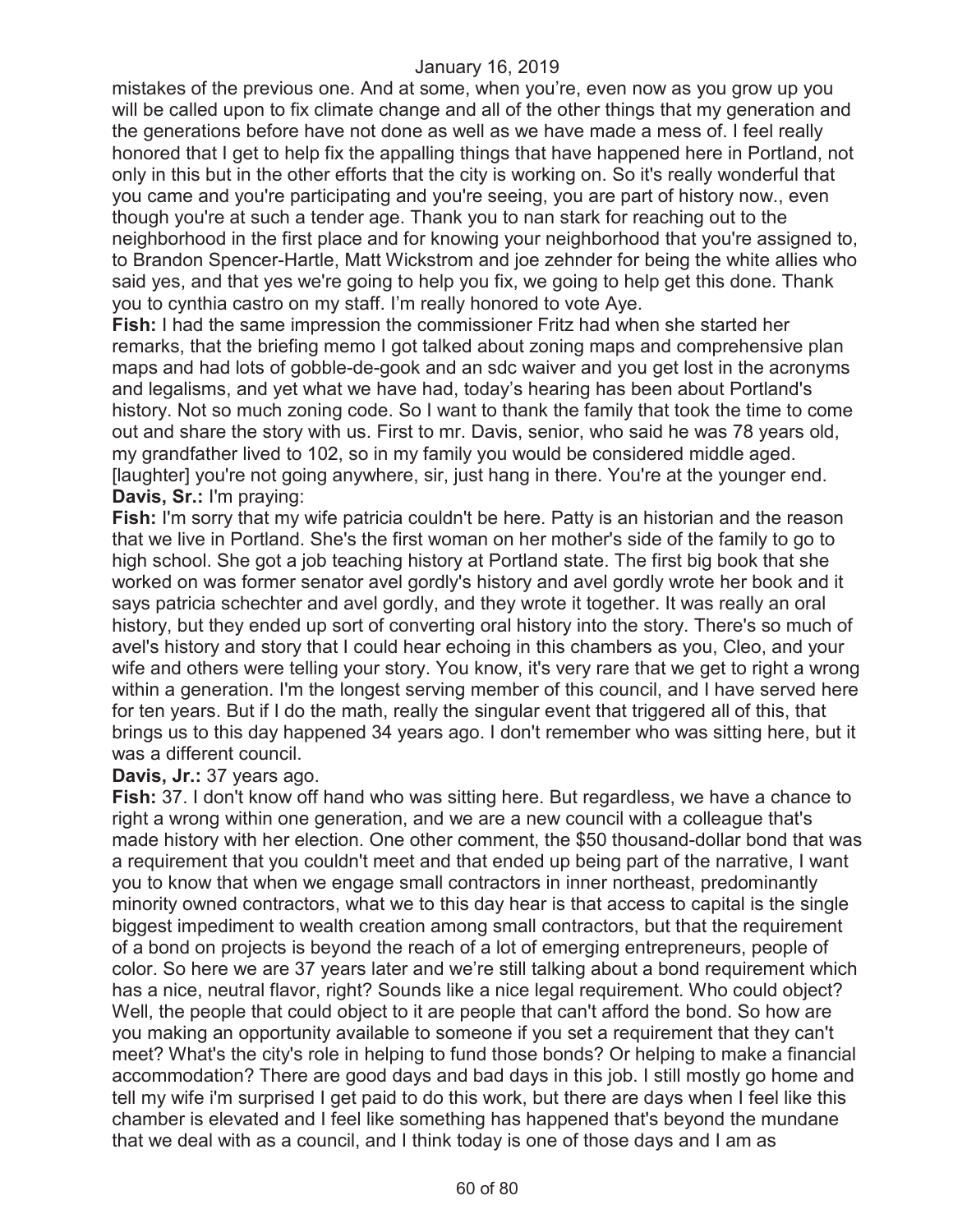commissioner Fritz noted, I'm very pleased that there were so many young people here to witness this because it's important that they have hope. We talked about faith and luck but hope is so important. You got to have hope and these young people are here today to see a system that maybe they have heard in their family didn't work very well one day, right or wrong. I'm pleased to add my vote to right that wrong and to support this ordinance. I proudly vote Aye.

**Hardesty:** Thank you. I want start off by thanking you for the history lesson. When I moved to Portland january 1, 1990, I would scratch my head sometimes and go, what's this about? Right? Because there was nobody calling you names to your face, there was no one doing anything directly to you as an individual. But it was very clear that we are still living our white supremist legacy in Oregon. Over and over and over again when development happens, african-americans are displaced. It's called progress is what they tell us it is. When 10,000 african-american homeowners were displaced out of inner northeast Portland between 2000 and 2010, no one declared a housing emergency then. So I am so thrilled to have this front row here of these young, beautiful, I hope all girls because I think i'm seeing all girls. Am I right? I want to apologize if there was a boy over there. Okay. I want them to look up at this podium and know that in 20 years you could be sitting right here. It took 167 years to make that happen. But let's not wait another 167 years before the next african-american woman is sitting in this seat. I want to say to your family I am sorry for how you were treated by your city when you were trying to make an investment in your city. And unfortunately, your story I have heard over and over and over again in the almost 30 years I have lived here. It wasn't right then, it isn't right today, and I just wanted to tell you, mr. Davis, senior, you didn't need your rabbit foot today. You came with the truth, and some days the truth wins out. I want to say to junior, I felt your passion. I absolutely understand every word that you said and why you said it and I thank you for it. I absolutely vote Aye.

**Eudaly:** I want to thank the davis family first and foremost for being here today, for your willingness to come back to city hall, which I know took some fortitude. And to share your story. You have every right to be angry. To be skeptical of us. And to seek redress and to be here without feeling it's a privilege or a pleasure. I can see how that would not feel that way considering your history. Although none of us were here on this dias in 1984, nevertheless we have a responsibility to bear witness to your testimony and truth telling and we have a responsibility to redress past wrongs. It's not enough to admit wrongdoing or apologize. We have to make amends. I believe that is a small gesture in that direction. It is a pleasure to serve on this council and to serve this community at a time when we have a growing awareness of past wrongs and a willingness on this council to pursue remedy to those wrongs. It would be -- I would be remiss in my duty as your friendly local arts commissioner if I didn't mention that cleo davis and kayin talton davis are long time residents of albina district as we heard, but they also are renowned artists, and they are the team behind the history black Williams project. I want to invite everyone downstairs to view their installation, Blightsploitation (I like the name), which was conceived and created by the 2018-19 archives artist-in-residents program or through it and it's based on their research in the city of Portland archives and records center. The focus of their residency is to explore ideas of civic engagement and recurrent themes of civil rights, housing, racial discrimination and public projects as geared towards Portland's black community. It is on display on the first floor. I'm not sure how long it will be there. So please visit today if you're able. Finally, this is an exciting moment. It's a win for historic preservation. It's a win for the local community who won't lose this beautiful building. It's a win for the city and it's a win for the davis family so I hope you all are going to celebrate somehow tonight. I hopefully three times is the charm. This house has found its final resting place, and i'm so excited to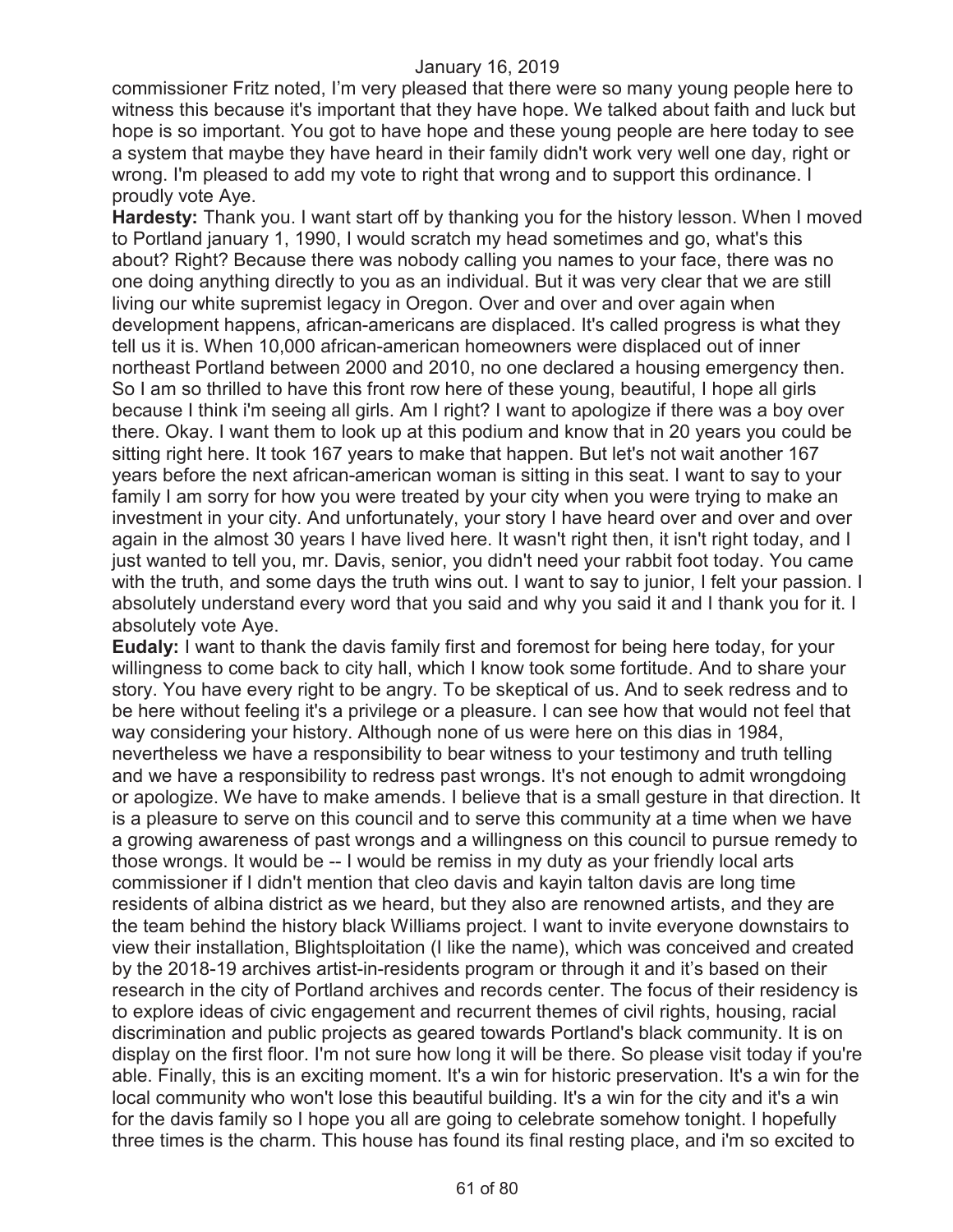see it in its new home, to see its new purpose and its service to the black community. I vote Aye.

**Wheeler:** Sometimes it doesn't pay to go last. [laughter] This is one of those times. I really can't add anything to what my colleagues said except I have to add my voice to commissioner hardesty and apologize on behalf of the city to the way your family was treated. It was wrong. It was an injustice. It was racist. It was mean spirited. And cleo, I actually appreciate the fact that you sort of did the net present value of the lost opportunity to your family. I think you said it was about \$2.5 million. That's a story that is repeated over and over and over again, and in addition to the injustice and the deception and the racism that went into that kind of displacement, which by the way was sanctioned by our city's leaders, both in the public and in the private sector, there were true economic prosperity costs. There were true wealth generation costs that manifest themselves to this day. That's the important lesson for me that we have to remember. This isn't something where we can say, well, it's 2019. We don't do that anymore. This problem doesn't exist anymore. That was back then, back in the day, decades ago. Well, here's the reality. The reality is from an economic perspective what happened decades ago has an impact on the generational wealth of african-americans today in this community. That in turn impacts opportunities around prosperity, job development, education, even health out comes. It all comes back in full circle. You were right to be here and to call it out and speak as commissioner hardesty said, speak truth to power. You have my apology. It's not worth much. **Davis, Jr.:** It's worth it.

**Wheeler:** Actions are worth a lot more. I do not believe that through this action we can actually make up for what happened in the past. I don't actually personally believe that so i'm not going to say it, but I do believe we can pay it forward. I do believe that through our actions and through our leadership and through our commitment we can move in a different direction. You've provided us sort of the perfect symbolic template to do that by having three generations of the family here, having the kids here to be part of this. And at the end of the day i'm going to remember this is one of the most positive things I have be personally had the opportunity to participate in as a member of this city council in over two years. I see this as hugely important and hugely positive. Mr. Davis, senior, I don't know how many times, i'm going to go back and listen to your testimony. But it is many. You gave us a lot to build from, and i'm appreciative of that. I always love it when I come to council and I think I'm going to, I'll just confess this, it's not always thrilling. [laughter] a lot of this stuff we do here is really boilerplate. Down in the weeds. I agree with my colleagues who said --

**Fish:** I thought I talked to you about mumbling under your breath. [laughter] **Wheeler:** On paper this looked like it was going to be another one of those hearings, right, colleagues? Another one of those hearings, but we talked about some really lofty issues here. We heard about hope, which is truly important. We heard about justice, which is truly important. And the part that really hit home with me, mr. Davis, senior, is the conversation about faith. That's something I come back to personally a lot. Because we are in a time where it's actually too easy to question one's faith and the way things are. The way you reconnect with that faith, or that sense of hope or that sense optimism in the future is through attachment to the community. Through being part of something and belonging to something larger. What the black community in Portland experienced was an intentional systematic disconnection and dislocation that also has manifestations for today, but I see this societally as well, and you see peoples' confidence in institutions and even confidence maybe in self, and belief, that special spark of faith under siege. You talked so lovingly about your mother and her experience here in this chamber. It's so disappointing for me to hear those stories. I hear them a lot unfortunately. It's so disappointing for me to hear that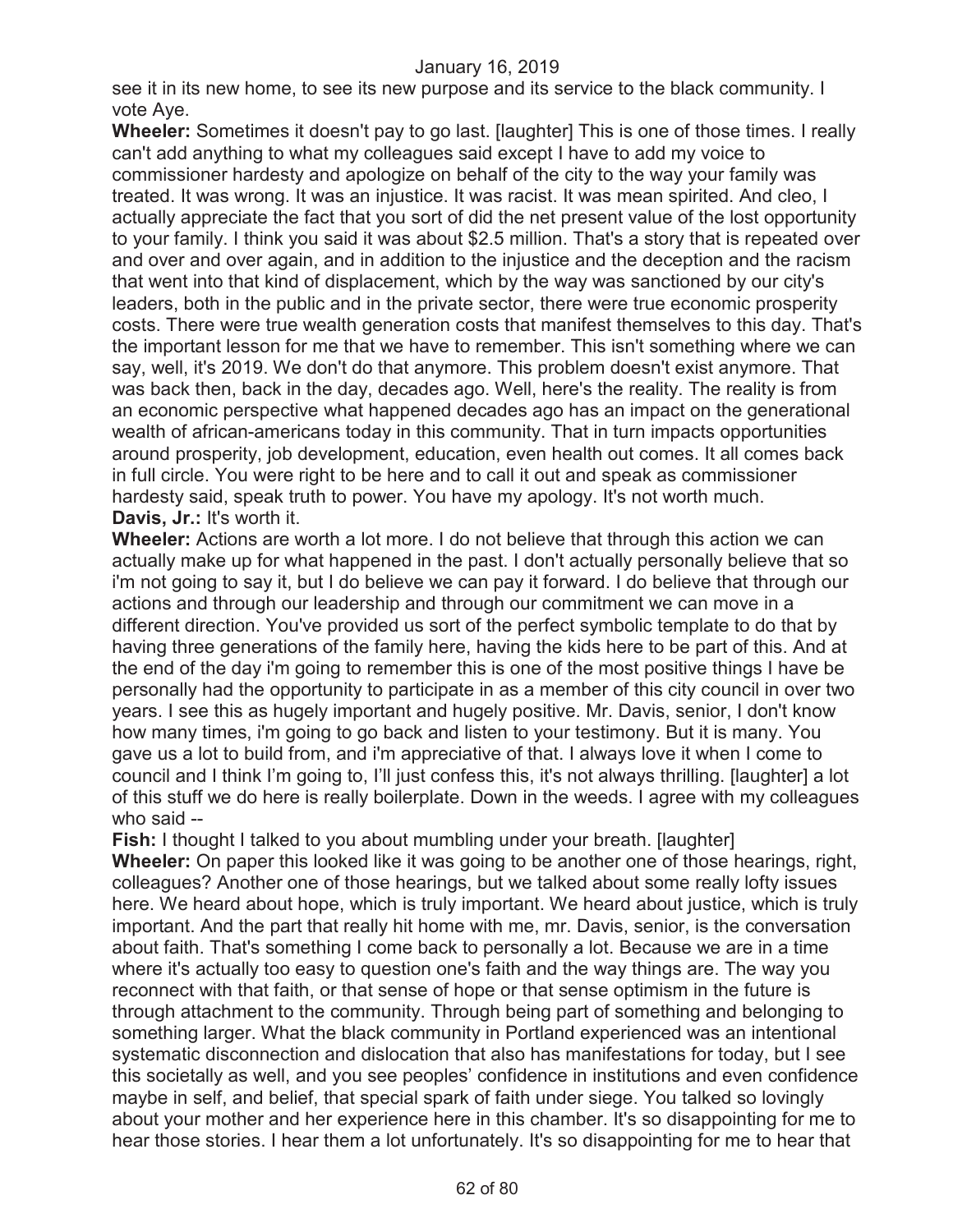story, to think she came here with you, young man, all excited and left ultimately very disappointed to the point where she felt the need to go to the hospital. So i'm really quite pleased that we get to do something bigger here than just support the house move. By the way, thank you to the davises for Kayin and Cleo, for taking the lead on trying to get this going. I would be remiss if I didn't thank karen karlsson and rick michaelson also for their hard work and the bureau's great work. But isn't it ironic that at the end of the day the most meaningful thing we're doing here today isn't moving a house or approving a zoning change. Mr. Davis, we're sending you to speak to your mom, faith having been restored. I vote Aye. [applause] we'll take a break.

# **At 3:29, Council recessed.**

# **At 3:37, Council reconvened.**

**Wheeler:** Thank you. We're now on item 48. **Item 48** 

# **Wheeler:** Commissioner eudaly.

**Eudaly:** Thank you, mayor. Colleagues, this next report is from Portland united against hate which is a grant funded program currently run through the office of community and civic life. Today, we will hear from three panels that consist of program staff, grant recipients and program partners. With that I would like to call up the first panel, kari Koch from the office of community and civic life; rabbi debra kolodny, from as the spirit moves us, and kayse jama, from unite Oregon. Please state your name for the record before you begin your testimony or presentation.

**Kari Koch, Office of Community and Civic Life:** Hello, everyone. My name is kari Koch. I'm with the office of community and civic life and the program coordinator for Portland united against hate. First thank you very much for your ongoing support of this work and this program and for having us here today. As commissioner said we'll have three panels to offer some feedback and reporting on the outcomes of our grants. So first this panel is going to share big picture successes. The second panel will focus on the outcomes of the grants. The third panel will share testimony about how PUAG impacts the work of communities with our partners including speakers from the Portland bureau of transportation and southeast uplift. So let me start by grounding us quickly. Desiree milton, a black woman and associate professor of philosopher at notre dame, wrote a recent article titled why report injustice when being justly treated is unimaginable. In her article she explains if our imagination is full of the ugly ways that authorities interact with people like us, if it's cluttered with doubt and distrust we know we're likely to face then we might be unable to even conceive of doing anything more than disclosing an injustice to a person we trust let alone turning to authority. Furthermore she suggests that expecting black women who have been harassed, assaulted, threatened to report is asking them to do something herculean, to override an overwhelming number of experiences in which they have been doubted, disbelieved, ignored, treated unjustly and told to keep silent. This leaves our imagination blunted and a void where justice should be. Professor milton articulates the experience of many PUAH coalition members and this perspective is one of many that guided our work in this grant. The creation of the pilot hate incident tracking tool that you'll hear about today. The challenge of addressing hate and hate violence is complex and woven to the very social and cultural fabric of our nation. This reality is a call to action for those with influence and resources to work with those most impacted to find sensible solutions. The report today will focus on the outcomes of the grants and puah's work over 18 months and will show that Portland united against hate has taken the task of imagining justice and sensible solutions seriously. As you well know Portland united against hate is a 64-member coalition of community organizations, neighborhood groups and the city of Portland's office of community and civic life with a mission to track, respond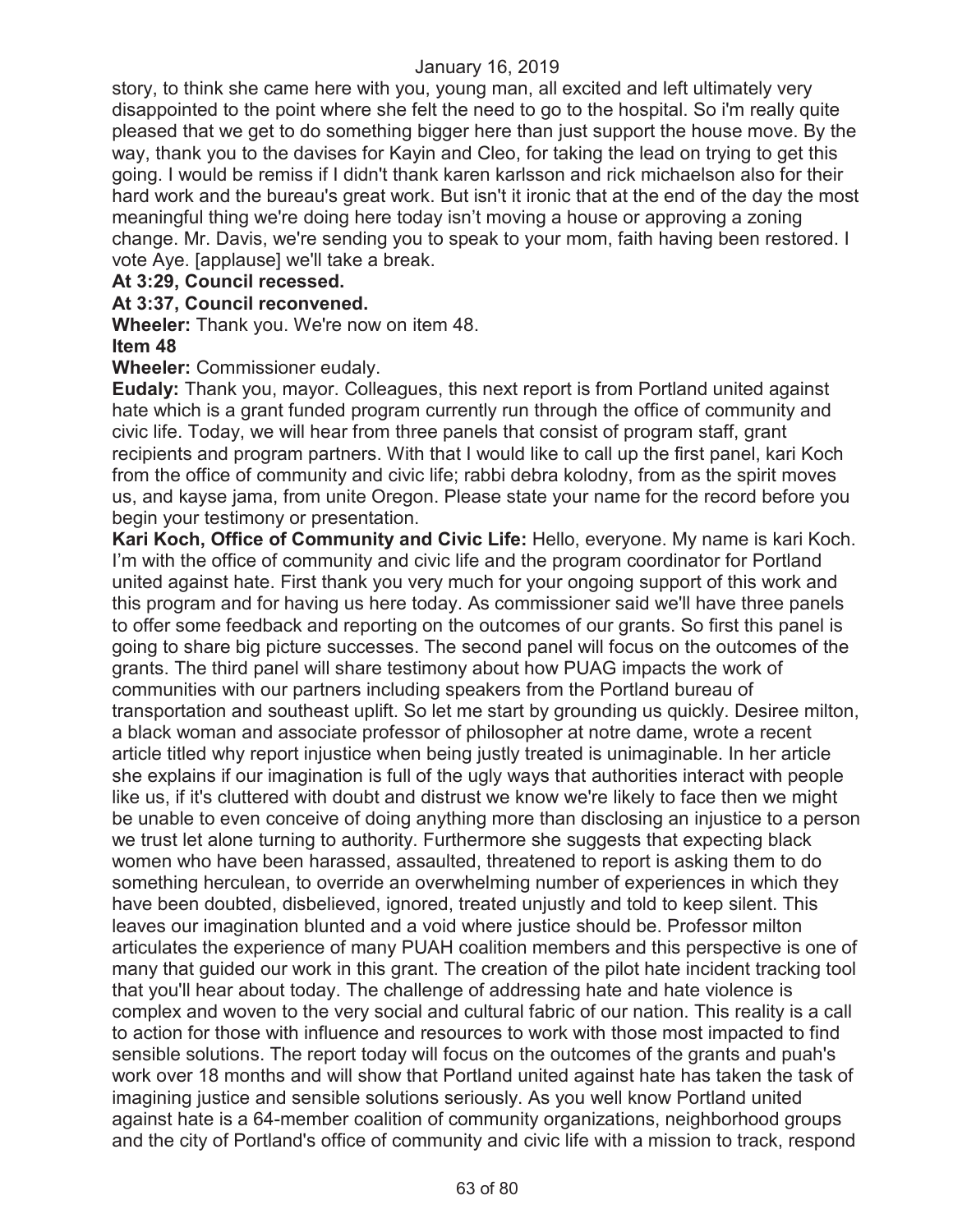to and prevent acts of hate while providing the support that our communities need. In the 2017-18 budget city council set aside \$350,000 in special appropriations funding for competitive grants to do capacity building, training and to pilot a proof of concept data project to demonstrate the feasibility of a community led incident tracking tool with the wrap around support resources built in. 13 grant partners were selected and since july 2017 they have collectively exceeded the goals of their projects. The core outcomes are the pilot of the hate incident tracking tool called report hate pdx. The creation of tools and resources to combat hate, and an increased capacity within communities to respond to, interrupt and be prepared for hate incidents. So we're going to take a second to look at each of these. In september 2018 puah launched report hate pdx, an online and in person tool for tracking hate incidents and providing resources. I'm going to quickly review it and go to the website, but I would encourage you to look at it further and invite us to talk about it with your staff if you would like. There we go. So this is the website. Report hate pdx.com. Using this anyone can report an incident online. There's a reporting feature that takes you to a form. You can also be connected to report in person with one of puah's 13 partner organizations who were grantees. They can act as a support in reporting or in getting access to resources. You can also get a variety of resources through the site. We're intending it to be sort of a one-stop shop for what to do when a hate incident happens. This site is the beta version that was created during the grant cycle. Moving forward you can expect an updated version at the end of january with a few added capabilities and you'll hear from marcus mundy, the executive director of coalition of communities of color who is the lead organization on the project as part of the second panel. During the grant cycle with this very limited release of the web site, over 138 incidents were reported. The puah coalition provided resources and support to many of those people in many communities. One example is a nonprofit reported that a community garden youth volunteer showed a hate oriented hand sign in photo at an event they held. We supported that staff in understanding more about the hand signals of hate groups of thinking through some of the approaches to having conversations with the families, and to connect them with resources for both the family and for the staff of that nonprofit. **Eudaly:** Kari, could you just move the cursor so that -- thank you.

**Koch:** Thank you. Immediately confronting white supremacist action even something that can seem almost small like a hand signal is crucial to creating an environment where that behavior is unacceptable and where diverse communities feel welcome. Front line staff who need this kind of support both in nonprofits but also here in the city. Puah makes those connections and can be that resource. The second outcome was the creation of tools and resources including things like a rapid response tool kit and trauma informed best practices kit among other things. On the second panel shala mosley from poic will talk more about the outcomes and show a video about youth and hate violence that poic made during their grant. You can see some examples of the interrupting hate action cards in english, somali, arabic, spanish. They are also available in chinese and vietnamese. All resources are available on puah's website and also through me if you would like physical versions. The third major outcome was increased capacity within communities to respond to, interrupt and be prepared for hate incidents. Together the grant partners held 152 trainings for more than 2,000 people, did outreach and engagement to almost 10,000 people in 11 language and supported 38 youth in leading anti-hate programming. This kind of capacity building to communities most affected by hate decreases the impact of hate violence. It allows support for those targeted to heal and it promotes prevention. Training is not just people in a room, it's tools, skills and resources to practically equip vulnerable community members. Ezechiel mbabu and salat ibrahim will share their experience with community capacity building and hate incidents also as part of the second panel. The final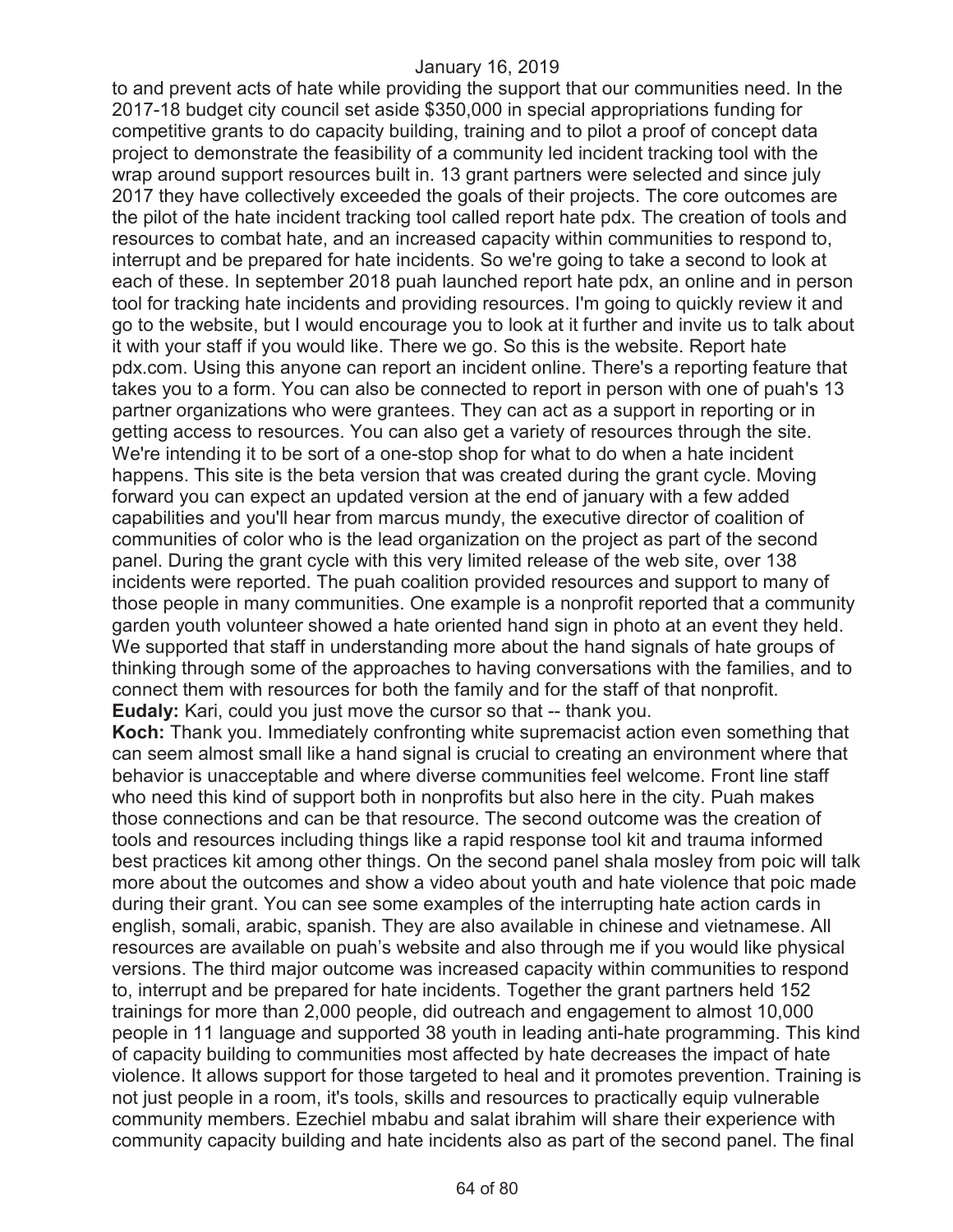element of puah's work that I'll share is the long-term vision. The coalition goals led the initial grant making two years ago, and by mid 2018 the coalition was ready to assess the work and plan next steps. Nearly half the coalition members worked over several months to develop a strategic direction for puah's work. To help answer the question what is puah's role in ending hate violence. The coalition decided that over the next two years they'll focus on community capacity building, rapid response and policy and data work. You can find full details or more details in your packet on page 34 and 35, sort of a summary of the work that we did. These grants help to launch incredible work but the coalition is far from done as this issue is far from over. In the next six months we are going to do a public launch of a Portland report hate pdx including an upgrade of the tool to make it mobile friendly, add multilingual capacity. We're going to do an expansion on that capacity building work that we do. More trainings, more outreach and deeper community engagement work training people to be de-escalators on public transit, working with those targeted by hate, doing some upstream thinking with faith leaders in the community and supporting more youth to be leaders, only to name a few items. This is the work of Portland united against hate and out comes of the recent grant cycle. The rest of the speakers today will speak to more about this in their experiences. Before we bring more people up, though, I would like to introduce kayse jama, executive director of unite Oregon. Unite Oregon and a key partner in the puah coalition. Unit Oregon is in the middle of, has organized a crucial listening tour around the state with attorney general ellen rosenblum and kayse will speak to some of the strengths of our partnership in this national moment. But first rabbi debra kolodny, founder of as the spirit moves us, an active member on puah's advocacy team, which I'm sure you're all very familiar with, and a steering committee member at puah. Thank you again for all of this and I'll leave it at that. **Rabbi Debra Kolodny:** As Kari said, I'm Rabbi Debra Kolodny from As the spirit moves us and I think you for the opportunity to speak with all of you today. I was really struck that there seems to be a theme this afternoon of restoring faith and which is impossible to do without taking concrete operational action. I really think that a huge part of the work puah has been doing is restoring faith in this community and in the city and in the community organizations that serve those who want this to be a safe and livable place. It has been a trying and at times devastating two years. We all know that the 2016 presidential election unleashed a horrifying stream of hate in this country. I remember the first office of neighborhood involvement budget advisory committee meeting after that election and commissioner Fritz, I know you do too. We were going about business as usual and I said something like, I would like to know how much federal funding the city might lose for maintaining our sanctuary status because I want to see a plan to replace every dollar so there's no question that Portland is safe for immigrants. And the entire conversation shifted. A group of community facing organizations who had been meeting shared how much more support their constituents needed because of the dramatic uptick in hate incidents. That group expanded after that meeting and the Portland united against hate coalition was born. We have been working for over two years to compassionately and effectively serve those targeted by hate to train people in their rights and on how to deescalate situations before they become violent and to create an accessible trauma informed data collection system so the information that supports our policy decisions is exponentially more accurate than the fbi or ppb's statistics. The partnership we have created between community organizations who bring trust with their constituents and long term relationships and expertise and proven track record of success and the city which has a vested interest in safe and livable communities of belonging has not only increased safety already it has brought us to the moment where we can soon bring forward real solutions to the epidemic of hate. With the full-fledged launch of our report hate pdx data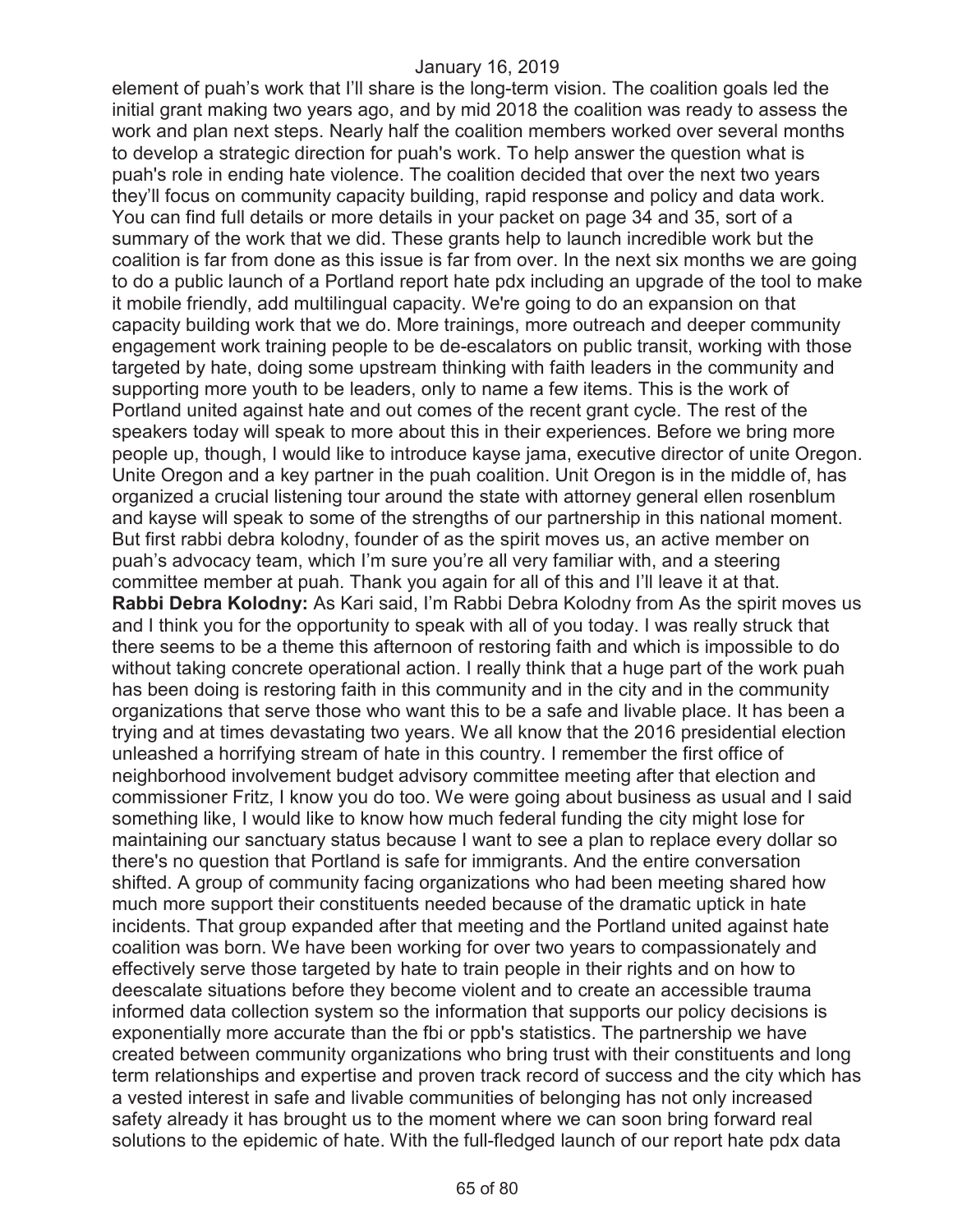tracking tool in a few weeks which has already provided information on 138 incidents in about the same time frame that the ppb has handled only 18 hate crimes, we'll be able to see which communities are most targeted, who the perpetrators are, and what tactics they are using. This can not only give direction to law enforcement but more importantly it can show us which communities most urgently need transformational interventions to end hate from taking root and which communities need the most safety and social support work not to mention culturally and trauma informed therapeutic care. And we're just getting started. I would like to share a prediction. Our work is far from over. As long as the current federal administration is in office hate will continue to escalate. People will feel increasingly emboldened to translate national rhetoric to local violence. Data supports this view. The fbi, which has a huge underreporting problem, found 2017 the third most hateful year since it began collecting statistics in 1992. Observers of this crisis agree it will last until at least two or three years after the current administration is out of office because replacing the elected haters in our federal government will trigger a backlash that is swift and fierce. Here in Oregon we have a particularly virulent brew of what I call domestic terrorism concocted from a perfect storm of racism and anti-indigenousness embedded into the founding of our state. We have seen almost two centuries of white nationalist organizing and an unfortunate failure of law enforcement to end their reign of terror. Portland's challenge is unique and our solutions must tap into every resource we have which is exactly what the puah coalition brings. Without ongoing support from both the community and the city, with ongoing support of both the community and the city we can permanently person the tide. Together we can. Today you'll hear about the incredible work of a diverse coalition working to do what some might consider impossible, on a shoestring budget we have accomplished so much in such a short time. Tangible out comes that we can all be proud of and community building that holds the city together. Together we can keep going. Together we will keep going. Puah's members share with the city a moral imperative to continue this effort. We're grateful for our partnership to all the commissioners for showing up against hate and specifically to commissioner eudaly's unflagging leadership, to commissioner Fritz for helping us launch, to commissioner hardesty in partnering to provide interrupting hate workshops to the Portland naacp chapter, to the mayor for your past and we hope future willingness to include funding and special appropriations. We urge the city to eagerly invest in our long term success by funding this work for years to come. Thank you.

**Kayse Jama:** Good afternoon, mayor wheeler and commissioner hardesty, congratulations for your victory. I did not say that in public. So thank you for your leadership. Thank you, commissioner Fritz and commissioner eudaly. My name is kayse jama, I'm director of unite Oregon. I want to thank you all and the mayor for your investment and support for the Portland united against hate coalition. Unite Oregon is a proud member of this coalition and we've been working collaboratively for the last few years in order to erase the hate issues and hate crimes in our city. Our community feels impact for your support and your leadership. In this volatile climate we're facing a national emergency. Our hope, our government should declare a national emergency on hate crimes and hate incidents other than, national, instead of shutting down our government. I want to share with you a few incidents that are personally impactful to me. Overnight september 2017, two adult males came to campus on menlo park elementary school and spray-painted racist slurs on the exterior walls and doors of the building, as well as setting a fire to an external port-a-potty. That's where my two children go to school. On october 2, 2017, two adult males, later identified as the same individuals who attacked the Menlo park, spray-painted racist slurs on the exterior walls on the grounds of the three more david douglas elementary schools. Ventura park, mill park, and lincoln park. On december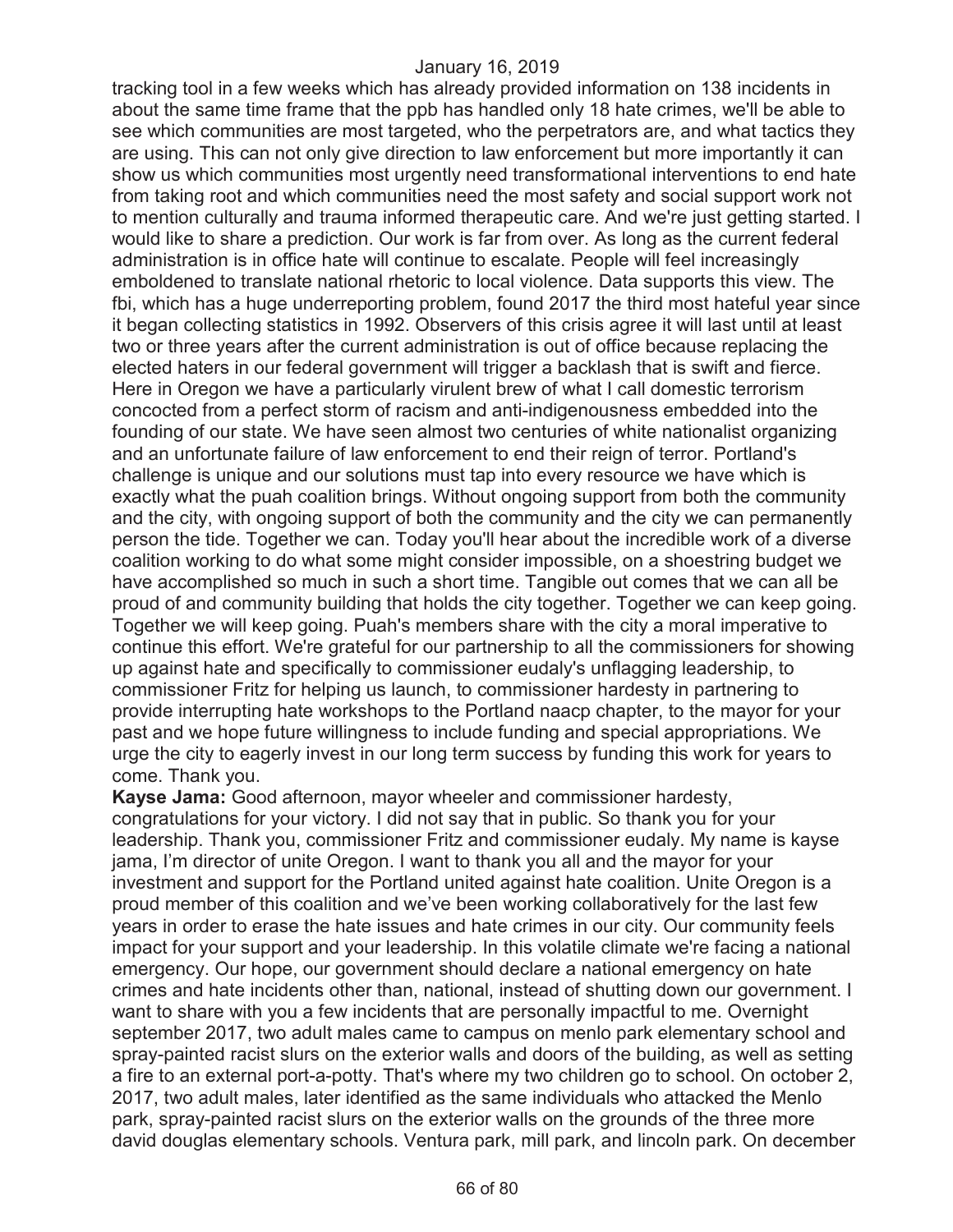3, 2017 racist graffiti and slurs were found spray-painted on exteriors walls on Alice Ott middle school. Suspect was not identified. In 2016, 19-year-old kamel malik bruce, jr., was run over and killed by two white supremacists, known white supremacists. How many of us know his name? How many of us remember his history and how he died? That's about five minutes away from my home. Unite Oregon has been working on hate crimes and hate issues for a while. I myself am a member of the task force created by the attorney general, and recently we held two listening sessions statewide, one in Portland, one in medford, Oregon. Both were packed. Both at the time we slotted was overrun because there were so many stories to be sharing. This is a time for our community to come together. The pain and the suffering that the community are underreported. As statistics indicate in 2017, 17% of national data hate crimes increased. That's underreporting. I can tell you in my own office we closed the doors of our office because people walked in and started threatening our own offices. We had to create a safety plan. That safety plan included shutting and locking the doors, and if you have to come to our office you have to call. That's what we're dealing with. My own staff member, as she was driving was targeted while on powell boulevard. One of the clear indications that these histories are telling us is sometimes community members are so terrified that they do not report the appropriate people in this community. In conclusion, i'm not telling you anything you don't know already. What I would like to ask you is to continue to support puah coalition and the work that they have been engaged in. We are in crossroads in this country, this community, this state. What we do, the actions we take will determine what kind of community we want to be and how we want to preserve our dignity and justice for all. Thank you so much.

#### **Wheeler:** Thank you. [applause]

Eudaly: Thank you everyone. Our second panel is on grant reporting, marcus mundy, from coalition of communities of color, shala mosley from Portland opportunity industrialization center or poic, ezechiel mbabu from lutheran community services northwest and salat ibrahim from african youth community organization. Please come to the -- well, my staff has decided this is called the testimony table, but i'm convinced there's a more official name for it. If anyone can figure it out, I will buy you a cup of coffee.

**Wheeler:** Where is Karla when we need her? She would know the answer to this question. **Eudaly:** Welcome, everyone. Please state your name for the record before beginning your piece of the presentation.

**Marcus Mundy:** My name is marcus mundy. I'm with the coalition of communities of color. It's a pleasure to be presenting before you again, commissioners, and you, commissioner, for the first time. Thank you for welcoming us, thank you for lending us your civic life bureau. They have been great partners in this work and they are a joy to work with and very supportive. So you all should know that as well. I'm here to talk about only five slides or so for me. About the reporting hate pdx.com goals. We're going to be documenting what's happening in our communities, the goals of report hate, providing resources and support from culturally specific communities within the tracking tool, and we collect relevant data for informed decision making and policy. Report hate pdx.com, some of the features, we have a community vetted survey instrument and this was formed in partnership with all of our members but also the coalition of communities of color has a research justice institute, so a community vetted survey instrument is important because it relies on the community to participate, to give feedback, to help develop the tool that is used. One thing that we always say is that we are the best arbiters of our own lived experiences, our own lived experiences and so this tool reflects that. Everybody who was part of this process contributed. This tool captures various types of incidents, reports various types of perpetrators and it provides a very safe platform and safety you'll hear thematically throughout. There's multiple avenues to report these hate crimes and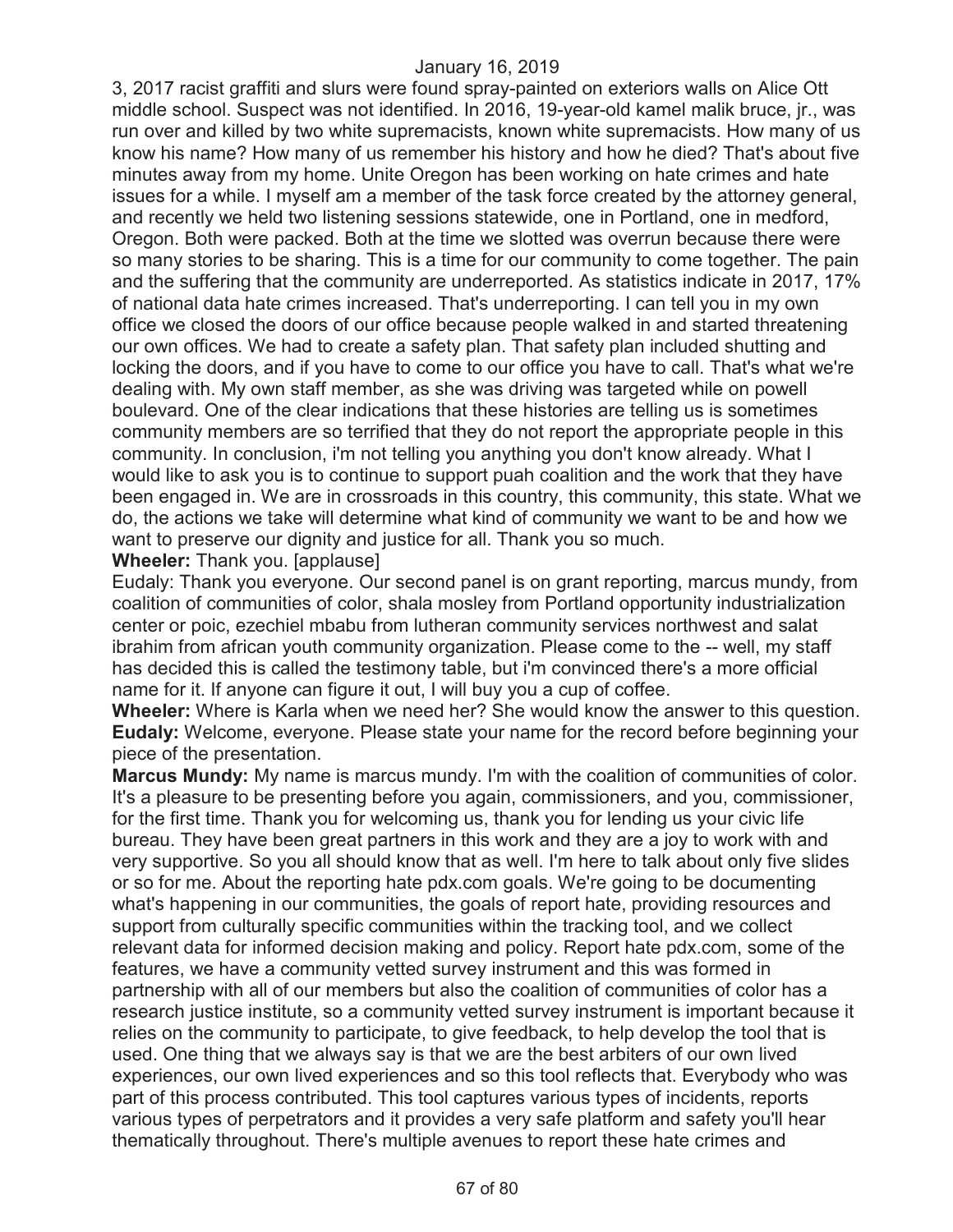incidents right when the tool goes live, it will have an anonymous online component to it so people feel safe reporting and it will continue to have what we had in our pilot project, which is trusted community organizations and leaders that they can report that information to. People have to feel comfortable reporting the information they do and this tool was built with that in mind. There's a resource guide index by the type of services and geography. One thing you should know about how they report and where it is, where it is it's happening in every quadrant of the city. We have had reports from northwest, northeast, southwest, southeast, and north Portland that were part of this 138 incidents that you'll hear about, **in** addition to which -- in some of your -- in some of your -- on this slide here, 138 incidents from june to november of 2018, but the bulk of those incidents, 98% occurred just in the last 3 months of 2018. We had a couple incidents prior to that that were reported as part of this but these numbers here are very illustrative -- you can see the numbers, 33% involved discrimination, unfair treatment, 22% harassment so you know those numbers but there's a lot more numbers that are in the detailed reports that you - - that you all have received. 54% of the people that reported were our latinx brothers and sisters. 13% of the people that reported were black or african immigrants that reported and neither one of those is reflective of our proportion of people in the city so it's disproportionately affecting certain zones of people in the city. In addition to which, not only is it all over the city. Every type of incident was reported. There's a term we use called perceived discrimination or how it's reported so a lot of these aren't necessarily crimes that people can be prosecuted for but they let you know directionally what's happening in your city, so there are a lot of incidents that need to be reported that need to be clarified even though we're not going to have criminal referrals as a result of that. Again, any only tool must have a trusted organizational interface or know that even if it's anonymized and people can report from where they are that it is a safe tool to report. These tools take a long time to integrate and train and let our community know they exist but we're taking that time and with the city's continued funding -- because I would -- I would offer that we are appreciative of the initial grant but we hope that the grant-funding continues. We combine the tool with education and outreach and not only does this increase the use of the tool but validates the experiences of harm. You all know from your own experiences -- just like the census is underreported, just like incidents of sexual violence to women and others is unreported. The people who are affected the most by these hate crimes are generally those who least report and there's a whole slew of reasons for that but that's why this tool and this coalition is so important to making sure that we don't forget that. Again, the power of this tool is the broad definition of hate incident. It doesn't mean that it's a crime but it's a hate incident. It can be chronicled and you 4, 5 -- you policymakers can advocate for and make policies that even if they don't make something a crime, they can make sure that it's a better climate for all of us to live in Portland. Some logistics our launch is january 31st. The platform will be available at that time in english and spanish we hope later on to be available in other languages. We will continue to grow, strengthen and make it mobileready for the public and we're going to continue our communications to increase the use of the platform. Again, we had 136 incidents reported in 3 months and that was with limited distribution using just our community partners. It wasn't as widespread as this new offering is going to. And so I would expect, you know -- not hope but I would expect that we'll see a lot of activity when it first rolls out and I would hope that we have a lot of support from the city as it does roll out.

**Wheeler:** Marcus, can I ask you a couple of questions.

**Mundy:** Yes, sir.

**Wheeler:** And I don't mean to put you on the spot but there's a thorny issue here that I want to discuss and see how we can close a gap. In the previous testimony it was made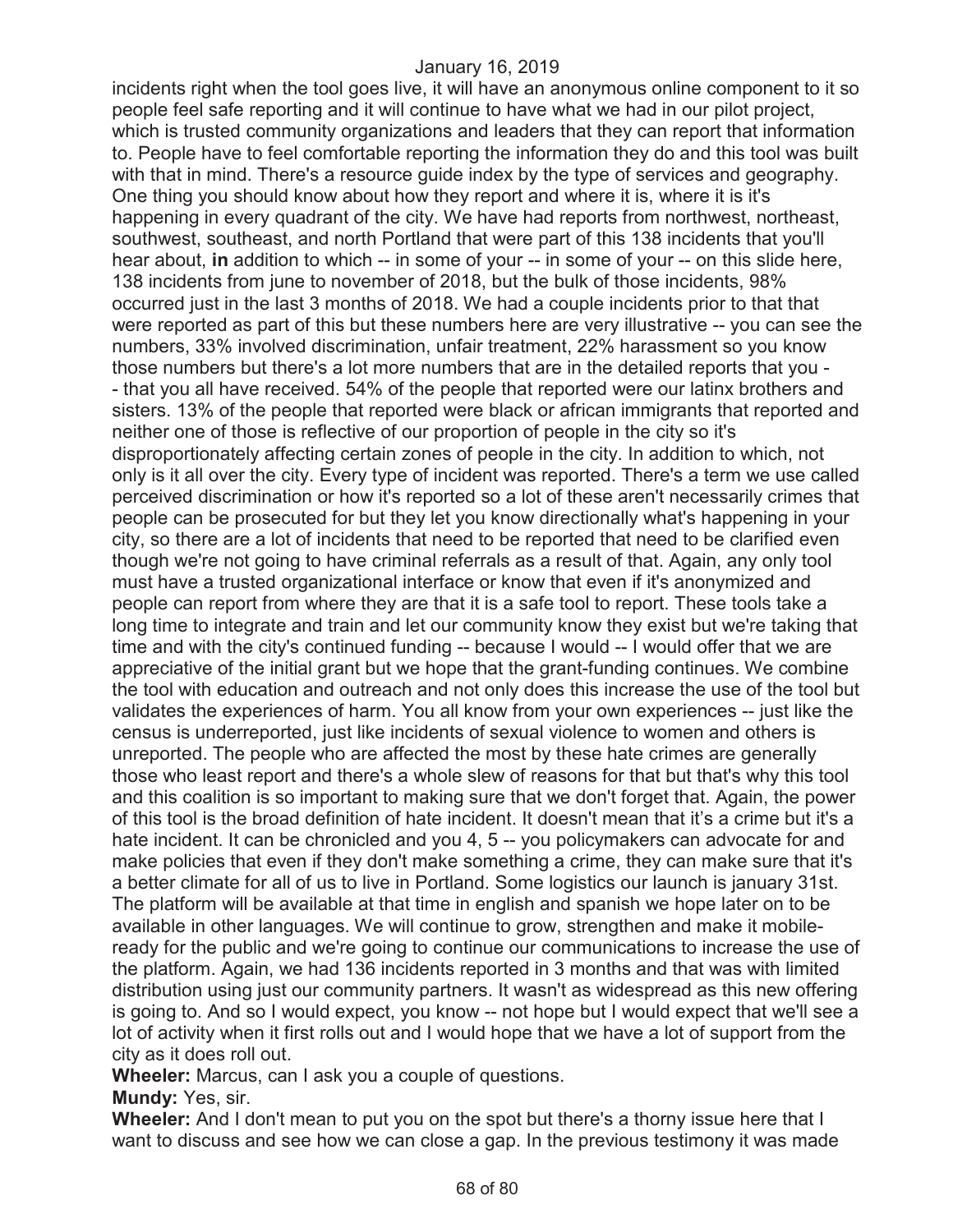clear and it's made clearer in the report that there are a number of people particularly people of color, recent immigrants to the community who are reluctant to report to the police bureau for a variety of reasons. People have different perceptions of the police bureau and some people just do not feel comfortable so part of my broader agenda of public safety is to increase the trust between the public and the police bureau that serves that public and that, of course, requires recruiting people from the community. It requires training. It requires setting expectations. It requires accountability and holding people to those expectations but I think we all acknowledge that is a cultural shift and it takes some time. So we sort of have that arena. Over here we have this tool that could potentially collect data and it sounds like you're talking about -- it goes beyond what is technically the definition of a hate crime. First of all, do I have that correct?

**Mundy:** That's correct.

**Wheeler:** All right. So I guess I have sort of two broad questions. Question number 1 is, rather than creating a -- since we're still all the city here and our resources are limited, rather than creating two completely separate and potentially duplicative systems over the long term, how do we bring these two things together? The trust-building, the communications, the training, the accountability, the expectations and the tool you're trying to create on one hand, in terms of using that resource and the flip side of that question is, if there are people who -- for whatever reason don't feel comfortable reporting to the police but they report to you, how does that crime ever get addressed? How does it become adjudicated? Who does it? How does the data end up with the police bureau where that data is then reported to us as a city council? How do we bring these pieces together given that there is this current lack of trust.

**Mundy:** I'm a imperfect vessel to answer that question but I have some -- I have some immediate responses and then you can check with -- what your own team on occl and some smarter people on these panels, but on the question about how do we make one system and come together? My answer there would be gradually just because these systems are built and this whole process was built that they could come to trusted community partners. That's where they're comfortable -- I believe it still would have to start there and then of course we would work with ppb and the city and other people to try to morph into one system. As far as the reporting -- and, again, people can tell me if i'm wrong, but -- as far as the reporting part of it, when they go to trusted partners, they can reveal as much or as little so some of our trusted partners keep in their vault -- you know the name of the person who reported -- the information of the incident, the date, the time - - they have all that information. When -- when it goes into the database, it is anonymized and de-identified, however, if the police really do want to get involved with an investigation to remediate something they can come back to the trusted organization who can then reach out to the individual and say this time they want to act. Are you willing to have them contact you? There's conduits for that to happen.

**Wheeler:** So there is currently opportunities?

**Mundy:** Right. Now some people will absolutely never put their name when they do it online from their own computer or the library, whatever -- you won't be able to track that person, but for those that come into the organizations that they trust and know they're information won't be inordinately shared, then they have a way to go back to the organization who can then go back to that person so there are conduits that exist. **Wheeler:** That's a thorough answer. I want to make sure there's no grounds for misunderstanding. If somebody believes if they go on to the system and they log in and they do share information and it is a hate crime, there's no chance for them to be misunderstand that they just reported a hate crime when, in fact, there may never be a closed loop to the police bureau at all; right?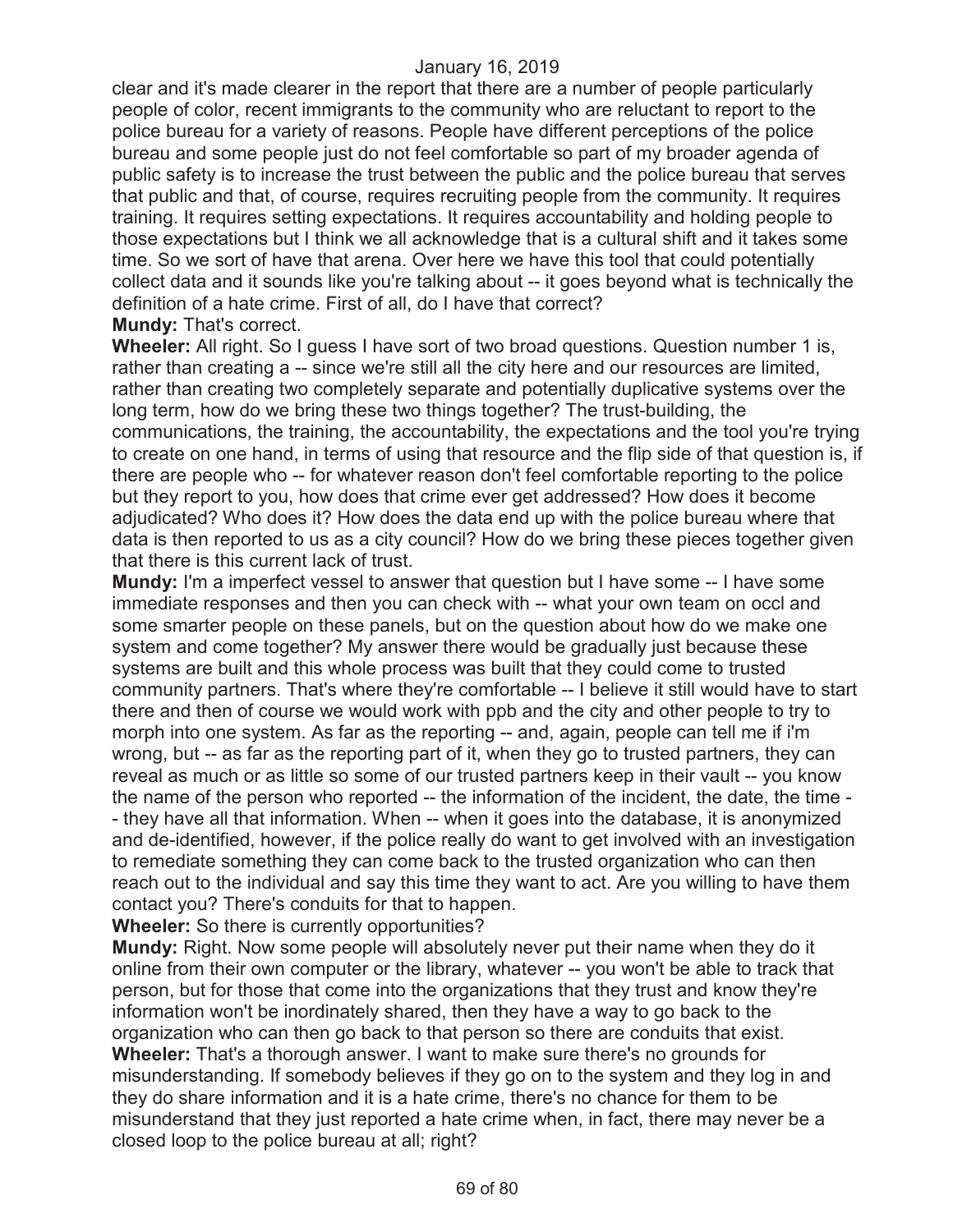**Mundy:** That is true, but I hope and what I think I've heard from some of the people again who have been longer involved in this than I have – is that the data will be regularly and readily published and so even people who submitted things anonymously, they'll be able to see their number -- their data captured in the numbers and if they feel as of get more comfortable that thinks are moving in the process, they can come back and let one of their trusted community members know that, yes, I was the one that reported this. I am now ready to elevate it. I see they're starting to address some issues of community and, again - - these hate crimes span gender, religion, ethnicity and sexual orientation. We've had the whole gambit reported just in that little 3 month period.

**Wheeler:** And the value i'm trying to get to here -- and I appreciate what you're doing in the and the data collection, I think it is critically important so I want to be very clear. I strongly support it.

### **Munday:** Thank you.

**Wheeler**: We've had testimony as recently as even this morning where people believe they have said something or reported something or made contact with the appropriate authorities and it doesn't get acted on because actually they haven't made contact with the appropriate authorities and so I just want to make sure that at every step possible we make it really, really clear that if people expect a follow-up particularly from the police bureau, there has to be direct contact with the bureau and I realize some people aren't comfortable with that and that is certainly their decision to make but I don't want the opposite to happen where somebody steps forward and think that the police are going to respond and then they never do because then that even further erodes public trust. **Mundy:** I'm fairly certain that particularly for the participants in the program, the community organizations and you have the list, they have been trained -- they make it very clear to people, we can -- we can take your name and report it or we can take it anonymously even though they're taking it -- reporting it anonymously, they still take the name they have the contact information so people do have an opportunity to come back around. **Wheeler:** Excellent. I appreciate it. Thank you for your responsiveness.

**Eudaly:** I'd just like to add, I absolutely share the concern of the mayor. I think these processes are daunting in the best case scenario but for someone who is traumatized and stressed out and not knowing where to turn, I think it could -- I haven't been walked through this process myself, perhaps I should. We could do a mock walk-through. I want to ensure that there's no confusion about what the end result is, but also just highlight the value of capturing these hateful incidents that don't rise to the criminal level because it gives us is fuller picture of the true climate in the community, which is not good for a lot of our community members. And I also think we need to get clear about what constitutes a crime because something -- maybe a hateful incident -- may not be a hate crime but if someone is being menaced and feels that they're under threat of violence, that is a crime, so I think it's really important that we and the bureau understand these distinctions 'cause anecdotally I have heard stories about people being threatened, having their, you know - - violence threatened against them in the larger context of a hateful incident and being told that's not a hate crime. There's nothing we can -- we can do.

**Mundy**: And I think that very thing I think lends itself to what the mayor said about how can we continue to work together as community and the city and your police bureau and that. You can help us with those clarifications, you can help us help the community we outreach to. My over-limit presentation -- thank you very much is over but what I will just say and you all, commissioners, should know this that our group commends you for this effort. There are not a lot of cities doing this working, having these conversations at the city council level so you don't always hear it but you should hear that the community supports this effort and they appreciate you commissioners making this happen.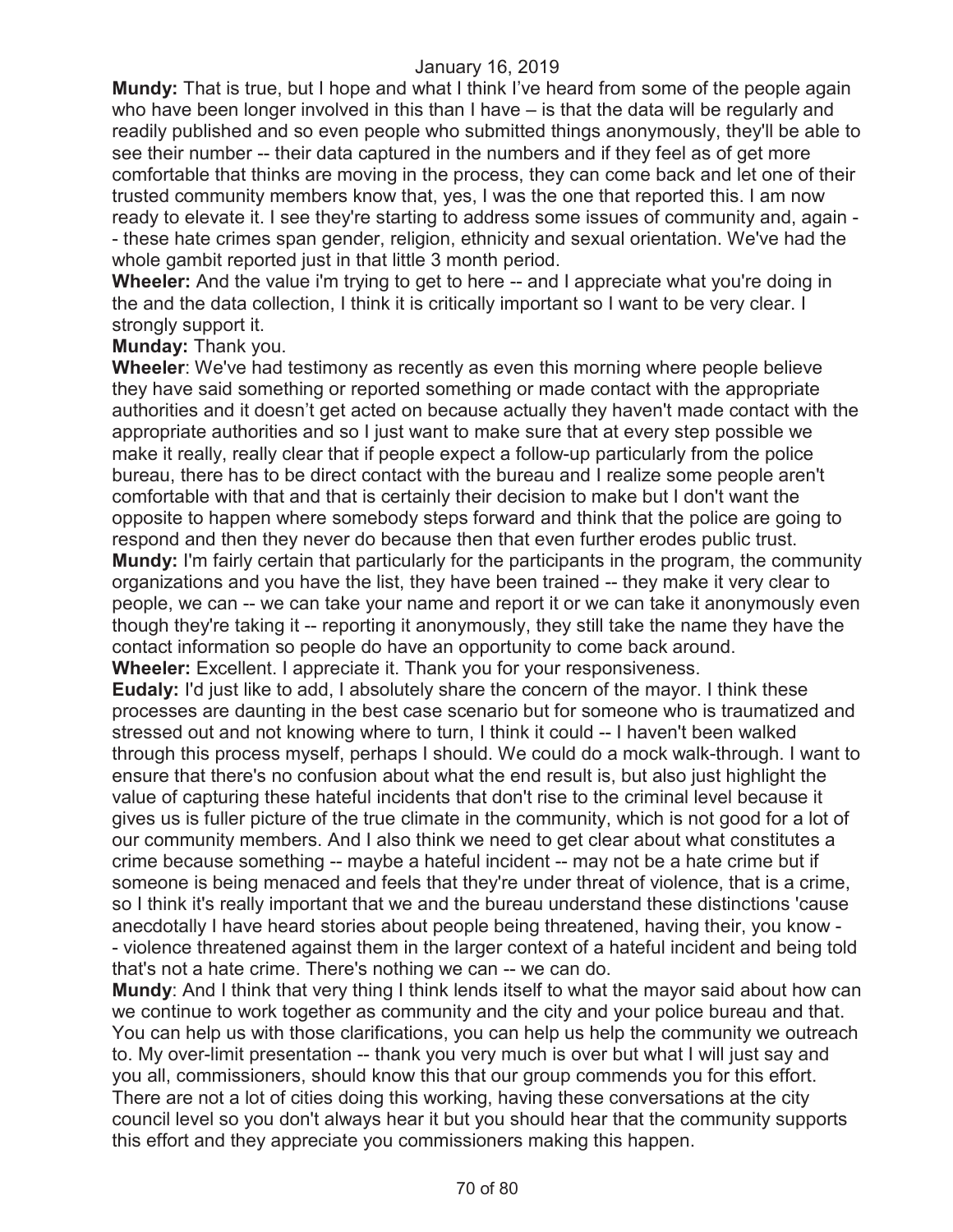**Eudaly:** Thank you.

**Wheeler:** Commissioner hardesty? Yes, please.

**Hardesty:** I think this might be more of a question for you, mayor. It's my understanding that Portland police does not investigate hate crimes. That the fbi, in fact, is the law enforcement agency that investigates hate crimes so I was a bit confused by your statement.

**Wheeler:** Yeah, it was really the front door in. People typically will call the Portland police. They'll call -- they'll actually call your bureau first, the bureau for emergency communications. That will be shuttled to the police bureau and then to the fbi. **Hardesty:** Thank you.

**Wheeler:** That's my understanding.

**Hardesty:** Yeah, my understanding is that Portland police actually just says we don't investigate hate crimes. You have to contact the fbi, so I would be surprised if they did anything around hate crimes.

**Mundy:** That's good to know. I am done.

**Shala Mosley:** Good afternoon, my name is shala mosley. Thank you,

commissioner eudaly, commissioner Fritz, commissioner hardesty and mayor mr. Wheeler. Thank you for the opportunity to speak to you guys today. I'm a paraparent mentor with community healing initiative. I've been involved with the poic community healing initiative for three years. The program assists having families with youth involved in the juvenile justice system. The organization has been in the community for over 30 years. I am grateful that I have been provided my family -- that they have provided my family with guidance and support while my son Mykel entered the juvenile justice system. I am now a paraparent mentor who assist with other parents who are experiencing what i've gone through. On may 11 just let 2018 my son and 3 of his friends were visiting the vancouver mall. They noticed a truck with the confederate flag and the image of donald trump in the middle. They began to engage the occupants who responded by exiting the truck and chasing them. My son was caught by one of the men who was found to be a member of the proud boy a local white supremacist group. He was assaulted by this individual. To add insult to injury vancouver mall security apprehended my son as an aggressor. He was locked up for something he did not initiate. Based on this experience he has experienced trauma and is struggling to the terms -- struggling of coming to the terms with the incident. With the support puah, puic can provide education of hate reporting and outreach for the african-american community. With our outreach materials phone lines, brochures, contact card, website and social media campaign and video, we can reach out to many more community members on what a hate crime is and how to report it. Thank you today for your time.

**Wheeler:** Thank you. And so could I just ask maybe sort of as a follow-up to the question - - what is your advice to people if they're a victim of a hate crime what do you recommend that they do.

**Mosley:** I recommend they support it to someone that they trust so that way we can go about trying to figure out if it's actually a hate crime or if it's just a gesture and then go from there.

**Wheeler:** Okay. Thank you.

**Mosley:** Thank you.

**Wheeler:** Commissioner hardesty.

**Hardesty:** Thank you i'm curious. What was the outcome for your son.

**Mosley:** They charged him and after we showed them the videos and stuff, they end up dropping it.

**Hardesty:** Excellent.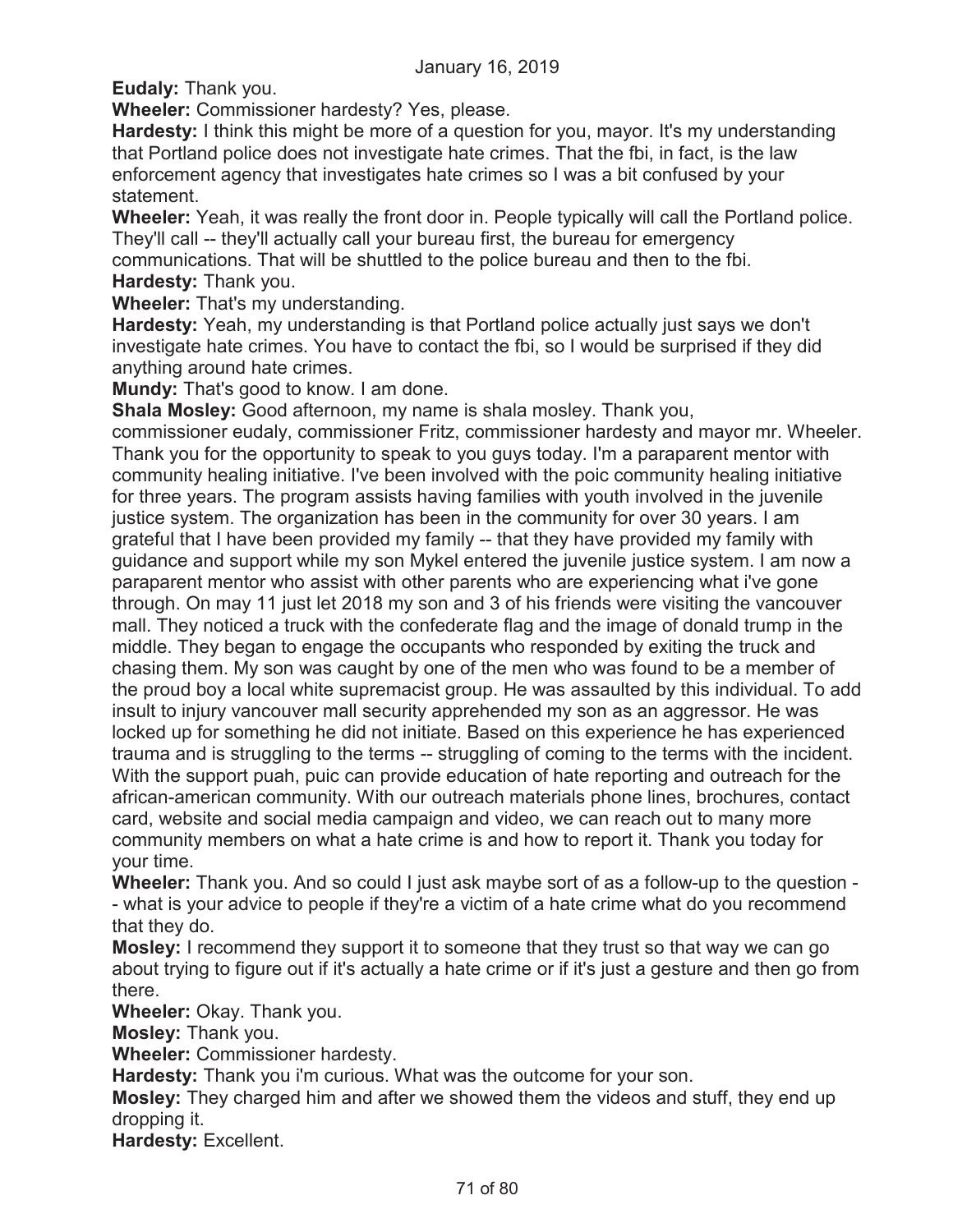**Mosley:** Thank you.

**Mundy:** And I think i'm supposed to play you a video right now.

# **[Video played]**

\*\*\*\*\*: Hate crimes for african-americans are underreported because as we say black lives matter, they don't. To the folks that are committing the crimes and folks in power that can make a difference.

**\*\*\*\*\*:** Just people being biased.

\*\*\*\*\*: Growing up there's been a lot of experience dealing with more racial slurs.

**\*\*\*\*\*:** For late '80s when a young ethiopian gentleman was coming home from work and he was beaten to death by a group of white skinheads.

\*\*\*\*\*: One of the perpetrators of the crime happened to be on my football team in high school. I started to notice the cats he was hanging out with and then eventually sometime later he was convicted for the murder in southeast Portland.

\*\*\*\*\*: So-called routine stop turned into an incident where I don't get to see my children. **\*\*\*\*\*:** All this stuff that i've gone through is not okay, and all this time i've been thinking it's my fault or I could have done something.

**\*\*\*\*\*:** I know my son is traumatized. He doesn't want to say it. He's 18 right now. He doesn't want to say or admit it or don't even know what he's feeling but he's like it's over with. I don't want to talk about it. I don't care. I'm done with it. Leave it alone.

\*\*\*\*\*: And generally young people will lose some part of their personhood and some part of their dignity and self-respect because they're engaging or having to engage in someone else's hate.

\*\*\*\*\*: And unfortunately that level of trauma comes out and manifests itself in sometimes a very destructive ways.

\*\*\*\*\*: There are microaggressions now, it happens is often so it makes you think did this happen, am I sensitive, am I crazy. It makes us question who we are because it's part of america's dna.

\*\*\*\*\*: But in the end, we're still dealing with hate crime.

**\*\*\*\*\*:** Nationally, hate crimes are on the rise and there is data to support that.

\*\*\*\*\*: From my perspective I see a spike in hate crimes. Good news is that there's a lot more attention and trying to combat hate crimes.

\*\*\*\*\*: Trying to understand it has to be something deeper besides what the action is but it has to be something causing the action.

\*\*\*\*\*: If any crime is perpetrated against you, if somebody does something to you and they do it and let you know they've done it because of what you looks like, because of how you speak, because of where they think where you're from, because of a perceived physical ability or disability because of the language you speak and because of religious or symbolic wear that you have on that's a hate crime. And I found that people don't report because they don't believe anything will be done about it.

\*\*\*\*\*: A lot of times we just accept the fact that that's just the way it is.

\*\*\*\*\*: I think people are scared that we don't have a voice and so that's maybe why we don't speak up about the little things and that's why things like what happened at hollywood max station became so devastating.

\*\*\*\*\*: If you witness a hate crime I think it's still your responsibility to report it. To report what you've seen.

\*\*\*\*\*: I still have conversations with people and they relay a story and my question is, did you report it?

\*\*\*\*\*: If it goes unreported, our society considers it as not happening.

\*\*\*\*\*: If you don't report it, then there's no learning from the experience.

**\*\*\*\*\*:** So what do you do if you need to report a hate crime?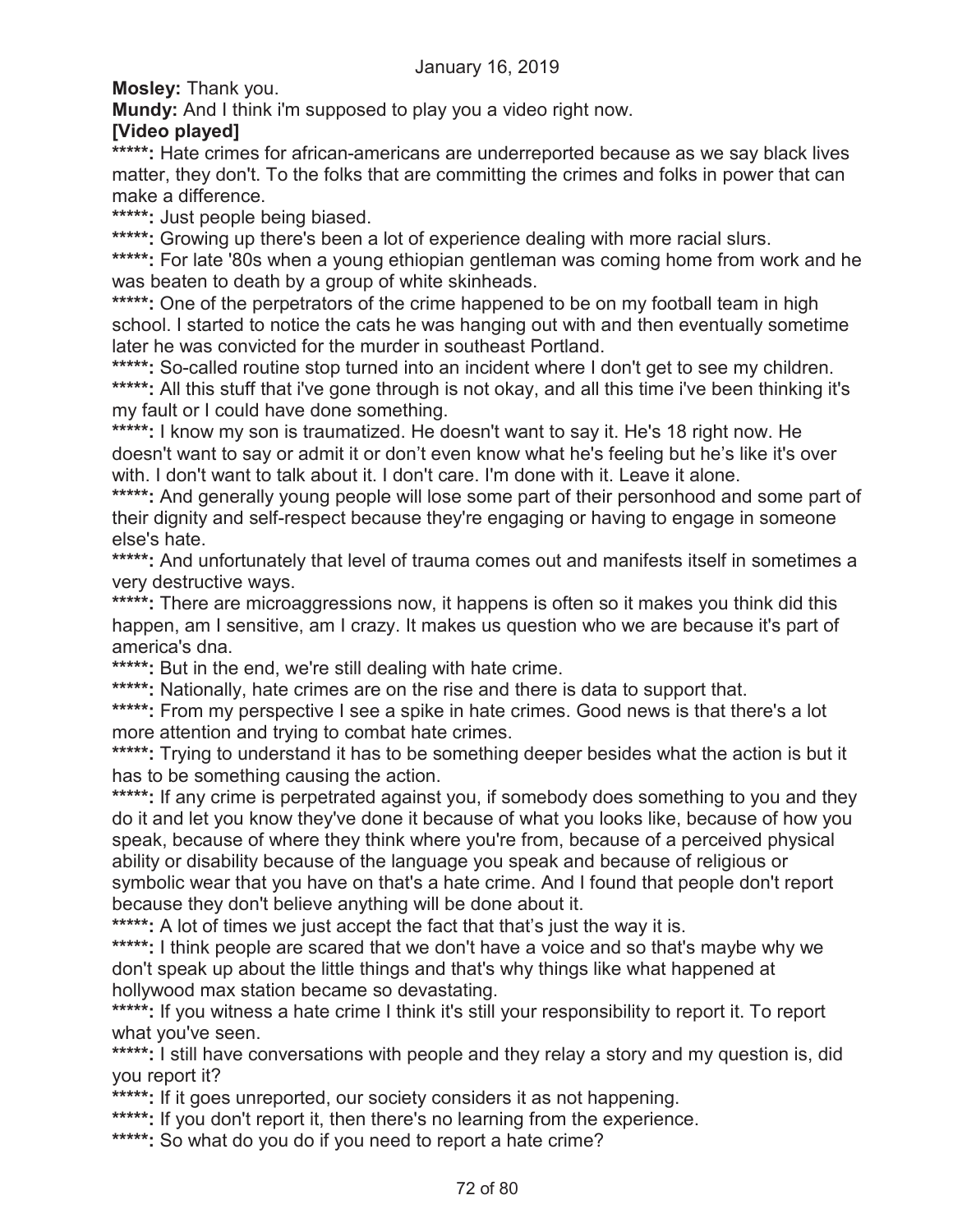\*\*\*\*\*: First thing you can do is document to the best of your ability what you saw happen, where we're you at? What facts you know and get those things down.

**\*\*\*\*\*:** One thing you can do is contact our support line parent hotline at 971-352-6822. \*\*\*\*\*: You could report it and we can work with it but if we don't name it, we can't change it. \*\*\*\*\*: And we should speak up on what we see in front of us. Whether that's someone being watched at a grocery store just because of the color of their skin or that's someone being called out because they're wearing a hejab on the max.

\*\*\*\*\*: I think that's probably the biggest hurdle is some people believe it's really not a problem. And therein lies, you know, we can't move forward until we accept it, in fact, there's a problem.

\*\*\*\*\*: So by reporting it either on a hotline or through the city of Portland it's very important so that they know there are communities that are at risk for hate.

\*\*\*\*\*: Remember, this is not a substitute for filing a police report and if this is an emergency, dial 911.

\*\*\*\*\*: Now i'm reaching out and now i'm getting the help that I need, and I encourage everyone else who's going through similar situations whether that has to being abused at school or dealing with hate or being abused at home and it filtering into school life. I encourage it.

### **[video ends]**

**Wheeler:** Well, that answered a lot of questions. We should have just played that first. **Mundy:** We wanted to get our statements in.

**Wheeler:** Good video.

**Mundy:** All right. Thank you.

**Ezechiel Mbabu:** Good afternoon, mr. Mayor and member of the city council. Thank you for the opportunity of listening to the community's testimony about hate crimes and bias incident crimes. My name is ezechiel mbabu. I'm a crime victim advocate with the lutheran community services northwest in Portland. I'm originally from the democratic republic of congo. I moved to the u.s. in 2011 and lived in north portland for 7 years. As a program that already provides victim advocate services to the vulnerable population including refugee and immigrant communities in the area. We have seen a need for education to our new neighbor regarding what hate crime is. People sometimes come from other countries where there are differences generally around what is acceptable or tolerated and many people we work with have been surprised that many of the common experiences are something that as a society we know is unacceptable and might be a crime. By providing education to people so they understand what hate incident are or are not we help empower victims and communities. We have worked hard to create materials in people of variety of languages as we know language barrier can be an obstacle for people in accessing support and have done outreach to over 1400 people. And we have seen that having a coalition with a variety partners has been critical in reaching different ethnetic groups. The puah coalition as a whole has done outreach to 10,000 people in our community. The puah coalition is working on collecting hate crime data so we can do a better job understanding and dealing with this problem but our priority is to provide support to communities especially where, otherwise, there may not be much support. Being a point of contact for vulnerable community. I would like to tell my short story to support my above [inaudible]. As an immigrant family from congo that move in north Portland and have experienced hate crimes and bias incident crimes. After we moved in our house, a group of teenager would come several time and spit at my front door, pouring water on the door and ring the doorbell. When I would come out to check, they would run and shout african, go back to africa. In african culture, spitting at my door is the same as spitting on my face and is the ultimate way to dismiss me and my family. I think even in the u.s., spitting on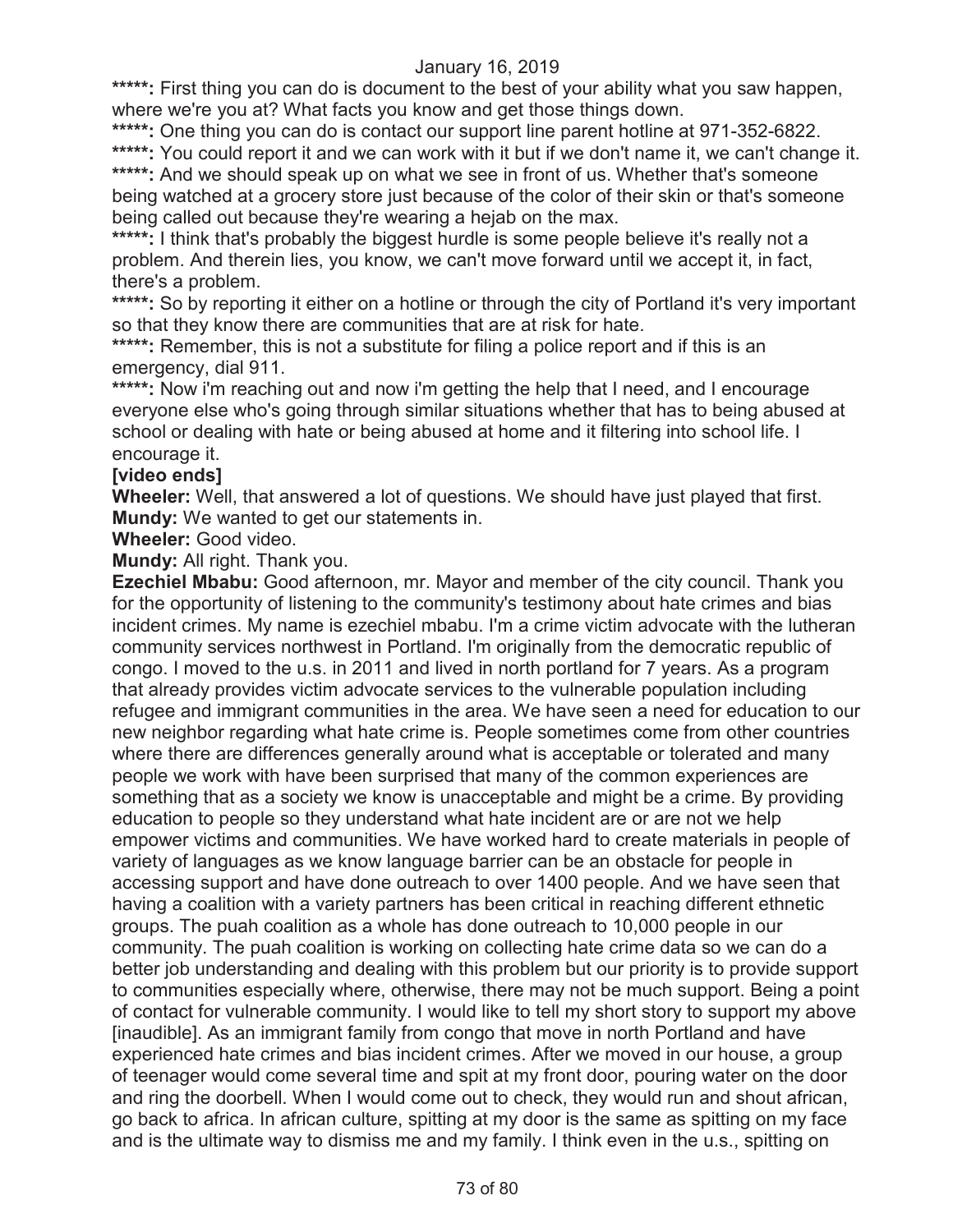someone or their property is an extremely disrespectful act. Even so it happened several times. Later on, I was told that the spit on the door meant hate. And then came the attack on my children. They booed my children and tried to provoke them to a fight. My family did not know what to do and whom to turn to. We got frustrated and traumatized and my children got scared. In the school, another scenario happened to my 11 grade son. His classmate will tell him face-to-face go back to africa. One day boy had enough and he reacted by a punch. Unfortunately he was sent home for 2 days and nothing was done to the one who provoked him. As a parent, how would you feel if they did this to your children? Like my family, many other family are going through situation and don't report because they are not aware of what to do and how to seek for help. Mr. Mayor, member of the council, our community need access to resources, education and support. This is one street in Portland and by providing this support and resources, we start to shine a light on the real problem and then we can move forward and heal these wounds. My family was grateful that someone explained this action is hateful and not acceptable. It empowered my family to take positive actions. To take care of ourselves and involve as well to support others in the community experiencing similar issues. Thank you.

#### **Wheeler:** Thank you.

**Salat Ibrahim:** Thanks. [speaking language other than english] Translator: Good afternoon I don't speak english but I'll speak somali. My name is salat ibrahim and I came to this country as a refugee from somalia. Yeah. I came to this country in 2013. Yeah, coming to america from somalia and africa, I was very happy and grateful when I came here. Yeah, they studied hard when I was in africa and america was people welcome each other and support each other. But when I came here there was a story that happened that changed my mind, the way I was thinking. Yeah, there was a day I was in a gateway transit. So I was stuck in a train but I took a train which is not the one I wanted. I was going to Gresham but I took a train which is going to clackamas. Yeah, when I realized this is not the train i'm supposed to take so then I get off the first stop. And when I get off the first stop, then I start walking back to the and it was a rainy day and it was very cold. And I called my son who was at home at that time. Yeah, when I was talking on the phone with my son, I saw a white man who walking. And then I said to my son, okay. There's someone here and -- I don't speak english so if you can talk to him and he can direct me to where I want. And then I went up to the man only what english I knew was help, help. And then when I said help, help, the man look at me and started shouting at me and -- he was screaming and shouting. And i'm someone who was lost and didn't know where to go so I just bowed to the phone and tried to give the phone and talk to him. My phone was -- my son was on the phone and -- and then the man taunt to me and started to scream at me and he was using -- I didn't know english but my son was telling me he was on the phone and the man start talking very bad language and hateful language. Yeah, my son said that man is dangerous. Don't go up to him and just leave him alone and then I just went through the street. And then I walked the train track and then -- when I was going I just reached the train stop -- I just reached the train stop. Yeah, luckily there was somebody who was waiting for a train there which knows my language and I speak to him where this train is going. And then he said i'm going to go Gresham. This train is the Gresham one. That's how I went home that day for -- with a very fearful and -- yeah, when that incident happened after that it was 2013 then -- and I was new to the country. I learned the AYCO which is African Youth and Community organization -- yeah, when AYCO they opened the door at that time, it 2014, I just start coming to the community. Since that time I became part of the community and I was coming to the events and all what they were doing. Everything, we need help but we just go there and even if we get a letter or food stamp or immigration anywhere they use it to help us and help in that -- so how you help the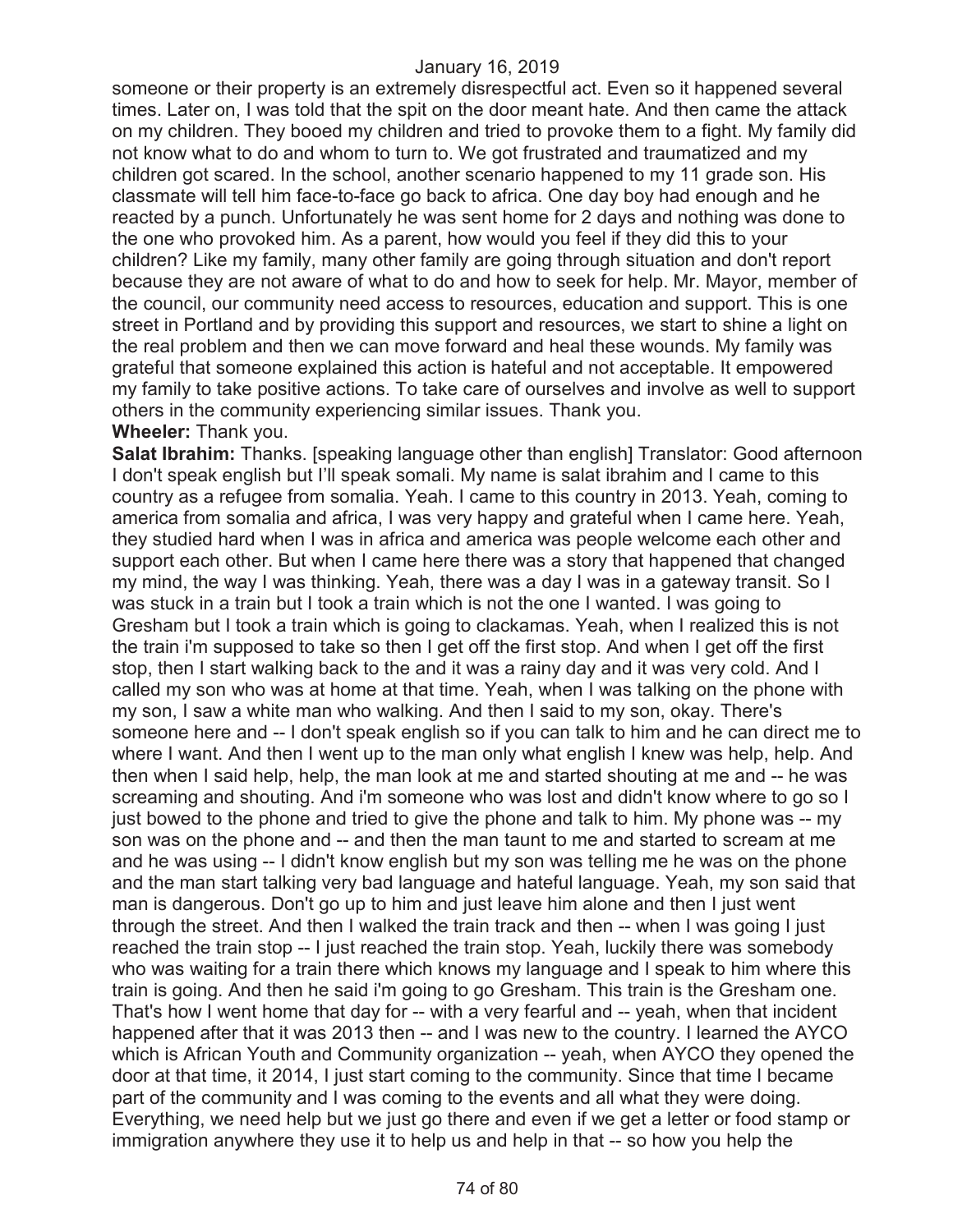community and also as a community organization it's like AYCO, it's very helpful. And I really appreciate how you support [inaudible] and ayco for the community [inaudible]. Thank you so much. I appreciate.

**Wheeler:** Thank you, thank you for sharing your story. Commissioner Fritz? **Fritz:** I'm sorry --

**Ibrahim:** Okay.

**Fritz:** I'm really sad that you've each had these experiences and I want our neighbors from the democratic republic of congo and from somalia to know that your council welcomes you and we're glad you're here. Thank you for being part of our community. **Ibrahim:** Thank you so much.

**Eudaly:** Thank you. Our next panel --

**Wheeler:** Thank you.

**Eudaly:** To give testimony is xao xiong from pbot. Irene marion from pbot, erin waters from the q center and molly mayo from southeast uplift.

**Wheeler:** Commissioner Eudaly I just want to point out the time. We're going to lose commissioner hardesty at 4:45.

**Eudaly:** Okay. At 4:45?

**Wheeler:** Did I get that; right?

**Eudaly:** Welcome, everyone. If you could please limit your testimony because we're in 6 minutes going to lose commissioner hardesty and we would like to complete this presentation, and please state your name before you start giving your testimony.

**Xao Xiong, Portland Bureau of Transportation:** Good afternoon my name is xao xiong. I'd like to thank the council for this time and I like to thank the puah leadership for inviting us to speak on behalf of our experience with puah. So i'm a safe rides to school program coordinator with the Portland bureau of transportation and i'd like to share why we are active with Portland united against hate and why this program is available to our work and i'll try to make it short. So we're active with the coalition because we believe that racial equity and transportation matters. Our bureau has adopted the city's racial equity goals and strategies, and we try to lead with these priorities who has values of rejecting hate, distinguishes them as a clear and valuable partner. Supporting puah enhances livability in our city and movability in our streets and we greatly appreciate their unequivocal commitment they rally behind the community. They strive as you heard earlier, they strive to collect data that is reflective of community experiences and potentially inform programs like safe rides to school and vision zero to respond to community needs. Because of this common gold to build capacity for safety in Portland streets, a partnership between pbot and puah is a natural convergence. Puah is valuable to our city programs as it's made up of leaders and influencers from our communities. They provide expertise as first responders to hate crimes and with access to resources, tools, and the trust of their communities. A at programming level, pbot is limited in our available resources and ability to follow up with every single person that is affected and has experienced hate in our streets and that's where we rely heavily on our community partners to create more capacity in supporting hate crime visibilities and their families. Every time we hear of an incident that happens in our communities it's really a turning point in our work. I'd like to share a few examples -- last summer we had a mother reach out to us about one of the many incidents that's happened to her on the street. She shared about a man driving and slowing down to literally follow her until she reached a max platform and she questioned whether it was safe for her latinx children to make the max to school if she a full-grown woman did not feel safe. We're working with this mother and her children's school to create safety language and trainings using puah tools. In May, 2017, as mentioned a few times earlier, two high school students were verbally assaulted on the max because one of them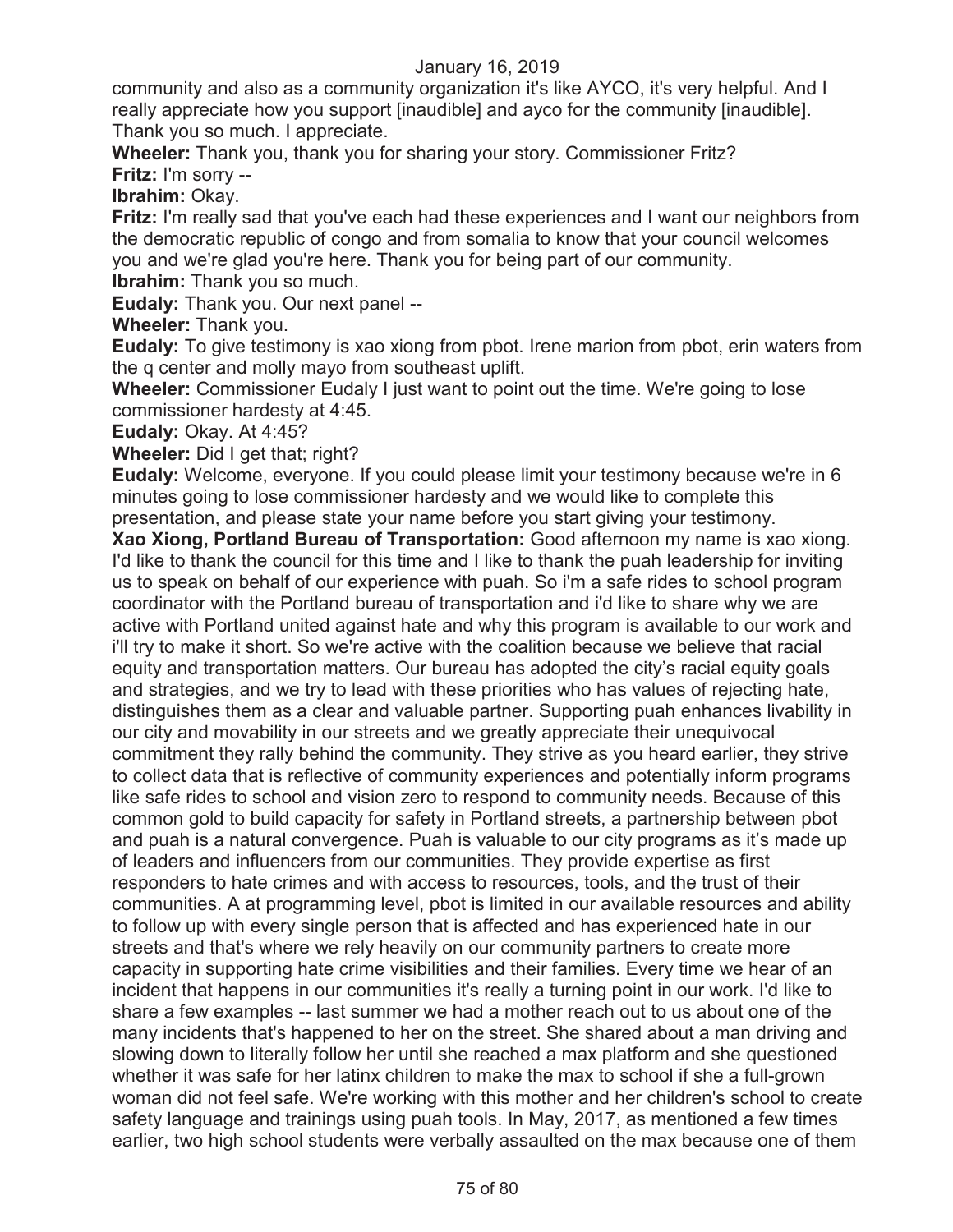prepared to be muslim and this ended in three stabbings and two deaths. This caused all of our schools to freeze and question transportation safety and whether or not their communities were welcomed to participate in active transportation in our streets. Two weeks after that incident, a black student at hosford middle school was followed by two white men and verbally abused for two blocks while trying to wait for the bus and many, many students saw this and witnessed it. So along with parents, staff and community partners like Oregon walks and the 107ist we rally together behind this school to show the students that adults care about them. Portland safe rides to school serves over 100 students in all five of our school districts. When our students and their families are feeling unsafe in their daily commute to and from school we want to connect them to resources like puah to get more help beyond what we can offer. We recognize that our work encourages more vulnerable populations to be out in public spaces and we have to try our best to ensure that those spaces provide more safety measures than just crossing - - crosswalks, excuse me, or traffic signals. We recognize that in order to effectively support Portland communities we must work in solidarity in puah and show up with a sense of urgency. Puah is an invaluable resource that has elevated the importance of equitable safety throughout pbot and the city of Portland. Thank you for your time.

**Irene Marion, Portland Bureau of Transportation**: Good afternoon. My name is irene marion. I'm the equity and inclusion manager at pbot. We've taken some time so I'm not going to go through my whole statement here but I just want to reiterate what my colleagues shared. We are feeling some urgency around addressing these issues, around showing up in solidarity, around the partnership that we need to provide as city bureaus, and that's really driven by the fact that we have a comprehensive plan climate action goals our transportation system plan that all are leading us to encourage people to get out of their cars to be in public space, to walk, to bike to use alternative modes of transportation so as our programs are going out to the community to encourage this behavior change, we are feeling concern about asking people of color to engage and to be out in public space. We have a true commitment, a deep commitment to this work. We are sponsoring events where we can. We're showing up and we're just wanting to be here so we look forward to future partnership opportunities across other city bureaus. We want to make sure that we can continue to contribute to the efforts that the city is making and we encourage you to ask and encourage your bureaus to do the same. Thank you. **Wheeler:** Thank you.

**Erin Waters:** Thank you, my name is erin waters and i'm from the board of directors of the q center. So what I want to do is talk a little bit about why it's important for the queer community to be included in these conversations. While there have been some legal wins, we are still seeing a lot of significant discrimination against sexual and gender minorities. Our social climate remains pretty fraught with discrimination and outright violence. Worse yet there's a trend of political tribunalism which treats our identities and ability to live our lives as something up for public debate and so if we are the subject of those discussions, then we should have a voice at the table. Portland united against hate is a way for us to do that. During the 2018 march -- trans march rally, puah was visible to over 300 members of the transgender community and so their phase two work, documenting incidents of hate means the queer center is going to be relying heavily on our partnership with them. As an avenue for trusted contact, we are going to become a very important outpost for reporting those incidents and that will continue morning forward. And as we watch incidents of hate crime rise we're reminded this is not a new phenomenon. This is something that has been happening and always going on, and what's changing is that we're becoming stronger and better organized. Our stories are being better held and told by organizations that are choosing to seek us out and support us, so organizations like puah are critical to building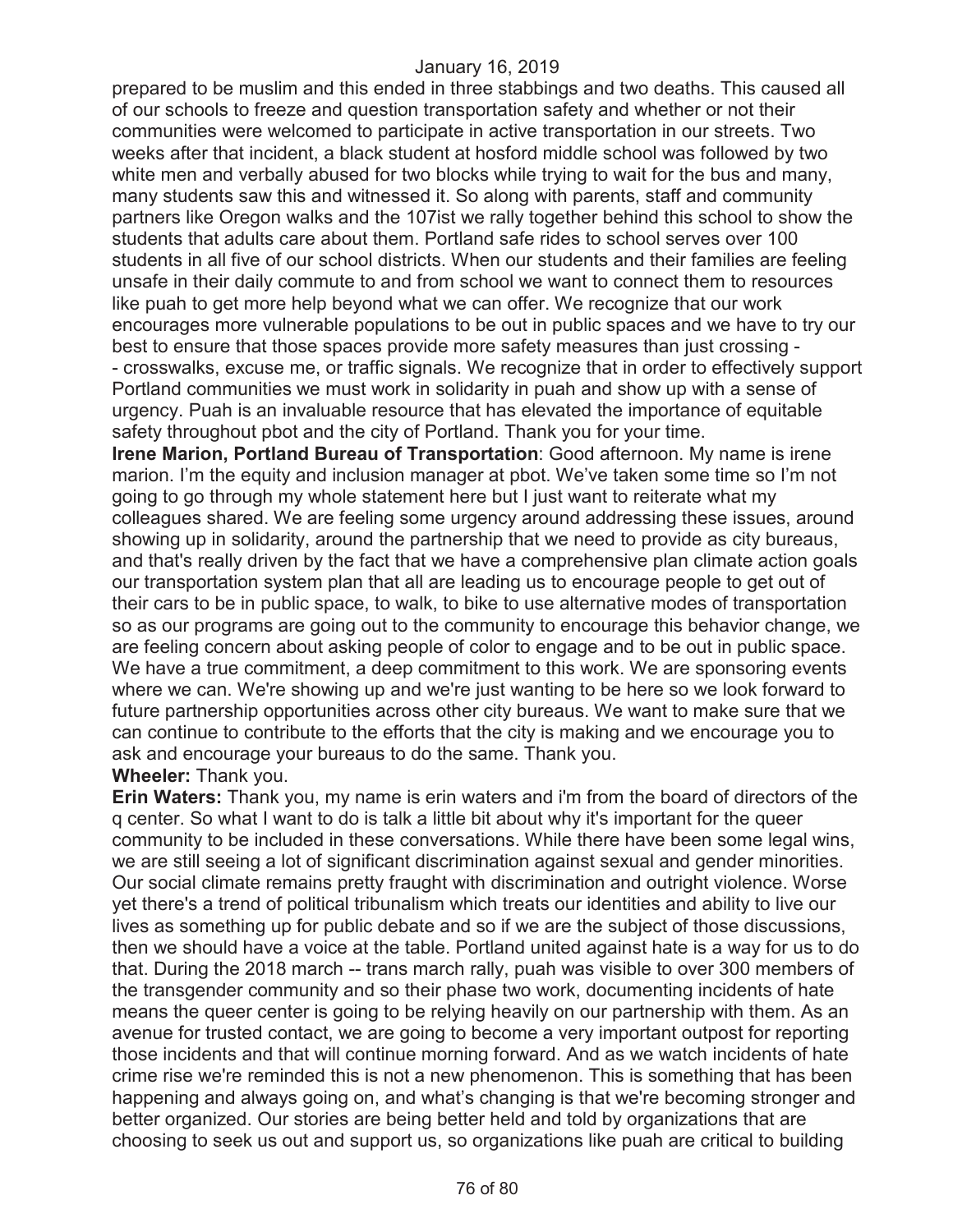bridges between the queer community and our neighbors that will stop the cycles of violence for us. It's unfortunate that one of the most important days of the years for the trans community is november  $20<sup>th</sup>$ . It's the trans day of rememberance. It is a day in which we honor the ones we've lost, those who have died. We actually lost a member of our community last may, gigi eugene pierce. She was bright and vibrant she and she should definitely not be forgotten. We held a vigil at the q center and the reason that these things are important is because it is an opportunity for us to grieve together. It's something that we're going to do for ourselves. There aren't a lot of people in the community who will grieve with us, none who will do it for us and so these are moments that are really important and puah gives us an opportunity to make sure our stories are being recorded and our experiences are being told. And our ability to find support with one another in the community is hinged on organizations like the q center and puah to amplify the voices of those who are often given the smallest platforms available and so it's with their help that we're going to be able to target solutions and figure out the best ways to move forward. So thank you.

**Wheeler:** Thank you for the testimony. I appreciate you being here.

**Molly Mayo:** Molly mayo with southeast uplift. Here's the abbreviated version as well. Puah has been a model of city community partnerships. You've seen from the testimony how communities of identity, pbot -- all communities are benefiting from this incredible model partnership. Se uplift is fully committed and invested in the puah coalition. Leveraging the strengths of pre-existing infrastructures that have a historical relationship with city government such as neighborhood associations and district coalitions along with the deep wisdom, creativity and school of puah partners is a combined effort of which we can all be proud. This is undoubtedly a team of people that city government wants to see continue to do vital antihate work. Let's not overlook the fact that ultimately our work is to prevented acts of hate and there's still much to be done. Southeast uplift strongly values the opportunity to be part of puah and fully acknowledges that participating in puah has contributed vastly to keeping the work of our organization relevant to the needs of our community. This partnership is making progress building trusted networks of profound benefits of the city. Let this antihate work and the successful partnership continue. **Wheeler:** Thank you.

**Eudaly:** Thank you, everyone. That concludes our presentation. Colleagues, do you have any questions? We have staff in the room in you want --

**Fritz:** I just have one and first, thank you all for taking the time to be here, for – with staying the whole time. Thank you to those in the audience who I recognize and I respect and who have come to be supportive even though you don't get to testify. Commissioner Hardesty mentioned this morning about white privilege having kind of drowned out a lot of other voices and in the past we did take testimony on reports and now we can't, so thank you for being here anyway. My question, commissioners, this is a fantastic report thank you for all of your work and thank you to your staff in the office of community and civic life. Puah is one-time funded I believe. Are you planning to put a request -- a direction to develop to continue the funding?

**Eudaly:** Could I have director rhee come up? That's not something that we planned on including on the report.

**Wheeler:** Thank you, I appreciate.

**Fritz:** Yeah, I'm just mindful because I know we have to get the first batch of requests in this friday and I was going to offer to partner with you or cosponsor or whatever if that's something that you wanted to do.

**Suk Rhee, Director, Office of Community and Civic Life:** Can I give you a context of what support is needed. So definitely the grant support for the puah partners and then the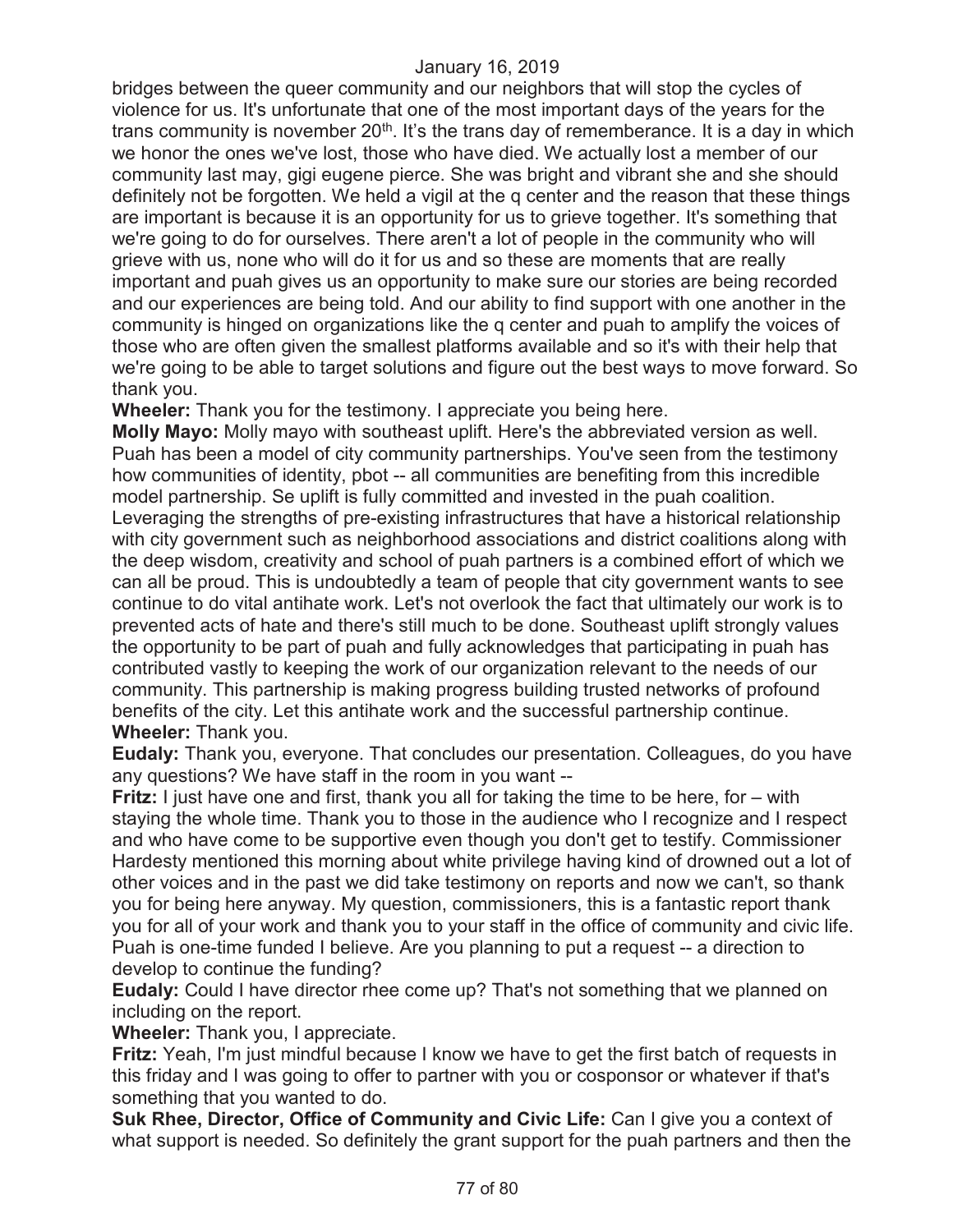staffing support has come separately in the last two years, and so staffing has come to community and civic life and the grant support came through special appropriations. The puah leadership -- anyone, please correct me if i'm wrong -- has decided that for their longterm financial sustainability they would like to move to a community staff model. The how and why, the transition period is still to be determined but that actually sets them up not only for partnership with the city but with the county, possibly the state, trimet and also private funders who would like to invest in this work, so the staffing part that was typically with the community and civic life, I would, again advocacy members correct me if i'm wrong, they were looking for transitional support so they can move to a community staff model. The grant-making part has always come through special appropriations and so that is again a consideration. You heard it from the testimony, continued support from the city. It is your wisdom as a council, special appropriations, other places and I would say that the level of support that the puah leadership has shared with me to date for their level of grant funding next year would represent approximately 6% of our general fund budget and so that is not an area that we could take – that is not a request that we could accommodate within our 99% budget this year. So in terms of absolute stalwart support for continued funding for puah, yes, we endorse that but where and how we would like to examine possibly not in this forum but with you in other conversations.

**Fritz:** Thank you. That's very helpful. Our budget process this year is really different from the way it has been before and in some ways it's more challenging because the council is supposed to direct -- to develop concepts. On the other hand, it's really great because we don't actually have to solve the problem, we just have to state the problem and then direct the bureaus to figure out if there's a solution in it so what kind of funding it wants so perhaps we could state the might-side, certainly -- to continue supporting the community. This is brilliant work. This is necessary work and this is really engaging all of our communities in some of the most important challenges that we're all collectively and individually facing so I believe it needs to continue. As to how and what mechanism it is we can figure that out as we move forward. So thank you very much for your answer. **Wheeler:** Very good. At this point, I will entertain a motion.

**Eudaly:** I move the report.

**Fritz:** Second.

**Wheeler:** We have a motion from commissioner eudaly a second from commissioner Fritz. Any additional discussion please call the roll.

**Fritz:** This is really important work. It's good to get the numbers even from the pilot as mr. Mundy said they are really very impressive and so I hope that a lot of people have been watching this on cable and that we'll be able to publicize it far and wide so that now that you're putting out the full version we can encourage people to report. I appreciate that the mayor's questions about what do we do with those reports and how can we make sure that crimes are investigated and, hopefully, people are held accountable for those crimes because, otherwise, people are going to stop reporting even if they feel comfortable reporting because if nothing happens and they did want something to happen, that's going to be a further erosion of trust as the mayor mentioned. So I appreciate -- I know you've all been thinking about this and working towards this and I hope you heard from the council that we want to continue to partner with you as well so thank you very much to all concerned. Aye.

**Eudaly:** Well, in the interest of time I have severely edited my remarks. First I just want to thank everyone who came today to participate in the pane, give testimony or just to witness the report. As I think everyone in this room knows, hate is not new to our communities. However, I think it's clear that since the 2016 presidential election, some people have been emboldened, especially those with xenophobic, sexist, racist,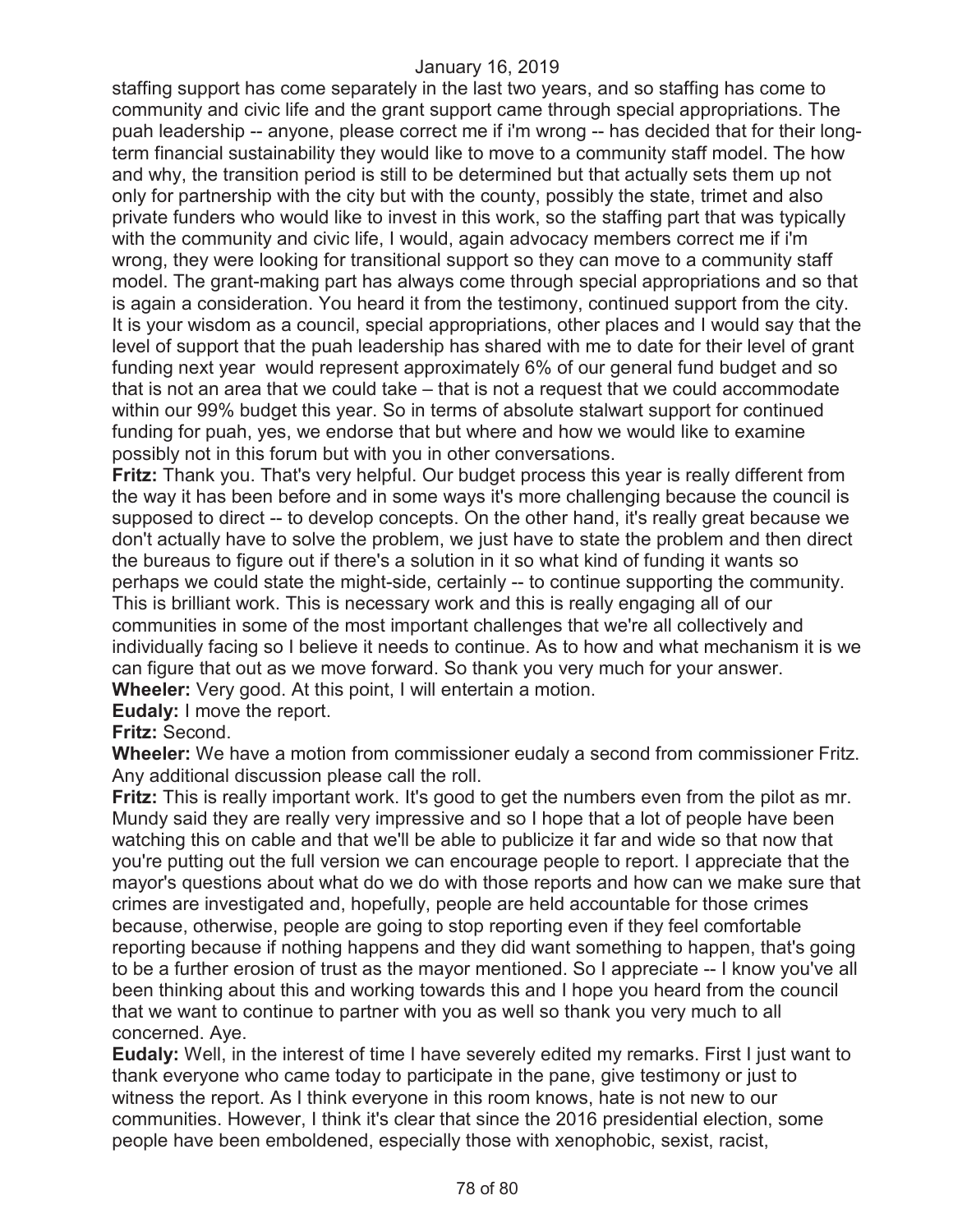homophobic, transphobic and anti-Semitic views and as we've heard today, the data we were collecting isn't fully capturing the level of these incidents and the experience that many of our community members are enduring. So once again, i'm grateful to all the partners of the Portland united against hate coalition for their leadership and vision in times of uncertainty. Your work from the data collection system to the supportive services and training you've been providing is absolutely vital in our efforts to combat hate in our city. I want to acknowledge that \$350,000 to build a network like this from the ground up was no easy feat and I commend you for your resourcefulness and creativity and ingenuity and collaboration with each other and I look forward to continuing to work with you on the next steps. Sorry, I have really mangled my remarks trying to make them extra short. I just want to say I was a little nervous a year ago for the first report because this work took a while to get off the ground. It was a huge project and I was concerned that my colleagues wouldn't be satisfied with the efforts given our investment. Thankfully, they were but today I just couldn't be prouder of how much progress has been made in the last year so thank you to pbot for representing today. Irene and xao it's great to make this connection between the two bureaus and I appreciate your leadership on the issue and continued collaboration with puah. Thank you commissioner Fritz for your early leadership of puah and your continued support. Thank you to the mayor or should I call you daddy warbucks. [laugh] **Eudaly:** For your support. If you weren't listening closely earlier that's not going to make any sense but i've said it anyway -

**Wheeler:** It was funny to me so I appreciate it.

**Eudaly:** I like to make a man laugh every once in a while, and finally I would like to thank kari Koch, is she still in the room. There she is. You've been moving around. Kari, you have worked tirelessly and collaboratively to deliver on the community's vision for the coalition. I really don't think that we could have done it without you. So thank you for representing the office of community and civic life in supporting our diverse community so well and i'm excited to see what you're going to do moving forward to be continued. I vote Aye.

**Wheeler:** Well, this has been a fantastic afternoon and I appreciate it. I appreciate everybody who testified for those of you who didn't testify your presence here speaks volumes so thank you for that as well. Please do see me as more than just a financial supporter for this enterprise. [laugh] I am highly committed to this and the data speaks for itself and commissioner eudaly is absolutely correct. What this commission was able to put together in relatively quick order on a shoe string budget is incredibly, incredibly impressive and I believe ultimately very meaningful and important to the community as well and I appreciated hearing the testimony early on about how this isn't really happening in other communities. It should happen in every community and i'm just glad here in Portland the communities found a way to come together and work in a very positive and productive way. It's always dangerous for me as police commissioner to speak about policing issues because if I don't get it right i'm likely to hear about it quickly from a number of people. So I want to correct something I said much, much earlier in the testimony. In fact, if a hate crime is reported through our 911 system and it is dispatched to the Portland police bureau there is a sergeant who is specifically assigned to hate crimes and there's a specific requirement within the bureau for notification, to supervisors, to detectives -- all the way up to the assistant chief and then to the chief herself so the notification is taken very, very seriously within ppb. I was also given a little bit too much information but I thought it was sort of interesting for us as a council and for the puah coalition as well that state statutes apparently create a degree of limitation with regard to what is called or labeled a hate crime in the state of Oregon. They're called intimidation statutes and that creates some barriers in and of itself and that's something I think that my colleagues and I need to take a